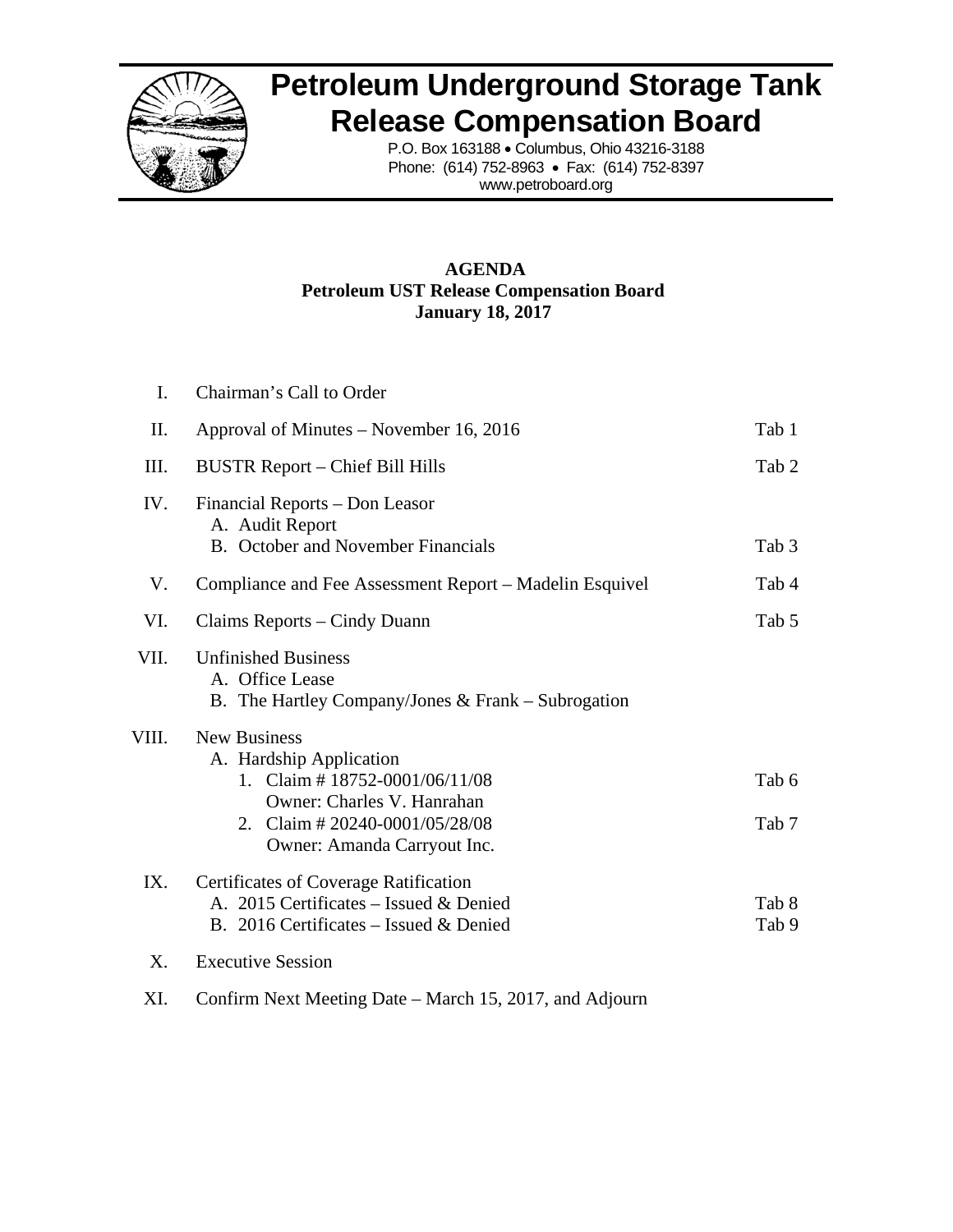# Memorandum

**To:** Petroleum Underground Storage Tank Release Compensation Board

**From:** Chief William Hills, BUSTR

**Re: BUSTR Report** 

**Date:** January 18, 2017

# **PERSONNEL –**

A Paralegal and 2 File Room Clerk positions have been funded and posted, or filled. A Paralegal is assisting the in-house attorney with legal matters and intermittents have been hired as File Room Clerks.

# **ADMINISTRATION –**

The BUSTR Revolving Loan Fund Program that enables Political Subdivisions to address the removal of Underground Storage Tanks is now effective. The application form is available on the State Fire Marshal web site.

The third responsible party search program project continues with another 184 cases are being prepared for the vendors this fiscal year. Approximately 70 of these searches have been completed.

SFM, OEPA, and Development are working together to develop guidelines for the use of \$20,000,000 available to Development for potential clean-up for UST facilities. Eleven grants have been awarded for over one million dollars. Eight additional applications are being processed as interest in the grant program is increasing.

The OTTER upgrade project was awarded to Optimum Technology and work is progressing. Testing of the system is ongoing by Release Prevention, Corrective Action and Testing & Registration. Moved additional changes and corrections into production in November 2016. Continuing to work with Commerce IT and the vendor regarding updates.

# **TRAINING AND STAFF DEVELOPMENT –**

Commerce Human Resources and the Department of Administrative Services continue to provide various training and informational sessions for Commerce employees.

All BUSTR employees have completed their annual Ethics training and are now working on "Securing The Human" program training regarding computer use and protection. Mandatory OSHA training for appropriate BUSTR personnel was provided on December 8 and 22, 2016. Employee training has been completed for 2016.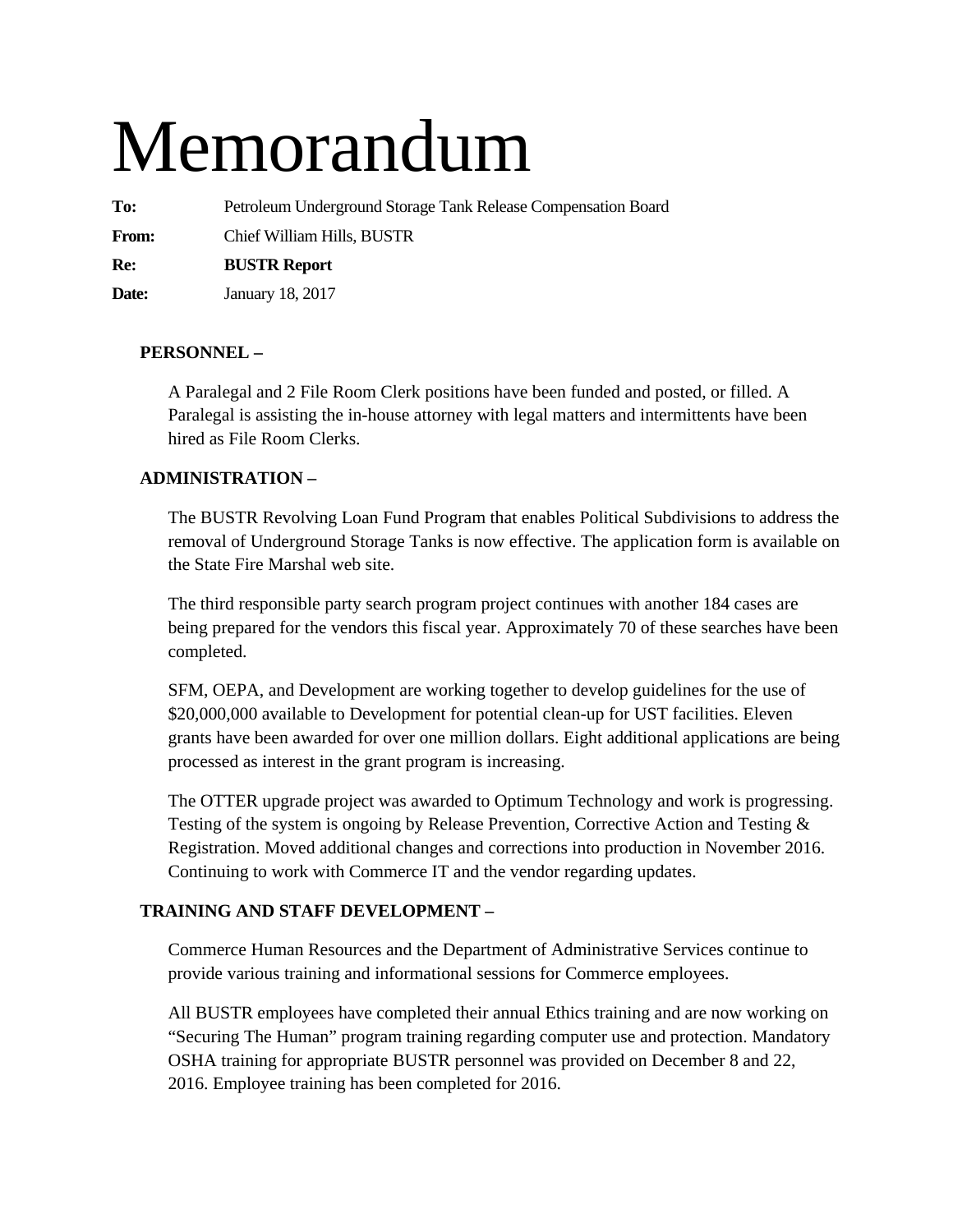# **TRAINING TO STAKEHOLDERS** –

BUSTR staff has prepared responses to the comments received from interested parties and they are posted on the SFM web site. A meeting with interested parties was held on December 16, 2016. Attending were OPMCA, Speedway and ATC. Currently we are finalizing the proposed language and compiling the support documents for the filing process.

# **ACTIVITY –**

# **OTTER Database Upgrade Project**

IT Commerce continues to correct minor issues as part of the contract.

## **Click Scheduling**

There have only been a few minor issues that are being handled in-house.

# **STATISTICS and/or COMMENTS –**

### **Release Prevention**

## **UST Operation Compliance Inspections**

The current 3-year inspection cycle ends June 30, 2019.

For the week ending **January 7, 2017** 

 **70** new inspections were performed for a total of 2,481 inspections. (Start of new 3-year inspection cycle.)

# **Corrective Action**

# **No Further Action Letters (NFA)**

The current grant cycle ends September 30, 2017. For the week ending **January 7, 2017 14** NFA's were generated, for a total of **118** NFA's

To - date target projection of total NFA's is **149** 

| <b>Statistic</b>                          | <b>Count as of 1/7/2017</b> |
|-------------------------------------------|-----------------------------|
| Number of Registered Tanks                | 21,566                      |
| Number of Owners of Registered Facilities | 3,637                       |
| Number of Registered Facilities           | 7,287                       |
| Number of Active Releases                 | 2,302                       |
| Number of Active Closures                 | 1,365                       |
| Number of Program No Further Actions      | 29,507                      |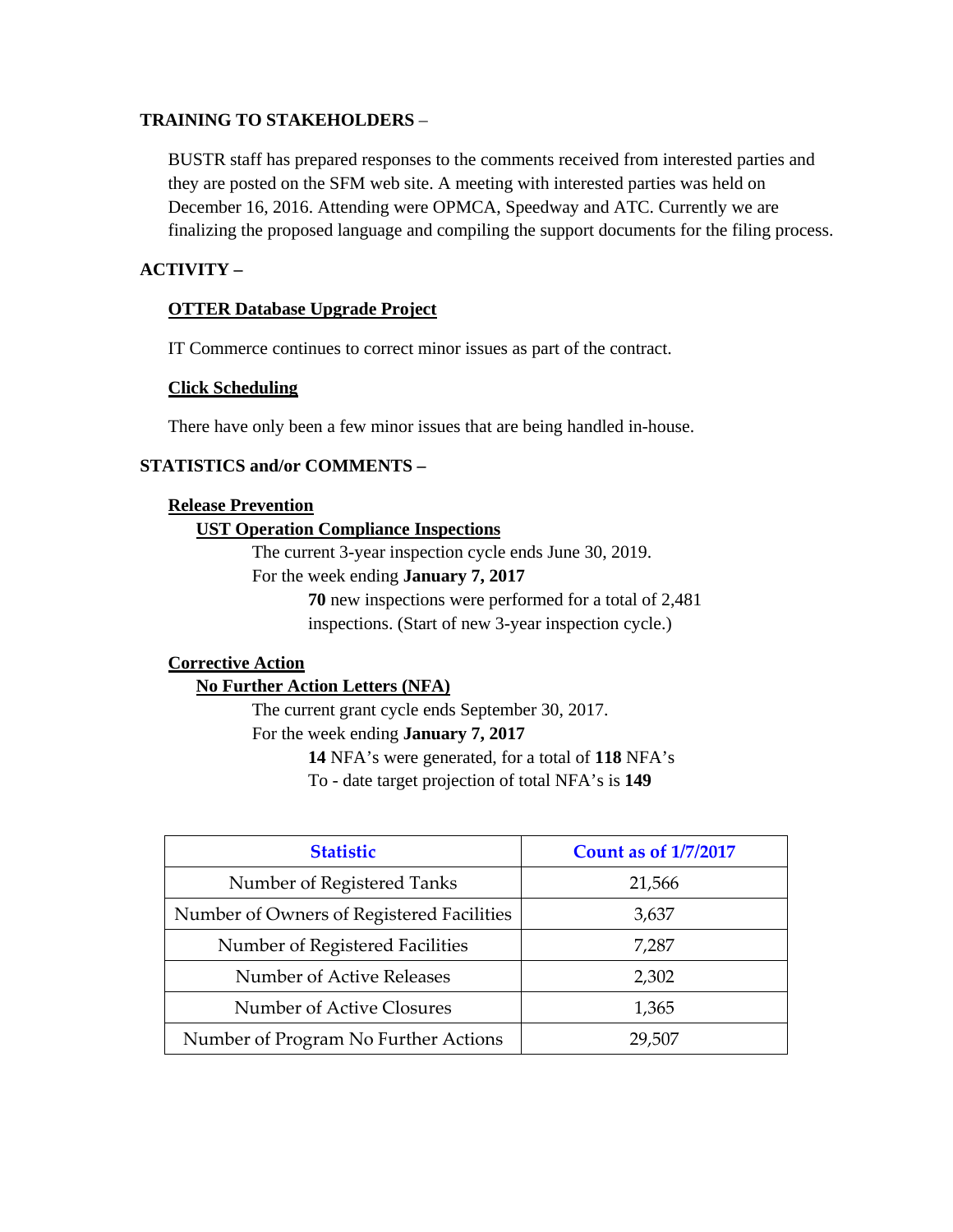#### *MONTHLY INCOME FIGURES AS OF NOVEMBER 30, 2016 (CASH BASIS)*

**Fiscal 2017**

| Fiscal 2017                         |              |             |             |              |              |                  | % Of          | FY 2017       |
|-------------------------------------|--------------|-------------|-------------|--------------|--------------|------------------|---------------|---------------|
|                                     | July         | August      | September   | October      | November     | <b>Total YTD</b> | <b>Budget</b> | <b>Budget</b> |
| Tank Revenue                        |              |             |             |              |              |                  |               |               |
| In house collections *              | 8,833,156.50 | 282,022.50  | 136,644.50  | 66,954.50    | 36,716.50    | 9,355,494.50     |               |               |
| Net refunds paid                    | 0.00         | 4,800.00    | (600.00)    | (2,250.00)   | (4, 483.33)  | (2,533.33)       |               |               |
| <b>AG</b> collections               | 18,413.37    | 16,828.43   | 16,895.21   | 22,812.72    | 8,344.00     | 83,293.73        |               |               |
| Collection costs paid by owner      | (5,785.46)   | (4,917.58)  | (3,393.84)  | (7, 240.45)  | (1,019.89)   | (22, 357.22)     |               |               |
| <b>Total Tank Revenue</b>           | 8,845,784.41 | 298,733.35  | 149,545.87  | 80,276.77    | 39,557.28    | 9,413,897.68     | 100.04%       | 9,410,000     |
| Interest Income                     |              |             |             |              |              |                  |               |               |
| <b>Interest Earned</b>              | 8,304.36     | 29,779.21   | 19,052.22   | 19,812.41    | 19,681.34    | 96,629.54        | 49.35%        | 195,800       |
| Unearned Gain/(Loss) on Investments | (17, 200.00) | (37,760.00) | 10,220.00   | (20, 940.00) | (67,360.00)  | (133,040.00)     |               |               |
| <b>Total Interest Income</b>        | (8,895.64)   | (7,980.79)  | 29,272.22   | (1, 127.59)  | (47, 678.66) | (36, 410.46)     |               |               |
| Miscellaneous Income                | 0.00         | 30.63       | 23.75       | 18.31        | 22.82        | 95.51            | 9.55%         | 1,000         |
| Total Income                        | 8,836,888.77 | 290,783.19  | 178,841.84  | 79,167.49    | (8,098.56)   | 9,377,582.73     | 97.61%        | 9,606,800     |
| Claims Expense                      | 698,190.03   | 481,163.93  | 539,310.74  | 576,846.16   | 306,358.90   | 2,601,869.76     | 28.91%        | 9,000,000     |
| <b>Operating Expenses</b>           |              |             |             |              |              |                  |               |               |
| <b>Salaries</b>                     | 88,299.32    | 106,472.71  | 100,564.19  | 90,318.65    | 97,949.34    | 483,604.21       | 37.05%        | 1,305,425     |
| Temp Services*                      | 4,786.70     | (363.34)    | 5,346.22    | 2,669.40     | 1,957.56     | 14,396.54        | 32.72%        | 44,000        |
| Rent                                | 10,148.84    | 10,148.84   | 10,148.84   | 10,148.84    | 10,148.84    | 50,744.20        | 40.02%        | 126,800       |
| <b>Office Supplies</b>              | 609.24       | 4,715.61    | 1,236.28    | 1,466.29     | 571.65       | 8,599.07         | 43.00%        | 20,000        |
| Printing & Copying *                | 1,277.68     | 504.44      | 616.67      | 233.20       | 208.84       | 2,840.83         | 18.94%        | 15,000        |
| <b>Staff Development</b>            | 0.00         | 0.00        | 0.00        | 0.00         | 0.00         | 0.00             | 0.00%         | 1,000         |
| Advertising                         | 0.00         | 0.00        | 0.00        | 0.00         | 0.00         | 0.00             | 0.00%         | 2,000         |
| Legal & Professional                |              |             |             |              |              |                  |               |               |
| <b>L&amp;P</b> services             | 1,625.67     | 24,018.39   | 1,866.99    | 27,076.34    | 30,150.00    | 84,737.39        |               |               |
| Collection costs                    | 6,101.37     | 8,077.12    | 2,432.61    | 1,451.64     | 0.00         | 18,062.74        |               |               |
| Collection costs paid by owner      | (5,785.46)   | (4,917.58)  | (3, 393.84) | (7, 240.45)  | (1,019.89)   | (22, 357.22)     |               |               |
| <b>Total L &amp; P Expense</b>      | 1,941.58     | 27,177.93   | 905.76      | 21,287.53    | 29,130.11    | 80,442.91        | 34.98%        | 230,000       |
| Travel                              | 136.80       | 145.60      | 706.88      | 139.80       | 265.24       | 1,394.32         | 17.43%        | 8,000         |
| <b>Employee Expenses</b>            | 1,885.00     | 1,885.00    | 2,195.00    | 2,058.97     | 1,885.00     | 9,908.97         | 35.52%        | 27,900        |
| Telephone                           | 1,039.94     | 739.94      | 1,339.94    | 1,039.94     | 1,039.94     | 5,199.70         | 37.41%        | 13,900        |
| Postage *                           | 16,190.22    | 135.38      | 212.85      | 3,707.38     | 254.95       | 20,500.78        | 68.34%        | 30,000        |
| Depreciation                        | 1,051.85     | 993.56      | 993.56      | 993.56       | 993.56       | 5,026.09         | 41.88%        | 12,000        |
| <b>Total Operating Expenses</b>     | 127,367.17   | 152,555.67  | 124,266.19  | 134,063.56   | 144,405.03   | 682,657.62       | 37.18%        | 1,836,025     |
| Net Income (Cash method)            |              |             |             |              |              | 6,093,055.35     |               |               |

\* Extremely cylical; occurs mainly during and as a result of the fee assessment period.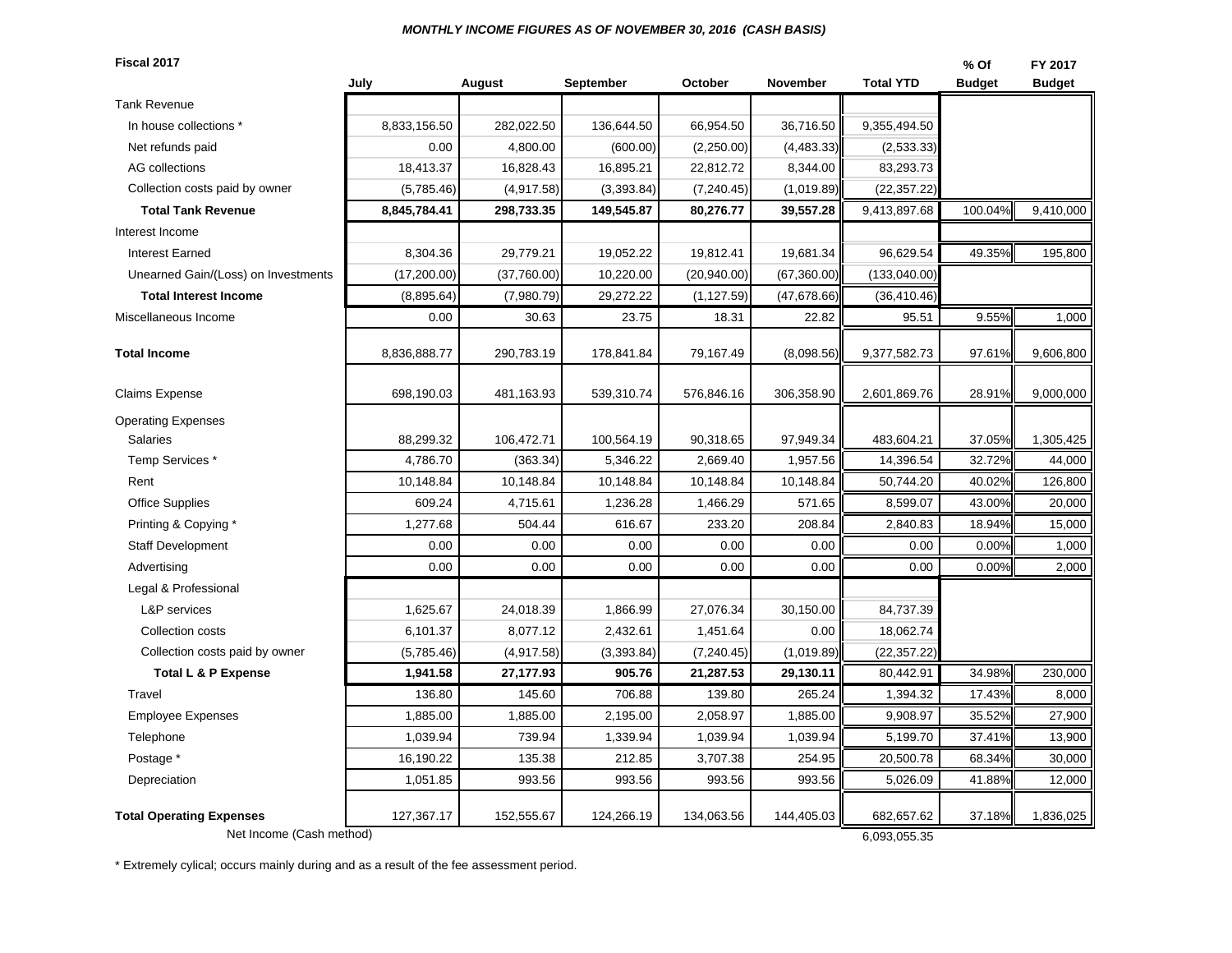# *Petroleum UST Release Compensation Board*  **Balance Sheet As of 11/30/2016**

| <b>Assets</b>                                                                                                                                                                                                                                                                                                                                                                                                                                                                                |                                                                                                                                                           |                                               |  |
|----------------------------------------------------------------------------------------------------------------------------------------------------------------------------------------------------------------------------------------------------------------------------------------------------------------------------------------------------------------------------------------------------------------------------------------------------------------------------------------------|-----------------------------------------------------------------------------------------------------------------------------------------------------------|-----------------------------------------------|--|
| <b>Current Assets</b><br>108 State Cash Balance<br>112 Debt Service Fund<br>114 Treasury Notes<br>138 Unclaimed Monies Trust Account<br>140 Investments - Obligated<br>141 Reinvested Interest - Obligated<br>142 Investments - Unobligated<br>143 Reinvested Interest-Unobligated<br><b>Total Current Assets</b><br><b>Fixed Assets</b><br>160 Fixed Asset-Furniture<br>165 Fixed Asset-Data Processing<br>169 Accumulated Depreciation<br><b>Total Fixed Assets</b><br><b>Total Assets</b> | 3,355,272.17<br>0.00<br>14,080,732.02<br>19,818.13<br>6,392,522.81<br>17,158.22<br>8,514,260.29<br>22,400.94<br>106,238.20<br>835,326.43<br>(912, 344.26) | 32,402,164.58<br>29,220.37<br>\$32,431,384.95 |  |
|                                                                                                                                                                                                                                                                                                                                                                                                                                                                                              |                                                                                                                                                           |                                               |  |
| <b>Liabilities</b>                                                                                                                                                                                                                                                                                                                                                                                                                                                                           |                                                                                                                                                           |                                               |  |
| <b>Current Liabilities</b><br><b>Total Current Liabilities</b><br><b>Long Term Liabilities</b><br><b>Total Long Term Liabilities</b><br><b>Total Liabilities</b>                                                                                                                                                                                                                                                                                                                             |                                                                                                                                                           | 0.00<br>0.00<br>\$0.00                        |  |
| <b>Equity</b>                                                                                                                                                                                                                                                                                                                                                                                                                                                                                |                                                                                                                                                           |                                               |  |
| <b>Equity Accounts</b><br>283 Retained Earnings (Deficiency)<br>Current Year Income (Loss)<br><b>Total Equity</b>                                                                                                                                                                                                                                                                                                                                                                            | 22,930,271.55<br>9,501,113.40                                                                                                                             | 32,431,384.95                                 |  |
| <b>Total Liabilities and Equity</b>                                                                                                                                                                                                                                                                                                                                                                                                                                                          |                                                                                                                                                           | \$32,431,384.95                               |  |

Г

Г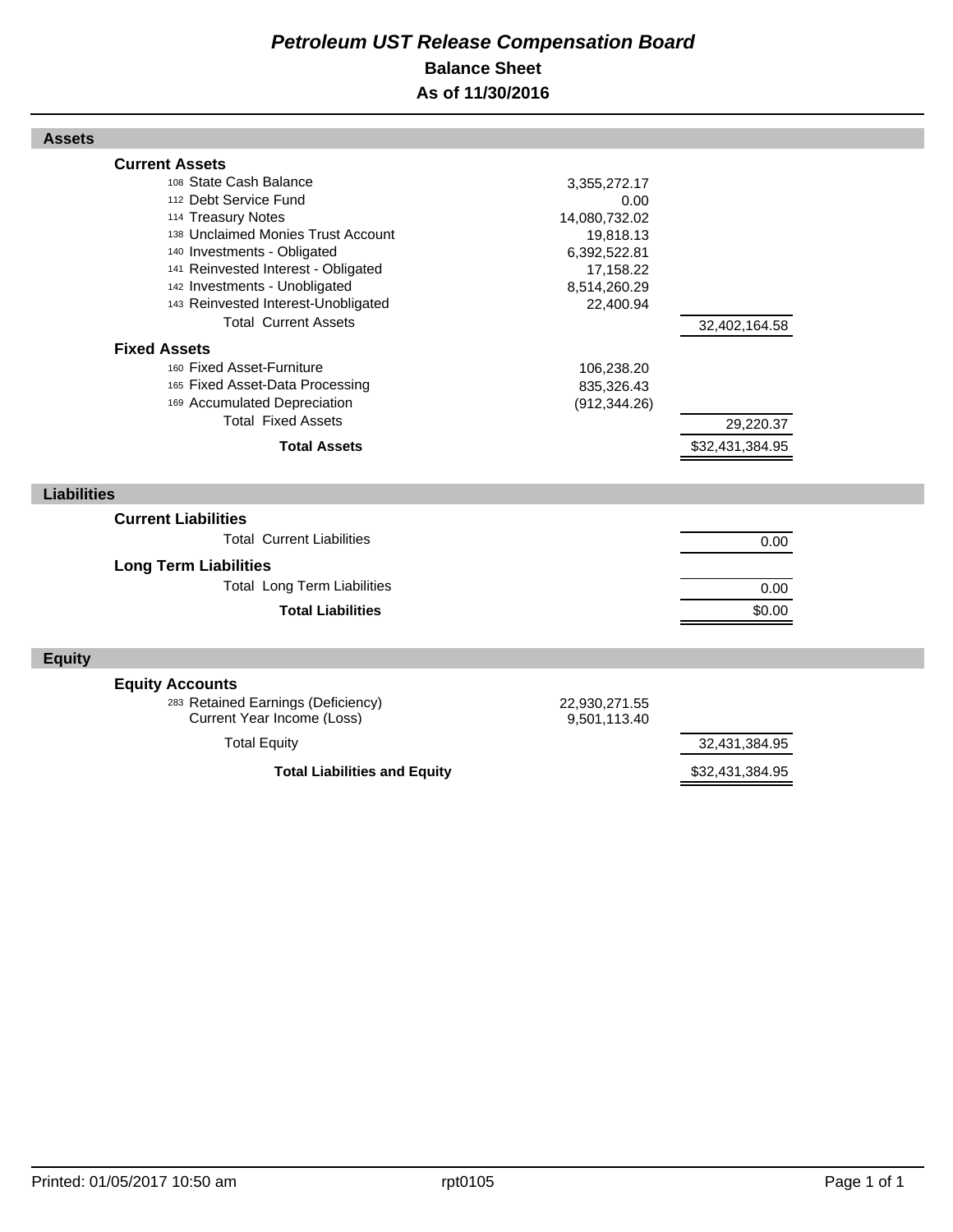# *Petroleum UST Release Compensation Board*  **Income Statement For the Month Ended 11/30/2016**

|                     | <b>Operating Income</b>              |                | <b>Year To Date</b> |
|---------------------|--------------------------------------|----------------|---------------------|
| 301                 | <b>Tank Fees</b>                     | 39,557.28      | 11,080,861.69       |
| 303                 | Investment Income                    | (47, 678.66)   | (36, 410.46)        |
|                     | <b>Total Operating Income</b>        | (8, 121.38)    | 11,044,451.23       |
|                     | <b>Operating Expenses</b>            |                |                     |
| 350                 | <b>Claims Paid</b>                   | 306,358.90     | 1,103,819.28        |
|                     | <b>Total Operating Expenses</b>      | 306,358.90     | 1,103,819.28        |
|                     | <b>Administrative Expenses</b>       |                |                     |
| 621                 | <b>Salaries</b>                      | 86,000.00      | 288,143.57          |
| 626                 | <b>Temporary Services</b>            | 1,957.56       | 11,626.72           |
| 634                 | Rent                                 | 10,148.84      | 50,744.20           |
| 638                 | <b>Office Supplies</b>               | 571.65         | 7,920.93            |
| 639                 | Printing & Copying                   | 208.84         | 1,563.15            |
| 668                 | Legal & Professional                 | 29,130.11      | 53,912.65           |
| 669                 | <b>Depreciation Expense</b>          | 993.56         | 5,026.09            |
| 672                 | Travel                               | 265.24         | 1,257.52            |
| 675                 | <b>Employee Expenses</b>             | 1,885.00       | 9,908.97            |
| 680                 | Telephone                            | 1,039.94       | 5,199.70            |
| 681                 | Postage                              | 254.95         | 4,310.56            |
|                     | <b>Total Administrative Expenses</b> | 132,455.69     | 439,614.06          |
| <b>Other Income</b> |                                      |                |                     |
| 701                 | Miscellaneous Income                 | 22.82          | 95.51               |
|                     | <b>Total Other Income</b>            | 22.82          | 95.51               |
|                     | Net Income (Loss)                    | (\$446,913.15) | \$9,501,113.40      |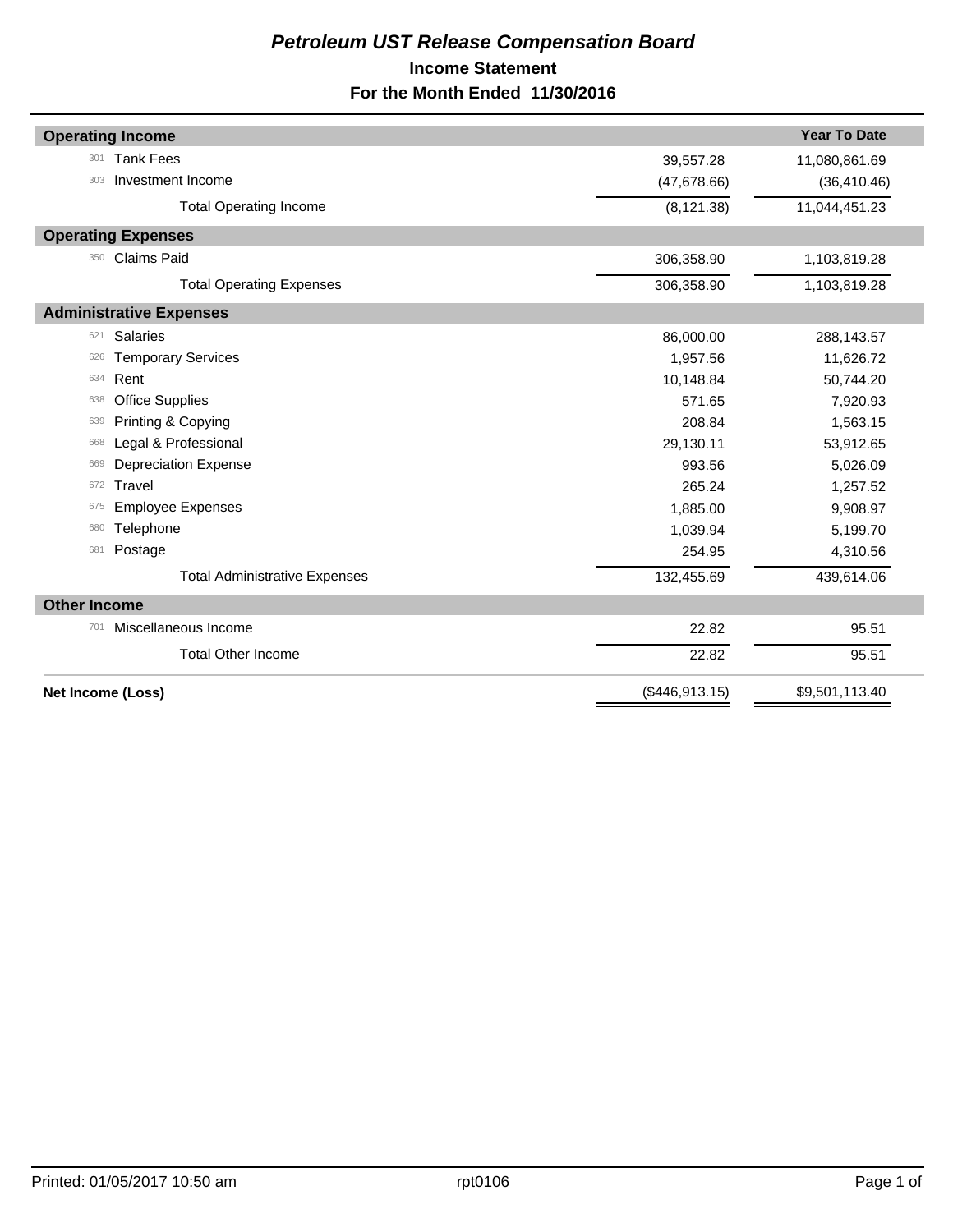# **Trial Balance** *Petroleum UST Release Compensation Board*

# **Transaction Dates 11/01/2016 to 11/30/2016**

| Account | Account                               | <b>Beginning Balance</b> | Transaction   | <b>Ending Balance</b> |
|---------|---------------------------------------|--------------------------|---------------|-----------------------|
| 108     | State Cash Balance                    | 3,434,180.00             | (78, 907.83)  | 3,355,272.17          |
| 114     | <b>Treasury Notes</b>                 | 14, 136, 757. 74         | (56,025.72)   | 14,080,732.02         |
| 138     | <b>Unclaimed Monies Trust Account</b> | 19,807.15                | 10.98         | 19,818.13             |
| 140     | Investments - Obligated               | 6,711,855.91             | (319, 333.10) | 6,392,522.81          |
| 141     | Reinvested Interest - Obligated       | 13,553.82                | 3,604.40      | 17,158.22             |
| 142     | Investments - Unobligated             | 8,514,260.29             | 0.00          | 8,514,260.29          |
| 143     | Reinvested Interest-Unobligated       | 17,669.26                | 4,731.68      | 22,400.94             |
| 160     | <b>Fixed Asset-Furniture</b>          | 106,238.20               | 0.00          | 106,238.20            |
| 165     | <b>Fixed Asset-Data Processing</b>    | 835,326.43               | 0.00          | 835,326.43            |
| 169     | <b>Accumulated Depreciation</b>       | (911, 350.70)            | (993.56)      | (912, 344.26)         |
| 283     | <b>Retained Earnings (Deficiency)</b> | (22,930,271.55)          | 0.00          | (22, 930, 271.55)     |
| 301     | <b>Tank Fees</b>                      | (11,041,304.41)          | (39, 557.28)  | (11,080,861.69)       |
| 303     | Investment Income                     | (11, 268.20)             | 47,678.66     | 36,410.46             |
| 350     | <b>Claims Paid</b>                    | 797,460.38               | 306,358.90    | 1,103,819.28          |
| 621     | <b>Salaries</b>                       | 202,143.57               | 86,000.00     | 288,143.57            |
| 626     | <b>Temporary Services</b>             | 9,669.16                 | 1,957.56      | 11,626.72             |
| 634     | Rent                                  | 40,595.36                | 10,148.84     | 50,744.20             |
| 638     | <b>Office Supplies</b>                | 7,349.28                 | 571.65        | 7,920.93              |
| 639     | Printing & Copying                    | 1,354.31                 | 208.84        | 1,563.15              |
| 668     | Legal & Professional                  | 24,782.54                | 29,130.11     | 53,912.65             |
| 669     | <b>Depreciation Expense</b>           | 4,032.53                 | 993.56        | 5,026.09              |
| 672     | Travel                                | 992.28                   | 265.24        | 1,257.52              |
| 675     | <b>Employee Expenses</b>              | 8,023.97                 | 1,885.00      | 9,908.97              |
| 680     | Telephone                             | 4,159.76                 | 1,039.94      | 5,199.70              |
| 681     | Postage                               | 4,055.61                 | 254.95        | 4,310.56              |
| 701     | Miscellaneous Income                  | (72.69)                  | (22.82)       | (95.51)               |
|         |                                       | 0.00                     | 0.00          | 0.00                  |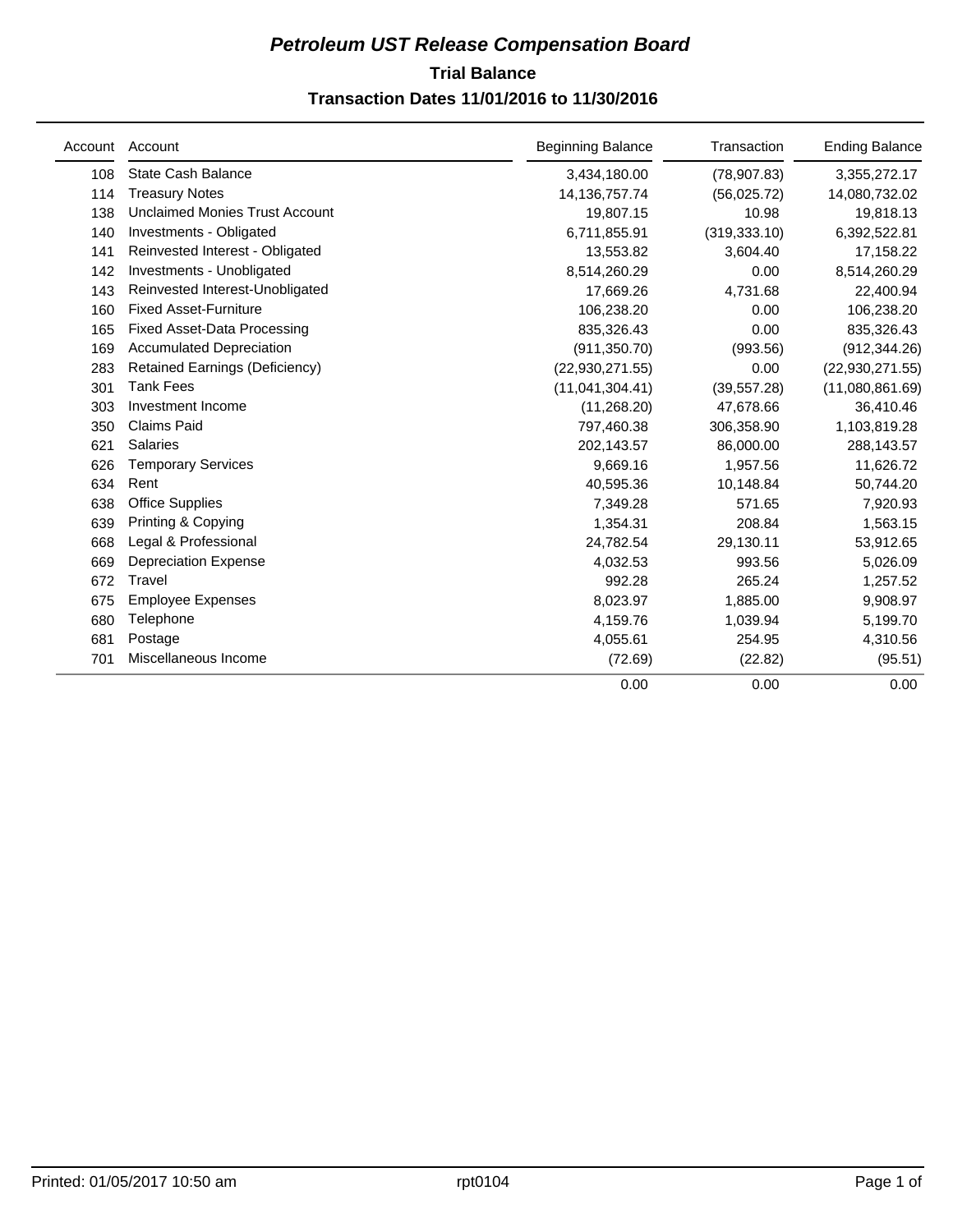#### *MONTHLY INCOME FIGURES AS OF OCTOBER 31, 2016 (CASH BASIS)*

**Fiscal 2017 % Of FY 2017July August September October Total YTD Budget Budget** Tank RevenueIn house collections \* The Resolution of the Resolution of the 8,833,156.50 | 282,022.50 | 136,644.50 | 66,954.50 | 9,318,778.00 Net refunds paid **1.950.00 1.950.00 1.950.00 1.950.00 1.950.00 1.950.00 1.950.00 1.950.00** AG collections 18,413.37 16,828.43 16,895.21 22,812.72 74,949.73  $(5,785.46)$   $(4,917.58)$   $(3,393.84)$   $(7,240.45)$   $(21,337.33)$ **Total Tank Revenue 8,845,784.41 298,733.35 149,545.87 80,276.77** 9,374,340.40 99.62% 9,410,000 Interest IncomeInterest Earned 8,304.36 | 29,779.21 | 19,052.22 | 19,812.41 || 76,948.20 | 39.30%|| 195,800 Unearned Gain/(Loss) on Investments (17,200.00) (37,760.00) (37,760.00) (20,940.00) (65,680.00) **Total Interest Income**  $(8,895.64)$  $(7,980.79)$  $29,272.22$  $(1,127.59)$  **11,268.20** Miscellaneous Income 0.00 30.63 23.75 18.31 72.69 7.27% 1,000 **Total Income**8,836,888.77 | 290,783.19 | 178,841.84 | 79,167.49 || 9,385,681.29 | 97.70%|| 9,606,800 | 97.70% || 9,606,800 Claims Expense 698,190.03 | 481,163.93 | 539,310.74 | 576,846.16 || 2,295,510.86 | 25.51%|| 9,000,000 Operating Expenses Salaries 88,299.32 106,472.71 100,564.19 90,318.65 385,654.87 29.54% 1,305,425 Temp Services \* 4,786.70 | (363.34)| 5,346.22 | 2,669.40 || 12,438.98 | 28.27%|| 44,000 Rent 10,148.84 10,148.84 10,148.84 10,148.84 40,595.36 32.02% 126,800 Office Supplies 609.24 | 4,715.61 | 1,236.28 | 1,466.29 || 8,027.42 | 40.14%|| 20,000 Printing & Copying \* The set of the set of the set of the set of the set of the set of the set of the set of the set of the set of the set of the set of the set of the set of the set of the set of the set of the set of the Staff Development 0.00 0.00 0.00 0.00 0.00 0.00% 1,000 Advertising 0.00 | 0.00 | 0.00 | 0.00 | 0.00 | 0.00%|| 2,000 Legal & Professional L&P services 1,625.67 | 24,018.39 | 1,866.99 | 27,076.34 || 54,587.39 Collection costs **6,101.37** 8,077.12 2,432.61 1,451.64 18,062.74  $(5,785.46)$   $(4,917.58)$   $(3,393.84)$   $(7,240.45)$   $(21,337.33)$ **Total L & P Expense 1,941.58 27,177.93 905.76 21,287.53** 51,312.80 22.31% 230,000 Travel 136.80 145.60 706.88 139.80 1,129.08 14.11% 8,000 Employee Expenses 1, 1,885.00 | 1,885.00 | 2,195.00 | 2,058.97 | 8,023.97 | 28.76% | 27,900 Telephone 1,039.94 739.94 1,339.94 1,039.94 4,159.76 29.93% 13,900 Postage \* 16,190.22 | 135.38 | 212.85 | 3,707.38 || 20,245.83 | 67.49%|| 30,000 Depreciation 1,051.85 993.56 993.56 993.56 4,032.53 33.60% 12,000 **Total Operating Expenses** 127,367.17 152,555.67 124,266.19 134,063.56 538,252.59 29.32% 1,836,025 Net Income (Cash method) 6,551,917.84 Collection costs paid by owner Collection costs paid by owner

\* Extremely cylical; occurs mainly during and as a result of the fee assessment period.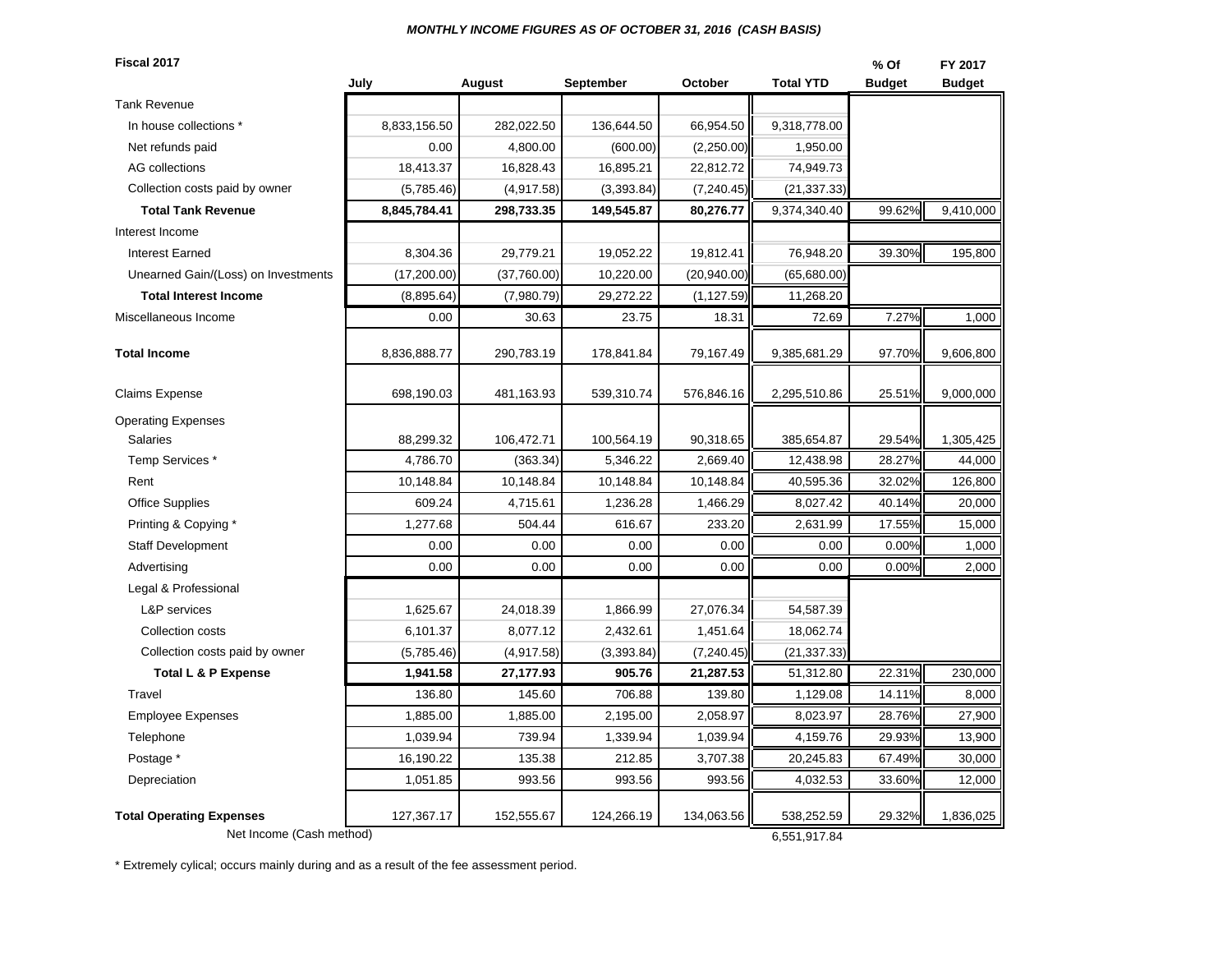# *Petroleum UST Release Compensation Board*  **Balance Sheet As of 10/31/2016**

| <b>Assets</b>                                                                                                                                                                                                                                                                                                                                                                                            |                                                                                                                                             |                              |  |
|----------------------------------------------------------------------------------------------------------------------------------------------------------------------------------------------------------------------------------------------------------------------------------------------------------------------------------------------------------------------------------------------------------|---------------------------------------------------------------------------------------------------------------------------------------------|------------------------------|--|
| <b>Current Assets</b><br>108 State Cash Balance<br>112 Debt Service Fund<br>114 Treasury Notes<br>138 Unclaimed Monies Trust Account<br>140 Investments - Obligated<br>141 Reinvested Interest - Obligated<br>142 Investments - Unobligated<br>143 Reinvested Interest-Unobligated<br><b>Total Current Assets</b><br><b>Fixed Assets</b><br>160 Fixed Asset-Furniture<br>165 Fixed Asset-Data Processing | 3,434,180.00<br>0.00<br>14, 136, 757. 74<br>19,807.15<br>6,711,855.91<br>13,553.82<br>8,514,260.29<br>17,669.26<br>106,238.20<br>835,326.43 | 32,848,084.17                |  |
| 169 Accumulated Depreciation<br><b>Total Fixed Assets</b><br><b>Total Assets</b>                                                                                                                                                                                                                                                                                                                         | (911, 350.70)                                                                                                                               | 30,213.93<br>\$32,878,298.10 |  |
| <b>Liabilities</b>                                                                                                                                                                                                                                                                                                                                                                                       |                                                                                                                                             |                              |  |
| <b>Current Liabilities</b><br><b>Total Current Liabilities</b><br><b>Long Term Liabilities</b><br><b>Total Long Term Liabilities</b><br><b>Total Liabilities</b>                                                                                                                                                                                                                                         |                                                                                                                                             | 0.00<br>0.00<br>\$0.00       |  |
| <b>Equity</b>                                                                                                                                                                                                                                                                                                                                                                                            |                                                                                                                                             |                              |  |
| <b>Equity Accounts</b><br>283 Retained Earnings (Deficiency)<br>Current Year Income (Loss)                                                                                                                                                                                                                                                                                                               | 22,930,271.55<br>9,948,026.55                                                                                                               |                              |  |
| <b>Total Equity</b>                                                                                                                                                                                                                                                                                                                                                                                      |                                                                                                                                             | 32,878,298.10                |  |
| <b>Total Liabilities and Equity</b>                                                                                                                                                                                                                                                                                                                                                                      |                                                                                                                                             | \$32,878,298.10              |  |

Г

Г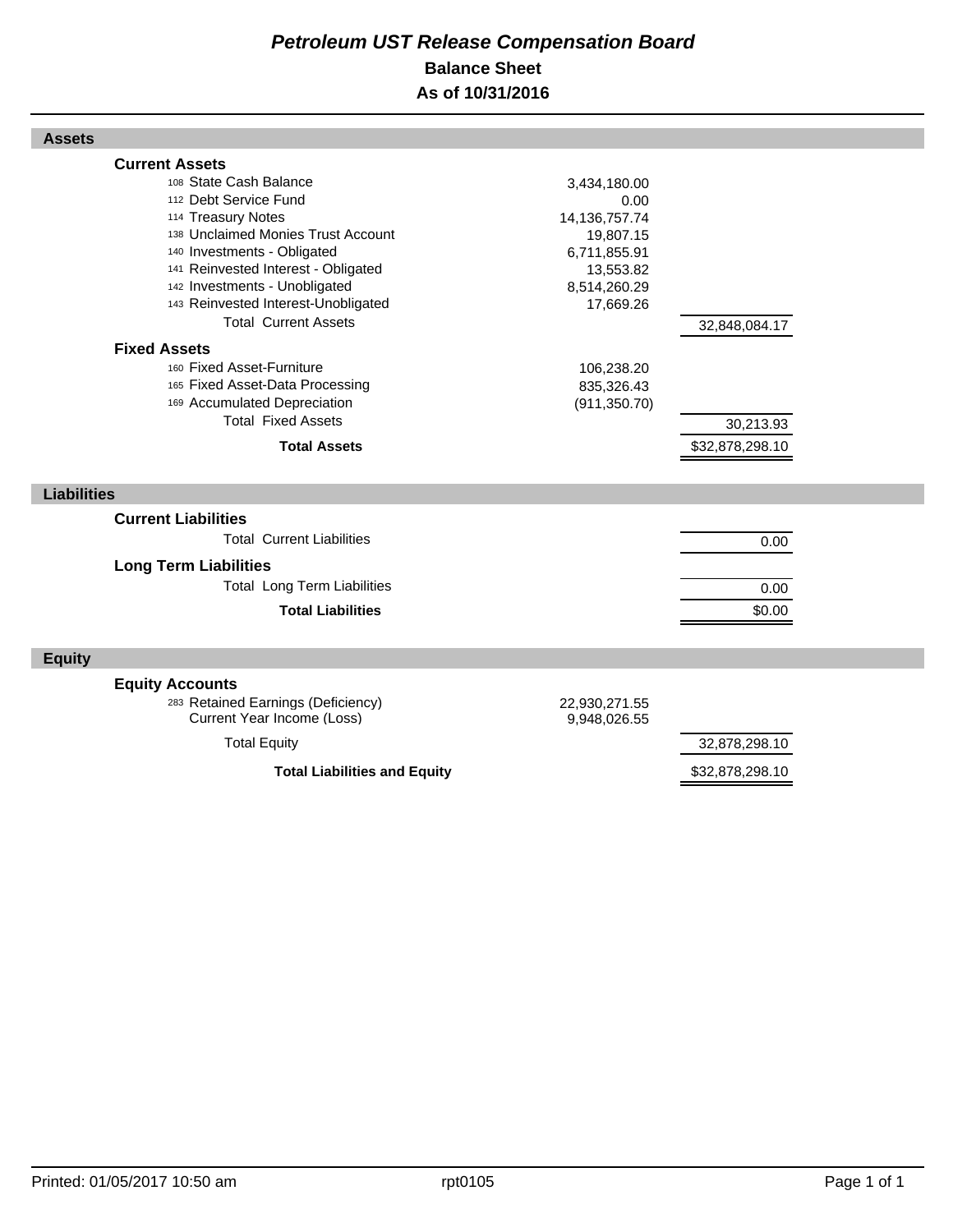# *Petroleum UST Release Compensation Board*  **Income Statement For the Month Ended 10/31/2016**

|                     | <b>Operating Income</b>              |                 | <b>Year To Date</b> |
|---------------------|--------------------------------------|-----------------|---------------------|
| 301                 | <b>Tank Fees</b>                     | 80,276.77       | 11,041,304.41       |
| 303                 | Investment Income                    | (1, 127.59)     | 11,268.20           |
|                     | <b>Total Operating Income</b>        | 79,149.18       | 11,052,572.61       |
|                     | <b>Operating Expenses</b>            |                 |                     |
| 350                 | <b>Claims Paid</b>                   | 576,846.16      | 797,460.38          |
|                     | <b>Total Operating Expenses</b>      | 576,846.16      | 797,460.38          |
|                     | <b>Administrative Expenses</b>       |                 |                     |
| 621                 | <b>Salaries</b>                      | 89,300.00       | 202,143.57          |
| 626                 | <b>Temporary Services</b>            | 2,669.40        | 9,669.16            |
| 634                 | Rent                                 | 10,148.84       | 40,595.36           |
| 638                 | <b>Office Supplies</b>               | 1,466.29        | 7,349.28            |
| 639                 | Printing & Copying                   | 233.20          | 1,354.31            |
| 668                 | Legal & Professional                 | 21,287.53       | 24,782.54           |
| 669                 | <b>Depreciation Expense</b>          | 993.56          | 4,032.53            |
| 672                 | Travel                               | 139.80          | 992.28              |
| 675                 | <b>Employee Expenses</b>             | 2,058.97        | 8,023.97            |
| 680                 | Telephone                            | 1,039.94        | 4,159.76            |
| 681                 | Postage                              | 3,707.38        | 4,055.61            |
|                     | <b>Total Administrative Expenses</b> | 133,044.91      | 307,158.37          |
| <b>Other Income</b> |                                      |                 |                     |
| 701                 | Miscellaneous Income                 | 18.31           | 72.69               |
|                     | <b>Total Other Income</b>            | 18.31           | 72.69               |
|                     | Net Income (Loss)                    | (\$630, 723.58) | \$9,948,026.55      |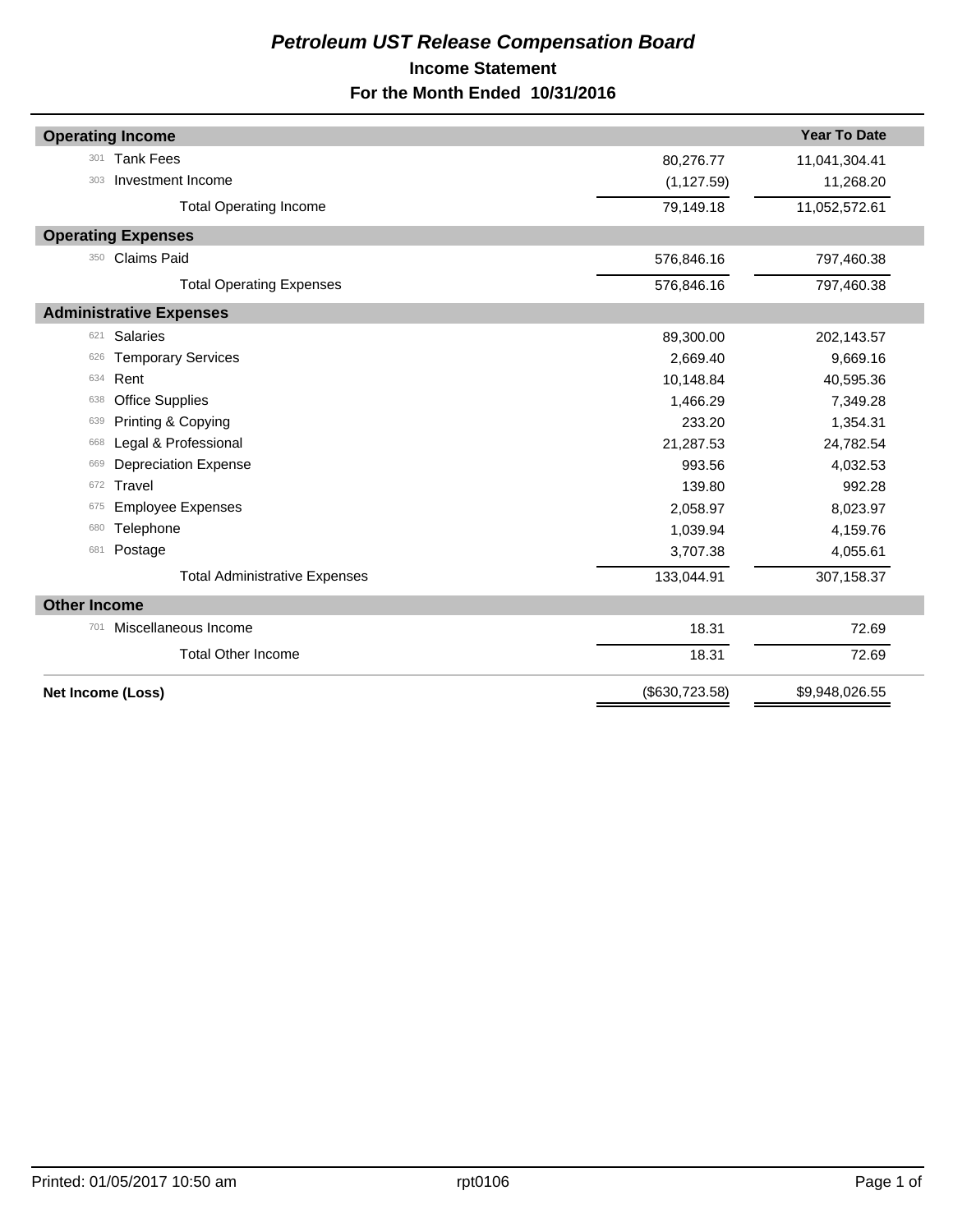# **Trial Balance** *Petroleum UST Release Compensation Board*

# **Transaction Dates 10/01/2016 to 10/31/2016**

| Account | Account                               | <b>Beginning Balance</b> | Transaction   | <b>Ending Balance</b> |
|---------|---------------------------------------|--------------------------|---------------|-----------------------|
| 108     | State Cash Balance                    | 3,504,989.94             | (70, 809.94)  | 3,434,180.00          |
| 114     | <b>Treasury Notes</b>                 | 14,146,198.21            | (9,440.47)    | 14, 136, 757. 74      |
| 138     | <b>Unclaimed Monies Trust Account</b> | 19,796.62                | 10.53         | 19,807.15             |
| 140     | Investments - Obligated               | 7,269,648.40             | (557, 792.49) | 6,711,855.91          |
| 141     | Reinvested Interest - Obligated       | 9,788.37                 | 3,765.45      | 13,553.82             |
| 142     | Investments - Unobligated             | 8,514,260.29             | 0.00          | 8,514,260.29          |
| 143     | Reinvested Interest-Unobligated       | 13,132.36                | 4,536.90      | 17,669.26             |
| 160     | <b>Fixed Asset-Furniture</b>          | 106,238.20               | 0.00          | 106,238.20            |
| 165     | <b>Fixed Asset-Data Processing</b>    | 835,326.43               | 0.00          | 835,326.43            |
| 169     | <b>Accumulated Depreciation</b>       | (910, 357.14)            | (993.56)      | (911, 350.70)         |
| 283     | <b>Retained Earnings (Deficiency)</b> | (22,930,271.55)          | 0.00          | (22, 930, 271.55)     |
| 301     | <b>Tank Fees</b>                      | (10,961,027.64)          | (80, 276.77)  | (11,041,304.41)       |
| 303     | Investment Income                     | (12, 395.79)             | 1,127.59      | (11, 268.20)          |
| 350     | <b>Claims Paid</b>                    | 220,614.22               | 576,846.16    | 797,460.38            |
| 621     | <b>Salaries</b>                       | 112,843.57               | 89,300.00     | 202,143.57            |
| 626     | <b>Temporary Services</b>             | 6,999.76                 | 2,669.40      | 9,669.16              |
| 634     | Rent                                  | 30,446.52                | 10,148.84     | 40,595.36             |
| 638     | <b>Office Supplies</b>                | 5,882.99                 | 1,466.29      | 7,349.28              |
| 639     | Printing & Copying                    | 1,121.11                 | 233.20        | 1,354.31              |
| 668     | Legal & Professional                  | 3,495.01                 | 21,287.53     | 24,782.54             |
| 669     | <b>Depreciation Expense</b>           | 3,038.97                 | 993.56        | 4,032.53              |
| 672     | Travel                                | 852.48                   | 139.80        | 992.28                |
| 675     | <b>Employee Expenses</b>              | 5,965.00                 | 2,058.97      | 8,023.97              |
| 680     | Telephone                             | 3,119.82                 | 1,039.94      | 4,159.76              |
| 681     | Postage                               | 348.23                   | 3,707.38      | 4,055.61              |
| 701     | Miscellaneous Income                  | (54.38)                  | (18.31)       | (72.69)               |
|         |                                       | 0.00                     | 0.00          | 0.00                  |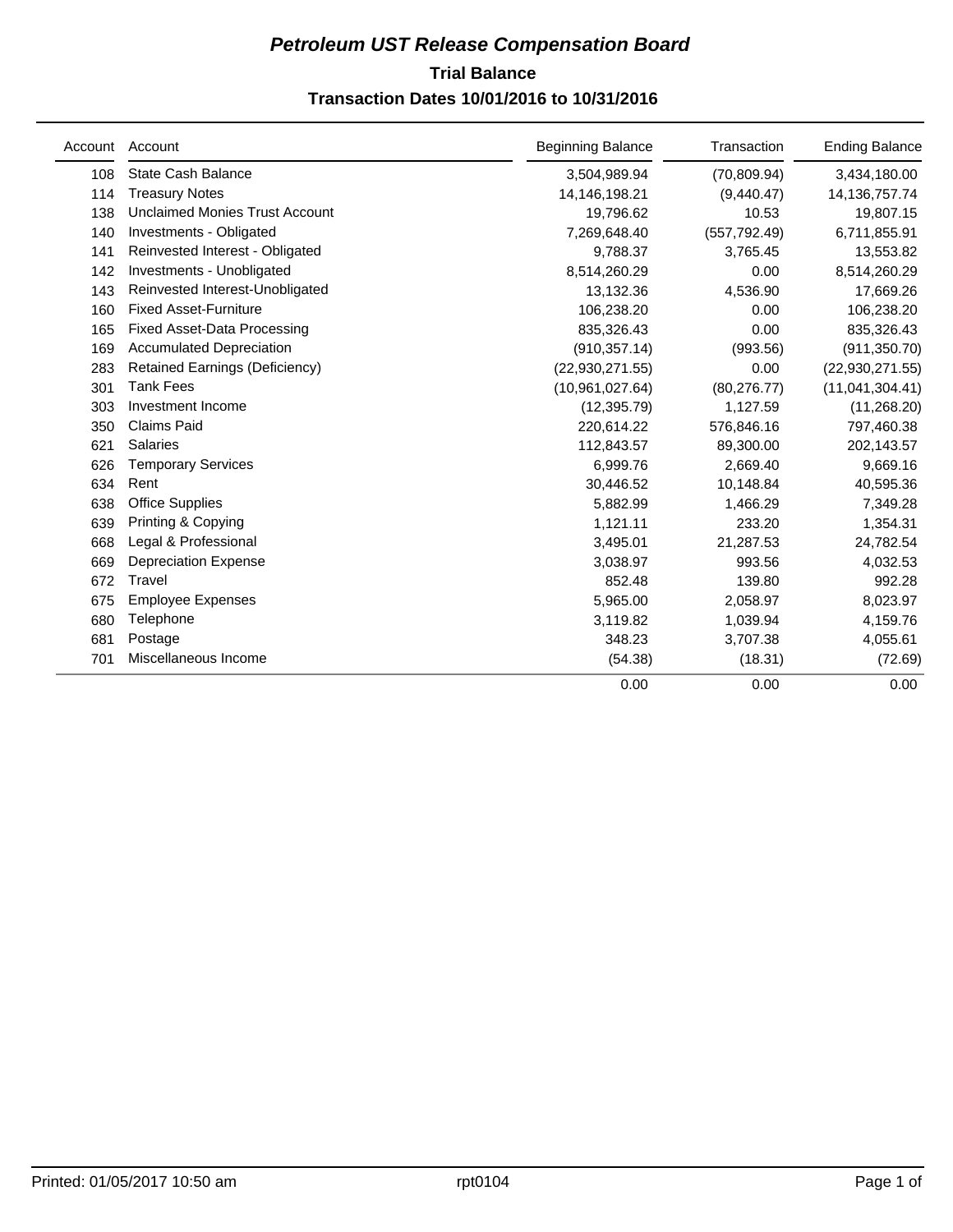#### **PETROLEUM UST RELEASE COMPENSATION BOARD PROGRAM YEAR 2016 COMPLIANCE / FEE ASSESSMENT REPORT AS OF DECEMBER 31, 2016**

|                                                      | <b>PY 2016</b><br>As of 12/31/2016 | <b>PY 2016</b><br>As of 10/31/2016 | <b>Increase from</b><br><b>Nov. Meeting</b> | PY 2015<br>$(7/1/15 - 6/30/16)$                                        | <b>PY 2014</b><br>$(7/1/14 - 6/30/15)$ | <b>PY 2013</b><br>$(7/1/13 - 6/30/14)$ | <b>PY 2012</b><br>$(7/1/12 - 6/30/13)$ | <b>Percent of</b><br>PY 2016/PY 2015 |
|------------------------------------------------------|------------------------------------|------------------------------------|---------------------------------------------|------------------------------------------------------------------------|----------------------------------------|----------------------------------------|----------------------------------------|--------------------------------------|
| <b>Refunds</b>                                       |                                    |                                    |                                             |                                                                        |                                        |                                        |                                        |                                      |
| Amount of Refunds Paid                               | \$8,533 (a)                        | \$3,300                            | \$5,233                                     | $$98,740$ (a)                                                          | $$158,794$ (a)                         | \$212,530 (a)                          | \$273,165                              | 9%                                   |
| Number of Refunds Paid                               | 44                                 | 9                                  | 35                                          | 311                                                                    | 419                                    | 437                                    | 636                                    | 14%                                  |
| Number of Owners Paid Refunds                        | 11                                 | Δ                                  | $\overline{7}$                              | 89                                                                     | 156                                    | 146                                    | 220                                    | 12%                                  |
| Number of Pending Refunds                            | 2,832                              | 2,847                              | $-15$                                       |                                                                        |                                        |                                        |                                        |                                      |
| Amount of Pending Refunds                            | \$1,404,472                        | \$1,400,405                        | \$4,067                                     |                                                                        |                                        |                                        |                                        |                                      |
| <b>Collections</b>                                   |                                    |                                    |                                             |                                                                        |                                        |                                        |                                        |                                      |
| Amount of Refunds Used to Offset Outstanding Fees    | \$31,492                           | \$19,550                           | \$11,942                                    | \$76,750                                                               | \$61,355                               | \$120,635                              | \$51,194                               | 41%                                  |
| Amount Collected by Attorney General/Special Counsel | \$122,288                          | \$74,950                           | \$47,338                                    | \$364,401                                                              | \$200,352                              | \$307,108                              | \$384,008 (b)                          | 34%                                  |
| <b>Collection Costs</b>                              | \$18,063                           | \$18,063                           | \$0                                         | \$89,643                                                               | \$38,727                               | \$80,498                               | \$115,310                              |                                      |
| Amount Collected by AG/SC, Less Collection Costs     | \$104,225                          | \$56,887                           | \$47,338                                    | \$274,758                                                              | \$161,625                              | \$226,610                              | \$268,698                              |                                      |
| Number of Accounts Certified to the AG's office      | 51                                 | 51                                 |                                             | 321                                                                    | 340                                    | 272                                    | 604                                    | 16%                                  |
| Number of Owners Certified to the AG's office        | 22                                 | 22                                 | $\overline{0}$                              | 174                                                                    | 196                                    | 179                                    | 226                                    | 13%                                  |
| Amount Certified to the AG's office                  | \$129,035                          | \$129,035                          | \$0                                         | \$1,124,050                                                            | \$1,086,440                            | \$1,154,822                            | \$1,939,685                            | 11%                                  |
| <b>Appeals (As of 1/10/17)</b>                       |                                    |                                    |                                             |                                                                        |                                        |                                        |                                        |                                      |
| Orders Pursuant to Law                               | $\boldsymbol{2}$                   |                                    |                                             | *Current: 1 settlement in negotiation; 1 hearing scheduled             |                                        |                                        |                                        |                                      |
| Determination to Deny a Certificate of Coverage      | $\mathbf 1$                        |                                    |                                             | ** Current: 1 under review - information to support appeal is expected |                                        |                                        |                                        |                                      |
| <b>Ability to Pay Applications</b>                   |                                    |                                    |                                             |                                                                        |                                        |                                        |                                        |                                      |
| Ability to Pay Applications Pending Review           | 3                                  |                                    |                                             |                                                                        |                                        |                                        |                                        |                                      |
| COC Applications (As of 1/10/17)                     |                                    |                                    |                                             |                                                                        |                                        |                                        |                                        |                                      |
| COC Application/Fee Statements Sent - annual mailing | 3,418                              |                                    |                                             | 3,439                                                                  | 3,439                                  | 3,538                                  | 3,595                                  | 99%                                  |
| # of Owners Issued COC                               | 2,908                              | 2,861                              |                                             | 3,138                                                                  | 3,190                                  | 3,243                                  | 3,254                                  | 93%                                  |
| # of Owners w/COCs In-Process                        | 211                                | 266                                |                                             | 43                                                                     | n/a                                    | n/a                                    | n/a                                    |                                      |
| # of Owners w/Unresolved Pending Denials of COC      | 26                                 | 20                                 |                                             | 3                                                                      | 5                                      | 3                                      | $\overline{c}$                         |                                      |
| # of Owners w/Unresolved Determinations Denying COC  | 35                                 | 11                                 |                                             | 114                                                                    | 154                                    | 164                                    | 207                                    |                                      |
| <b>Unclaimed Monies/Refunds Pending</b>              |                                    |                                    |                                             |                                                                        |                                        |                                        |                                        |                                      |
| Owners on Unclaimed Monies List (Uncashed Checks)    | 50                                 | 50                                 |                                             |                                                                        |                                        |                                        |                                        |                                      |
| Amount of Unclaimed Monies (Uncashed Checks)         | \$38,897                           | \$38,897                           |                                             |                                                                        |                                        |                                        |                                        |                                      |
| Owners with Refunds Pending - More Info Requested    | 27                                 | 27                                 |                                             |                                                                        |                                        |                                        |                                        |                                      |
| Amount of Refunds Pending with More Info Requested   | \$33,665                           | \$33,665                           |                                             |                                                                        |                                        |                                        |                                        |                                      |

**(a) PY 2016 goal - \$225,000. PY 2016 refund/offsets as of 1/10/17: \$40,025 (18%). PY 2015 refund/offsets: \$175,490. PY 2014 refund/offsets: \$220,149. PY 2013 refund/offsets: \$333,165. PY 2012 refund/offsets: \$346,359.**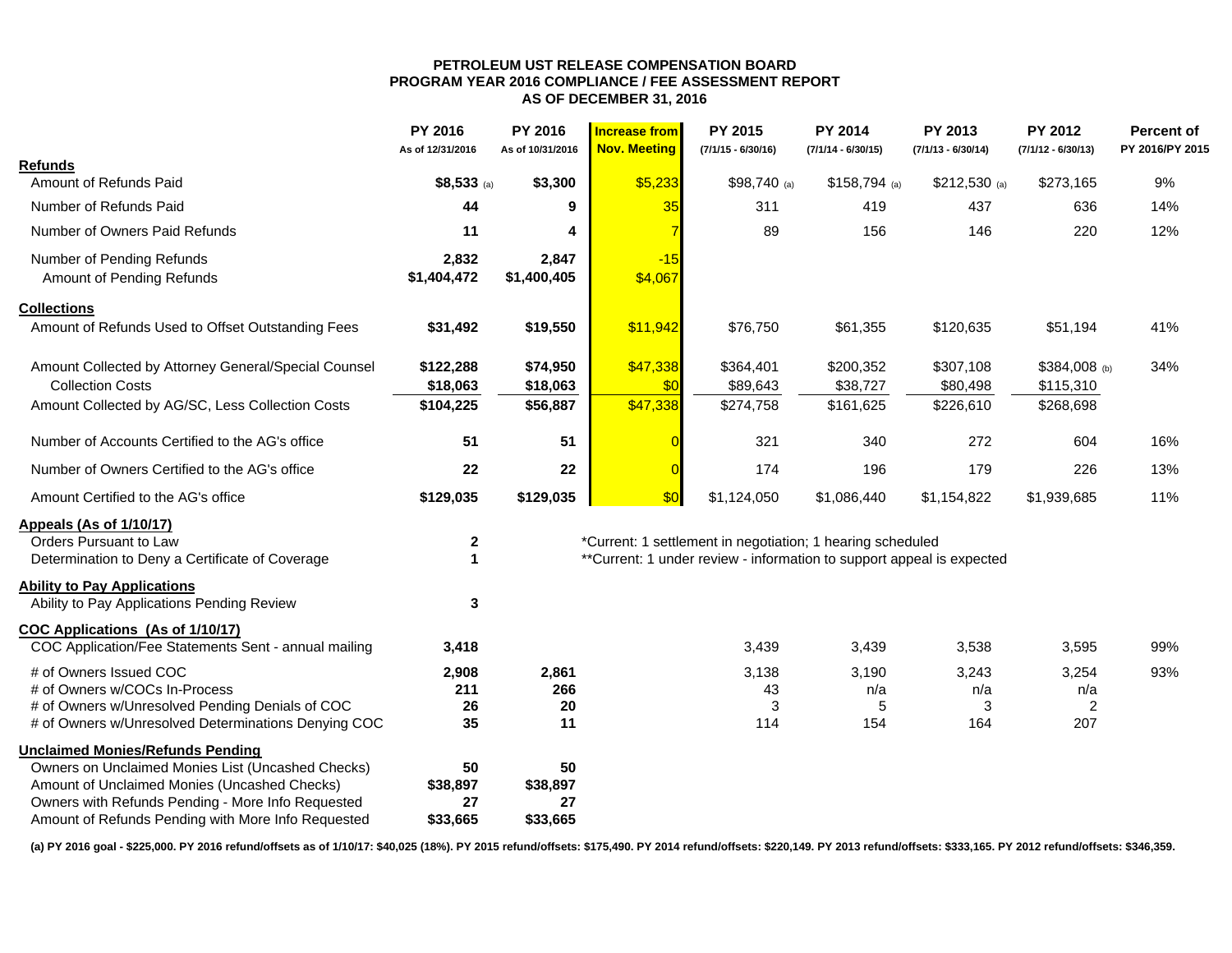# CLAIMS STATISTICS REPORT January 3, 2017

| <b>Total Number of all Sites</b>                                                                   | 3,070           |
|----------------------------------------------------------------------------------------------------|-----------------|
| Face Value of all Claims                                                                           | \$465,959,399   |
| Total Deductible Used for Settled Claims                                                           | (\$101,072,719) |
| Deductible Remaining for Open Claims                                                               | (\$6,373,078)   |
| <b>Net Value</b>                                                                                   | \$358,513,602   |
| <b>Total Disallowed Costs</b>                                                                      | (\$84,657,218)  |
| <b>Total Payments &amp; Installments</b>                                                           | (\$243,549,009) |
| <b>Maximum Liability of Unpaid Claims</b>                                                          | \$30,307,375    |
| Total Average Gross Value per Closed Site                                                          | \$132,420       |
| Total Average Net Value per Closed Site                                                            | \$98,848        |
| <b>Total Average Payout per Closed Site (2,417 sites)</b>                                          | \$72,051        |
| Costs for Sites Cleaned Up Exclusively Under BUSTR's 1999, 2005 and/or 2012 Corrective Action Rule |                 |
| Above the Deductible (246 sites):                                                                  |                 |

| Average clean-up costs per site:            | \$120,593 |
|---------------------------------------------|-----------|
| Average claim payout per site:              | \$48,456  |
| Above and Below the Deductible (479 sites): |           |
| Average clean-up costs per site:            | \$75.492  |
| Average claim payout per site:              | \$24,886  |

| Breakdown of all claim packages                    |        |        |
|----------------------------------------------------|--------|--------|
| <b>Work in Progress: Open Claims</b>               |        |        |
| Number of Claims with More Information Requested   | 9      |        |
| Number of Claims with More Information Received    | 10     |        |
| Number of Pending Reviewable Claims                | 1,494  |        |
|                                                    |        |        |
| <b>Total Open Claims</b>                           |        | 1.513  |
| <b>Settled/Closed Claims</b>                       |        |        |
| <b>Number of Settled Claims</b>                    | 5,233  |        |
| Number of Closed Claims                            | 10,214 |        |
| Below Deductible/NFA closed without review/Revoked | 826    |        |
| Number of Claims on Waiting List                   | 113    |        |
|                                                    |        |        |
| <b>Total Settled Claims</b>                        |        | 16.386 |
| <b>Held Claims</b>                                 |        |        |
| Number of Claims with Appeals Outstanding          | 15     |        |
| Number of Claims Below the Deductible              | 198    |        |
|                                                    |        |        |
| <b>Total Held Claims</b>                           |        | 213    |
| <b>Total Number of Claims</b>                      |        | 18,112 |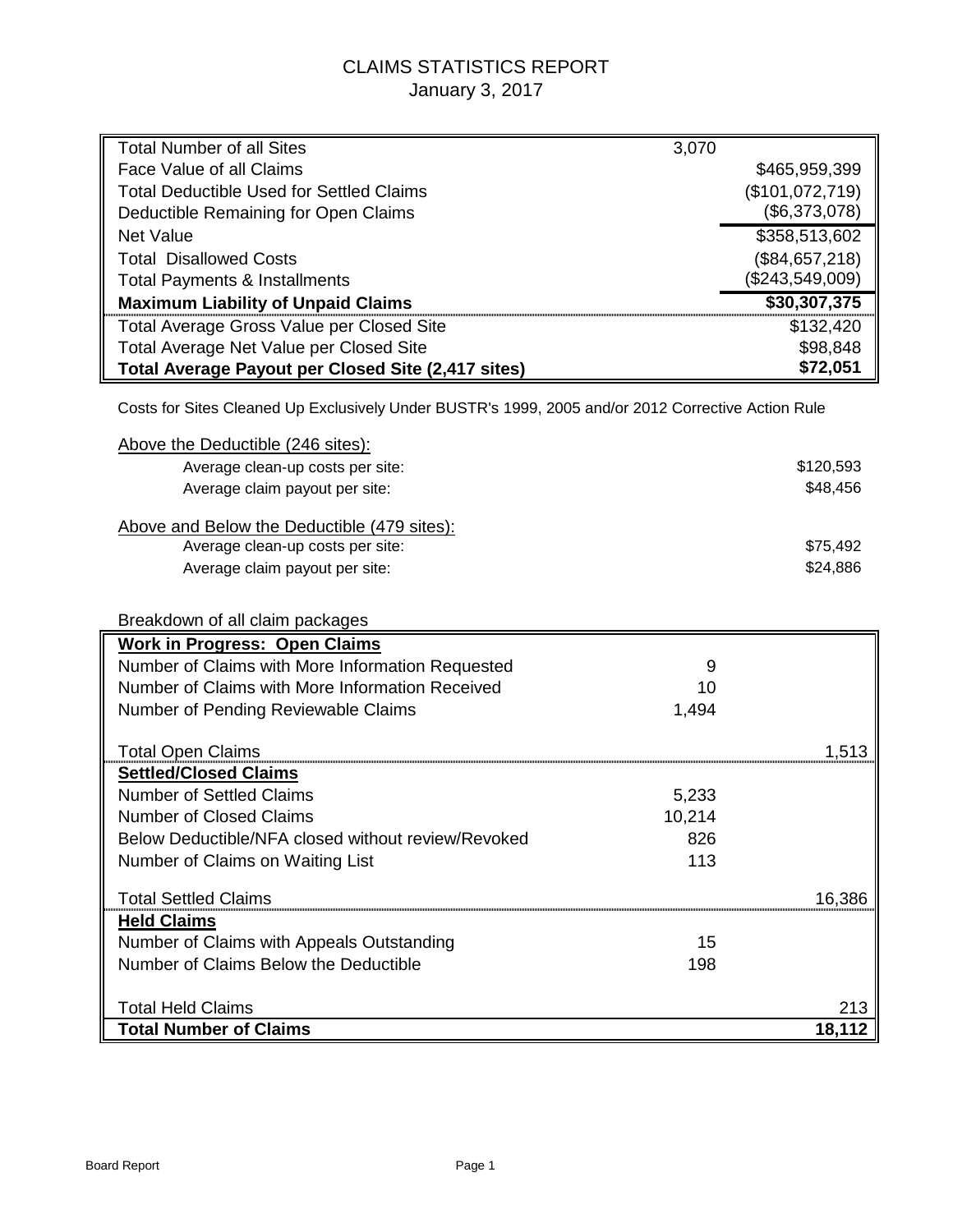#### **CLAIM SETTLEMENT SUMMARY**

|                                        | <b>CLAIMS REC'D</b> | <b>SETTLED</b> | RVK/BD-NFA <sup>+</sup> | <b>FACE VALUE</b> | DISALLOWED        | DEDUCTIBLE USED SETTLEMENT      |                              |
|----------------------------------------|---------------------|----------------|-------------------------|-------------------|-------------------|---------------------------------|------------------------------|
| 2009                                   | 799 (\$11.078 M)    | 723            | 38                      | \$14,606,030      | \$3,847,769       | \$3,082,306                     | \$<br>7,675,956 <sup>G</sup> |
| <b>AVG/MONTH</b>                       | $67 (\$0.923 M)$    | 63             |                         |                   |                   | <b>AVERAGE PAYOUT PER CLAIM</b> | \$<br>10,617                 |
| <b>PERCENTAGES</b>                     |                     |                |                         |                   | 26.3%             |                                 | 66.6%                        |
| 2010                                   | 808 (\$11.406 M)    | 705            | 52                      | \$12,639,804      | \$3,001,516       | \$2,583,509                     | \$<br>7,054,779              |
| <b>AVG/MONTH</b>                       | 67 (\$0.951 M)      | 63             |                         |                   |                   | <b>AVERAGE PAYOUT PER CLAIM</b> | \$<br>10,007                 |
| <b>PERCENTAGES</b>                     |                     |                |                         |                   | 23.7%             |                                 | 70.2%                        |
| 2011                                   | 794 (\$10.536 M)    | 725            | 94                      | \$13,320,431      | \$2,753,772       | \$3,537,439                     | \$<br>7,029,220              |
| <b>AVG/MONTH</b>                       | 66 (\$0.878 M)      | 68             |                         |                   |                   | <b>AVERAGE PAYOUT PER CLAIM</b> | \$<br>9,695                  |
| <b>PERCENTAGES</b>                     |                     |                |                         |                   | 20.7%             |                                 | 71.9%                        |
| 2012                                   | 731 (\$10.055 M)    | 697            | 53                      | \$11,779,357      | \$2,405,669       | \$2,374,716                     | \$<br>6,740,405              |
| <b>AVG/MONTH</b>                       | 61 (\$0.84M)        | 63             |                         |                   |                   | <b>AVERAGE PAYOUT PER CLAIM</b> | \$<br>9,671                  |
| <b>PERCENTAGES</b>                     |                     |                |                         |                   | 20.4%             |                                 | 71.7%                        |
| 2013                                   | 928 (\$12.120 M)    | 891            | 55                      | \$12,513,139      | \$2,334,057       | \$2,874,260                     | \$<br>7,304,822              |
| <b>AVG/MONTH</b>                       | 77 (\$1.010 M)      | 79             |                         |                   |                   | <b>AVERAGE PAYOUT PER CLAIM</b> | \$<br>8,198                  |
| <b>PERCENTAGES</b>                     |                     |                |                         |                   | 18.7%             |                                 | 75.8%                        |
| 2014                                   | 764 (\$10.541 M)    | 898            | 58                      | \$13,546,097      | \$2,466,260       | \$3,040,313                     | \$<br>8,039,525              |
| <b>AVG/MONTH</b><br><b>PERCENTAGES</b> | 64 (\$0.878 M)      | 80             |                         |                   | 18.2%             | <b>AVERAGE PAYOUT PER CLAIM</b> | \$<br>8,953<br>76.5%         |
| 2015                                   | 786 (\$11.029 M)    | 792            | 67                      | \$12,587,087      | \$2,517,791       | \$2,451,880                     | \$<br>7,617,416              |
| <b>AVG/MONTH</b>                       | 66 (\$0.919 M)      | 72             |                         |                   |                   | <b>AVERAGE PAYOUT PER CLAIM</b> | \$<br>9,618                  |
| <b>PERCENTAGES</b>                     |                     |                |                         |                   | 20.0%             |                                 | 75.2%                        |
| PROGRAM YEAR 2016                      |                     |                |                         |                   |                   |                                 |                              |
| <b>MONTH</b>                           | <b>CLAIMS REC'D</b> | <b>SETTLED</b> | RVK/BD-NFA+             | <b>FACE VALUE</b> | <b>DISALLOWED</b> | DEDUCTIBLE USED SETTLEMENT      |                              |
| $Jul-16$                               | 49 (\$0.746 M)      | 62             | $\boldsymbol{0}$        | \$1,273,713       | \$401,250         | \$277,145                       | \$595,319                    |
| Aug-16                                 | 85 (\$0.964 M)      | 51             | $\boldsymbol{0}$        | \$662,557         | \$166,517         | \$125,183                       | \$370,857                    |
| Sep-16                                 | 50 (\$0.801 M)      | 54             | $\mathbf{0}$            | \$762,091         | \$52,914          | \$93,320                        | \$615,857                    |
| $Oct-16$                               | 43 (\$0.725 M)      | 78             | $\boldsymbol{0}$        | \$1,183,811       | \$164,740         | \$317,880                       | \$701,191                    |
| $Nov-16$                               | 42 (\$0.877M)       | 50             | $\boldsymbol{0}$        | \$882,094         | \$152,085         | \$149,876                       | \$580,134                    |
| $Dec-16$                               | 55 (\$0.804M)       | 70             | 21                      | \$1,102,066       | \$98,093          | \$324,398                       | \$679,574                    |
| $Jan-17$                               |                     |                |                         |                   |                   |                                 |                              |
| Feb-17                                 |                     |                |                         |                   |                   |                                 |                              |
| $Mar-17$                               |                     |                |                         |                   |                   |                                 |                              |
| Apr- $17$                              |                     |                |                         |                   |                   |                                 |                              |
| $May-17$                               |                     |                |                         |                   |                   |                                 |                              |
| $Jun-17$                               |                     |                |                         |                   |                   |                                 |                              |
| <b>TOTAL</b>                           | 324 (\$4.917 M)     | 365            | 21                      | \$5,866,333       | \$1,035,600       | \$1,287,801                     | \$3,542,933                  |
| <b>AVG/MONTH</b>                       | 54 (\$0.819 M)      | 64             |                         |                   |                   |                                 |                              |
| <b>AVERAGE PAYOUT PER CLAIM</b>        |                     |                |                         |                   |                   |                                 | \$9,707                      |
| <b>PERCENTAGES</b>                     |                     |                |                         |                   | 17.7%             |                                 | 77.4%                        |

 $<sup>G</sup>$ Includes a settlement agreement in PY 2009 with a major oil company for 96 claims for \$1,215,000 (a payout percentage of 46.9%)</sup> **†**Eligibility revoked and/or Below Deductible claims with an NFA are not included in the claims payout statistics.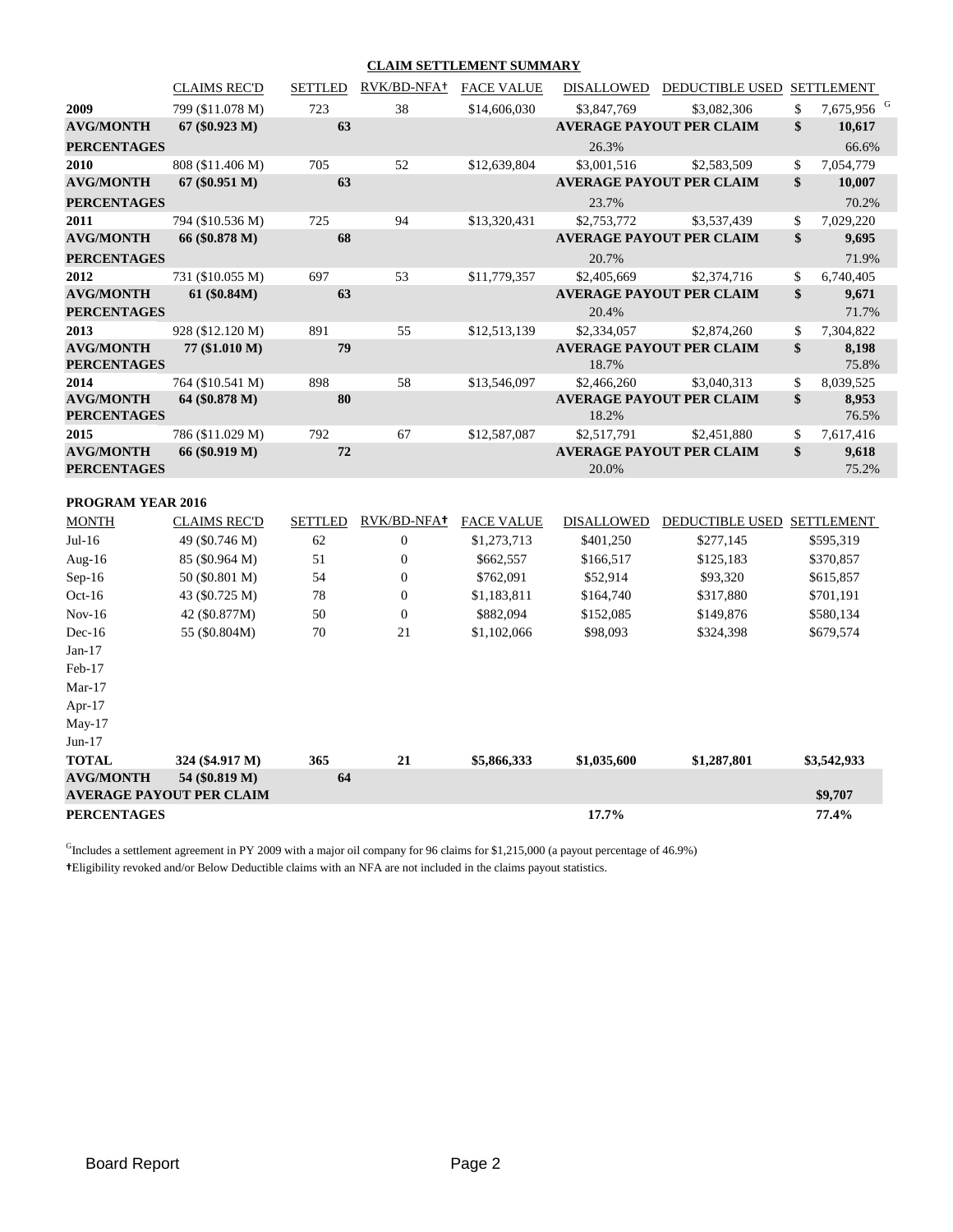#### **ELIGIBILITY STATISTICS REPORT**

January 3, 2017

# **Breakdown of Applications**

| More Info Requested            | $\Omega$ |
|--------------------------------|----------|
| In Review                      | 26       |
| <b>Total Open Applications</b> | 26       |

*Eligibility Determinations Under Appeal 7*

|                | <b>REC'D</b>            | <b>APP'D</b> | <b>DENIED</b>    |
|----------------|-------------------------|--------------|------------------|
| <b>PY 2004</b> | 72                      | 81           | 47               |
| Average/mo.    | 6                       |              | 11               |
| <b>PY 2005</b> | 97                      | 72           | 33               |
| Average/mo.    | 8                       |              | 9                |
| <b>PY 2006</b> | 109                     | 73           | 32               |
| Average/mo.    | 9                       |              | 9                |
| <b>PY 2007</b> | 108                     | 74           | 28               |
| Average/mo.    | 9                       |              | $\boldsymbol{9}$ |
| <b>PY 2008</b> | 99                      | 68           | 26               |
| Average/mo.    | 8                       |              | 8                |
| <b>PY 2009</b> | 95                      | 84           | 19               |
| Average/mo.    | 8                       |              | 9                |
| <b>PY 2010</b> | 48                      | 51           | 16               |
| Average/mo.    | $\overline{\mathbf{4}}$ |              | 6                |
| <b>PY 2011</b> | 67                      | 47           | 15               |
| Average/mo.    | 6                       |              | 5                |
| <b>PY 2012</b> | 87                      | 54           | 17               |
| Average/mo.    | 7                       |              | 6                |
| <b>PY 2013</b> | 53                      | 65           | $\overline{7}$   |
| Average/mo.    | $\overline{\mathbf{4}}$ |              | 6                |
| <b>PY 2014</b> | 80                      | 64           | 15               |
| Average/mo.    | 7                       |              | 7                |
| PY 2015        | 77                      | 41           | 28               |
| Average/mo.    | 6                       |              | 6                |

| Average/mo.    | 8                       | 9  |    |
|----------------|-------------------------|----|----|
| <b>PY 2006</b> | 109                     | 73 | 32 |
| Average/mo.    | 9                       | 9  |    |
| <b>PY 2007</b> | 108                     | 74 | 28 |
| Average/mo.    | 9                       | 9  |    |
| <b>PY 2008</b> | 99                      | 68 | 26 |
| Average/mo.    | 8                       | 8  |    |
| <b>PY 2009</b> | 95                      | 84 | 19 |
| Average/mo.    | 8                       | 9  |    |
| <b>PY 2010</b> | 48                      | 51 | 16 |
| Average/mo.    | $\overline{\mathbf{4}}$ | 6  |    |
| <b>PY 2011</b> | 67                      | 47 | 15 |
| Average/mo.    | 6                       | 5  |    |

# **Program Year 2016**

|              | <b>REC'D</b>   | <b>APP'D</b> | <b>DENIED</b> | <b>Denial Reasons PY 2016</b> |
|--------------|----------------|--------------|---------------|-------------------------------|
| $Jul-16$     | $\overline{0}$ | 3            | 4             | No Release<br>3               |
| Aug- $16$    | $\overline{4}$ | 2            |               | Late Filing                   |
| $Sep-16$     | 11             | 4            | 2             | No Valid COC                  |
| $Oct-16$     | 8              | 5            | 5             | Abandoned/OOC Tank            |
| $Nov-16$     | 3              | 2            |               | No CA Required                |
| $Dec-16$     |                | 0            | $\theta$      | <b>Pre-Fund Release</b>       |
| $Jan-17$     |                |              |               | Incomplete App                |
| $Feb-17$     |                |              |               | <b>Untimely Fees</b>          |
| $Mar-17$     |                |              |               | No Fee Payment                |
| Apr- $17$    |                |              |               | No Response<br>1              |
| $May-17$     |                |              |               | Other                         |
| $Jun-17$     |                |              |               | 13<br><b>Total</b>            |
| <b>TOTAL</b> | 27             | 16           | 13            |                               |
| Average/mo.  | 5              |              |               |                               |

| <b>Denial Reasons PY 2016</b> |    |
|-------------------------------|----|
| No Release                    | 3  |
| Late Filing                   |    |
| No Valid COC                  |    |
| Abandoned/OOC Tank            |    |
| No CA Required                |    |
| <b>Pre-Fund Release</b>       |    |
| Incomplete App                |    |
| <b>Untimely Fees</b>          |    |
| No Fee Payment                |    |
| No Response                   |    |
| Other                         |    |
| 'otal                         | 13 |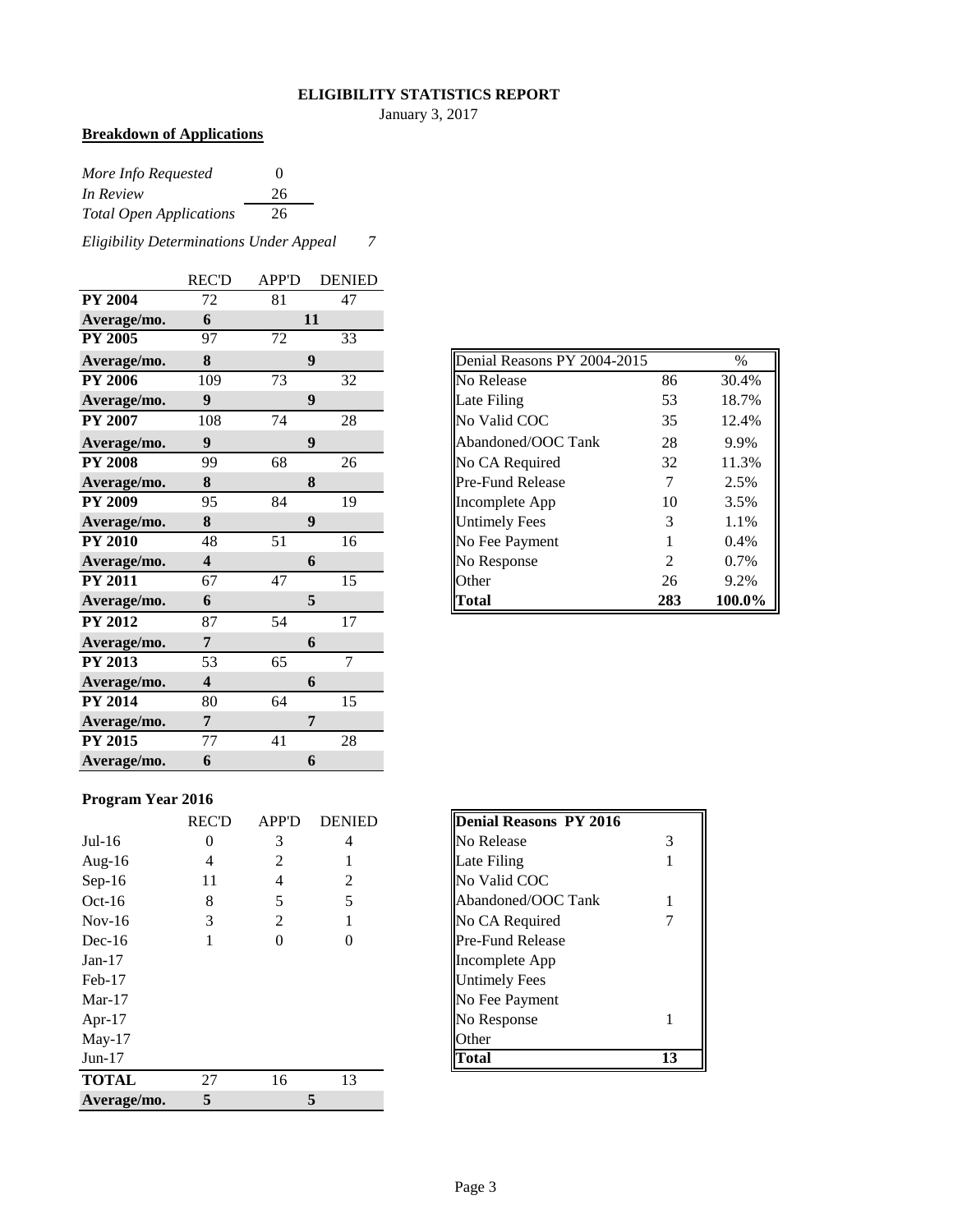# **COST PRE-APPROVAL STATISTICS REPORT**

January 3, 2017

## **Mandatory Cost Pre-Approvals Voluntary Pre-Approvals**

| Number Annual RAPs in Review                 |  |
|----------------------------------------------|--|
| Number Annual FPR in Review                  |  |
| All Other Mandatory Open Cost Pre-Approvals: |  |
| Total Open Mandatory Cost Pre-Approvals      |  |

Number in Review **5** 

|                |              | <b>New RAPs</b>     |              | Annual RAP<br><b>Cost Pre-</b><br><b>Approvals</b> |       | <b>Annual FPR</b><br><b>Cost Pre-</b><br><b>Approvals</b> |              | <b>Mandatory</b><br>IRA | Tier 3       |              | <b>Monitoring</b> /<br>Calibration<br><b>Plan</b> |       | Notification of<br>Cost<br><b>Exceedance</b> |                   | <b>Voluntary</b> |              | <b>TOTALS</b> |              |
|----------------|--------------|---------------------|--------------|----------------------------------------------------|-------|-----------------------------------------------------------|--------------|-------------------------|--------------|--------------|---------------------------------------------------|-------|----------------------------------------------|-------------------|------------------|--------------|---------------|--------------|
|                | <b>REC'D</b> | <b>DET'L</b>        | <b>REC'D</b> | <b>DET'D</b>                                       | REC'D | <b>DET'D</b>                                              | <b>REC'D</b> | DET'D                   | <b>REC'D</b> | <b>DET'D</b> | <b>REC'D</b>                                      | DET'D | <b>REC'D</b>                                 | <b>DET'D</b>      | REC'D            | <b>DET'D</b> | <b>REC'D</b>  | <b>DET'D</b> |
| PY 2010        | 22           | $\mathcal{D}$<br>∠∠ | 21           | 24                                                 | 52    | 66                                                        | Ω            |                         | 23           | 28           | 34                                                | 38    |                                              | Previously        | 31               | 30           | 191           | 217          |
| PY 2011        | 36           | 30                  | 18           | 7                                                  | 56    | 55                                                        |              |                         | 22           | 17           | 45                                                | 43    |                                              | included in       | 41               | 46           | 223           | 210          |
| PY 2012        | 26           | 39                  | 18           | 18                                                 | 57    | 68                                                        |              | 10                      | 13           | 23           | 30                                                | 41    |                                              | <b>Annual RAP</b> | 35               | 35           | 186           | 234          |
| PY 2013        | 30           | 29                  | 36           | 38                                                 | 51    | 54                                                        |              |                         |              | 16           | 20                                                | 21    |                                              | Cost Pre-         | 18               | 22           | 174           | 184          |
| <b>PY 2014</b> | 32           | 35                  | 31           | 33                                                 | 30    | 33                                                        | o            |                         | 13           |              | 22                                                | 20    |                                              | Approval column   | 21               | 20           | 155           | 155          |
| PY 2015        | 24           | 31                  | 20           | 19                                                 | 38    | 37                                                        | Ω            |                         | 10           | 13           | 22                                                | 18    | $2^{\circ}$                                  | 26                |                  | 16           | 162           | 169          |

|                |              |                 |                  | <b>Annual RAP</b> |                  | <b>Annual FPR</b> |              |                  |               |                | Monitoring/        |                | <b>Notification of</b> |                   |                  |                |                |                  |
|----------------|--------------|-----------------|------------------|-------------------|------------------|-------------------|--------------|------------------|---------------|----------------|--------------------|----------------|------------------------|-------------------|------------------|----------------|----------------|------------------|
|                |              |                 | <b>Cost Pre-</b> |                   | <b>Cost Pre-</b> |                   |              | <b>Mandatory</b> |               |                | <b>Calibration</b> |                | Cost                   |                   |                  |                |                |                  |
| <b>PY 2016</b> |              | <b>New RAPs</b> |                  | <b>Approvals</b>  |                  | <b>Approvals</b>  | <b>IRA</b>   |                  |               | Tier 3         |                    | Plan           |                        | <b>Exceedance</b> | <b>Voluntary</b> |                | <b>TOTALS</b>  |                  |
|                | <b>REC'D</b> | <b>DET'D</b>    | <b>REC'D</b>     | <b>DET'D</b>      | <b>REC'D</b>     | <b>DET'D</b>      | <b>REC'D</b> | <b>DET'D</b>     | <b>REC'D</b>  | <b>DET'D</b>   | <b>REC'D</b>       | <b>DET'D</b>   | <b>REC'D</b>           | <b>DET'D</b>      | <b>REC'D</b>     | DET'D          | <b>REC'D</b>   | <b>DET'D</b>     |
| $Jul-16$       | 3            | $\overline{2}$  | 2                |                   | $\overline{2}$   | 2                 | $\Omega$     | $\Omega$         |               | $\overline{0}$ | 2                  |                | 2                      | $\overline{2}$    | 3                | 3              | 15             | 11               |
| Aug- $16$      | 2            | $\overline{0}$  |                  | 2                 | $\overline{2}$   | 3                 | $\Omega$     | $\Omega$         |               | $\theta$       |                    | $\overline{0}$ |                        | $\overline{2}$    | 2                | 2              | 10             | 9                |
| $Sep-16$       | $\Omega$     | $\Omega$        |                  | $\overline{2}$    | 3                | 3                 | $\Omega$     | $\Omega$         |               |                | 3                  | $\mathbf{r}$   | $\Omega$               |                   | 2                | 2              | 10             | 16               |
| Oct-16         |              | 2               | $\mathbf{0}$     | $\boldsymbol{0}$  | 2                | $\overline{2}$    | $\Omega$     | $\Omega$         | $\Omega$      | $\overline{2}$ |                    | 4              |                        | $\theta$          |                  | 2              | 6              | 12               |
| $Nov-16$       | 2            |                 | $\Omega$         | $\mathbf{0}$      |                  |                   | $\Omega$     | $\Omega$         |               |                | $\mathbf{0}$       |                | $\Omega$               | $\Omega$          | 3                | $\overline{2}$ | 7              | 6                |
| Dec-16         | 3            | 3               | 6                | $\overline{2}$    |                  | 5                 | $\Omega$     | 0                |               |                | 2                  |                | $\Omega$               | $\Omega$          | 3                | $\overline{2}$ | 16             | 14               |
| $Jan-17$       |              |                 |                  |                   |                  |                   |              |                  |               |                |                    |                |                        |                   |                  |                | $\theta$       | $\overline{0}$   |
| Feb-17         |              |                 |                  |                   |                  |                   |              |                  |               |                |                    |                |                        |                   |                  |                | $\overline{0}$ | $\overline{0}$   |
| $Mar-17$       |              |                 |                  |                   |                  |                   |              |                  |               |                |                    |                |                        |                   |                  |                | $\overline{0}$ | $\boldsymbol{0}$ |
| Apr- $17$      |              |                 |                  |                   |                  |                   |              |                  |               |                |                    |                |                        |                   |                  |                | $\theta$       | $\overline{0}$   |
| $May-17$       |              |                 |                  |                   |                  |                   |              |                  |               |                |                    |                |                        |                   |                  |                | $\theta$       | $\overline{0}$   |
| Jun-17         |              |                 |                  |                   |                  |                   |              |                  |               |                |                    |                |                        |                   |                  |                | $\theta$       | $\mathbf{0}$     |
| <b>TOTALS</b>  | 11           | 8               | 10               | ┑                 | 11               | 16                | $\Omega$     | 0                | $\mathcal{D}$ | 5              | 9                  | 14             | 4                      | 5                 | 14               | 13             | 64             | 68               |
| Avg./Mo        |              |                 |                  |                   |                  |                   |              |                  |               |                | 11                 | 11             |                        |                   |                  |                |                |                  |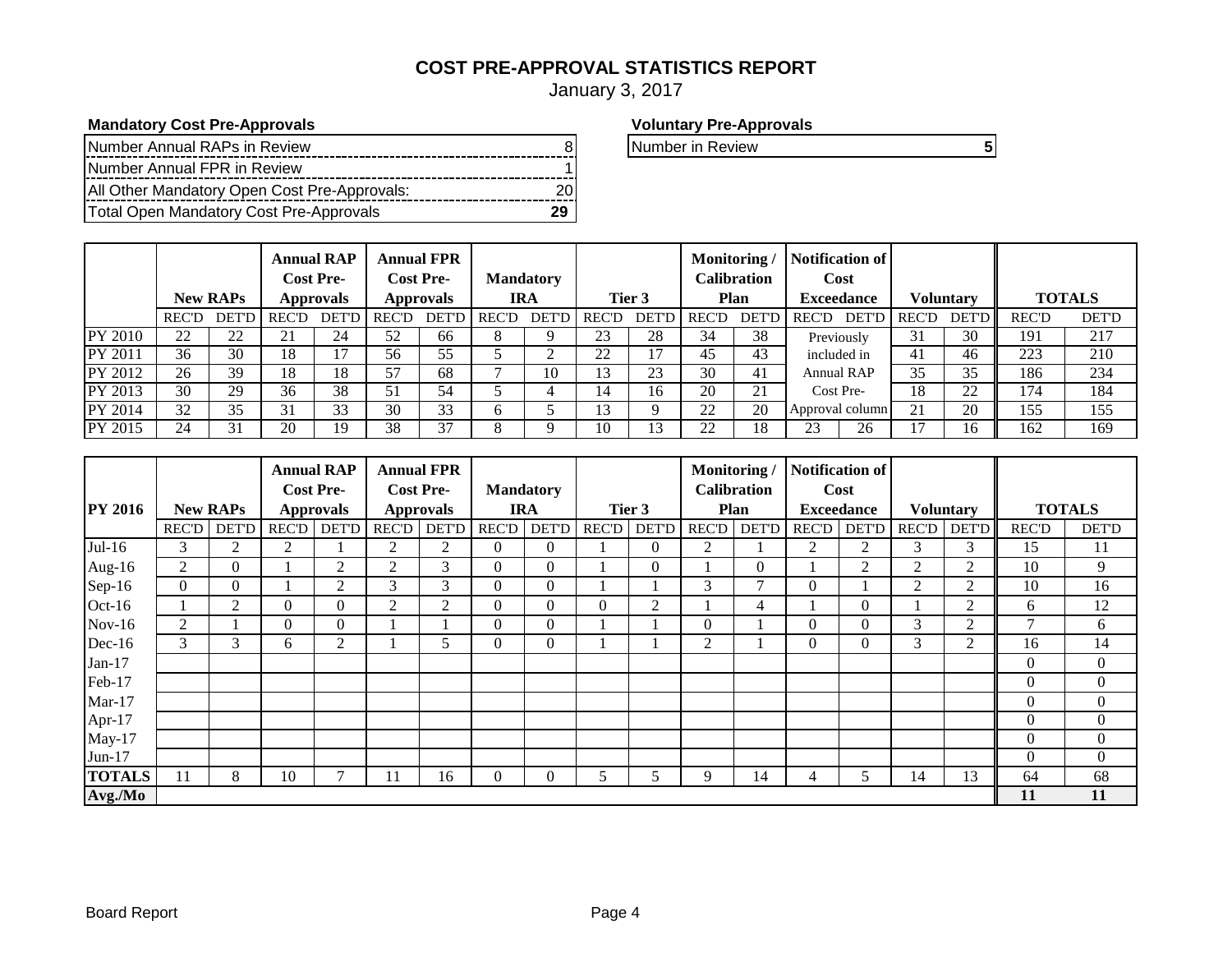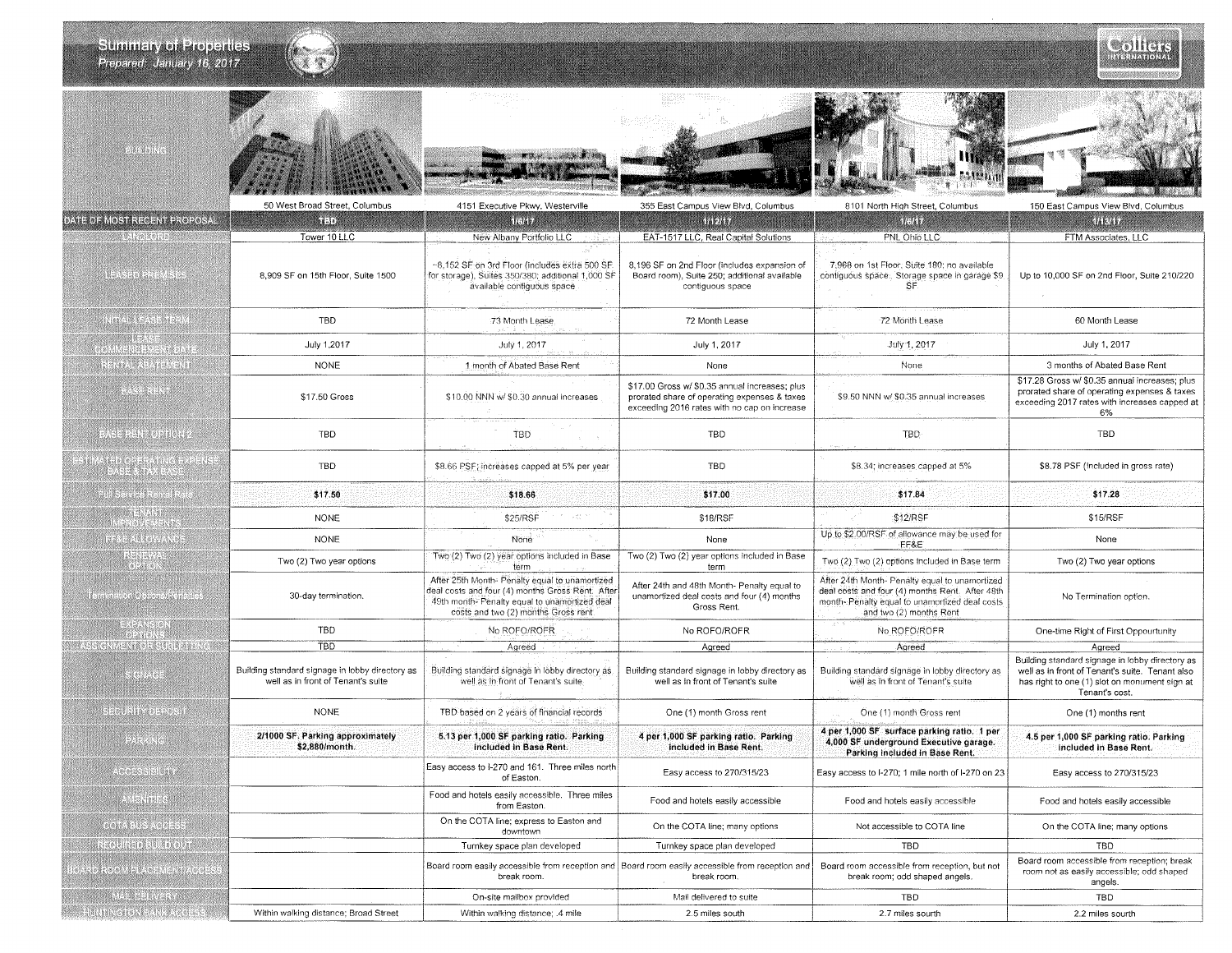# Cost Comparison Over **Six** Years

 $\sim$ 

| LeVeque Tower-50 W Broad                       |                | <b>Moving Costs</b> | Courier    | Total          |
|------------------------------------------------|----------------|---------------------|------------|----------------|
| <b>TOTAL RENT OVER TERM (Includes Parking)</b> | \$1,156,878.20 |                     |            | \$1,156,878.20 |
| avg. monthly rent                              | \$16,067.75    |                     |            | \$16,067.75    |
| avg. annual rent                               | \$192,813.03   |                     |            | \$192,813.03   |
| 4151 Executive Parkway                         |                | <b>Moving Costs</b> | Courier    | Total          |
| TOTAL RENT OVER TERM                           | \$955,264.95   | \$49,750.00         | \$800.00   | \$1,005,814.95 |
| avg. monthly rent                              | \$13,085.82    |                     |            | \$13,778.29    |
| avg. annual rent                               | \$157,029.85   |                     |            | \$165,339.44   |
| Crossgate- 355 E Campus View                   |                | <b>Moving Costs</b> | Courier    | Total          |
| TOTAL RENT OVER TERM                           | \$879,021.00   | \$49,750.00         | \$1,600.00 | \$930,371.00   |
| avg. monthly rent                              | \$12,208.63    |                     |            | \$12,921.82    |
| avg. annual rent                               | \$146,503.50   |                     |            | \$155,061.83   |
| Northwoods II-8101 N High                      |                | <b>Moving Costs</b> | Courier    | Total          |
| TOTAL RENT OVER TERM                           | \$894,726.72   | \$49,750.00         | \$1,600.00 | \$946,076.72   |
| avg. monthly rent                              | \$12,426.76    |                     |            | \$13,139.95    |
| avg. annual rent                               | \$149,121.12   |                     |            | \$157,679.45   |
| Two Crosswoods-150 F Campus View               |                | Moving Costs        | Courier    | Total          |

| Two Crosswoods- 150 E Campus View |              | <b>Moving Costs</b> | Courier    | Total        |
|-----------------------------------|--------------|---------------------|------------|--------------|
| TOTAL RENT OVER TERM              | \$947,284.56 | \$49,750.00         | \$1.600.00 | \$998,634.56 |
| avg. monthly rent                 | \$13,156.43  |                     |            | \$16,643.91  |
| avg. annual rent                  | \$157.877.14 |                     |            | \$199,726.91 |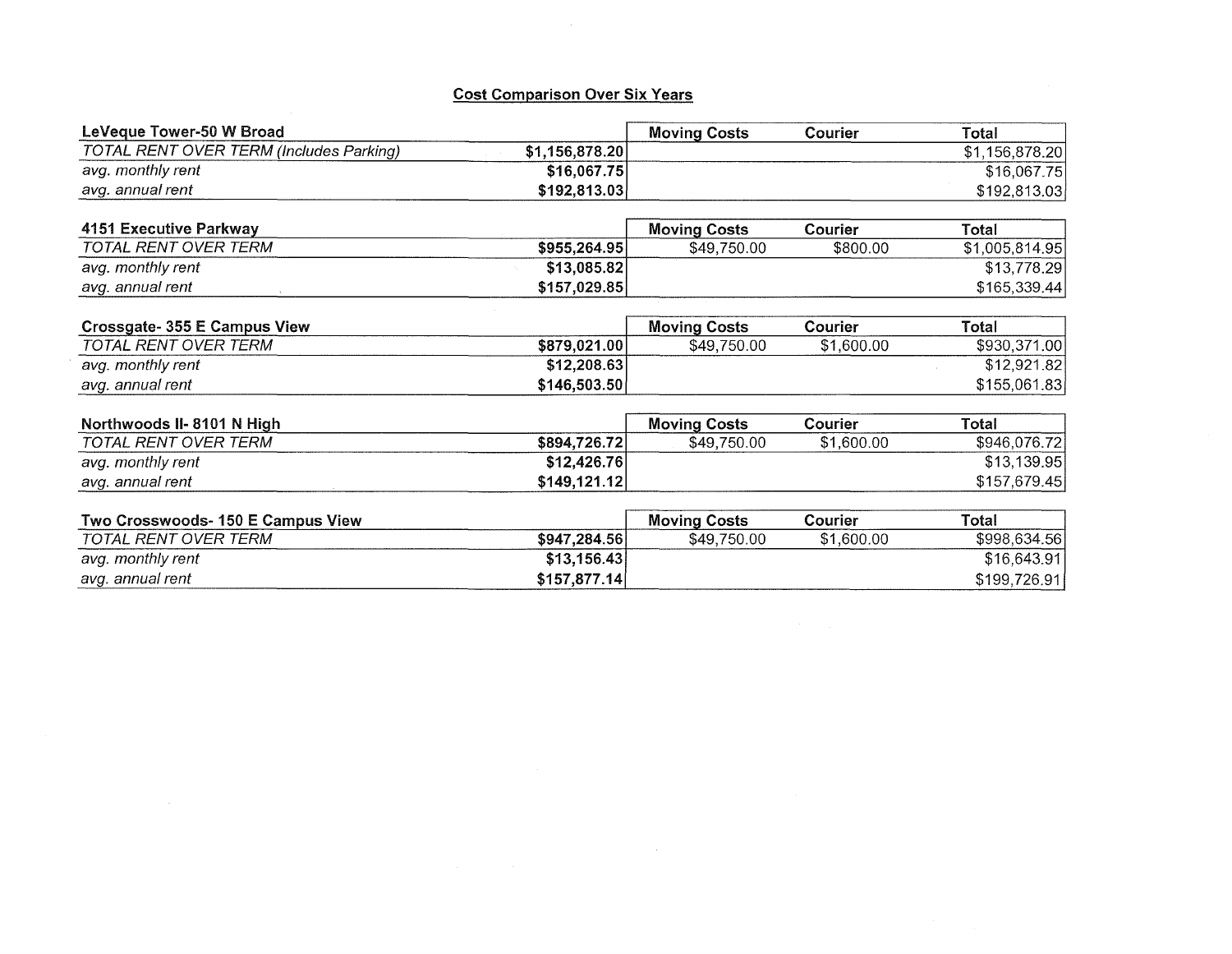**Facility Certificate Listing**

**Program Year 2015**

**COC Eff Date: Yes COC Print Date: Yes** 

#### **Printed from 11/16/16 to 01/13/17**

| <b>Owner/Fac</b>            |              | UST Cnt Own / Fac Name                                      | Own / Fac Address                                                | <b>Eff Date</b>          | <b>Print Date</b>        | <b>Override Reason</b>                                  | <b>Denial Status</b> |
|-----------------------------|--------------|-------------------------------------------------------------|------------------------------------------------------------------|--------------------------|--------------------------|---------------------------------------------------------|----------------------|
| 20659-0001<br>22852-0001    | 5<br>3       | Troy - Valley Petroleum Facility<br>Obay KTB Properties LLC | 201 Valley Street, Dayton OH<br>642 E. State Street, Alliance OH | 07/01/2015<br>07/01/2015 | 12/09/2016<br>12/09/2016 | Not Required: Post 11-30-09 Pay<br>PD Response Accepted | N/A<br>Accepted      |
| <b>Total Owners</b>         | $\mathbf{2}$ |                                                             |                                                                  |                          |                          |                                                         |                      |
| <b>Total Facilities</b>     | $\mathbf{2}$ |                                                             |                                                                  |                          |                          |                                                         |                      |
| <b>Total USTs</b>           | 8            |                                                             |                                                                  |                          |                          |                                                         |                      |
| <b>Total Determinations</b> | $\mathbf{2}$ |                                                             |                                                                  |                          |                          |                                                         |                      |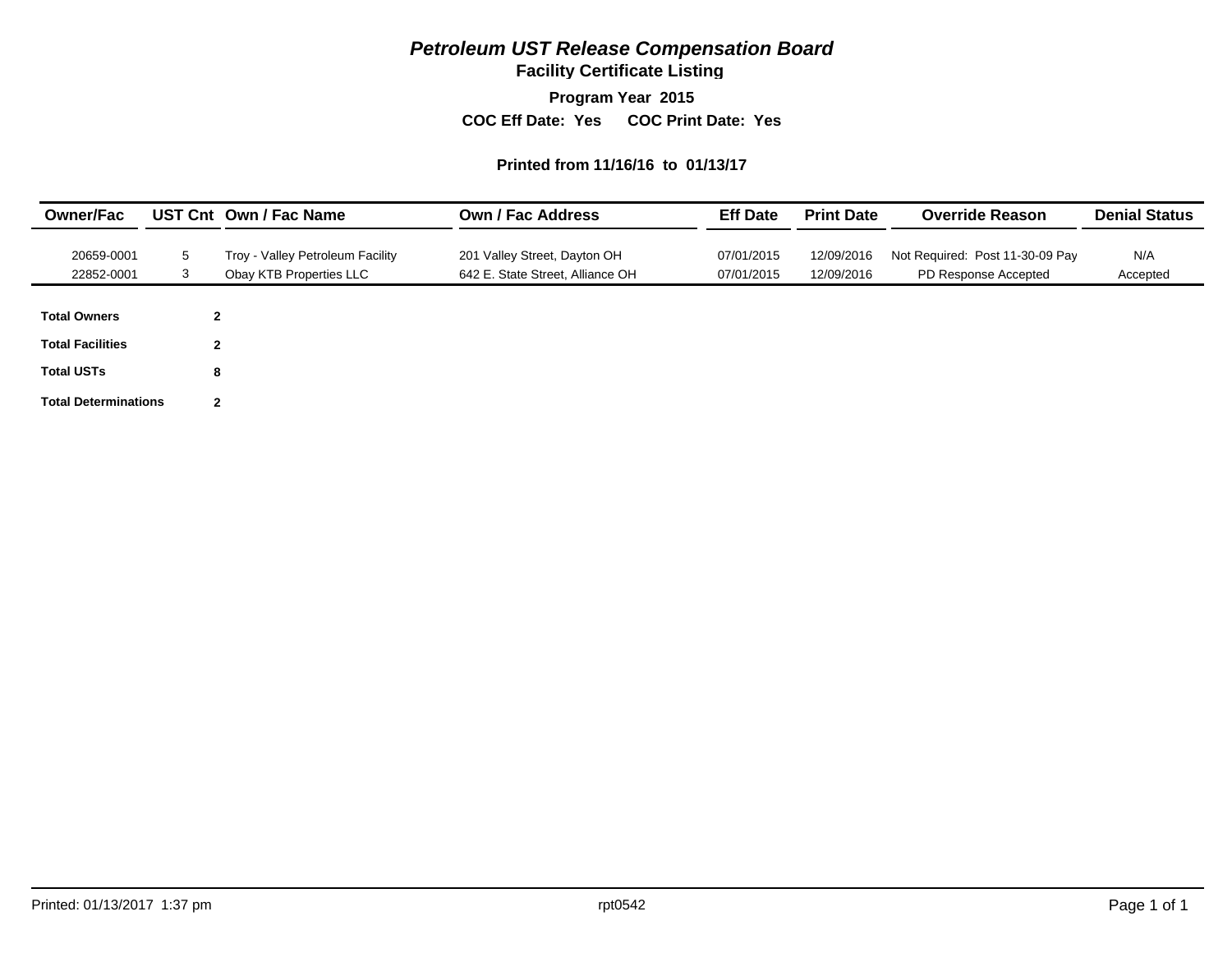**Facility Certificate Listing**

**Program Year 2015 COC Eff Date: No COC Print Date: No Denial Status: DETERMINATION**

### **Date of Determination from 11/17/16 to 1/17/17**

| <b>Owner/Fac</b>            |              | UST Cnt Own / Fac Name | <b>Own / Fac Address</b>                | <b>Eff Date</b> | <b>Print Date</b> | <b>Override Reason</b> | <b>Denial Status</b> |
|-----------------------------|--------------|------------------------|-----------------------------------------|-----------------|-------------------|------------------------|----------------------|
|                             |              |                        |                                         |                 |                   |                        |                      |
| 21207-0001                  |              | <b>Frank's Market</b>  | 1905 Cleveland Avenue, Columbus OH      |                 |                   | N/A                    | Determination        |
| 23943-0001                  | 4            | Jamies Market          | 2501 Millville Oxford Road, Hamilton OH |                 |                   | N/A                    | Determination        |
| <b>Total Owners</b>         | $\mathbf{2}$ |                        |                                         |                 |                   |                        |                      |
| <b>Total Facilities</b>     | $\mathbf{2}$ |                        |                                         |                 |                   |                        |                      |
| <b>Total USTs</b>           | 5            |                        |                                         |                 |                   |                        |                      |
| <b>Total Determinations</b> | $\mathbf{2}$ |                        |                                         |                 |                   |                        |                      |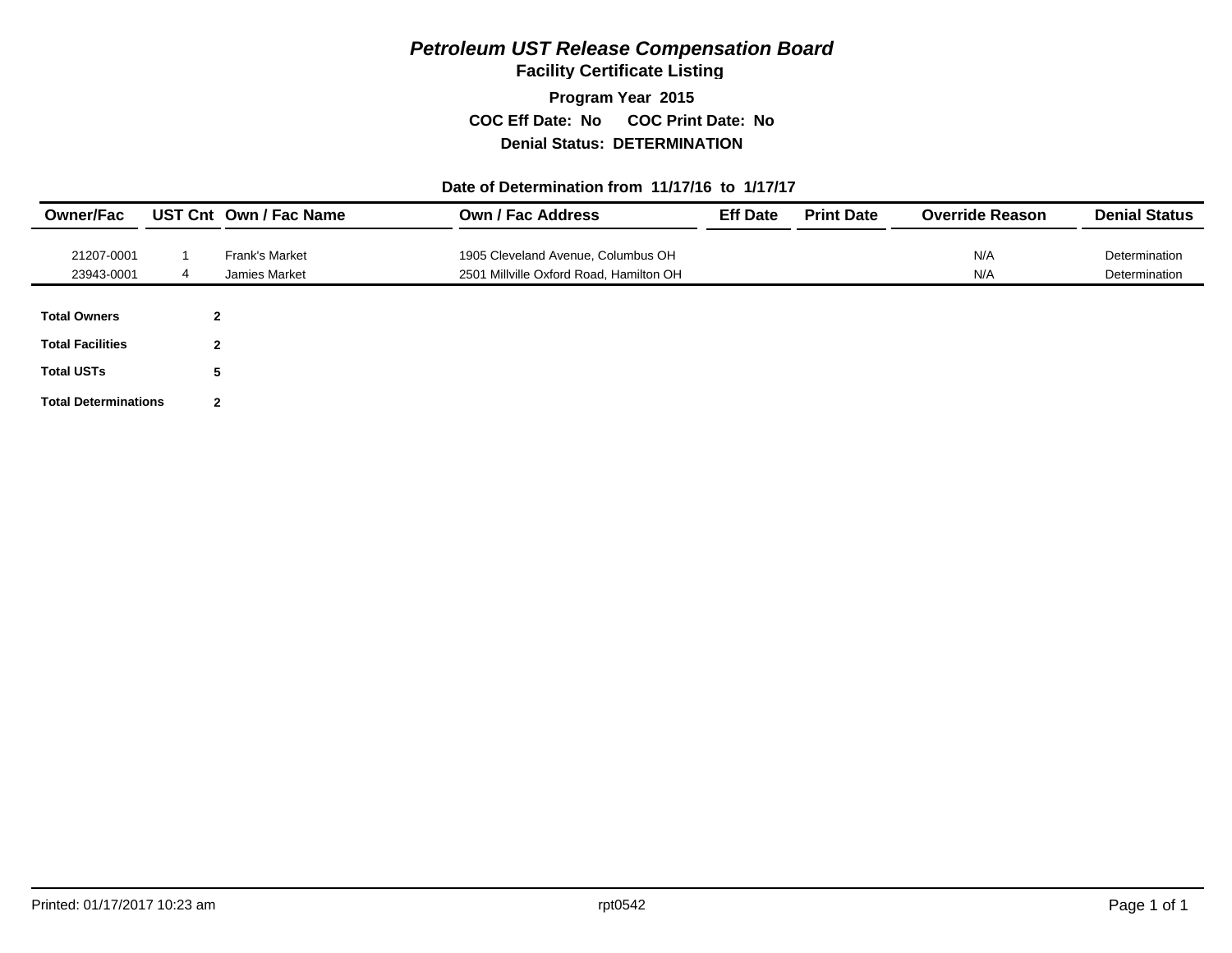**Facility Certificate Listing**

**Program Year 2016 COC Eff Date: Yes COC Print Date: Yes** 

## **Printed from 11/16/16 to 01/13/17**

| <b>Owner/Fac</b> |                | UST Cnt Own / Fac Name            | <b>Own / Fac Address</b>                  | <b>Eff Date</b> | <b>Print Date</b> | <b>Override Reason</b>          | <b>Denial Status</b> |
|------------------|----------------|-----------------------------------|-------------------------------------------|-----------------|-------------------|---------------------------------|----------------------|
|                  |                |                                   |                                           |                 |                   |                                 |                      |
| 1532-0137        | 5              | <b>Hayesville Bellstores</b>      | 706 Twp Road 1904, Ashland OH             | 12/05/2016      | 12/09/2016        | Not Required: Post 11-30-09 Pay | N/A                  |
| 2002-0002        | 3              | Fleet Services/Msd Galbraith Road | 225 W. Galbraith Road, Cincinnati OH      | 07/01/2016      | 01/06/2017        | PD Response Accepted            | Accepted             |
| 2002-0011        | 3              | <b>Fleet Services</b>             | 4747 Spring Grove Ave, Cincinnati OH      | 07/01/2016      | 01/06/2017        | PD Response Accepted            | Accepted             |
| 2002-0038        | 3              | <b>Fleet Services</b>             | 4243 Airport Road, Cincinnati OH          | 07/01/2016      | 01/06/2017        | PD Response Accepted            | Accepted             |
| 2002-0049        | 4              | City of Cincinnati                | 654 Wilmer Avenue, Cincinnati OH          | 07/01/2016      | 01/06/2017        | PD Response Accepted            | Accepted             |
| 2002-0050        | 3              | <b>Fleet Services/Gest Street</b> | 1900 Gest Street, Cincinnati OH           | 07/01/2016      | 01/06/2017        | PD Response Accepted            | Accepted             |
| 2002-0053        | $\overline{2}$ | Kroger Co Corporate Hangar        | 640 Wilmer Avenue, Cincinnati OH          | 07/01/2016      | 01/06/2017        | PD Response Accepted            | Accepted             |
| 2019-0005        | 5              | Fleet Management                  | 1010 Ottawa Street, Dayton OH             | 07/01/2016      | 01/06/2017        | Not Required: Post 11-30-09 Pay | N/A                  |
| 2019-0012        | 3              | Fire Station 11                   | 145 Warren Street, Dayton OH              | 07/01/2016      | 01/06/2017        | Not Required: Post 11-30-09 Pay | N/A                  |
| 2019-0023        | $\mathbf{1}$   | Water Supply and Treatment        | 2510 Wilmington Pike, Dayton OH           | 07/01/2016      | 01/06/2017        | Not Required: Post 11-30-09 Pay | N/A                  |
| 2019-0024        | $\mathbf{1}$   | Water Supply and Treatment        | 2000 Carillon Boulevard, Dayton OH        | 07/01/2016      | 01/06/2017        | Not Required: Post 11-30-09 Pay | N/A                  |
| 2019-0036        | 6              | Ottawa Yards                      | 1830 E. Monument Avenue, Dayton OH        | 07/01/2016      | 01/06/2017        | Not Required: Post 11-30-09 Pay | N/A                  |
| 2019-0037        | $\overline{2}$ | Dayton International Airport      | 3848 Wright Drive, Vandalia OH            | 07/01/2016      | 01/06/2017        | Not Required: Post 11-30-09 Pay | N/A                  |
| 2019-0039        | $\mathbf{1}$   | Enterprise Rent A Car             | 3320 Valet Dr/Dayton Airport, Dayton OH   | 07/01/2016      | 01/06/2017        | Not Required: Post 11-30-09 Pay | N/A                  |
| 2731-0003        | $\mathbf{1}$   | Dales Auto Service Center         | 26 Tippecanoe Drive, Tipp City OH         | 01/03/2017      | 01/06/2017        | Not Required: Post 11-30-09 Pay | N/A                  |
| 2731-0004        | $\mathbf{1}$   | Dale's Auto Service               | 431 Miamisburg-Centerville Road, Dayton C | 01/03/2017      | 01/06/2017        | Not Required: Post 11-30-09 Pay | N/A                  |
| 5866-0001        | 4              | Stroble Mini Mart                 | St Rt 141, Ironton OH                     | 07/01/2016      | 01/06/2017        | Not Required: Post 11-30-09 Pay | N/A                  |
| 5866-0002        | 4              | South Point BP                    | 132 County Road 450, South Point OH       | 07/01/2016      | 01/06/2017        | Not Required: Post 11-30-09 Pay | N/A                  |
| 5866-0004        | 4              | Oak Hill BP                       | Morgans and Rt 93, Oak Hill OH            | 07/01/2016      | 01/06/2017        | Not Required: Post 11-30-09 Pay | N/A                  |
| 5866-0005        | $\overline{4}$ | <b>Whittingtons BP Service</b>    | 309 Upper River Road, Gallipolis OH       | 07/01/2016      | 01/06/2017        | Not Required: Post 11-30-09 Pay | N/A                  |
| 5866-0006        | 5              | Rio Grande BP                     | 1310 Jackson Pike, Rio Grande OH          | 07/01/2016      | 01/06/2017        | Not Required: Post 11-30-09 Pay | N/A                  |
| 5866-0008        | 3              | Chesapeake BP                     | 2927 Co Rd 44, South Point OH             | 07/01/2016      | 01/06/2017        | Not Required: Post 11-30-09 Pay | N/A                  |
| 5866-0009        | 3              | Ironton BP                        | 824 Park Avenue, Ironton OH               | 07/01/2016      | 01/06/2017        | Not Required: Post 11-30-09 Pay | N/A                  |
| 5866-0010        | 4              | Waverly BP #39                    | 506 East Emmitt, Waverly OH               | 07/01/2016      | 01/06/2017        | Not Required: Post 11-30-09 Pay | N/A                  |
| 5866-0011        | 3              | Wheelersburg BP                   | 312 Center Street, Wheelerburg OH         | 07/01/2016      | 01/06/2017        | Not Required: Post 11-30-09 Pay | N/A                  |
| 5866-0012        | 4              | Portsmouth BP                     | 3008 Scioto Trail, Portsmouth OH          | 07/01/2016      | 01/06/2017        | Not Required: Post 11-30-09 Pay | N/A                  |
| 5866-0013        | 3              | Newsome C Store                   | 2626 Gallia Street, Portsmouth OH         | 07/01/2016      | 01/06/2017        | Not Required: Post 11-30-09 Pay | N/A                  |
| 5866-0014        | 3              | Lucasville B.P. #29               | 10863 ST Rt 23, Lucasville OH             | 07/01/2016      | 01/06/2017        | Not Required: Post 11-30-09 Pay | N/A                  |
| 5866-0015        | 5              | <b>Tupper Plains BP</b>           | Route 7 And Route 681, Tupper Plains OH   | 07/01/2016      | 01/06/2017        | Not Required: Post 11-30-09 Pay | N/A                  |
| 5866-0016        | 3              | Clark's Pump N Shop #38           | 6288 State Route 7, Proctorville OH       | 07/01/2016      | 01/06/2017        | Not Required: Post 11-30-09 Pay | N/A                  |
| 5866-0019        | $\overline{2}$ | University Mart BP                | 1813 Liberty Street, Ironton OH           | 07/01/2016      | 01/06/2017        | Not Required: Post 11-30-09 Pay | N/A                  |
| 5866-0020        | $\overline{4}$ | Jackson BP                        | 90 Twin Oaks Drive, Jackson OH            | 07/01/2016      | 01/06/2017        | Not Required: Post 11-30-09 Pay | N/A                  |
| 5866-0021        | $\overline{2}$ | <b>Meenachs Ashland</b>           | 4440 Gallia St, New Boston OH             | 07/01/2016      | 01/06/2017        | Not Required: Post 11-30-09 Pay | N/A                  |
| 5866-0022        | 4              | Piketon BP                        | 833 Beaver Creek Road, Piketon OH         | 07/01/2016      | 01/06/2017        | Not Required: Post 11-30-09 Pay | N/A                  |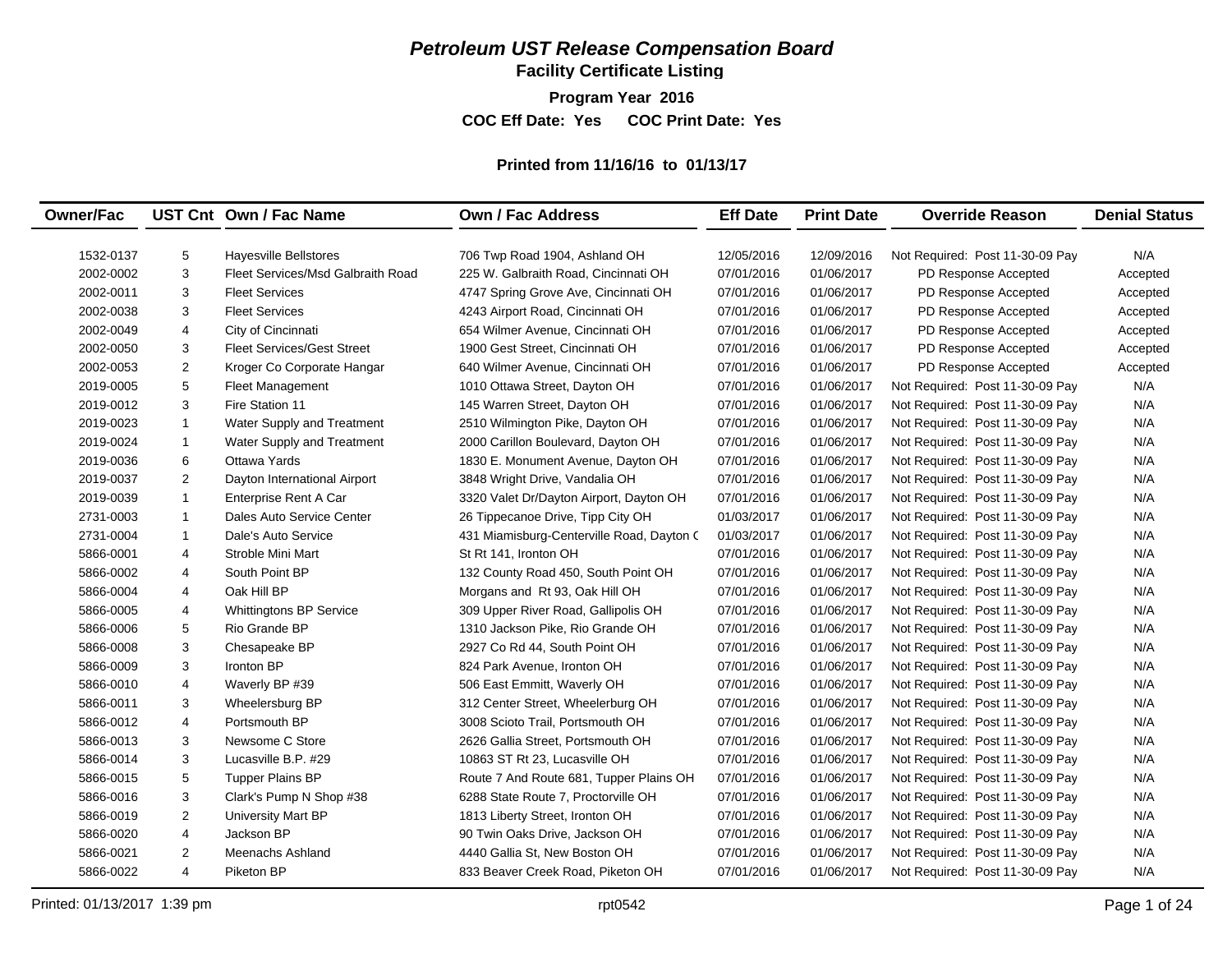| Owner/Fac  |                | UST Cnt Own / Fac Name                          | <b>Own / Fac Address</b>               | <b>Eff Date</b> | <b>Print Date</b> | <b>Override Reason</b>          | <b>Denial Status</b> |
|------------|----------------|-------------------------------------------------|----------------------------------------|-----------------|-------------------|---------------------------------|----------------------|
| 5866-0024  | 3              | Portsmouth B.P. #12                             | 11th & Gay Street, Portsmouth OH       | 07/01/2016      | 01/06/2017        | Not Required: Post 11-30-09 Pay | N/A                  |
| 5866-0025  | 3              | <b>McArthur Marathon</b>                        | 301 S Market Street, McArthur OH       | 07/01/2016      | 01/06/2017        | Not Required: Post 11-30-09 Pay | N/A                  |
| 5866-0026  | 4              | Clark's Pump N Shop #25                         | 7575 State Route 7, Procterville OH    | 07/01/2016      | 01/06/2017        | Not Required: Post 11-30-09 Pay | N/A                  |
|            | 4              |                                                 | 3302 State Route 243, Ironton OH       |                 | 01/06/2017        |                                 | N/A                  |
| 5866-0027  |                | <b>Hollidays Quick Stop</b><br>Rosemount Rd. BP | 1701 St Rt 139, Portsmouth OH          | 07/01/2016      | 01/06/2017        | Not Required: Post 11-30-09 Pay | N/A                  |
| 5866-0028  | $\overline{2}$ |                                                 |                                        | 07/01/2016      |                   | Not Required: Post 11-30-09 Pay |                      |
| 9728-0001  | 3              | North Ridge Marathon                            | 1750 North Ridge Rd, Painesville OH    | 07/01/2016      | 12/09/2016        | Not Required: Post 11-30-09 Pay | N/A                  |
| 9728-0002  | 5              | Narrows Marathon                                | 2481 North Ridge Rd, Painesville OH    | 07/01/2016      | 12/09/2016        | Not Required: Post 11-30-09 Pay | N/A                  |
| 9728-0003  | 4              | Antioch Road Bulk Plant                         | 4683 Antioch Road, Perry OH            | 07/01/2016      | 12/09/2016        | Not Required: Post 11-30-09 Pay | N/A                  |
| 9728-0005  | 3              | South Madison Marathon                          | 4393 Madison Road, Madison OH          | 07/01/2016      | 12/09/2016        | Not Required: Post 11-30-09 Pay | N/A                  |
| 9728-0007  | $\overline{2}$ | Chardon Marathon                                | 380 Center St, Chardon OH              | 07/01/2016      | 12/09/2016        | Not Required: Post 11-30-09 Pay | N/A                  |
| 9728-0009  | $\overline{2}$ | Little Mountain Marathon                        | 8745 Johnnycake Ridge Rd, Mentor OH    | 07/01/2016      | 12/09/2016        | Not Required: Post 11-30-09 Pay | N/A                  |
| 9946-0001  | $\overline{2}$ | St. John Medical Center                         | 29000 Center Ridge Road, Westlake OH   | 07/01/2016      | 12/09/2016        | PD Response Accepted            | Accepted             |
| 10515-0001 | $\overline{2}$ | The Shelly Co                                   | 143 E. Columbus Street, Thornville OH  | 08/01/2016      | 01/06/2017        | Not Required: Post 11-30-09 Pay | N/A                  |
| 10515-0003 | $\overline{2}$ | The Shelly Company                              | 1749 Highland Road, Twinsburg OH       | 08/01/2016      | 01/06/2017        | Not Required: Post 11-30-09 Pay | N/A                  |
| 10515-0004 | 3              | Allied Corporation Plant #76                    | 404 Literary Avenue, Cleveland OH      | 08/01/2016      | 01/06/2017        | Not Required: Post 11-30-09 Pay | N/A                  |
| 10515-0008 | $\mathbf{1}$   | All Ohio Ready Mix                              | 1630 Airport Highway, Swanton OH       | 08/01/2016      | 01/06/2017        | Not Required: Post 11-30-09 Pay | N/A                  |
| 10515-0009 | $\overline{2}$ | Shelly Materials Inc                            | 600 N. Sugar Street, Lima OH           | 08/01/2016      | 01/06/2017        | Not Required: Post 11-30-09 Pay | N/A                  |
| 10515-0010 | $\overline{2}$ | Shelly Materials Inc                            | 1558 County Route 105, Belle Center OH | 08/01/2016      | 01/06/2017        | Not Required: Post 11-30-09 Pay | N/A                  |
| 11653-0001 | 5              | <b>Berts Marathon</b>                           | 1422 W. High Street, Orrville OH       | 07/01/2016      | 01/06/2017        | PD Response Accepted            | Accepted             |
| 12109-0001 | $\mathbf{1}$   | <b>Belmont Country Club</b>                     | 29601 Bates Road, Perrysburg OH        | 07/22/2016      | 01/06/2017        | PD Response Accepted            | Accepted             |
| 13815-0001 | $\mathbf{1}$   | Mount Orab 1st Stop #04                         | 101 S. High Street, Mount Orab OH      | 07/01/2016      | 12/09/2016        | Not Required: Post 11-30-09 Pay | N/A                  |
| 13815-0002 | 3              | Georgetown 1st Stop                             | 516 E. State Street, Georgetown OH     | 07/01/2016      | 12/09/2016        | Not Required: Post 11-30-09 Pay | N/A                  |
| 13815-0003 | 3              | Ripley 1st Stop                                 | 911 S. Second Street, Ripley OH        | 07/01/2016      | 12/09/2016        | Not Required: Post 11-30-09 Pay | N/A                  |
| 13815-0004 | 3              | Manchester 1st Stop                             | 608 W. Second Street, Manchester OH    | 07/01/2016      | 12/09/2016        | Not Required: Post 11-30-09 Pay | N/A                  |
| 13815-0005 | 5              | West Union1st Stop                              | 11776 State Route 41, West Union OH    | 07/01/2016      | 12/09/2016        | Not Required: Post 11-30-09 Pay | N/A                  |
| 13815-0007 | 4              | Fayetteville 1st Stop                           | 51 S. Apple Street, Fayetteville OH    | 07/01/2016      | 12/09/2016        | Not Required: Post 11-30-09 Pay | N/A                  |
| 13815-0008 | 3              | Macon 1st Stop                                  | 12031 US Route 62, Macon OH            | 07/01/2016      | 12/09/2016        | Not Required: Post 11-30-09 Pay | N/A                  |
| 13815-0009 | $\overline{2}$ | MT. Orab 1st Stop #28                           | 100 N. Point Drive, Mount Orab OH      | 07/01/2016      | 12/09/2016        | Not Required: Post 11-30-09 Pay | N/A                  |
| 13815-0014 | $\overline{2}$ | Seaman 1st Stop #41                             | 17106 State Route 247, Seaman OH       | 07/01/2016      | 12/09/2016        | Not Required: Post 11-30-09 Pay | N/A                  |
| 13815-0015 | $\overline{2}$ | Sardinia 1st Stop                               | 7112 Bachman Road, Sardinia OH         | 07/01/2016      | 12/09/2016        | Not Required: Post 11-30-09 Pay | N/A                  |
| 13815-0026 | 3              | Hillsboro 1st Stop                              | 959 W. Main Street, Hillsboro OH       | 07/01/2016      | 12/09/2016        | Not Required: Post 11-30-09 Pay | N/A                  |
| 13815-0027 | 3              | New Vienna 1st Stop                             | 101 N. South Street, New Vienna OH     | 07/01/2016      | 12/09/2016        | Not Required: Post 11-30-09 Pay | N/A                  |
| 13815-0030 | 4              | Peebles 1st Stop #72                            | 25191 State Route 41, Peebles OH       | 07/01/2016      | 12/09/2016        | Not Required: Post 11-30-09 Pay | N/A                  |
| 13815-0031 | $\overline{2}$ | West Union BP                                   | 11107 State Route 41, West Union OH    | 07/01/2016      | 12/09/2016        | Not Required: Post 11-30-09 Pay | N/A                  |
| 13815-0035 | 3              | Bainbridge 1st Stop                             | 432 E. Main Street, Bainbridge OH      | 07/01/2016      | 12/09/2016        | Not Required: Post 11-30-09 Pay | N/A                  |
| 13815-0036 | 3              | Leesburg 1st Stop                               | 308 W. Main Street, Leesburg OH        | 07/01/2016      | 12/09/2016        | Not Required: Post 11-30-09 Pay | N/A                  |
| 13815-0037 | 3              | Midland 1st Stop                                | 128 Cuba Avenue, Midland OH            | 07/01/2016      | 12/09/2016        | Not Required: Post 11-30-09 Pay | N/A                  |
| 13815-0038 | 3              | Lynchburg 1st Stop                              | 355 W. Main Street, Lynchburg OH       | 07/01/2016      | 12/09/2016        | Not Required: Post 11-30-09 Pay | N/A                  |
| 13815-0039 | 4              | Russellville 1st Stop                           | 102 Columbus Street, Russellville OH   | 07/01/2016      | 12/09/2016        | Not Required: Post 11-30-09 Pay | N/A                  |
| 13815-0040 | $\mathbf{1}$   | Peebles 1st Stop #85                            | 156 N. Main Street, Peebles OH         | 07/01/2016      | 12/09/2016        | Not Required: Post 11-30-09 Pay | N/A                  |
| 13815-0041 | 3              | Wellston 1st Stop                               | 2256 Honey Suckle Lane, Wellston OH    | 07/01/2016      | 12/09/2016        | Not Required: Post 11-30-09 Pay | N/A                  |
| 13815-0042 | $\overline{2}$ | Sciotoville 1st Stop                            | 500 Harding Avenue, Sciotoville OH     | 07/01/2016      | 12/09/2016        | Not Required: Post 11-30-09 Pay | N/A                  |
| 13815-0043 | 3              | Londonderry 1st Stop                            | 35414 US Route 50, Londonberry OH      | 07/01/2016      | 12/09/2016        | Not Required: Post 11-30-09 Pay | N/A                  |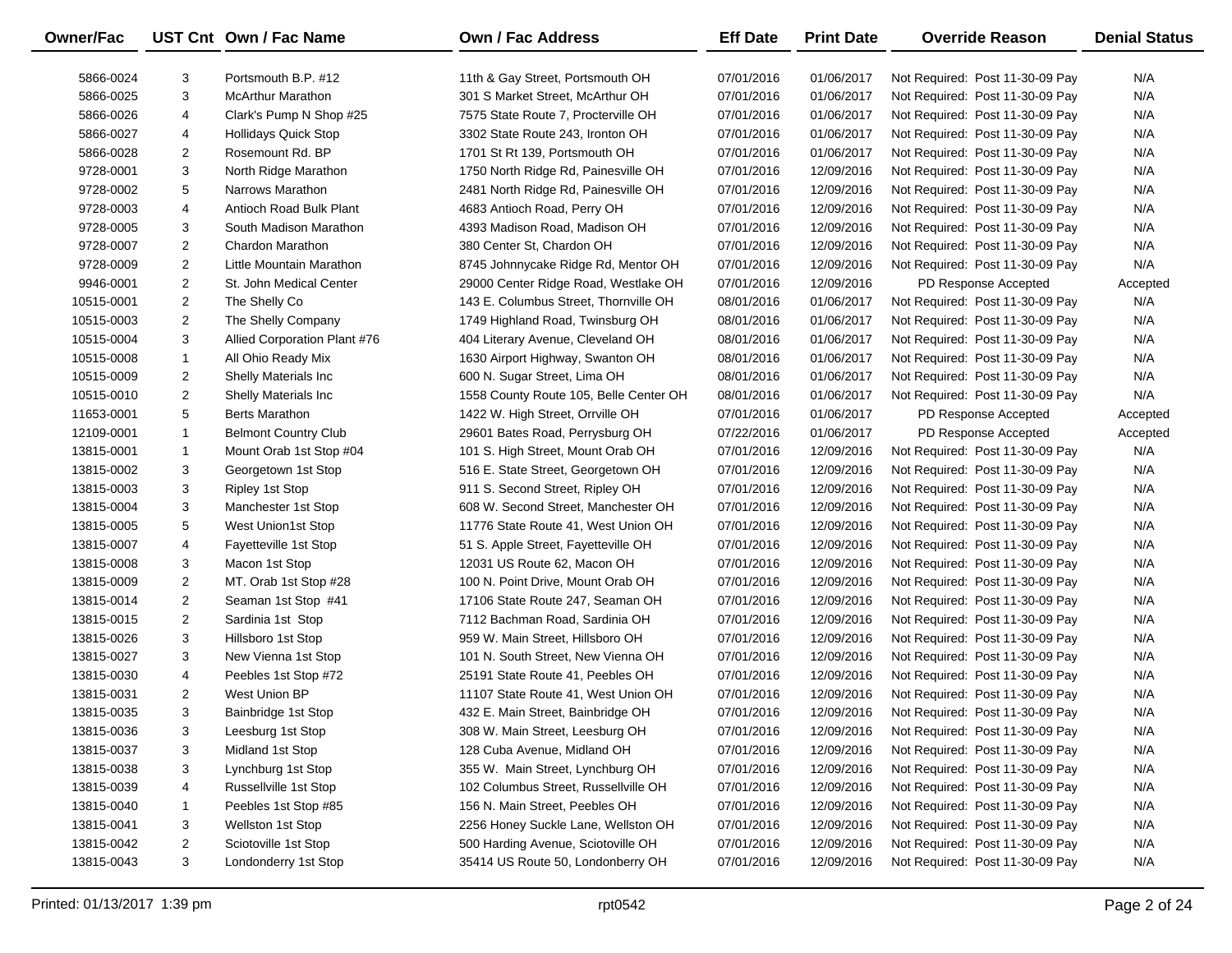| Owner/Fac  |                | UST Cnt Own / Fac Name    | <b>Own / Fac Address</b>                  | <b>Eff Date</b> | <b>Print Date</b> | <b>Override Reason</b>          | <b>Denial Status</b> |
|------------|----------------|---------------------------|-------------------------------------------|-----------------|-------------------|---------------------------------|----------------------|
| 13815-0044 | 4              | Allensburg 1st Stop       | 2805 US 50 West, Hillsboro OH             | 07/01/2016      | 12/09/2016        | Not Required: Post 11-30-09 Pay | N/A                  |
| 13815-0045 | 4              | 1st Stop, Inc. #93        | 6710 State Route 104, Piketon OH          | 07/01/2016      | 12/09/2016        | Not Required: Post 11-30-09 Pay | N/A                  |
| 13815-0045 | -4             | 1st Stop, Inc. #93        | 6710 State Route 104, Piketon OH          | 07/01/2016      | 12/09/2016        | <b>Tank Removed</b>             | N/A                  |
| 13815-0045 | $\overline{2}$ | 1st Stop, Inc. #93        | 6710 State Route 104, Piketon OH          | 08/29/2016      | 12/09/2016        | Not Required: Post 11-30-09 Pay | N/A                  |
| 13815-0047 | $\overline{2}$ | 1st Stop, Inc. Lynx       | 16782 State Route 125, West Union OH      | 07/01/2016      | 12/09/2016        | Not Required: Post 11-30-09 Pay | N/A                  |
| 13815-0048 | $\overline{2}$ | 1st Stop, Inc. #99        | 5470 State Route 335, Beaver OH           | 07/01/2016      | 12/09/2016        | Not Required: Post 11-30-09 Pay | N/A                  |
| 13815-0049 | $\overline{2}$ | 1st Stop, Inc. #70        | 5 E. Main Street, Mowyrstown OH           | 07/01/2016      | 12/09/2016        | Not Required: Post 11-30-09 Pay | N/A                  |
| 13815-0051 | $\mathbf{1}$   | 1st Stop Hamersville #52  | 805 E. Main Street, Hamersville OH        | 07/01/2016      | 12/09/2016        | Not Required: Post 11-30-09 Pay | N/A                  |
| 13815-0052 | $\overline{2}$ | 1st Stop, Inc. #53        | 1554 Main Street, Rarden OH               | 07/01/2016      | 12/09/2016        | Not Required: Post 11-30-09 Pay | N/A                  |
|            |                |                           |                                           |                 |                   |                                 | N/A                  |
| 13815-0053 | 4              | 1st Stop, Inc. #55        | 39 Lucasville Minford Road, Lucasville OH | 07/01/2016      | 12/09/2016        | Not Required: Post 11-30-09 Pay |                      |
| 13815-0054 | $\overline{2}$ | 1st Stop, Inc. #56        | 1783 US Route 52, Moscow OH               | 07/01/2016      | 12/09/2016        | Not Required: Post 11-30-09 Pay | N/A                  |
| 13815-0055 | $\overline{2}$ | 1st Stop Sinking Spring   | 12 N. Main Street, Sinking Spring OH      | 07/01/2016      | 12/09/2016        | Not Required: Post 11-30-09 Pay | N/A                  |
| 13815-0056 | $\overline{2}$ | 1st Stop Winchester       | 18811 State Route 136, Winchester OH      | 07/01/2016      | 12/09/2016        | Not Required: Post 11-30-09 Pay | N/A                  |
| 13815-0057 | $\overline{a}$ | Latham 1st Stop           | 8313 State Route 124, Latham OH           | 07/01/2016      | 12/09/2016        | Not Required: Post 11-30-09 Pay | N/A                  |
| 13815-0058 | $\overline{2}$ | Rainsboro 1st Stop        | 12898 US Route 50, Rainsboro OH           | 07/01/2016      | 12/09/2016        | Not Required: Post 11-30-09 Pay | N/A                  |
| 13815-0059 | $\overline{2}$ | 1st Stop Aberdeen #54     | 767 US 52, Aberdeen OH                    | 07/01/2016      | 12/09/2016        | Not Required: Post 11-30-09 Pay | N/A                  |
| 13815-0060 | $\overline{2}$ | L & P One Stop            | 4920 State Route 125, West Union OH       | 11/09/2016      | 12/09/2016        | PD Response Accepted            | Accepted             |
| 14111-0001 | $\mathbf{1}$   | The Medical Center Co     | 2250 Circle Drive, Cleveland OH           | 08/03/2016      | 01/06/2017        | Not Required: Post 11-30-09 Pay | N/A                  |
| 14111-0001 | $\mathbf{1}$   | The Medical Center Co     | 2250 Circle Drive, Cleveland OH           | 07/25/2016      | 01/06/2017        | Not Required: Post 11-30-09 Pay | N/A                  |
| 14218-0003 | 3              | United Dairy Farmers #003 | 7043 Montgomery Road, Cincinnati OH       | 07/22/2016      | 12/09/2016        | Not Required: Post 11-30-09 Pay | N/A                  |
| 14218-0004 | 3              | United Dairy Farmers #PLT | 3955 Montgomery Road, Cincinnati OH       | 07/22/2016      | 12/09/2016        | Not Required: Post 11-30-09 Pay | N/A                  |
| 14218-0005 | 3              | United Dairy Farmers 005  | 4269 Plainville Road, Cincinnati OH       | 07/22/2016      | 12/09/2016        | Not Required: Post 11-30-09 Pay | N/A                  |
| 14218-0006 | 4              | United Dairy Farmers 006  | 2023 State Route 131, Batavia OH          | 07/22/2016      | 12/09/2016        | Not Required: Post 11-30-09 Pay | N/A                  |
| 14218-0010 | $\overline{2}$ | United Dairy Farmers 010  | 2151 Losantiville Road, Cincinnati OH     | 07/22/2016      | 12/09/2016        | Not Required: Post 11-30-09 Pay | N/A                  |
| 14218-0016 | $\overline{2}$ | United Dairy Farmers 016  | 9759 Montgomery Road, Cincinnati OH       | 07/22/2016      | 12/09/2016        | Not Required: Post 11-30-09 Pay | N/A                  |
| 14218-0020 | 3              | United Dairy Farmers 020  | 702 Main Street, Milford OH               | 07/22/2016      | 12/09/2016        | Not Required: Post 11-30-09 Pay | N/A                  |
| 14218-0022 | 3              | United Dairy Farmers 022  | 5275 Beechmont Avenue, Cincinnati OH      | 07/22/2016      | 12/09/2016        | Not Required: Post 11-30-09 Pay | N/A                  |
| 14218-0025 | $\overline{2}$ | United Dairy Farmers 025  | 3350 Erie Avenue, Cincinnati OH           | 07/22/2016      | 12/09/2016        | Not Required: Post 11-30-09 Pay | N/A                  |
| 14218-0029 | $\overline{2}$ | United Dairy Farmers 029  | 3139 Madison Road, Cincinnati OH          | 07/22/2016      | 12/09/2016        | Not Required: Post 11-30-09 Pay | N/A                  |
| 14218-0030 | 3              | United Dairy Farmers 030  | 11620 Springfield Pike, Cincinnati OH     | 07/22/2016      | 12/09/2016        | Not Required: Post 11-30-09 Pay | N/A                  |
| 14218-0033 | 4              | United Dairy Farmers 033  | 5615 Wolfpen Pleasant Hill, Milford OH    | 07/22/2016      | 12/09/2016        | Not Required: Post 11-30-09 Pay | N/A                  |
| 14218-0036 | 3              | United Dairy Farmers 036  | 9167 Winton Road, Cincinnati OH           | 07/22/2016      | 12/09/2016        | Not Required: Post 11-30-09 Pay | N/A                  |
| 14218-0038 | 3              | United Dairy Farmers 038  | 11 Brookwood Avenue, Hamilton OH          | 07/22/2016      | 12/09/2016        | Not Required: Post 11-30-09 Pay | N/A                  |
| 14218-0048 | $\overline{2}$ | United Dairy Farmers 048  | 320 Loveland-Madeira Road, Loveland OH    | 07/22/2016      | 12/09/2016        | Not Required: Post 11-30-09 Pay | N/A                  |
| 14218-0051 | $\overline{2}$ | United Dairy Farmers 051  | 3190 Woodford Road, Cincinnati OH         | 07/22/2016      | 12/09/2016        | Not Required: Post 11-30-09 Pay | N/A                  |
| 14218-0052 | 3              | United Dairy Farmers 052  | 7545 Bridgetown Road, Cincinnati OH       | 07/22/2016      | 12/09/2016        | Not Required: Post 11-30-09 Pay | N/A                  |
| 14218-0061 | 4              | United Dairy Farmers 061  | 3650 Tylersville Road, Mason OH           | 07/22/2016      | 12/09/2016        | Not Required: Post 11-30-09 Pay | N/A                  |
| 14218-0064 | 2              | United Dairy Farmers 064  | 9476 Kenwood Rd, Cincinnati OH            | 07/22/2016      | 12/09/2016        | Not Required: Post 11-30-09 Pay | N/A                  |
| 14218-0069 | 3              | United Dairy Farmers 069  | 3641 Montgomery Road, Cincinnati OH       | 07/22/2016      | 12/09/2016        | Not Required: Post 11-30-09 Pay | N/A                  |
| 14218-0071 | 3              | United Dairy Farmers 071  | 2059 Dale Road, Cincinnati OH             | 07/22/2016      | 12/09/2016        | Not Required: Post 11-30-09 Pay | N/A                  |
| 14218-0075 | 2              | United Dairy Farmers #075 | 4344 Smith Road, Cincinnati OH            | 07/22/2016      | 12/09/2016        | Not Required: Post 11-30-09 Pay | N/A                  |
| 14218-0076 | 3              | United Dairy Farmers 076  | 10811 Hamilton Avenue, Cincinnati OH      | 07/22/2016      | 12/09/2016        | Not Required: Post 11-30-09 Pay | N/A                  |
| 14218-0077 | 3              | United Dairy Farmers 077  | 2010 8 Mile Road, Cincinnati OH           | 07/22/2016      | 12/09/2016        | Not Required: Post 11-30-09 Pay | N/A                  |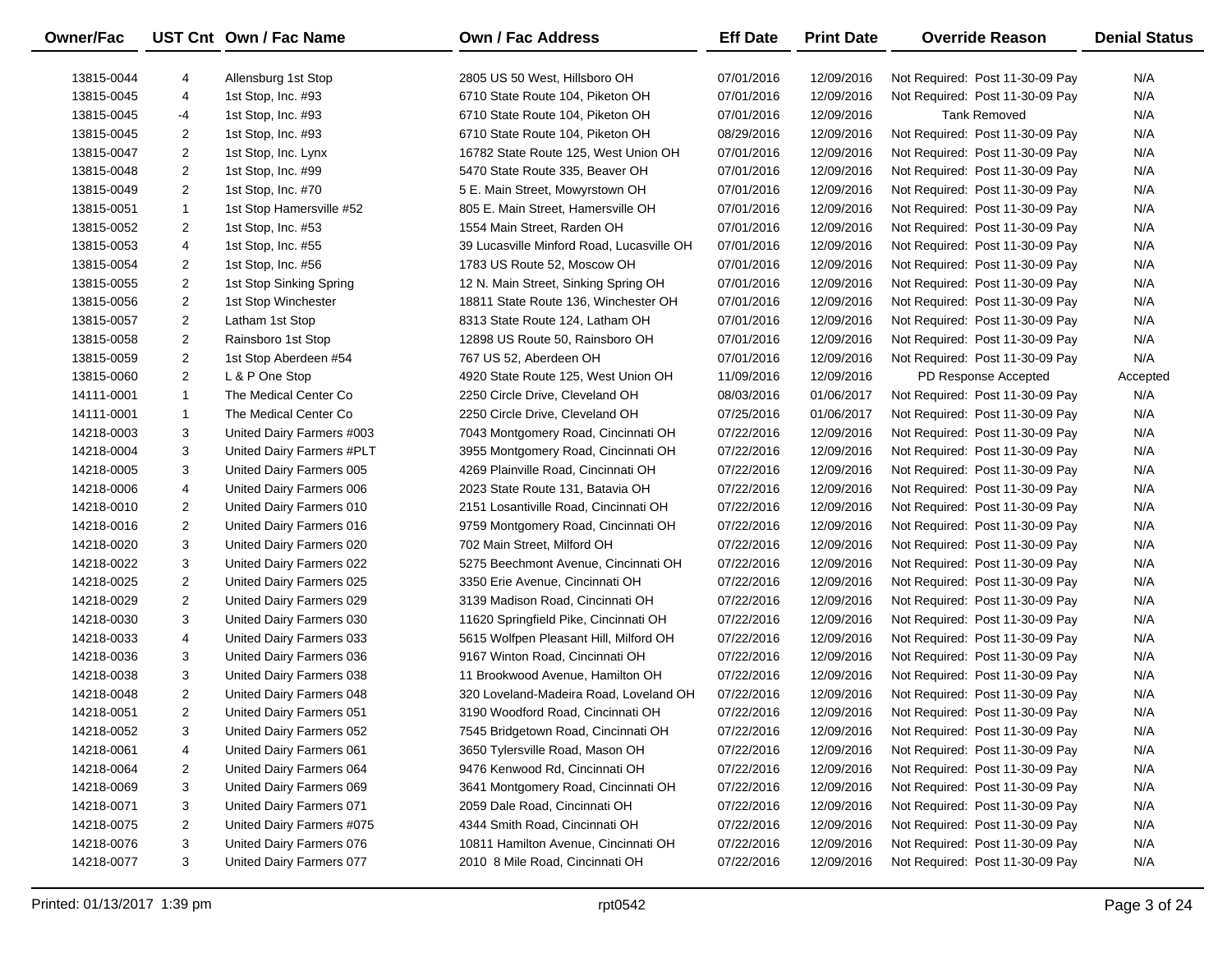| <b>Owner/Fac</b> |                | UST Cnt Own / Fac Name    | Own / Fac Address                         | <b>Eff Date</b> | <b>Print Date</b> | <b>Override Reason</b>          | <b>Denial Status</b> |
|------------------|----------------|---------------------------|-------------------------------------------|-----------------|-------------------|---------------------------------|----------------------|
| 14218-0079       | 3              | United Dairy Farmers 079  | 608 S State Avenue, Harrison OH           | 07/22/2016      | 12/09/2016        | Not Required: Post 11-30-09 Pay | N/A                  |
| 14218-0080       | 4              | United Dairy Farmers 080  | 8295 Cincinnati Dayton Road, West Chest ( | 07/22/2016      | 12/09/2016        | Not Required: Post 11-30-09 Pay | N/A                  |
| 14218-0083       | 4              | United Dairy Farmers 083  | 3502 Main And Church Streets, Newtown C   | 07/22/2016      | 12/09/2016        | Not Required: Post 11-30-09 Pay | N/A                  |
| 14218-0086       | 3              | United Dairy Farmers 086  | 4109 North Bend Road, Cincinnati OH       | 07/22/2016      | 12/09/2016        | Not Required: Post 11-30-09 Pay | N/A                  |
| 14218-0087       | 3              | United Dairy Farmers 087  | 3172-74 Linwood, Cincinnati OH            | 07/22/2016      | 12/09/2016        | Not Required: Post 11-30-09 Pay | N/A                  |
| 14218-0092       | 4              | United Dairy Farmers 092  | 2669 W. US 22 3, Maineville OH            | 07/22/2016      | 12/09/2016        | Not Required: Post 11-30-09 Pay | N/A                  |
| 14218-0093       | 3              | United Dairy Farmers 093  | 2203 Queen City Avenue, Cincinnati OH     | 07/22/2016      | 12/09/2016        | Not Required: Post 11-30-09 Pay | N/A                  |
| 14218-0094       | 4              | United Dairy Farmers 094  | 9536 Cincinnati-Columbus Road, Pisgah O   | 07/22/2016      | 12/09/2016        | Not Required: Post 11-30-09 Pay | N/A                  |
| 14218-0095       | 2              | United Dairy Farmers 095  | 233 N High Street, Hillsboro OH           | 07/22/2016      | 12/09/2016        | Not Required: Post 11-30-09 Pay | N/A                  |
| 14218-0096       | $\overline{a}$ | United Dairy Farmers 096  | 10565 Harrison Pike, Harrison OH          | 07/22/2016      | 12/09/2016        | Not Required: Post 11-30-09 Pay | N/A                  |
| 14218-0098       | 3              | United Dairy Farmers 098  | 2913 Boudinot Avenue, Cincinnati OH       | 07/22/2016      | 12/09/2016        | Not Required: Post 11-30-09 Pay | N/A                  |
| 14218-0100       | $\overline{a}$ | United Dairy Farmers #100 | 2607 Victory Parkway, Cincinnati OH       | 07/22/2016      | 12/09/2016        | Not Required: Post 11-30-09 Pay | N/A                  |
| 14218-0101       | $\overline{a}$ | United Dairy Farmers 101  | 6701 Beechmont Avenue, Cincinnati OH      | 07/22/2016      | 12/09/2016        | Not Required: Post 11-30-09 Pay | N/A                  |
| 14218-0102       | 4              | United Dairy Farmers 102  | 1873 Highway 28, Goshen OH                | 07/22/2016      | 12/09/2016        | Not Required: Post 11-30-09 Pay | N/A                  |
| 14218-0106       | 2              | United Dairy Farmers 106  | 101 West High Street, Oxford OH           | 07/22/2016      | 12/09/2016        | Not Required: Post 11-30-09 Pay | N/A                  |
| 14218-0107       | 3              | United Dairy Farmers #107 | 3600 Banning Road, Cincinnati OH          | 07/22/2016      | 12/09/2016        | Not Required: Post 11-30-09 Pay | N/A                  |
| 14218-0108       | 3              | United Dairy Farmers 108  | 395 East Main, Wilmington OH              | 07/22/2016      | 12/09/2016        | Not Required: Post 11-30-09 Pay | N/A                  |
| 14218-0109       | 3              | United Dairy Farmers 109  | 7111 Vine Street, Cincinnati OH           | 07/22/2016      | 12/09/2016        | Not Required: Post 11-30-09 Pay | N/A                  |
| 14218-0111       | 4              | United Dairy Farmers 111  | 11610 Lebanon Road, Cincinnati OH         | 07/22/2016      | 12/09/2016        | Not Required: Post 11-30-09 Pay | N/A                  |
| 14218-0112       | 3              | United Dairy Farmers 112  | 11886 Hamilton Avenue, Cincinnati OH      | 07/22/2016      | 12/09/2016        | Not Required: Post 11-30-09 Pay | N/A                  |
| 14218-0113       | 4              | United Dairy Farmers 113  | 861 Eastgate South Drive, Cincinnati OH   | 07/22/2016      | 12/09/2016        | Not Required: Post 11-30-09 Pay | N/A                  |
| 14218-0114       | 3              | United Dairy Farmers 114  | 7900 Hamilton Avenue, Cincinnati OH       | 07/22/2016      | 12/09/2016        | Not Required: Post 11-30-09 Pay | N/A                  |
| 14218-0115       | 3              | United Dairy Farmers #115 | 6813 Hamilton Avenue, Cincinnati OH       | 07/22/2016      | 12/09/2016        | Not Required: Post 11-30-09 Pay | N/A                  |
| 14218-0116       | 4              | United Dairy Farmers 116  | 130 Main Street, Batavia OH               | 07/22/2016      | 12/09/2016        | Not Required: Post 11-30-09 Pay | N/A                  |
| 14218-0117       | 4              | United Dairy Farmers 117  | 211 W Main Street, Blancheste OH          | 07/22/2016      | 12/09/2016        | Not Required: Post 11-30-09 Pay | N/A                  |
| 14218-0120       | 3              | United Dairy Farmers 120  | 101 W State Street, Georgetown OH         | 07/22/2016      | 12/09/2016        | Not Required: Post 11-30-09 Pay | N/A                  |
| 14218-0122       | 3              | United Dairy Farmers 122  | 711 Ohio Pike, Cincinnati OH              | 07/22/2016      | 12/09/2016        | Not Required: Post 11-30-09 Pay | N/A                  |
| 14218-0123       | 3              | United Dairy Farmers 123  | 9420 Loveland-Madeira Road, Cincinnati O  | 07/22/2016      | 12/09/2016        | Not Required: Post 11-30-09 Pay | N/A                  |
| 14218-0126       | 3              | United Dairy Farmers 126  | 1788 State Route 125, Amelia OH           | 07/22/2016      | 12/09/2016        | Not Required: Post 11-30-09 Pay | N/A                  |
| 14218-0127       | 3              | United Dairy Farmers 127  | 6643 State Route 48, Maineville OH        | 07/22/2016      | 12/09/2016        | Not Required: Post 11-30-09 Pay | N/A                  |
| 14218-0128       | 3              | United Dairy Farmers 128  | 12147 Montgomery Road, Cincinnati OH      | 07/22/2016      | 12/09/2016        | Not Required: Post 11-30-09 Pay | N/A                  |
| 14218-0129       | 3              | United Dairy Farmers 129  | 5311 Madison Road, Cincinnati OH          | 07/22/2016      | 12/09/2016        | Not Required: Post 11-30-09 Pay | N/A                  |
| 14218-0130       | 3              | United Dairy Farmers 130  | 2200 Winemiller Lane, Batavia OH          | 07/22/2016      | 12/09/2016        | Not Required: Post 11-30-09 Pay | N/A                  |
| 14218-0131       | 3              | United Dairy Farmers 131  | 12191 Mosteller Road, Cincinnati OH       | 07/22/2016      | 12/09/2016        | Not Required: Post 11-30-09 Pay | N/A                  |
| 14218-0133       | 3              | United Dairy Farmers 133  | 1239 US Route 50, Milford OH              | 07/22/2016      | 12/09/2016        | Not Required: Post 11-30-09 Pay | N/A                  |
| 14218-0135       | 3              | United Dairy Farmers 135  | 1170 Kemper Meadows, Cincinnati OH        | 07/22/2016      | 12/09/2016        | Not Required: Post 11-30-09 Pay | N/A                  |
| 14218-0136       | 3              | United Dairy Farmers 136  | 469 Wards Corner Road, Loveland OH        | 07/22/2016      | 12/09/2016        | Not Required: Post 11-30-09 Pay | N/A                  |
| 14218-0138       | 4              | <b>Udf 138</b>            | 5540 Dixie Hwy, Fairfield OH              | 07/22/2016      | 12/09/2016        | Not Required: Post 11-30-09 Pay | N/A                  |
| 14218-0139       | 3              | United Dairy Farmers 139  | 957-961 Cincinnati-batavia Pik, Batavia O | 07/22/2016      | 12/09/2016        | Not Required: Post 11-30-09 Pay | N/A                  |
| 14218-0140       | 3              | <b>Udf 140</b>            | 920 N Bend Rd, Cincinnati OH              | 07/22/2016      | 12/09/2016        | Not Required: Post 11-30-09 Pay | N/A                  |
| 14218-0141       | 3              | <b>Udf 141</b>            | 6075 Harrison Pike, Cincinnati OH         | 07/22/2016      | 12/09/2016        | Not Required: Post 11-30-09 Pay | N/A                  |
| 14218-0146       | 3              | United Dairy Farmers 146  | 5692 Rapid Run Road, Cincinnati OH        | 07/22/2016      | 12/09/2016        | Not Required: Post 11-30-09 Pay | N/A                  |
| 14218-0151       | 3              | United Dairy Farmers 151  | 5023 Montgomery Road, Norwood OH          | 07/22/2016      | 12/09/2016        | Not Required: Post 11-30-09 Pay | N/A                  |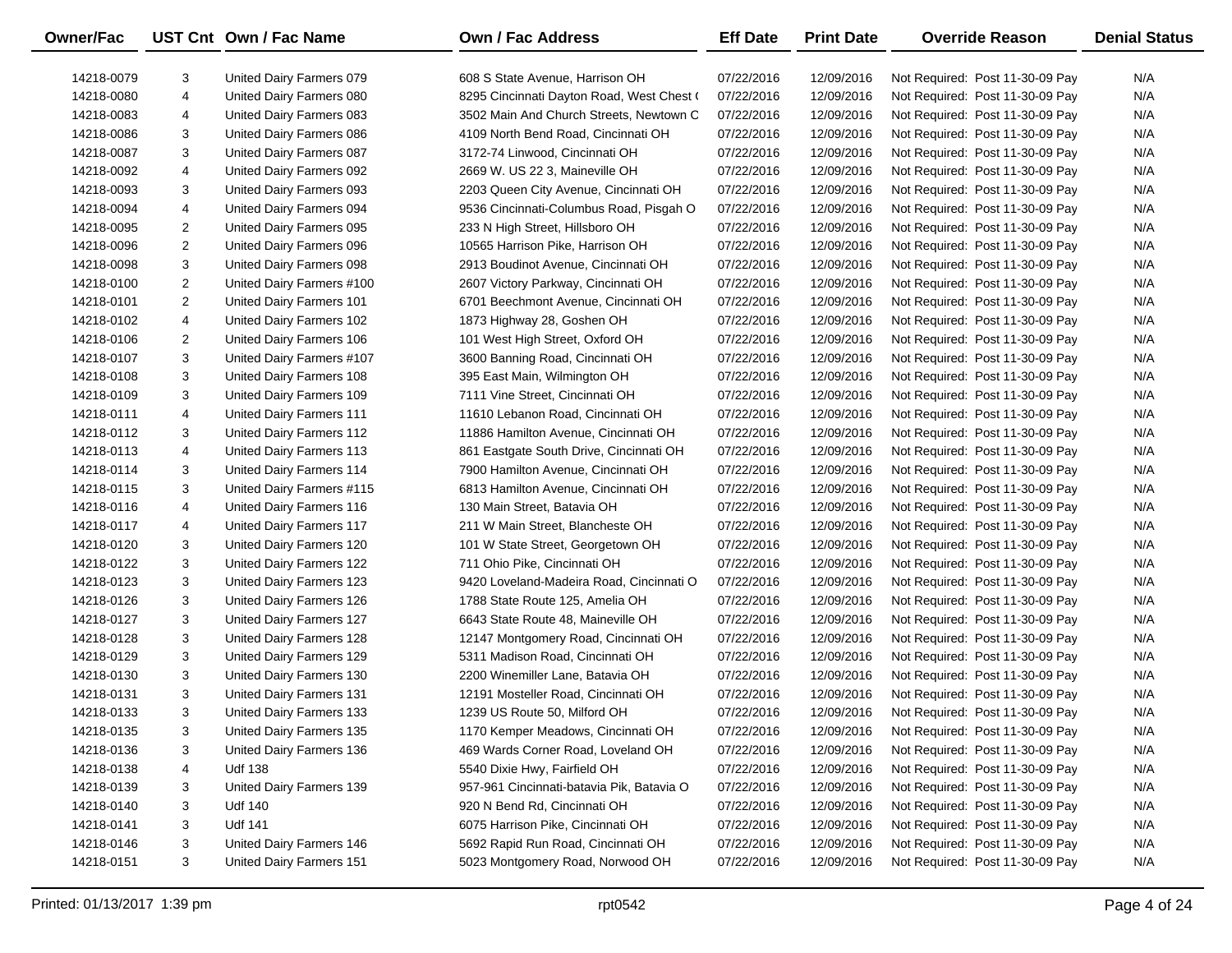| Owner/Fac  |                | UST Cnt Own / Fac Name    | <b>Own / Fac Address</b>                 | <b>Eff Date</b> | <b>Print Date</b> | <b>Override Reason</b>          | <b>Denial Status</b> |
|------------|----------------|---------------------------|------------------------------------------|-----------------|-------------------|---------------------------------|----------------------|
| 14218-0154 | 3              | United Dairy Farmers 154  | 5654 Vine Street, Cincinnati OH          | 07/22/2016      | 12/09/2016        | Not Required: Post 11-30-09 Pay | N/A                  |
| 14218-0158 | 3              | United Dairy Farmers 158  | 4899 Cleves-Warsaw, Cincinnati OH        | 07/22/2016      | 12/09/2016        | Not Required: Post 11-30-09 Pay | N/A                  |
| 14218-0213 | 4              | United Dairy Farmers 213  | 1666 Woodman Drive, Dayton OH            | 07/22/2016      | 12/09/2016        | Not Required: Post 11-30-09 Pay | N/A                  |
| 14218-0216 | 3              | United Dairy Farmers #216 | 2200 E. Dorothy Lane, Kettering OH       | 07/22/2016      | 12/09/2016        | Not Required: Post 11-30-09 Pay | N/A                  |
| 14218-0218 | 3              | United Dairy Farmers 218  | 8733 N Dixie Drive, Dayton OH            | 07/22/2016      | 12/09/2016        | Not Required: Post 11-30-09 Pay | N/A                  |
| 14218-0237 | 3              | United Dairy Farmers 237  | 340 West 2nd Street, Xenia OH            | 07/22/2016      | 12/09/2016        | Not Required: Post 11-30-09 Pay | N/A                  |
| 14218-0238 | 4              | United Dairy Farmers 238  | 6691 Salem Pike, Clayton OH              | 07/22/2016      | 12/09/2016        | Not Required: Post 11-30-09 Pay | N/A                  |
| 14218-0239 | 3              | United Dairy Farmers 239  | 301 W Central Avenue, Springboro OH      | 07/22/2016      | 12/09/2016        | Not Required: Post 11-30-09 Pay | N/A                  |
| 14218-0241 | 3              | United Dairy Farmers 241  | 210 Miami Street, Urbana OH              | 07/22/2016      | 12/09/2016        | Not Required: Post 11-30-09 Pay | N/A                  |
| 14218-0325 | 3              | United Dairy Farmers 325  | 24662 Lorain Road, North Olms OH         | 07/22/2016      | 12/09/2016        | Not Required: Post 11-30-09 Pay | N/A                  |
| 14218-0608 | 3              | United Dairy Farmers 608  | 2660 Noe Bixby, Columbus OH              | 07/22/2016      | 12/09/2016        | Not Required: Post 11-30-09 Pay | N/A                  |
| 14218-0610 | 3              | United Dairy Farmers 610  | 4640 Cemetery Road, Hilliard OH          | 07/22/2016      | 12/09/2016        | Not Required: Post 11-30-09 Pay | N/A                  |
| 14218-0612 | 3              | United Dairy Farmers #612 | 3535 Clime Road, Columbus OH             | 07/22/2016      | 12/09/2016        | Not Required: Post 11-30-09 Pay | N/A                  |
| 14218-0613 | 3              | United Dairy Farmers 613  | 2204 W Dublin-Granville, Worthington OH  | 07/22/2016      | 12/09/2016        | Not Required: Post 11-30-09 Pay | N/A                  |
| 14218-0614 | 3              | United Dairy Farmers 614  | 3555 Broadway, Grove City OH             | 07/22/2016      | 12/09/2016        | Not Required: Post 11-30-09 Pay | N/A                  |
| 14218-0615 | 2              | United Dairy Farmers 615  | 5370 North High, Columbus OH             | 07/22/2016      | 12/09/2016        | Not Required: Post 11-30-09 Pay | N/A                  |
| 14218-0616 | 3              | United Dairy Farmers 616  | 6686 E Main, Reynoldsburg OH             | 07/22/2016      | 12/09/2016        | Not Required: Post 11-30-09 Pay | N/A                  |
| 14218-0622 | 4              | United Dairy Farmers 622  | 1930 Hard Road, Columbus OH              | 07/22/2016      | 12/09/2016        | Not Required: Post 11-30-09 Pay | N/A                  |
| 14218-0624 | 3              | <b>UDF 624</b>            | 5025 Tuttle Crossing Boulevard, Columbus | 07/22/2016      | 12/09/2016        | Not Required: Post 11-30-09 Pay | N/A                  |
| 14218-0627 | 3              | United Dairy Farmers 627  | 10 North Sandusky, Mt Vernon OH          | 07/22/2016      | 12/09/2016        | Not Required: Post 11-30-09 Pay | N/A                  |
| 14218-0631 | 3              | United Dairy Farmers #631 | 2516 Southwest Boulevard, Grove City OH  | 07/22/2016      | 12/09/2016        | Not Required: Post 11-30-09 Pay | N/A                  |
| 14218-0633 | 3              | United Dairy Farmers 633  | 701 S Sandusky Avenue, Bucyrus OH        | 07/22/2016      | 12/09/2016        | Not Required: Post 11-30-09 Pay | N/A                  |
| 14218-0635 | $\overline{2}$ | United Dairy Farmers 635  | 3388 Indianola Avenue, Columbus OH       | 07/22/2016      | 12/09/2016        | Not Required: Post 11-30-09 Pay | N/A                  |
| 14218-0638 | 3              | United Dairy Farmers 638  | 4374 E Broad & Yearling, Whitehall OH    | 07/22/2016      | 12/09/2016        | Not Required: Post 11-30-09 Pay | N/A                  |
| 14218-0639 | $\overline{c}$ | United Dairy Farmers 639  | 123 W Williams Street, Delaware OH       | 07/22/2016      | 12/09/2016        | Not Required: Post 11-30-09 Pay | N/A                  |
| 14218-0644 | 3              | United Dairy Farmers 644  | 3728 Karl Road, Columbus OH              | 07/22/2016      | 12/09/2016        | Not Required: Post 11-30-09 Pay | N/A                  |
| 14218-0645 | 3              | United Dairy Farmers 645  | 993 King Ave, Columbus OH                | 07/22/2016      | 12/09/2016        | Not Required: Post 11-30-09 Pay | N/A                  |
| 14218-0649 | 3              | United Dairy Farmers 649  | 530 S. Hague Avenue, Columbus OH         | 07/22/2016      | 12/09/2016        | Not Required: Post 11-30-09 Pay | N/A                  |
| 14218-0652 | 3              | United Dairy Farmers 652  | 7580 Worthington Galena Road, Columbus   | 07/22/2016      | 12/09/2016        | Not Required: Post 11-30-09 Pay | N/A                  |
| 14218-0653 | 4              | United Dairy Farmers 653  | 8480 North High, Worthingto OH           | 07/22/2016      | 12/09/2016        | Not Required: Post 11-30-09 Pay | N/A                  |
| 14218-0654 | 4              | United Dairy Farmers 654  | 6525 Tussing Road, Reynoldsbu OH         | 07/22/2016      | 12/09/2016        | Not Required: Post 11-30-09 Pay | N/A                  |
| 14218-0655 | 4              | United Dairy Farmers 655  | 1710 Columbus Avenue, Washington OH      | 07/22/2016      | 12/09/2016        | Not Required: Post 11-30-09 Pay | N/A                  |
| 14218-0656 | 2              | United Dairy Farmers 656  | 327 Hudson Ave, Columbus OH              | 07/22/2016      | 12/09/2016        | Not Required: Post 11-30-09 Pay | N/A                  |
| 14218-0657 | 3              | United Dairy Farmers 657  | 77 North 4th Street, Newark OH           | 07/22/2016      | 12/09/2016        | Not Required: Post 11-30-09 Pay | N/A                  |
| 14218-0660 | 3              | United Dairy Farmers 660  | 7085 State Route 3, Westervill OH        | 07/22/2016      | 12/09/2016        | Not Required: Post 11-30-09 Pay | N/A                  |
| 14218-0661 | 3              | United Dairy Farmers 661  | 101 N Cherry Street, Marysville OH       | 07/22/2016      | 12/09/2016        | Not Required: Post 11-30-09 Pay | N/A                  |
| 14218-0662 | 3              | United Dairy Farmers 662  | 9028 Center Columbus Pike, Westerville O | 07/22/2016      | 12/09/2016        | Not Required: Post 11-30-09 Pay | N/A                  |
| 14218-0663 | 3              | United Dairy Farmers 663  | 4890 E Main St, Columbus OH              | 07/22/2016      | 12/09/2016        | Not Required: Post 11-30-09 Pay | N/A                  |
| 14218-0667 | 4              | United Dairy Farmers 667  | 4775 Sunbury Road, Columbus OH           | 07/22/2016      | 12/09/2016        | Not Required: Post 11-30-09 Pay | N/A                  |
| 14218-0668 | 3              | United Dairy Farmers 668  | 95 W Broad Street, Pataskala OH          | 07/22/2016      | 12/09/2016        | Not Required: Post 11-30-09 Pay | N/A                  |
| 14218-0669 | 3              | United Dairy Farmers 669  | 901 Norton Rd, Columbus OH               | 07/22/2016      | 12/09/2016        | Not Required: Post 11-30-09 Pay | N/A                  |
| 14218-0670 | 3              | United Dairy Farmers 670  | 1188 Wilson Road, Columbus OH            | 07/22/2016      | 12/09/2016        | Not Required: Post 11-30-09 Pay | N/A                  |
| 14218-0671 | 3              | United Dairy Farmers 671  | 1400 Cherry Bottom Road, Gahanna OH      | 07/22/2016      | 12/09/2016        | Not Required: Post 11-30-09 Pay | N/A                  |
|            |                |                           |                                          |                 |                   |                                 |                      |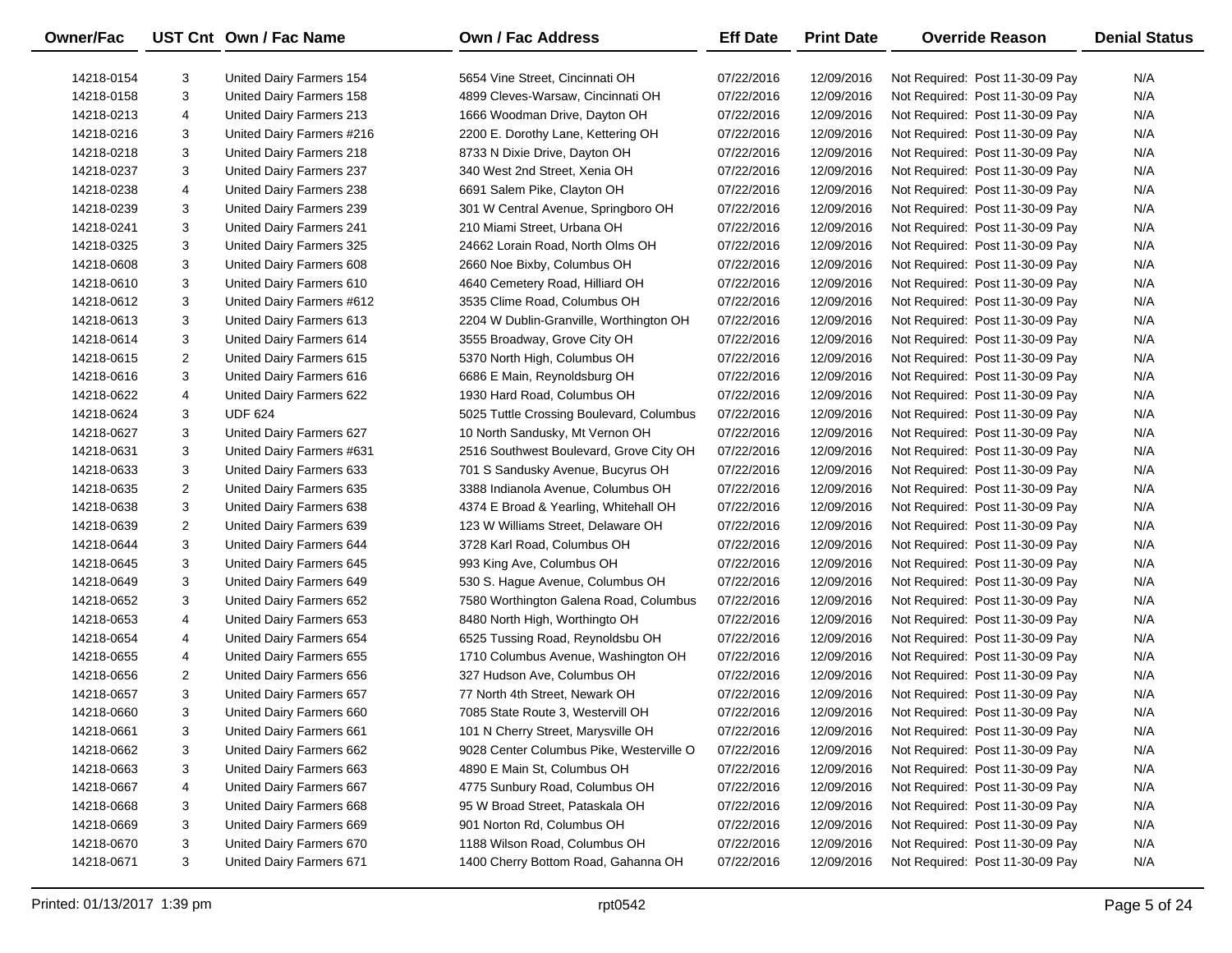| <b>Owner/Fac</b> |              | UST Cnt Own / Fac Name                  | <b>Own / Fac Address</b>                  | <b>Eff Date</b> | <b>Print Date</b> | <b>Override Reason</b>          | <b>Denial Status</b> |
|------------------|--------------|-----------------------------------------|-------------------------------------------|-----------------|-------------------|---------------------------------|----------------------|
| 14218-0672       | 3            | <b>Udf 672</b>                          | 520 E Main St, Circleville OH             | 07/22/2016      | 12/09/2016        | Not Required: Post 11-30-09 Pay | N/A                  |
| 14218-0674       | 3            | United Dairy Farmers #015               | 9100 Cincinnati-Dayton Road, West Chest   | 07/22/2016      | 12/09/2016        | Not Required: Post 11-30-09 Pay | N/A                  |
| 14218-0675       | 3            | United Dairy Farmers 035                | 735 E Main Street, West Union OH          | 07/22/2016      | 12/09/2016        | Not Required: Post 11-30-09 Pay | N/A                  |
| 14218-0676       | 4            | Unitedd Dairy Farmers 046               | 4308 Kellogg Ave, Cincinnati OH           | 07/22/2016      | 12/09/2016        | Not Required: Post 11-30-09 Pay | N/A                  |
| 14218-0677       | 3            | United Dairy Farmers 023                | 3360 Glenmore Ave, Cincinnati OH          | 07/22/2016      | 12/09/2016        | Not Required: Post 11-30-09 Pay | N/A                  |
| 14218-0678       | 4            | United Dairy Farmers 031                | 4255 Hamilton-Middleton Rd, Hamilton OH   | 07/22/2016      | 12/09/2016        | Not Required: Post 11-30-09 Pay | N/A                  |
| 14218-0679       | 3            | United Dairy Farmers 625                | 9665 Sawmill Road, Powell OH              | 07/22/2016      | 12/09/2016        | Not Required: Post 11-30-09 Pay | N/A                  |
| 14218-0680       | 4            | United Dairy Farmers 024                | 7175 Hamilton - Mason Rd, West Chester C  | 07/22/2016      | 12/09/2016        | Not Required: Post 11-30-09 Pay | N/A                  |
| 14218-0681       | 4            | United Dairy Farmers 058                | 5237 Cincinnati-Hamilton Rd, Fairfield OH | 07/22/2016      | 12/09/2016        | Not Required: Post 11-30-09 Pay | N/A                  |
| 14218-0682       | 4            | United Dairy Farmers #143               | 7956 Mason Montgomery Road, Mason O       | 07/22/2016      | 12/09/2016        | Not Required: Post 11-30-09 Pay | N/A                  |
| 14218-0683       | 2            | Undited Dairy Farmers 224               | 1217 Brown Street, Dayton OH              | 07/22/2016      | 12/09/2016        | Not Required: Post 11-30-09 Pay | N/A                  |
| 14218-0684       | 4            | United Dairy Farmers 673                | 303 W Granville Street, Sunbury OH        | 07/22/2016      | 12/09/2016        | Not Required: Post 11-30-09 Pay | N/A                  |
| 14218-0685       | 3            | United Dairy Farmers 674                | 2191 Polaris Pkwy, Columbus OH            | 07/22/2016      | 12/09/2016        | Not Required: Post 11-30-09 Pay | N/A                  |
| 14218-0686       | 3            | United Dairy Farmers #145               | 4332 River Road, Cincinnati OH            | 07/22/2016      | 12/09/2016        | Not Required: Post 11-30-09 Pay | N/A                  |
| 14218-0687       | 3            | United Dairy Farmers #159               | 100 Chamber Drive, Milford OH             | 07/22/2016      | 12/09/2016        | Not Required: Post 11-30-09 Pay | N/A                  |
| 14218-0688       | 2            | United Dairy Farmers #225               | 1943 Siebenthaler, Dayton OH              | 07/22/2016      | 12/09/2016        | Not Required: Post 11-30-09 Pay | N/A                  |
| 14218-0689       | 3            | United Dairy Farmers #242               | 7910 Dayton Road, Enon OH                 | 07/22/2016      | 12/09/2016        | Not Required: Post 11-30-09 Pay | N/A                  |
| 14218-0690       | 3            | United Dairy Farmers #243               | 3026 Harshman Road, Dayton OH             | 07/22/2016      | 12/09/2016        | Not Required: Post 11-30-09 Pay | N/A                  |
| 14218-0691       | 3            | United Dairy Farmers #161               | 9203 Reading Road, Reading OH             | 07/22/2016      | 12/09/2016        | Not Required: Post 11-30-09 Pay | N/A                  |
| 14218-0692       | 3            | United Dairy Farmers #137               | 6401 Branch Hill Guinea Pike, Loveland O  | 07/22/2016      | 12/09/2016        | Not Required: Post 11-30-09 Pay | N/A                  |
| 14218-0693       | 4            | United Dairy Farmers #245               | 950 West State Street, Trenton OH         | 07/22/2016      | 12/09/2016        | Not Required: Post 11-30-09 Pay | N/A                  |
| 14218-0694       | 3            | United Dairy Farmers # 162              | 5000 Princeton Road, Liberty Township O   | 07/22/2016      | 12/09/2016        | Not Required: Post 11-30-09 Pay | N/A                  |
| 14218-0695       | 3            | United Dairy Farmer # 676               | 1341 Georgesville Road, Columbus OH       | 07/22/2016      | 12/09/2016        | Not Required: Post 11-30-09 Pay | N/A                  |
| 14218-0696       | 3            | United Dairy Farmers # 646              | 1043 W. Broad Street, Columbus OH         | 07/22/2016      | 12/09/2016        | Not Required: Post 11-30-09 Pay | N/A                  |
| 14218-0697       | 3            | United Dairy Farmers #677               | 5208 Warner Road, Westerville OH          | 07/22/2016      | 12/09/2016        | Not Required: Post 11-30-09 Pay | N/A                  |
| 14218-0698       | 3            | United Dairy Farmers # 219              | 7224 Taylorsville Road, Dayton OH         | 07/22/2016      | 12/09/2016        | Not Required: Post 11-30-09 Pay | N/A                  |
| 14218-0699       | 3            | United Dairy Farmers 166                | 4101 E. Galbraith Road, Cincinnati OH     | 07/22/2016      | 12/09/2016        | Not Required: Post 11-30-09 Pay | N/A                  |
| 14218-0700       | 3            | United Dairy Farmers #164               | 6300 Cincinnati-Dayton Road, Middletown ( | 07/22/2016      | 12/09/2016        | Not Required: Post 11-30-09 Pay | N/A                  |
| 14218-0701       | 3            | United Dairy Farmers #163               | 3911 Tylersville Road, West Chester OH    | 07/22/2016      | 12/09/2016        | Not Required: Post 11-30-09 Pay | N/A                  |
| 14218-0702       | 3            | United Dairy Farmers #171               | 101 N. Verity Parkway, Middletown OH      | 07/22/2016      | 12/09/2016        | Not Required: Post 11-30-09 Pay | N/A                  |
| 14218-0703       | 3            | United Dairy Farmers #170               | 4905 Delhi Pike, Cincinnati OH            | 07/22/2016      | 12/09/2016        | Not Required: Post 11-30-09 Pay | N/A                  |
| 14218-0704       | 3            | United Dairy Farmers #168               | 5800 Glenway Avenue, Cincinnati OH        | 07/22/2016      | 12/09/2016        | Not Required: Post 11-30-09 Pay | N/A                  |
| 14218-0705       | 3            | United Dairy Farmers #172               | 9022 Princeton Glendale Road, West Ches   | 07/22/2016      | 12/09/2016        | Not Required: Post 11-30-09 Pay | N/A                  |
| 14218-0706       | 3            | United Dairy Farmers #678               | 180 W. Johnstown Road, Gahanna OH         | 07/22/2016      | 12/09/2016        | Not Required: Post 11-30-09 Pay | N/A                  |
| 14218-0707       | 3            | United Dairy Farmers #174               | 106 E. Main St., Owensville OH            | 07/22/2016      | 12/09/2016        | Not Required: Post 11-30-09 Pay | N/A                  |
| 14218-0709       | 3            | United Dairy Farmers #248               | 501 West National Road, Englewood OH      | 07/22/2016      | 12/09/2016        | Not Required: Post 11-30-09 Pay | N/A                  |
| 14218-0710       | 4            | United Dairy Farmers #177               | 2545 W. State Route 122, Franklin OH      | 07/22/2016      | 12/09/2016        | Not Required: Post 11-30-09 Pay | N/A                  |
| 14512-0001       | 2            | Allen Correctional Institute            | 2338 North West Street, Lima OH           | 08/10/2016      | 12/09/2016        | Not Required: Post 11-30-09 Pay | N/A                  |
| 14512-0002       | $\mathbf{1}$ | Chillicothe Corr Institute              | 15802 SR 104 North, Chillicothe OH        | 08/10/2016      | 12/09/2016        | Not Required: Post 11-30-09 Pay | N/A                  |
| 14512-0003       | 3            | <b>Correction Reception Ctr</b>         | 11271 State Route 762, Orient OH          | 08/10/2016      | 12/09/2016        | Not Required: Post 11-30-09 Pay | N/A                  |
| 14512-0004       | 2            | Dayton Correctional Inst                | 4104 Germantown Street, Dayton OH         | 08/10/2016      | 12/09/2016        | Not Required: Post 11-30-09 Pay | N/A                  |
| 14512-0005       | 2            | <b>Grafton Correctional Institution</b> | 2500 S. Avon Belden Road, Grafton OH      | 08/10/2016      | 12/09/2016        | Not Required: Post 11-30-09 Pay | N/A                  |
| 14512-0006       | $\mathbf{1}$ | <b>Hocking Correctional Inst</b>        | 16759 Snake Hollow Road, Nelsonville OH   | 08/10/2016      | 12/09/2016        | Not Required: Post 11-30-09 Pay | N/A                  |

-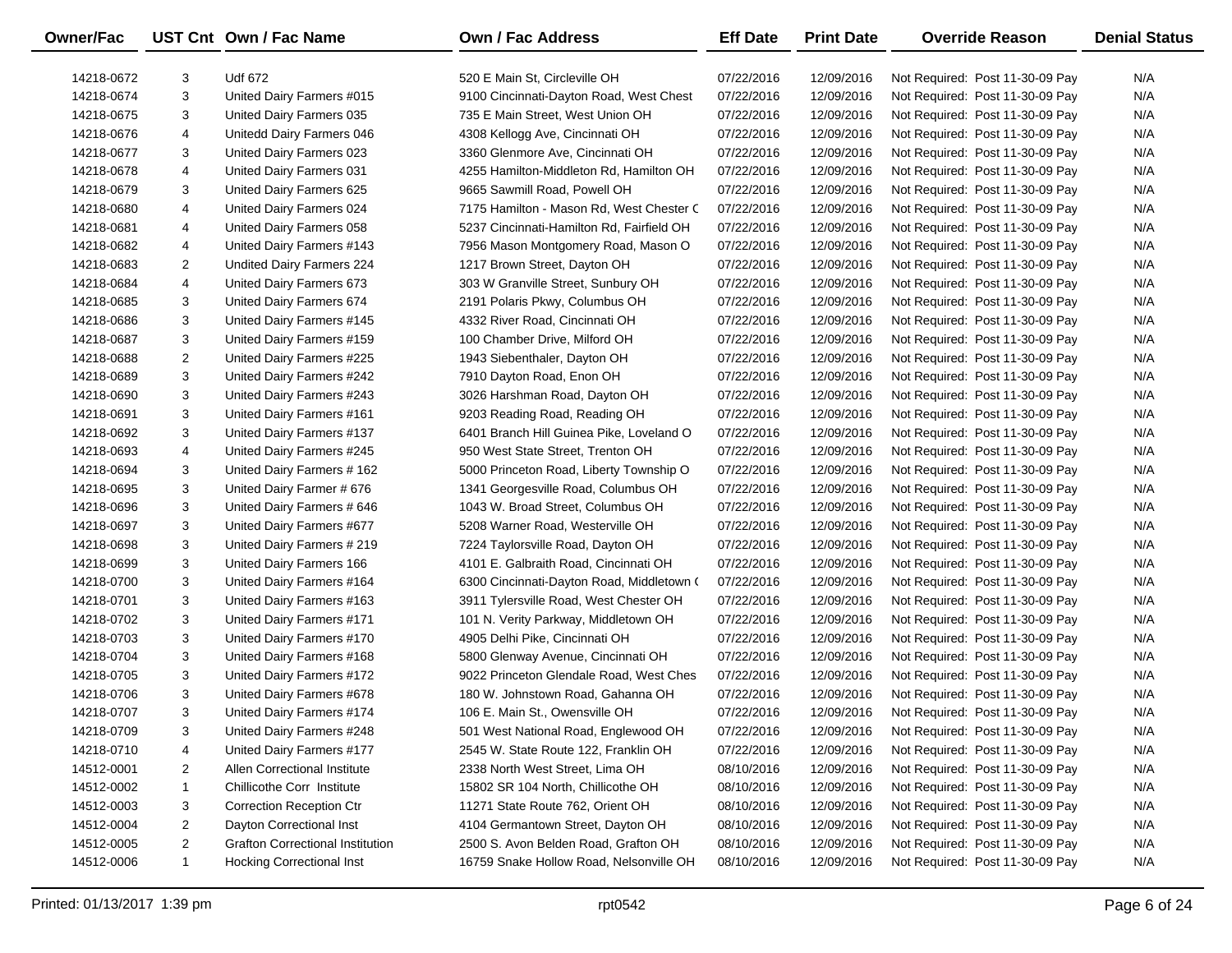| <b>Owner/Fac</b> |                         | UST Cnt Own / Fac Name                   | <b>Own / Fac Address</b>                 | <b>Eff Date</b> | <b>Print Date</b> | <b>Override Reason</b>          | <b>Denial Status</b> |
|------------------|-------------------------|------------------------------------------|------------------------------------------|-----------------|-------------------|---------------------------------|----------------------|
| 14512-0007       | 4                       | Lebanon Correctional Inst                | 3791 State Route 63, Lebanon OH          | 08/10/2016      | 12/09/2016        | Not Required: Post 11-30-09 Pay | N/A                  |
| 14512-0009       | 4                       | London Correctional Institution          | 1580 State Route 56, London OH           | 08/10/2016      | 12/09/2016        | Not Required: Post 11-30-09 Pay | N/A                  |
| 14512-0010       | 2                       | <b>Lorain Correctional Inst</b>          | 2075 South Avon-Belden Road, Grafton O   | 08/10/2016      | 12/09/2016        | Not Required: Post 11-30-09 Pay | N/A                  |
| 14512-0012       | $\mathbf{1}$            | <b>Marion Correctional Inst</b>          | 940 Marion-Williamsport Road, Marion OH  | 08/10/2016      | 12/09/2016        | Not Required: Post 11-30-09 Pay | N/A                  |
| 14512-0015       | $\mathbf{1}$            | Ohio Reformatory For Women               | 1479 Collins Avunue, Marysville OH       | 08/10/2016      | 12/09/2016        | Not Required: Post 11-30-09 Pay | N/A                  |
| 14512-0017       | 3                       | <b>Pickaway Correctional Inst</b>        | 11781 State Route 762, Orient OH         | 08/10/2016      | 12/09/2016        | Not Required: Post 11-30-09 Pay | N/A                  |
| 14512-0018       | 4                       | <b>Ross Correctional Inst</b>            | 16149 State Route 104, Chillicothe OH    | 08/10/2016      | 12/09/2016        | Not Required: Post 11-30-09 Pay | N/A                  |
| 14512-0019       | 3                       | <b>Mansfield Correctional Inst</b>       | State Route 13, Mansfield OH             | 08/10/2016      | 12/09/2016        | Not Required: Post 11-30-09 Pay | N/A                  |
| 14512-0020       | $\mathbf{1}$            | Southeastern Corrr Inst                  | 5900 Bis Rd, Lancaster OH                | 08/10/2016      | 12/09/2016        | Not Required: Post 11-30-09 Pay | N/A                  |
| 14512-0021       | 4                       | Southern Oh Corr Inst                    | Lucasville-Minford Rd, Lucasville OH     | 08/10/2016      | 12/09/2016        | Not Required: Post 11-30-09 Pay | N/A                  |
| 14512-0022       | $\mathbf{1}$            | <b>Warren Corr Inst</b>                  | 5787 St 63, Lebanon OH                   | 08/10/2016      | 12/09/2016        | Not Required: Post 11-30-09 Pay | N/A                  |
| 14512-0023       | 3                       | <b>Belmont Correctional Instit</b>       | 68513 Bannick Road, St Clairsville OH    | 08/10/2016      | 12/09/2016        | Not Required: Post 11-30-09 Pay | N/A                  |
| 14512-0025       | $\overline{2}$          | <b>Corrections Medical Center</b>        | 1990 Harmon Ave, Columbus OH             | 08/10/2016      | 12/09/2016        | Not Required: Post 11-30-09 Pay | N/A                  |
| 14512-0026       | $\overline{\mathbf{c}}$ | <b>Trumbull Correctional Institution</b> | 5701 Burnett Road, Leavittsburg OH       | 08/10/2016      | 12/09/2016        | Not Required: Post 11-30-09 Pay | N/A                  |
| 14512-0027       | 3                       | Noble Correctional Institute             | 15708 St Rt 78, Caldwell OH              | 08/10/2016      | 12/09/2016        | Not Required: Post 11-30-09 Pay | N/A                  |
| 14512-0028       | 3                       | <b>Richland Correctional Inst</b>        | 1001 Olivesburg Rd, Mansfield OH         | 08/10/2016      | 12/09/2016        | Not Required: Post 11-30-09 Pay | N/A                  |
| 14512-0029       | $\overline{2}$          | <b>Ohio State Penitentiary</b>           | 878 Coitsville-Hubbard Rd, Youngstown O  | 08/10/2016      | 12/09/2016        | Not Required: Post 11-30-09 Pay | N/A                  |
| 14512-0031       | $\mathbf{1}$            | <b>Toledo Correctional Institution</b>   | 2001 E Central Ave, Toledo OH            | 08/10/2016      | 12/09/2016        | Not Required: Post 11-30-09 Pay | N/A                  |
| 14512-0036       | 4                       | Oakwood Correctional Facility            | 3200 North West Street, Lima OH          | 08/10/2016      | 12/09/2016        | Not Required: Post 11-30-09 Pay | N/A                  |
| 15148-0001       | $\mathbf{1}$            | <b>Zenith Logistics</b>                  | 98 Glendale-Milford Road, Woodlawn OH    | 07/22/2016      | 01/06/2017        | PD Response Accepted            | Accepted             |
| 16106-0010       | $\mathbf{1}$            | FedEx Freight Lima                       | 3200 McClain Road, Lima OH               | 12/07/2016      | 01/06/2017        | Not Required: Post 11-30-09 Pay | N/A                  |
| 18406-0001       | -1                      | Permatex                                 | 6875 Parkland Blvd, Solon OH             | 07/01/2016      | 01/06/2017        | <b>Property Transferred</b>     | N/A                  |
| 18451-0001       | 4                       | Speedway #1001                           | 731 N. Main Street, Urbana OH            | 07/01/2016      | 01/06/2017        | Not Required: Post 11-30-09 Pay | N/A                  |
| 18451-0005       | 4                       | Speedway #1005                           | 1314 E. Main Street, Springfield OH      | 07/01/2016      | 01/06/2017        | Not Required: Post 11-30-09 Pay | N/A                  |
| 18451-0010       | 6                       | Speedway #1015                           | 405 S. Burnett Road, Springfield OH      | 07/01/2016      | 01/06/2017        | Not Required: Post 11-30-09 Pay | N/A                  |
| 18451-0014       | 4                       | Speedway #1025                           | 1147 N. Limestone Street, Springfield OH | 07/01/2016      | 01/06/2017        | Not Required: Post 11-30-09 Pay | N/A                  |
| 18451-0015       | 5                       | Speedway #1026                           | 3 E. North Bend Road, Cincinnati OH      | 07/01/2016      | 01/06/2017        | Not Required: Post 11-30-09 Pay | N/A                  |
| 18451-0017       | 4                       | Speedway #1028                           | 360 S. State Street, Westerville OH      | 07/01/2016      | 01/06/2017        | Not Required: Post 11-30-09 Pay | N/A                  |
| 18451-0019       | $\overline{2}$          | Speedway #1032                           | 5500 Airway Road, Dayton OH              | 07/01/2016      | 01/06/2017        | Not Required: Post 11-30-09 Pay | N/A                  |
| 18451-0020       | 5                       | Speedway #1033                           | 200 S. Main Street, Franklin OH          | 07/01/2016      | 01/06/2017        | Not Required: Post 11-30-09 Pay | N/A                  |
| 18451-0022       | 4                       | Speedway #1035                           | 1840 S. Limestone Street, Springfield OH | 07/01/2016      | 01/06/2017        | Not Required: Post 11-30-09 Pay | N/A                  |
| 18451-0023       | 4                       | Speedway #1036                           | 3201 Wilmington Pike, Dayton OH          | 07/01/2016      | 01/06/2017        | Not Required: Post 11-30-09 Pay | N/A                  |
| 18451-0025       | 6                       | Speedway #1041                           | 3760 Main Street, Hilliard OH            | 07/01/2016      | 01/06/2017        | <b>Registration Complete</b>    | N/A                  |
| 18451-0028       | 3                       | Speedway #1047                           | 792 N. Main Street, Lima OH              | 07/01/2016      | 01/06/2017        | Not Required: Post 11-30-09 Pay | N/A                  |
| 18451-0037       | 3                       | Speedway #1061                           | 4051 Salem Avenue, Trotwood OH           | 07/01/2016      | 01/06/2017        | Not Required: Post 11-30-09 Pay | N/A                  |
| 18451-0043       | 4                       | Speedway #1070                           | 1708 Tremainsville Road, Toledo OH       | 07/01/2016      | 01/06/2017        | Not Required: Post 11-30-09 Pay | N/A                  |
| 18451-0048       | 4                       | Speedway #1076                           | 715 Brown Road, Columbus OH              | 07/01/2016      | 01/06/2017        | Not Required: Post 11-30-09 Pay | N/A                  |
| 18451-0052       | 4                       | Speedway #1083                           | 6537 Glenway Avenue, Cincinnati OH       | 07/01/2016      | 01/06/2017        | Not Required: Post 11-30-09 Pay | N/A                  |
| 18451-0054       | 5                       | Speedway #1086                           | 5387 W. North Bend Road, Cincinnati OH   | 07/01/2016      | 01/06/2017        | Not Required: Post 11-30-09 Pay | N/A                  |
| 18451-0057       | 3                       | Speedway #1090                           | 909 E. Main Street, Trotwood OH          | 07/01/2016      | 01/06/2017        | Not Required: Post 11-30-09 Pay | N/A                  |
| 18451-0058       | 5                       | Speedway #1091                           | 3901 N. Dixie Drive, Dayton OH           | 07/01/2016      | 01/06/2017        | Not Required: Post 11-30-09 Pay | N/A                  |
| 18451-0059       | 5                       | Speedway #1099                           | 1321 Park Avenue, Mansfield OH           | 07/01/2016      | 01/06/2017        | Not Required: Post 11-30-09 Pay | N/A                  |
| 18451-0067       | 5                       | Speedway #1129                           | 364 E. Main Street, Newark OH            | 07/01/2016      | 01/06/2017        | Not Required: Post 11-30-09 Pay | N/A                  |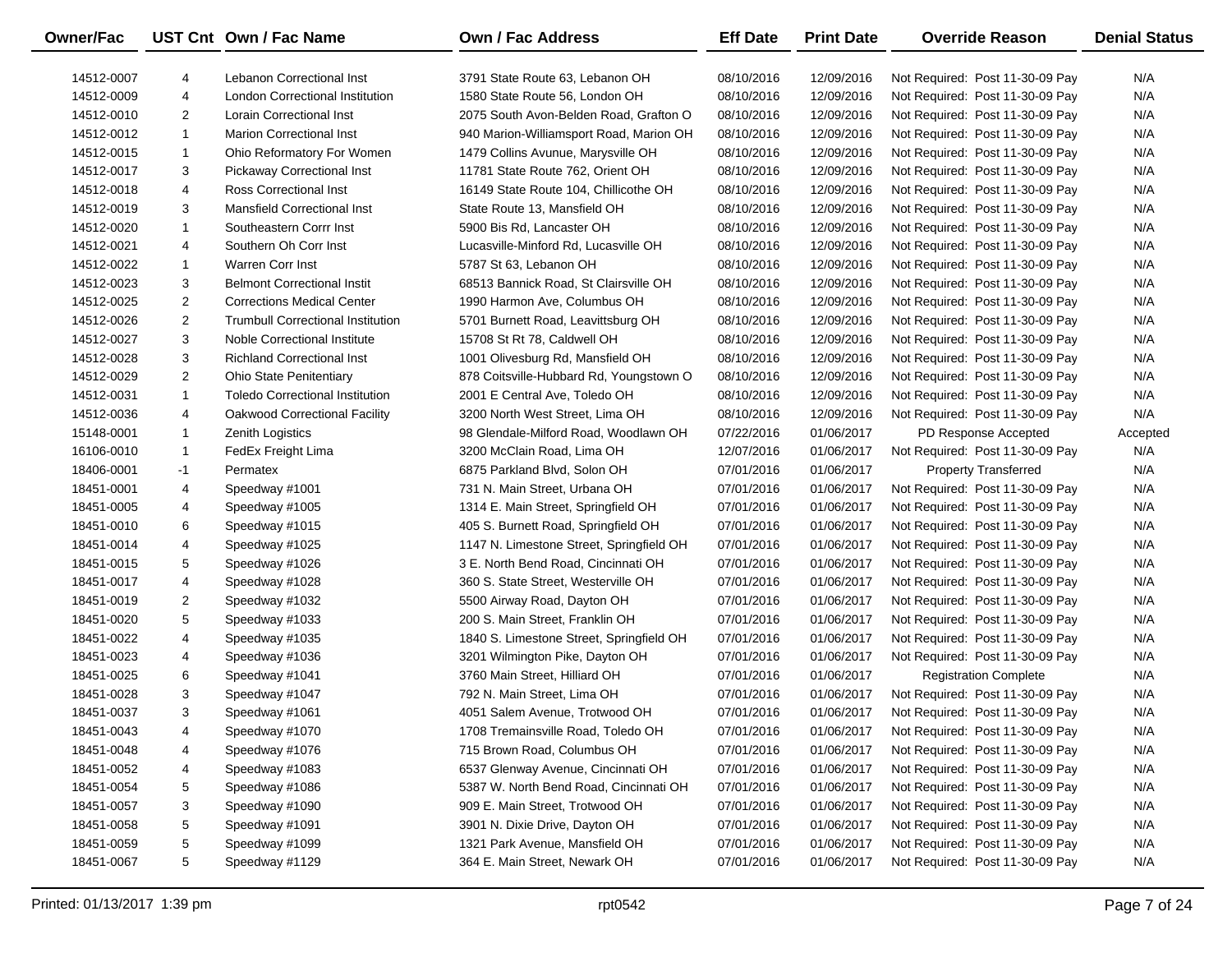| Owner/Fac  |   | UST Cnt Own / Fac Name | Own / Fac Address                        | <b>Eff Date</b> | <b>Print Date</b> | <b>Override Reason</b>          | <b>Denial Status</b> |
|------------|---|------------------------|------------------------------------------|-----------------|-------------------|---------------------------------|----------------------|
| 18451-0068 | 5 | Speedway #1131         | 6385 Chambersburg Road, Huber Heights (  | 07/01/2016      | 01/06/2017        | Not Required: Post 11-30-09 Pay | N/A                  |
| 18451-0070 | 4 | Speedway #1134         | 120 Vienna Avenue, Niles OH              | 07/01/2016      | 01/06/2017        | Not Required: Post 11-30-09 Pay | N/A                  |
| 18451-0073 | 4 | Speedway #1137         | 102 W. High Street, London OH            | 07/01/2016      | 01/06/2017        | Not Required: Post 11-30-09 Pay | N/A                  |
| 18451-0076 | 4 | Speedway #1140         | 502 Conant Street, Maumee OH             | 07/01/2016      | 01/06/2017        | Not Required: Post 11-30-09 Pay | N/A                  |
| 18451-0078 | 4 | Speedway #1143         | 901 S. Main Street, Centerville OH       | 07/01/2016      | 01/06/2017        | Not Required: Post 11-30-09 Pay | N/A                  |
| 18451-0079 | 4 | Speedway #1146         | 1603 Harding Highway E., Marion OH       | 07/01/2016      | 01/06/2017        | Not Required: Post 11-30-09 Pay | N/A                  |
| 18451-0082 | 3 | Speedway #1152         | 264 W. High Avenue, New Philadelphia O   | 07/01/2016      | 01/06/2017        | Not Required: Post 11-30-09 Pay | N/A                  |
| 18451-0083 | 4 | Speedway #1153         | 2920 12th Street N.W., Canton OH         | 07/01/2016      | 01/06/2017        | Not Required: Post 11-30-09 Pay | N/A                  |
| 18451-0084 | 6 | Speedway #1154         | 3991 Indian Ripple Road, Beavercreek OH  | 07/01/2016      | 01/06/2017        | Not Required: Post 11-30-09 Pay | N/A                  |
| 18451-0086 | 4 | Speedway #1156         | 2996 Derr Road, Springfield OH           | 07/01/2016      | 01/06/2017        | Not Required: Post 11-30-09 Pay | N/A                  |
| 18451-0087 | 5 | Speedway #1157         | 1625 S. Dayton Lakeview, New Carlisle O  | 07/01/2016      | 01/06/2017        | Not Required: Post 11-30-09 Pay | N/A                  |
| 18451-0088 | 4 | Speedway #1158         | 3612 Broadview Street, Grove City OH     | 07/01/2016      | 01/06/2017        | Not Required: Post 11-30-09 Pay | N/A                  |
| 18451-0089 | 4 | Speedway #1159         | 545 W. Fair Avenue, Lancaster OH         | 07/01/2016      | 01/06/2017        | Not Required: Post 11-30-09 Pay | N/A                  |
| 18451-0090 | 4 | Speedway #1163         | 4504 Mahoning Avenue N.W., Warren OH     | 07/01/2016      | 01/06/2017        | Not Required: Post 11-30-09 Pay | N/A                  |
| 18451-0092 | 4 | Speedway #1165         | 747 E. Central Avenue, West Carrollton O | 07/01/2016      | 01/06/2017        | Not Required: Post 11-30-09 Pay | N/A                  |
| 18451-0093 | 3 | Speedway #1167         | 229 E. National Road, Vandalia OH        | 07/01/2016      | 01/06/2017        | Not Required: Post 11-30-09 Pay | N/A                  |
| 18451-0094 | 5 | Speedway #1168         | 900 N. Court Street, Medina OH           | 07/01/2016      | 01/06/2017        | Not Required: Post 11-30-09 Pay | N/A                  |
| 18451-0096 | 3 | Speedway #1170         | 624 S. 30th Street, Heath OH             | 07/01/2016      | 01/06/2017        | Not Required: Post 11-30-09 Pay | N/A                  |
| 18451-0097 | 4 | Speedway #1171         | 1 W. Broadway Street, Covington OH       | 07/01/2016      | 01/06/2017        | Not Required: Post 11-30-09 Pay | N/A                  |
| 18451-0098 | 3 | Speedway #1172         | 1171 N. Broad Street, Fairborn OH        | 07/01/2016      | 01/06/2017        | Not Required: Post 11-30-09 Pay | N/A                  |
| 18451-0099 | 5 | Speedway #1174         | 4797 W. Broad Street, Columbus OH        | 07/01/2016      | 01/06/2017        | Not Required: Post 11-30-09 Pay | N/A                  |
| 18451-0103 | 4 | Speedway #1180         | 4494 Kenny Road, Columbus OH             | 07/01/2016      | 01/06/2017        | Not Required: Post 11-30-09 Pay | N/A                  |
| 18451-0104 | 4 | Speedway #1181         | 11885 Hamilton Pike, Cincinnati OH       | 07/01/2016      | 01/06/2017        | Not Required: Post 11-30-09 Pay | N/A                  |
| 18451-0105 | 5 | Speedway #1182         | 1802 N. Clinton Street, Defiance OH      | 07/01/2016      | 01/06/2017        | Not Required: Post 11-30-09 Pay | N/A                  |
| 18451-0106 | 5 | Speedway #1183         | 51 W Main St, Amelia OH                  | 07/01/2016      | 01/06/2017        | Not Required: Post 11-30-09 Pay | N/A                  |
| 18451-0108 | 5 | Speedway #1189         | 247 W Main St, Hillsboro OH              | 07/01/2016      | 01/06/2017        | Not Required: Post 11-30-09 Pay | N/A                  |
| 18451-0109 | 5 | Speedway #1190         | 1301 N. Barron Street, Eaton OH          | 07/01/2016      | 01/06/2017        | Not Required: Post 11-30-09 Pay | N/A                  |
| 18451-0110 | 5 | Speedway #1191         | 595 W Central Ave, Springboro OH         | 07/01/2016      | 01/06/2017        | Not Required: Post 11-30-09 Pay | N/A                  |
| 18451-0111 | 5 | Speedway #1192         | 14155 Airport Hwy, Swanton OH            | 07/01/2016      | 01/06/2017        | Not Required: Post 11-30-09 Pay | N/A                  |
| 18451-0112 | 5 | Speedway #1193         | 4240 Morse Rd, Columbus OH               | 07/01/2016      | 01/06/2017        | Not Required: Post 11-30-09 Pay | N/A                  |
| 18451-0113 | 5 | Speedway #1194         | 2150 E Dorothy Ln, Kettering OH          | 07/01/2016      | 01/06/2017        | Not Required: Post 11-30-09 Pay | N/A                  |
| 18451-0114 | 4 | Speedway #1195         | 1875 Harding Highway, Lima OH            | 07/01/2016      | 01/06/2017        | Not Required: Post 11-30-09 Pay | N/A                  |
| 18451-0116 | 5 | Speedway #1197         | 7397 Tylersville Rd, West Chester OH     | 07/01/2016      | 01/06/2017        | Not Required: Post 11-30-09 Pay | N/A                  |
| 18451-0117 | 4 | Speedway #1200         | 1970 Cleveland Rd, Wooster OH            | 07/01/2016      | 01/06/2017        | Not Required: Post 11-30-09 Pay | N/A                  |
| 18451-0118 | 4 | Speedway #1201         | 738 N. Detroit Street, Xenia OH          | 07/01/2016      | 01/06/2017        | Not Required: Post 11-30-09 Pay | N/A                  |
| 18451-0119 | 5 | Speedway #1202         | 301 Xenia Ave, Yellow Springs OH         | 07/01/2016      | 01/06/2017        | Not Required: Post 11-30-09 Pay | N/A                  |
| 18451-0120 | 5 | Speedway #1203         | 329 S. Main Street, Bellefontaine OH     | 07/01/2016      | 01/06/2017        | Not Required: Post 11-30-09 Pay | N/A                  |
| 18451-0121 | 5 | Speedway #1204         | 6803 Refugee Road, Canal Winchester OH   | 07/01/2016      | 01/06/2017        | Not Required: Post 11-30-09 Pay | N/A                  |
| 18451-0122 | 5 | Speedway #1205         | 3006 Noe Bixby Rd, Columbus OH           | 07/01/2016      | 01/06/2017        | Not Required: Post 11-30-09 Pay | N/A                  |
| 18451-0123 | 4 | Speedway #1206         | 10 N Bridge St, Chillicothe OH           | 07/01/2016      | 01/06/2017        | Not Required: Post 11-30-09 Pay | N/A                  |
| 18451-0124 | 5 | Speedway #1207         | 5050 Fulton Rd NW, Canton OH             | 07/01/2016      | 01/06/2017        | Not Required: Post 11-30-09 Pay | N/A                  |
| 18451-0125 | 4 | Speedway #1215         | 1430 West Lane Avenue, Upper Arlington C | 07/01/2016      | 01/06/2017        | Not Required: Post 11-30-09 Pay | N/A                  |
| 18451-0126 | 4 | Speedway #1216         | 6175 E Livingston Ave, Columbus OH       | 07/01/2016      | 01/06/2017        | Not Required: Post 11-30-09 Pay | N/A                  |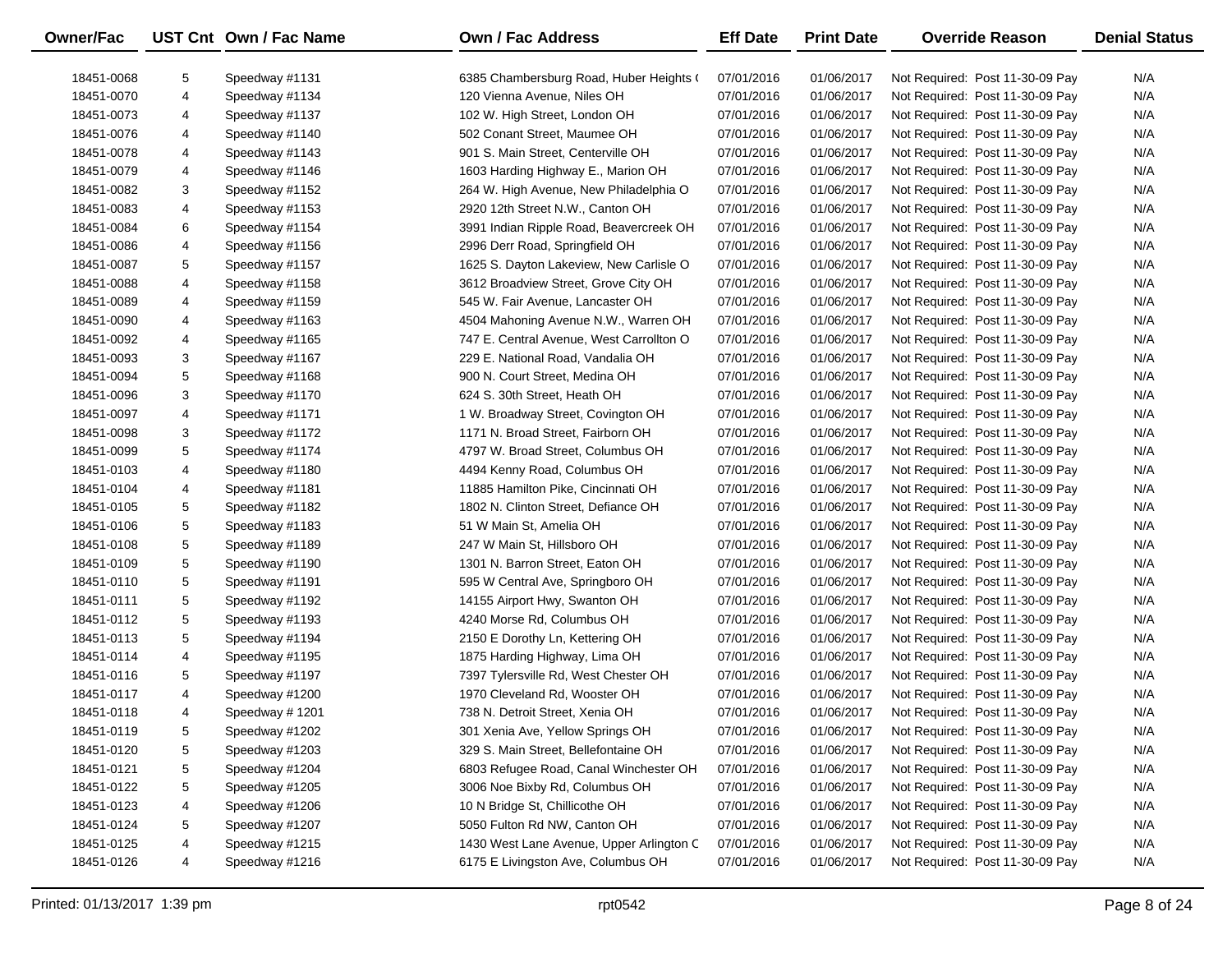| Owner/Fac  |   | UST Cnt Own / Fac Name | <b>Own / Fac Address</b>                   | <b>Eff Date</b> | <b>Print Date</b> | <b>Override Reason</b>          | <b>Denial Status</b> |
|------------|---|------------------------|--------------------------------------------|-----------------|-------------------|---------------------------------|----------------------|
| 18451-0127 | 5 | Speedway #1217         | 1415 S Main St, Findlay OH                 | 07/01/2016      | 01/06/2017        | Not Required: Post 11-30-09 Pay | N/A                  |
| 18451-0128 | 4 | Speedway #1218         | 4320 Roosevelt Blvd, Middletown OH         | 07/01/2016      | 01/06/2017        | Not Required: Post 11-30-09 Pay | N/A                  |
| 18451-0129 | 4 | Speedway #1219         | 799 Arlington Road, Brookville OH          | 07/01/2016      | 01/06/2017        | Not Required: Post 11-30-09 Pay | N/A                  |
| 18451-0130 | 5 | Speedway #1224         | 2423 Kings Mill Rd, Mason OH               | 07/01/2016      | 01/06/2017        | Not Required: Post 11-30-09 Pay | N/A                  |
| 18451-0131 | 5 | Speedway #1231         | 1895 Stringtown Rd, Grove City OH          | 07/01/2016      | 01/06/2017        | Not Required: Post 11-30-09 Pay | N/A                  |
| 18451-0134 | 4 | Speedway #1251         | 260 S Locust St, Oxford OH                 | 07/01/2016      | 01/06/2017        | Not Required: Post 11-30-09 Pay | N/A                  |
| 18451-0137 | 5 | Speedway #1259         | 4775 Cornell Rd, Blue Ash OH               | 07/01/2016      | 01/06/2017        | Not Required: Post 11-30-09 Pay | N/A                  |
| 18451-0138 | 6 | Speedway #1260         | 1103 Upper Valley Pk, Springfield OH       | 07/01/2016      | 01/06/2017        | Not Required: Post 11-30-09 Pay | N/A                  |
| 18451-0139 | 4 | Speedway #1261         | 1529 Michigan St, Sidney OH                | 07/01/2016      | 01/06/2017        | Not Required: Post 11-30-09 Pay | N/A                  |
| 18451-0140 | 4 | Speedway #1262         | 2570 Col Glenn Hwy, Fairborn OH            | 07/01/2016      | 01/06/2017        | Not Required: Post 11-30-09 Pay | N/A                  |
| 18451-0142 | 5 | Speedway #1264         | 2510 S Reynolds Rd, Toledo OH              | 07/01/2016      | 01/06/2017        | Not Required: Post 11-30-09 Pay | N/A                  |
| 18451-0143 | 4 | Speedway #1400         | 9780 Old Rt 8 Rd, Northfield OH            | 07/01/2016      | 01/06/2017        | Not Required: Post 11-30-09 Pay | N/A                  |
| 18451-0144 | 5 | Speedway #1401         | 4305 Sylvania Ave, Toledo OH               | 07/01/2016      | 01/06/2017        | Not Required: Post 11-30-09 Pay | N/A                  |
| 18451-0145 | 4 | Speedway #1402         | 225 Lancaster Pike, Circleville OH         | 07/01/2016      | 01/06/2017        | Not Required: Post 11-30-09 Pay | N/A                  |
| 18451-0146 | 3 | Speedway #1403         | 300 S Market St, Galion OH                 | 07/01/2016      | 01/06/2017        | Not Required: Post 11-30-09 Pay | N/A                  |
| 18451-0147 | 4 | Speedway #1404         | 131 London Rd, Delaware OH                 | 07/01/2016      | 01/06/2017        | Not Required: Post 11-30-09 Pay | N/A                  |
| 18451-0148 | 5 | Speedway #1405         | 1721 W State St, Fremont OH                | 07/01/2016      | 01/06/2017        | Not Required: Post 11-30-09 Pay | N/A                  |
| 18451-0152 | 5 | Speedway #1502         | 4790 E Broad St, Whitehall OH              | 07/01/2016      | 01/06/2017        | Not Required: Post 11-30-09 Pay | N/A                  |
| 18451-0154 | 4 | Speedway #1505         | 904 Scott St, Napoleon OH                  | 07/01/2016      | 01/06/2017        | Not Required: Post 11-30-09 Pay | N/A                  |
| 18451-0155 | 5 | Speedway #1507         | 238 W 5th St, Delphos OH                   | 07/01/2016      | 01/06/2017        | Not Required: Post 11-30-09 Pay | N/A                  |
| 18451-0161 | 4 | Speedway #3027         | 29201 Euclid Ave, Wickliffe OH             | 07/01/2016      | 01/06/2017        | Not Required: Post 11-30-09 Pay | N/A                  |
| 18451-0164 | 5 | Speedway #3060         | 31000 Vine Street, Willowick OH            | 07/01/2016      | 01/06/2017        | Not Required: Post 11-30-09 Pay | N/A                  |
| 18451-0167 | 4 | Speedway #3083         | 7340 Lakeshore Blvd, Mentor OH             | 07/01/2016      | 01/06/2017        | Not Required: Post 11-30-09 Pay | N/A                  |
| 18451-0172 | 5 | Speedway #3309         | 26516 Lorain Rd, North Olmsted OH          | 07/01/2016      | 01/06/2017        | Not Required: Post 11-30-09 Pay | N/A                  |
| 18451-0175 | 5 | Speedway #3320         | 18501 Nottingham Road, Cleveland OH        | 07/01/2016      | 01/06/2017        | Not Required: Post 11-30-09 Pay | N/A                  |
| 18451-0176 | 3 | Speedway #3321         | 27939 Chagrin Blvd, Woodmere OH            | 07/01/2016      | 01/06/2017        | Not Required: Post 11-30-09 Pay | N/A                  |
| 18451-0178 | 5 | Speedway #3326         | 4815 Liberty Ave, Vermilion OH             | 07/01/2016      | 01/06/2017        | Not Required: Post 11-30-09 Pay | N/A                  |
| 18451-0179 | 6 | Speedway #3328         | 2609 Harvard Avenue, Newburgh Heights C    | 07/01/2016      | 01/06/2017        | Not Required: Post 11-30-09 Pay | N/A                  |
| 18451-0182 | 5 | Speedway #3336         | 25300 Aurora Rd, Bedford Heights OH        | 07/01/2016      | 01/06/2017        | Not Required: Post 11-30-09 Pay | N/A                  |
| 18451-0184 | 4 | Speedway #3341         | 2202 Broadview Rd, Cleveland OH            | 07/01/2016      | 01/06/2017        | Not Required: Post 11-30-09 Pay | N/A                  |
| 18451-0187 | 3 | Speedway #3345         | 6073 Mayfield Rd, Mayfield Heights OH      | 07/01/2016      | 01/06/2017        | Not Required: Post 11-30-09 Pay | N/A                  |
| 18451-0188 | 4 | Speedway #3346         | 230 Richmond Rd, Richmond Heights OH       | 07/01/2016      | 01/06/2017        | Not Required: Post 11-30-09 Pay | N/A                  |
| 18451-0189 | 5 | Speedway #3350         | 38700 Mentor Ave, Willoughby OH            | 07/01/2016      | 01/06/2017        | Not Required: Post 11-30-09 Pay | N/A                  |
| 18451-0192 | 5 | Speedway #3362         | 4111 E Lincoln St, Canton OH               | 07/01/2016      | 01/06/2017        | Not Required: Post 11-30-09 Pay | N/A                  |
| 18451-0197 | 5 | Speedway #3376         | 6885 Center St, Mentor OH                  | 07/01/2016      | 01/06/2017        | Not Required: Post 11-30-09 Pay | N/A                  |
| 18451-0198 | 4 | Speedway #3377         | 806 W. Liberty Street, Hubbard OH          | 07/01/2016      | 01/06/2017        | Not Required: Post 11-30-09 Pay | N/A                  |
| 18451-0199 | 5 | Speedway #3379         | 710 Griswold Rd, Elyria OH                 | 07/01/2016      | 01/06/2017        | Not Required: Post 11-30-09 Pay | N/A                  |
| 18451-0201 | 5 | Speedway #3385         | 35066 Center Ridge Rd, North Ridgeville O  | 07/01/2016      | 01/06/2017        | Not Required: Post 11-30-09 Pay | N/A                  |
| 18451-0204 | 5 | Speedway #9290         | 906 Lincolnway East, Massillon OH          | 07/01/2016      | 01/06/2017        | Not Required: Post 11-30-09 Pay | N/A                  |
| 18451-0205 | 4 | Speedway #9707         | 3601 Columbia Parkway, Cincinnati OH       | 07/01/2016      | 01/06/2017        | Not Required: Post 11-30-09 Pay | N/A                  |
| 18451-0206 | 3 | Speedway #9726         | 5495 Wilmington Pike, Centerville OH       | 07/01/2016      | 01/06/2017        | Not Required: Post 11-30-09 Pay | N/A                  |
| 18451-0207 | 4 | Speedway #9731         | 360 Miamisburg Centerville Rd, Centerville | 07/01/2016      | 01/06/2017        | Not Required: Post 11-30-09 Pay | N/A                  |
| 18451-0208 | 4 | Speedway #9294         | 3239 Medina Rd, Medina OH                  | 07/01/2016      | 01/06/2017        | Not Required: Post 11-30-09 Pay | N/A                  |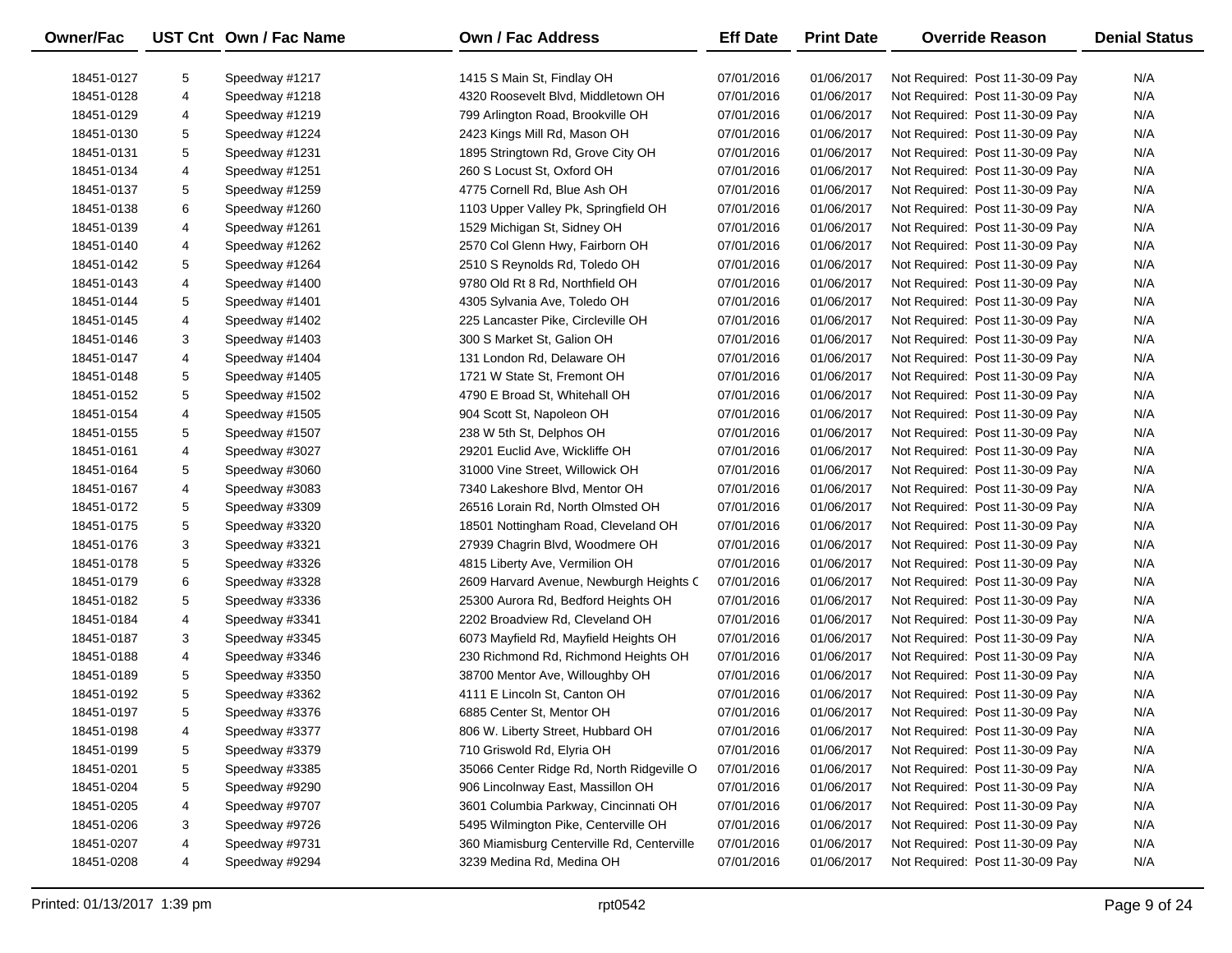| <b>Owner/Fac</b> |   | UST Cnt Own / Fac Name | <b>Own / Fac Address</b>              | <b>Eff Date</b> | <b>Print Date</b> | <b>Override Reason</b>          | <b>Denial Status</b> |
|------------------|---|------------------------|---------------------------------------|-----------------|-------------------|---------------------------------|----------------------|
| 18451-0209       | 4 | Speedway #9298         | 1700 Hillard Rome Rd, Columbus OH     | 07/01/2016      | 01/06/2017        | Not Required: Post 11-30-09 Pay | N/A                  |
| 18451-0210       | 4 | Speedway #9299         | 7155 Airport Hwy, Toledo OH           | 07/01/2016      | 01/06/2017        | Not Required: Post 11-30-09 Pay | N/A                  |
| 18451-0211       | 3 | Speedway #9303         | 1295 W Main St, Kent OH               | 07/01/2016      | 01/06/2017        | Not Required: Post 11-30-09 Pay | N/A                  |
| 18451-0212       | 5 | Speedway #9265         | 2567 Walcutt Rd, Hilliard OH          | 07/01/2016      | 01/06/2017        | Not Required: Post 11-30-09 Pay | N/A                  |
| 18451-0213       | 5 | Speedway #9297         | 5764 W 130th St, Brookpark OH         | 07/01/2016      | 01/06/2017        | Not Required: Post 11-30-09 Pay | N/A                  |
| 18451-0214       | 4 | Speedway #9335         | 1219 Pennsylvania Ave, Wellston OH    | 07/01/2016      | 01/06/2017        | Not Required: Post 11-30-09 Pay | N/A                  |
| 18451-0215       | 4 | Speedway #9336         | 10270 Colerain Ave, Cincinnati OH     | 07/01/2016      | 01/06/2017        | Not Required: Post 11-30-09 Pay | N/A                  |
| 18451-0216       | 4 | Speedway #9347         | 3135 Broadway, Grove City OH          | 07/01/2016      | 01/06/2017        | Not Required: Post 11-30-09 Pay | N/A                  |
| 18451-0218       | 4 | Speedway #9341         | 4555 W Broad St, Columbus OH          | 07/01/2016      | 01/06/2017        | Not Required: Post 11-30-09 Pay | N/A                  |
| 18451-0219       | 3 | Speedway #9361         | 1740 Wyandot Ave, Upper Sandusky OH   | 07/01/2016      | 01/06/2017        | Not Required: Post 11-30-09 Pay | N/A                  |
| 18451-0220       | 3 | Speedway #9338         | 15520 Munn Rd, Cleveland OH           | 07/01/2016      | 01/06/2017        | Not Required: Post 11-30-09 Pay | N/A                  |
| 18451-0222       | 4 | Speedway #9356         | 3611 Fishinger Blvd, Columbus OH      | 07/01/2016      | 01/06/2017        | Not Required: Post 11-30-09 Pay | N/A                  |
| 18451-0223       | 3 | Speedway #9365         | 121 E Stewart St, Dayton OH           | 07/01/2016      | 01/06/2017        | Not Required: Post 11-30-09 Pay | N/A                  |
| 18451-0224       | 4 | Speedway #9366         | 4 Weller Dr, Tipp City OH             | 07/01/2016      | 01/06/2017        | Not Required: Post 11-30-09 Pay | N/A                  |
| 18451-0225       | 3 | Speedway #9286         | 119 State Street, Proctorville OH     | 07/01/2016      | 01/06/2017        | Not Required: Post 11-30-09 Pay | N/A                  |
| 18451-0226       | 3 | Speedway #9339         | 2965 E Main St, Columbus OH           | 07/01/2016      | 01/06/2017        | Not Required: Post 11-30-09 Pay | N/A                  |
| 18451-0227       | 4 | Speedway #9340         | 5735 Maple Canyon Ave, Columbus OH    | 07/01/2016      | 01/06/2017        | Not Required: Post 11-30-09 Pay | N/A                  |
| 18451-0228       | 3 | Speedway #9344         | 14458 Cedar Rd, University Heights OH | 07/01/2016      | 01/06/2017        | Not Required: Post 11-30-09 Pay | N/A                  |
| 18451-0229       | 4 | Speedway #9371         | 1626 W. 5th Street, Columbus OH       | 07/01/2016      | 01/06/2017        | Not Required: Post 11-30-09 Pay | N/A                  |
| 18451-0230       | 4 | Speedway #9367         | 9738 Princeton-Glenda, Cincinnati OH  | 07/01/2016      | 01/06/2017        | Not Required: Post 11-30-09 Pay | N/A                  |
| 18451-0231       | 4 | Speedway #9399         | 2122 Navarre Rd SW, Canton OH         | 07/01/2016      | 01/06/2017        | Not Required: Post 11-30-09 Pay | N/A                  |
| 18451-0232       | 3 | Speedway #9401         | 175 W State St, Salem OH              | 07/01/2016      | 01/06/2017        | Not Required: Post 11-30-09 Pay | N/A                  |
| 18451-0233       | 4 | Speedway #9400         | 3805 Southway St SW, Canton OH        | 07/01/2016      | 01/06/2017        | Not Required: Post 11-30-09 Pay | N/A                  |
| 18451-0234       | 4 | Speedway #9376         | 770 Polaris Parkway, Columbus OH      | 07/01/2016      | 01/06/2017        | Not Required: Post 11-30-09 Pay | N/A                  |
| 18451-0236       | 6 | Speedway #9383         | 23 Garver Rd, Monroe OH               | 07/01/2016      | 01/06/2017        | Not Required: Post 11-30-09 Pay | N/A                  |
| 18451-0237       | 5 | Speedway #9385         | 3521 Hebron Road S.E., Hebron OH      | 07/01/2016      | 01/06/2017        | Not Required: Post 11-30-09 Pay | N/A                  |
| 18451-0238       | 3 | Speedway #9379         | 4967 Portage St NW, North Canton OH   | 07/01/2016      | 01/06/2017        | Not Required: Post 11-30-09 Pay | N/A                  |
| 18451-0239       | 4 | Speedway #9403         | 2619 Sunset Blvd, Steubenville OH     | 07/01/2016      | 01/06/2017        | Not Required: Post 11-30-09 Pay | N/A                  |
| 18451-0240       | 3 | Speedway #3701         | 218 Third Ave, Chesapeake OH          | 07/01/2016      | 01/06/2017        | Not Required: Post 11-30-09 Pay | N/A                  |
| 18451-0251       | 4 | Speedway #3718         | 1717 Liberty Ave, Ironton OH          | 07/01/2016      | 01/06/2017        | Not Required: Post 11-30-09 Pay | N/A                  |
| 18451-0267       | 4 | Speedway #3736         | 4248 St Rt 93, Ironton OH             | 07/01/2016      | 01/06/2017        | Not Required: Post 11-30-09 Pay | N/A                  |
| 18451-0268       | 4 | Speedway #3737         | 1190 N Court St, Circleville OH       | 07/01/2016      | 01/06/2017        | Not Required: Post 11-30-09 Pay | N/A                  |
| 18451-0285       | 3 | Speedway #3764         | 5079 St Rt 125, Georgetown OH         | 07/01/2016      | 01/06/2017        | Not Required: Post 11-30-09 Pay | N/A                  |
| 18451-0286       | 4 | Speedway #3742         | 720 S Third St, Ironton OH            | 07/01/2016      | 01/06/2017        | Not Required: Post 11-30-09 Pay | N/A                  |
| 18451-0288       | 3 | Speedway #3765         | 278 Lafayette Street, London OH       | 07/01/2016      | 01/06/2017        | Not Required: Post 11-30-09 Pay | N/A                  |
| 18451-0294       | 4 | Speedway #3774         | 407 Third St, Wellsville OH           | 07/01/2016      | 01/06/2017        | Not Required: Post 11-30-09 Pay | N/A                  |
| 18451-0297       | 5 | Speedway #3390         | 9254 St Rt 43, Streetsboro OH         | 07/01/2016      | 01/06/2017        | Not Required: Post 11-30-09 Pay | N/A                  |
| 18451-0298       | 6 | Speedway #3392         | 32760 Lorain Rd, North Ridgeville OH  | 07/01/2016      | 01/06/2017        | Not Required: Post 11-30-09 Pay | N/A                  |
| 18451-0301       | 5 | Speedway #3403         | 1100 W Maple, Hartville OH            | 07/01/2016      | 01/06/2017        | Not Required: Post 11-30-09 Pay | N/A                  |
| 18451-0302       | 3 | Speedway #3407         | 548 S Mecca St, Cortland OH           | 07/01/2016      | 01/06/2017        | Not Required: Post 11-30-09 Pay | N/A                  |
| 18451-0303       | 5 | Speedway #3408         | 9191 Royalton Road, North Royalton OH | 07/01/2016      | 01/06/2017        | Not Required: Post 11-30-09 Pay | N/A                  |
| 18451-0304       | 4 | Speedway #3409         | 149 N Chestnut St, Jefferson OH       | 07/01/2016      | 01/06/2017        | Not Required: Post 11-30-09 Pay | N/A                  |
|                  |   |                        | 10769 North St, Garrettsville OH      | 07/01/2016      | 01/06/2017        | Not Required: Post 11-30-09 Pay |                      |
| 18451-0308       | 5 | Speedway #3505         |                                       |                 |                   |                                 | N/A                  |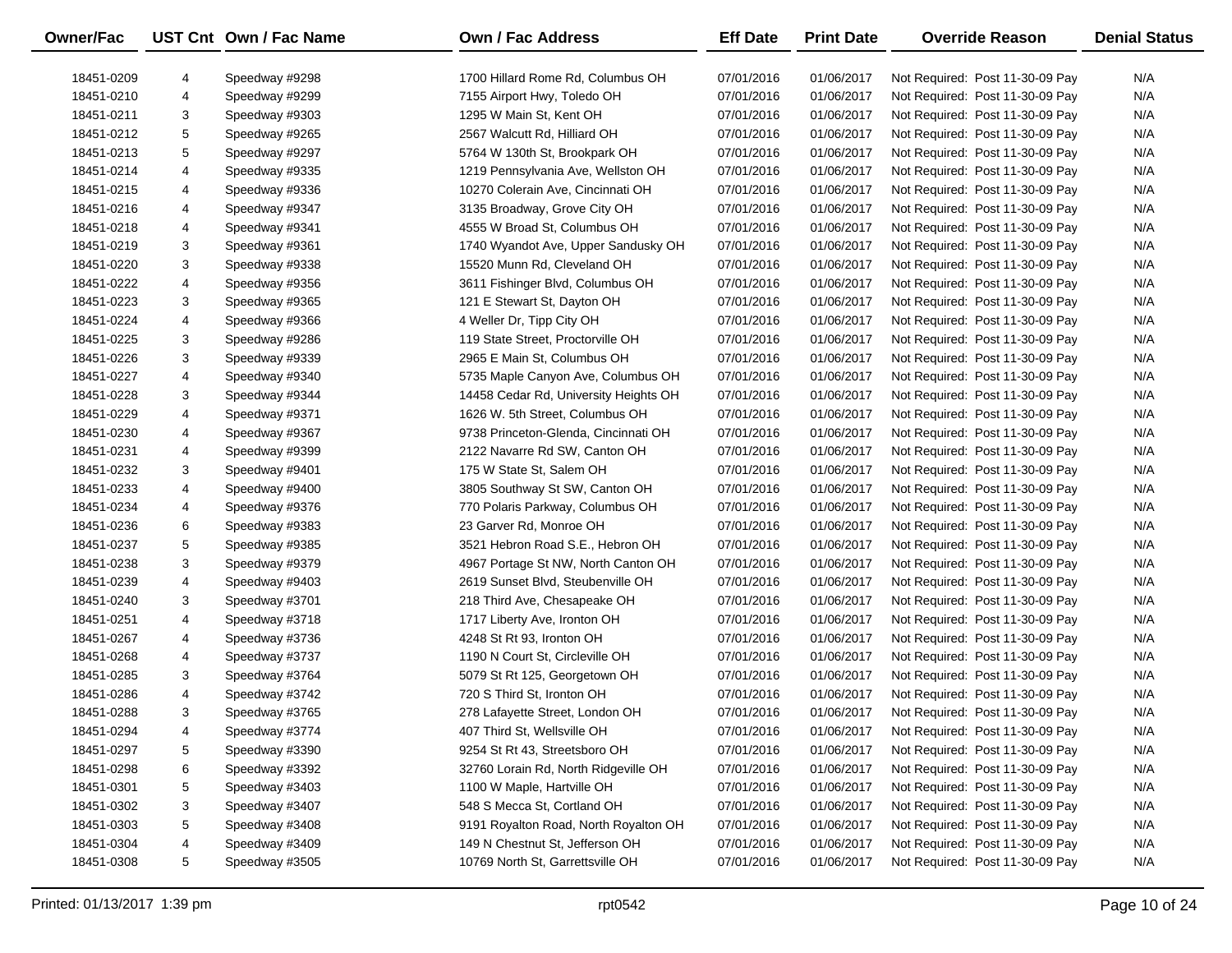| Owner/Fac  |   | UST Cnt Own / Fac Name | <b>Own / Fac Address</b>             | <b>Eff Date</b> | <b>Print Date</b> | <b>Override Reason</b>          | <b>Denial Status</b> |
|------------|---|------------------------|--------------------------------------|-----------------|-------------------|---------------------------------|----------------------|
| 18451-0310 | 5 | Speedway #3510         | 7353 N Aurora Rd, Aurora OH          | 07/01/2016      | 01/06/2017        | Not Required: Post 11-30-09 Pay | N/A                  |
| 18451-0312 | 4 | Speedway #3512         | 11044 Kinsman Road, Newbury OH       | 07/01/2016      | 01/06/2017        | Not Required: Post 11-30-09 Pay | N/A                  |
| 18451-0314 | 5 | Speedway #3521         | 2309 North Ridge East, Ashtabula OH  | 07/01/2016      | 01/06/2017        | Not Required: Post 11-30-09 Pay | N/A                  |
| 18451-0315 | 5 | Speedway #3528         | 32769 Walker Road, Avon Lake OH      | 07/01/2016      | 01/06/2017        | Not Required: Post 11-30-09 Pay | N/A                  |
| 18451-0316 | 5 | Speedway #3529         | 34740 Euclid Ave, Willoughby OH      | 07/01/2016      | 01/06/2017        | Not Required: Post 11-30-09 Pay | N/A                  |
| 18451-0317 | 4 | Speedway #3530         | 5810 State Rd, Parma OH              | 07/01/2016      | 01/06/2017        | Not Required: Post 11-30-09 Pay | N/A                  |
| 18451-0321 | 6 | Speedway #3535         | 838 State Route 97, Bellville OH     | 07/01/2016      | 01/06/2017        | Not Required: Post 11-30-09 Pay | N/A                  |
| 18451-0323 | 3 | Speedway #3540         | 649 E Midlothian, Boardman OH        | 07/01/2016      | 01/06/2017        | Not Required: Post 11-30-09 Pay | N/A                  |
| 18451-0325 | 5 | Speedway #3542         | 1 North Meridian Rd, Youngstown OH   | 07/01/2016      | 01/06/2017        | Not Required: Post 11-30-09 Pay | N/A                  |
| 18451-0329 | 5 | Speedway #3548         | 2615 North West Street, Lima OH      | 07/01/2016      | 01/06/2017        | Not Required: Post 11-30-09 Pay | N/A                  |
| 18451-0330 | 5 | Speedway #3550         | 183 Milan Ave, Norwalk OH            | 07/01/2016      | 01/06/2017        | Not Required: Post 11-30-09 Pay | N/A                  |
| 18451-0334 | 6 | Speedway #3555         | 3535 Massillon, Green OH             | 07/01/2016      | 01/06/2017        | Not Required: Post 11-30-09 Pay | N/A                  |
| 18451-0335 | 5 | Speedway #3556         | 5430 Monroe St, Toledo OH            | 07/01/2016      | 01/06/2017        | Not Required: Post 11-30-09 Pay | N/A                  |
| 18451-0336 | 5 | Speedway #3557         | 1127 N Tuscarawas Rd, Dover OH       | 07/01/2016      | 01/06/2017        | Not Required: Post 11-30-09 Pay | N/A                  |
| 18451-0338 | 4 | Speedway #3602         | 5160 Dorr Street, Toledo OH          | 07/01/2016      | 01/06/2017        | Not Required: Post 11-30-09 Pay | N/A                  |
| 18451-0340 | 5 | Speedway #3604         | 3402 Woodville Rd, Northwood OH      | 07/01/2016      | 01/06/2017        | Not Required: Post 11-30-09 Pay | N/A                  |
| 18451-0341 | 4 | Speedway #3605         | 6757 Airport Hwy, Holland OH         | 07/01/2016      | 01/06/2017        | Not Required: Post 11-30-09 Pay | N/A                  |
| 18451-0342 | 5 | Speedway #3606         | 108 McPherson, Clyde OH              | 07/01/2016      | 01/06/2017        | Not Required: Post 11-30-09 Pay | N/A                  |
| 18451-0345 | 4 | Speedway #3609         | 631 N Cable Rd, Lima OH              | 07/01/2016      | 01/06/2017        | Not Required: Post 11-30-09 Pay | N/A                  |
| 18451-0346 | 3 | Speedway #3610         | 1410 Elida Rd, Lima OH               | 07/01/2016      | 01/06/2017        | Not Required: Post 11-30-09 Pay | N/A                  |
| 18451-0347 | 3 | Speedway #3612         | 100 N Dixie Hwy, Cridersville OH     | 07/01/2016      | 01/06/2017        | Not Required: Post 11-30-09 Pay | N/A                  |
| 18451-0348 | 5 | Speedway #3613         | 5010 Secor Rd, Toledo OH             | 07/01/2016      | 01/06/2017        | Not Required: Post 11-30-09 Pay | N/A                  |
| 18451-0349 | 4 | Speedway #3614         | 145 E Indiana Ave, Perrysburg OH     | 07/01/2016      | 01/06/2017        | Not Required: Post 11-30-09 Pay | N/A                  |
| 18451-0350 | 5 | Speedway #3615         | 5904 W Central, Toledo OH            | 07/01/2016      | 01/06/2017        | Not Required: Post 11-30-09 Pay | N/A                  |
| 18451-0351 | 5 | Speedway #3617         | 4630 Elida Rd, Elida OH              | 07/01/2016      | 01/06/2017        | Not Required: Post 11-30-09 Pay | N/A                  |
| 18451-0353 | 4 | Speedway #3619         | 800 Bellefontaine Ave, Marion OH     | 07/01/2016      | 01/06/2017        | Not Required: Post 11-30-09 Pay | N/A                  |
| 18451-0354 | 3 | Speedway #3620         | 243 N Sandusky St, Tiffin OH         | 07/01/2016      | 01/06/2017        | Not Required: Post 11-30-09 Pay | N/A                  |
| 18451-0355 | 5 | Speedway #3622         | 5230 Detroit Rd, Elyria OH           | 07/01/2016      | 01/06/2017        | Not Required: Post 11-30-09 Pay | N/A                  |
| 18451-0356 | 5 | Speedway #3623         | 2827 Lexington Avenue, Lexington OH  | 07/01/2016      | 01/06/2017        | Not Required: Post 11-30-09 Pay | N/A                  |
| 18451-0357 | 5 | Speedway #3624         | 2132 W 4th Street, Ontario OH        | 07/01/2016      | 01/06/2017        | Not Required: Post 11-30-09 Pay | N/A                  |
| 18451-0358 | 5 | Speedway #3628         | 3601 Lincolnway East, Massillon OH   | 07/01/2016      | 01/06/2017        | Not Required: Post 11-30-09 Pay | N/A                  |
| 18451-0360 | 5 | Speedway #3632         | 4261 St Rt 43, Brimfield OH          | 07/01/2016      | 01/06/2017        | Not Required: Post 11-30-09 Pay | N/A                  |
| 18451-0361 | 5 | Speedway #3633         | 1275 Canton Rd, Akron OH             | 07/01/2016      | 01/06/2017        | Not Required: Post 11-30-09 Pay | N/A                  |
| 18451-0362 | 4 | Speedway #3634         | 293 E Market St, Akron OH            | 07/01/2016      | 01/06/2017        | Not Required: Post 11-30-09 Pay | N/A                  |
| 18451-0363 | 3 | Speedway #3635         | 3903 Mogadore Rd, Mogadore OH        | 07/01/2016      | 01/06/2017        | Not Required: Post 11-30-09 Pay | N/A                  |
| 18451-0364 | 4 | Speedway #3636         | 9 N Cleveland Massillon Rd, Akron OH | 07/01/2016      | 01/06/2017        | Not Required: Post 11-30-09 Pay | N/A                  |
| 18451-0365 | 5 | Speedway #3637         | 4210 Belmont Ave, Youngstown OH      | 07/01/2016      | 01/06/2017        | Not Required: Post 11-30-09 Pay | N/A                  |
| 18451-0368 | 3 | Speedway #3642         | 939 Dixie Highway, Rossford OH       | 07/01/2016      | 01/06/2017        | Not Required: Post 11-30-09 Pay | N/A                  |
| 18451-0369 | 3 | Speedway #3643         | 4661 Woodville Rd, Northwood OH      | 07/01/2016      | 01/06/2017        | Not Required: Post 11-30-09 Pay | N/A                  |
| 18451-0372 | 3 | Speedway #3648         | 1161 N Ridge Rd E, Lorain OH         | 07/01/2016      | 01/06/2017        | Not Required: Post 11-30-09 Pay | N/A                  |
| 18451-0373 | 4 | Speedway #3650         | 1160 Akron Rd, Wadsworth OH          | 07/01/2016      | 01/06/2017        | Not Required: Post 11-30-09 Pay | N/A                  |
| 18451-0375 | 5 | Speedway #3652         | 564 N Trimble Rd, Mansfield OH       | 07/01/2016      | 01/06/2017        | Not Required: Post 11-30-09 Pay | N/A                  |
| 18451-0376 | 4 | Speedway #3654         | 8231 Columbia Rd, Olmsted Falls OH   | 07/01/2016      | 01/06/2017        | Not Required: Post 11-30-09 Pay | N/A                  |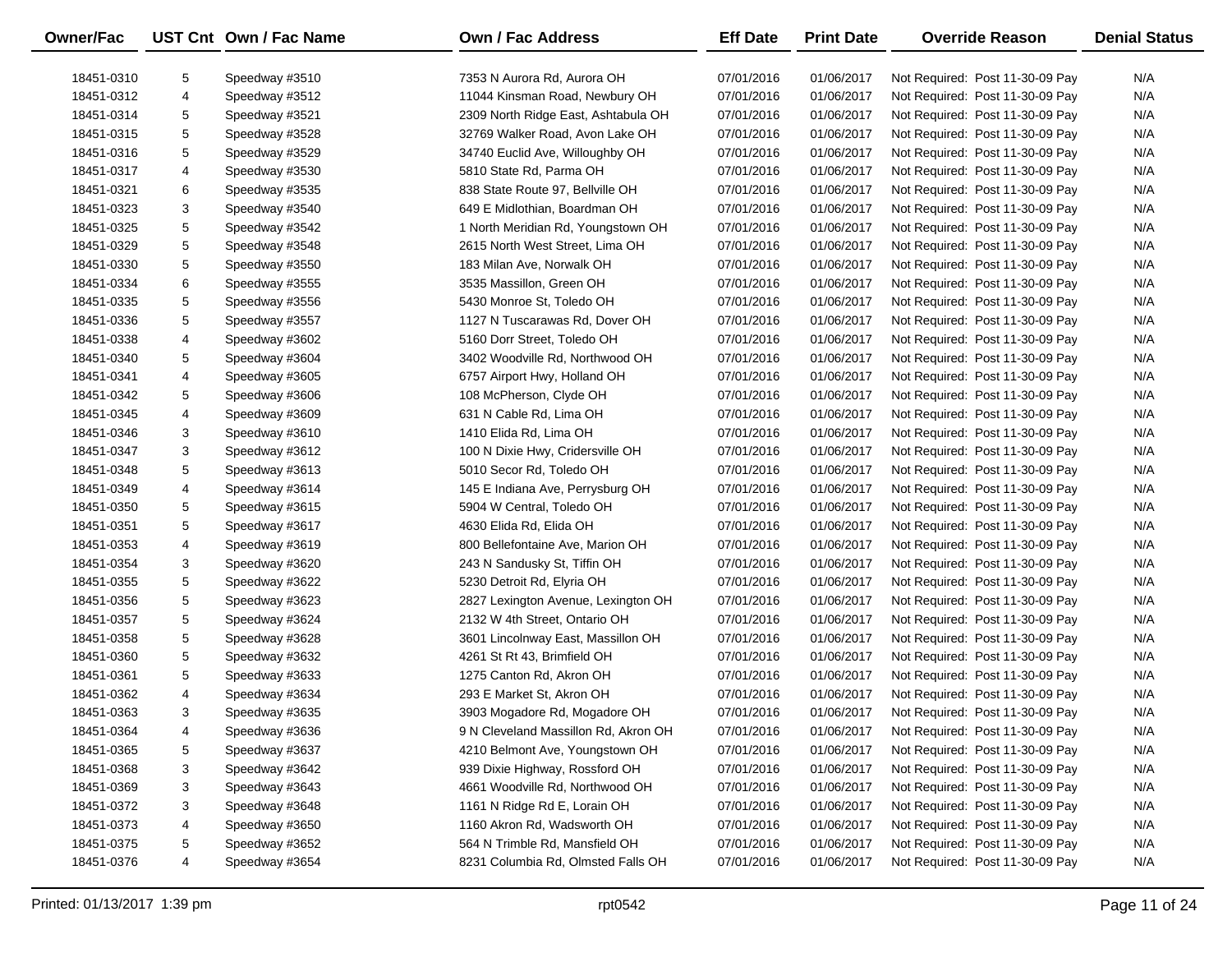| Owner/Fac  |   | UST Cnt Own / Fac Name | <b>Own / Fac Address</b>               | <b>Eff Date</b> | <b>Print Date</b> | <b>Override Reason</b>          | <b>Denial Status</b> |
|------------|---|------------------------|----------------------------------------|-----------------|-------------------|---------------------------------|----------------------|
| 18451-0379 | 4 | Speedway #3653         | 3315 Mahoning Rd NE, Canton OH         | 07/01/2016      | 01/06/2017        | Not Required: Post 11-30-09 Pay | N/A                  |
| 18451-0381 | 4 | Speedway #3661         | 317 Highland Rd E, Macedonia OH        | 07/01/2016      | 01/06/2017        | Not Required: Post 11-30-09 Pay | N/A                  |
| 18451-0384 | 5 | Speedway #3664         | 26020 N Dixie Hwy, Perrysburg OH       | 07/01/2016      | 01/06/2017        | Not Required: Post 11-30-09 Pay | N/A                  |
| 18451-0386 | 4 | Speedway #3667         | 5902 Milan, Sandusky OH                | 07/01/2016      | 01/06/2017        | Not Required: Post 11-30-09 Pay | N/A                  |
| 18451-0388 | 4 | Speedway #3670         | 6601 Monroe St, Sylvania OH            | 07/01/2016      | 01/06/2017        | Not Required: Post 11-30-09 Pay | N/A                  |
| 18451-0389 | 4 | Speedway #3671         | 103 East Avenue, Tallmadge OH          | 07/01/2016      | 01/06/2017        | Not Required: Post 11-30-09 Pay | N/A                  |
| 18451-0390 | 3 | Speedway #3672         | 5211 Manchester Rd, Akron OH           | 07/01/2016      | 01/06/2017        | Not Required: Post 11-30-09 Pay | N/A                  |
| 18451-0391 | 4 | Speedway #3673         | 3021 S. Arlington Road, Akron OH       | 07/01/2016      | 01/06/2017        | Not Required: Post 11-30-09 Pay | N/A                  |
| 18451-0395 | 4 | Speedway #3677         | 17650 Bagley Rd, Middleburg Heights OH | 07/01/2016      | 01/06/2017        | Not Required: Post 11-30-09 Pay | N/A                  |
| 18451-0396 | 5 | Speedway #3680         | 1045 Graham Rd, Stow OH                | 07/01/2016      | 01/06/2017        | Not Required: Post 11-30-09 Pay | N/A                  |
| 18451-0397 | 3 | Speedway #9342         | 1224 E Stroop Rd, Kettering OH         | 07/01/2016      | 01/06/2017        | Not Required: Post 11-30-09 Pay | N/A                  |
| 18451-0398 | 4 | Speedway #3681         | 765 Darrow Road, Akron OH              | 07/01/2016      | 01/06/2017        | Not Required: Post 11-30-09 Pay | N/A                  |
| 18451-0399 | 4 | Speedway #3682         | 7966 Darrow Rd, Twinsburg OH           | 07/01/2016      | 01/06/2017        | Not Required: Post 11-30-09 Pay | N/A                  |
| 18451-0400 | 5 | Speedway #3683         | 1500 Reynolds Rd, Maumee OH            | 07/01/2016      | 01/06/2017        | Not Required: Post 11-30-09 Pay | N/A                  |
| 18451-0401 | 5 | Speedway #3684         | 4000 E Market St, Warren OH            | 07/01/2016      | 01/06/2017        | Not Required: Post 11-30-09 Pay | N/A                  |
| 18451-0402 | 5 | Speedway #3685         | 7745 Reynolds Rd, Mentor OH            | 07/01/2016      | 01/06/2017        | Not Required: Post 11-30-09 Pay | N/A                  |
| 18451-0403 | 5 | Speedway #3686         | 4969 Fishcreek Rd, Stow OH             | 07/01/2016      | 01/06/2017        | Not Required: Post 11-30-09 Pay | N/A                  |
| 18451-0405 | 4 | Speedway #3690         | 4208 E Lake Rd, Sheffield Lake OH      | 07/01/2016      | 01/06/2017        | Not Required: Post 11-30-09 Pay | N/A                  |
| 18451-0406 | 5 | Speedway #3691         | 1555 Pearl Rd, Brunswick OH            | 07/01/2016      | 01/06/2017        | Not Required: Post 11-30-09 Pay | N/A                  |
| 18451-0409 | 5 | Speedway #3694         | 21043 Royalton Rd, Strongsville OH     | 07/01/2016      | 01/06/2017        | Not Required: Post 11-30-09 Pay | N/A                  |
| 18451-0410 | 5 | Speedway #3696         | 4401 Kirk Rd, Youngstown OH            | 07/01/2016      | 01/06/2017        | Not Required: Post 11-30-09 Pay | N/A                  |
| 18451-0411 | 4 | Speedway #3697         | 630 Columbia Rd, Bay Village OH        | 07/01/2016      | 01/06/2017        | Not Required: Post 11-30-09 Pay | N/A                  |
| 18451-0412 | 5 | Speedway #3698         | 990 E. Broad Street, Elyria OH         | 07/01/2016      | 01/06/2017        | Not Required: Post 11-30-09 Pay | N/A                  |
| 18451-0414 | 4 | Speedway #5064         | 2920 Shroyer Road, Kettering OH        | 07/01/2016      | 01/06/2017        | Not Required: Post 11-30-09 Pay | N/A                  |
| 18451-0416 | 4 | Speedway #5073         | 319 North Main Street, New Carlisle OH | 07/01/2016      | 01/06/2017        | Not Required: Post 11-30-09 Pay | N/A                  |
| 18451-0417 | 3 | Speedway #5074         | 1143 St Rt 131, Milford OH             | 07/01/2016      | 01/06/2017        | Not Required: Post 11-30-09 Pay | N/A                  |
| 18451-0418 | 3 | Speedway #5075         | 716 Main St, Milford OH                | 07/01/2016      | 01/06/2017        | Not Required: Post 11-30-09 Pay | N/A                  |
| 18451-0421 | 3 | Speedway #5079         | 4950 Burkhardt Rd, Riverside OH        | 07/01/2016      | 01/06/2017        | Not Required: Post 11-30-09 Pay | N/A                  |
| 18451-0422 | 3 | Speedway #5081         | 6498 Old Troy Pike, Huber Heights OH   | 07/01/2016      | 01/06/2017        | Not Required: Post 11-30-09 Pay | N/A                  |
| 18451-0424 | 5 | Speedway #5089         | 5010 Olive Rd, Trotwood OH             | 07/01/2016      | 01/06/2017        | Not Required: Post 11-30-09 Pay | N/A                  |
| 18451-0425 | 4 | Speedway #5091         | 5575 Bigger Rd, Kettering OH           | 07/01/2016      | 01/06/2017        | Not Required: Post 11-30-09 Pay | N/A                  |
| 18451-0426 | 4 | Speedway #5098         | 621 Cinci Batavia Pike, Mt Caramel OH  | 07/01/2016      | 01/06/2017        | Not Required: Post 11-30-09 Pay | N/A                  |
| 18451-0428 | 5 | Speedway #5105         | 722 E Main St, Lebanon OH              | 07/01/2016      | 01/06/2017        | Not Required: Post 11-30-09 Pay | N/A                  |
| 18451-0429 | 4 | Speedway #5108         | 737 W Church St, Newark OH             | 07/01/2016      | 01/06/2017        | Not Required: Post 11-30-09 Pay | N/A                  |
| 18451-0430 | 4 | Speedway #5117         | 5657 Cleveland Ave, Columbus OH        | 07/01/2016      | 01/06/2017        | Not Required: Post 11-30-09 Pay | N/A                  |
| 18451-0431 | 5 | Speedway #5118         | 376 Agler Rd, Gahanna OH               | 07/01/2016      | 01/06/2017        | Not Required: Post 11-30-09 Pay | N/A                  |
| 18451-0433 | 5 | Speedway #5120         | 2340 E Wheeling Ave, Cambridge OH      | 07/01/2016      | 01/06/2017        | Not Required: Post 11-30-09 Pay | N/A                  |
| 18451-0434 | 4 | Speedway #5123         | 6312 E Main St, Reynoldsburg OH        | 07/01/2016      | 01/06/2017        | Not Required: Post 11-30-09 Pay | N/A                  |
| 18451-0435 | 5 | Speedway #5128         | 3860 S High St, Columbus OH            | 07/01/2016      | 01/06/2017        | Not Required: Post 11-30-09 Pay | N/A                  |
| 18451-0437 | 4 | Speedway #5135         | 1515 N Main St, Sidney OH              | 07/01/2016      | 01/06/2017        | Not Required: Post 11-30-09 Pay | N/A                  |
| 18451-0438 | 4 | Speedway #5169         | 2232 Needmore Rd, Dayton OH            | 07/01/2016      | 01/06/2017        | Not Required: Post 11-30-09 Pay | N/A                  |
| 18451-0439 | 5 | Speedway #5194         | 2240 Livingston Ave, Bexley OH         | 07/01/2016      | 01/06/2017        | Not Required: Post 11-30-09 Pay | N/A                  |
| 18451-0440 | 5 | Speedway #5207         | 6007 Westerville Rd, Westerville OH    | 07/01/2016      | 01/06/2017        | Not Required: Post 11-30-09 Pay | N/A                  |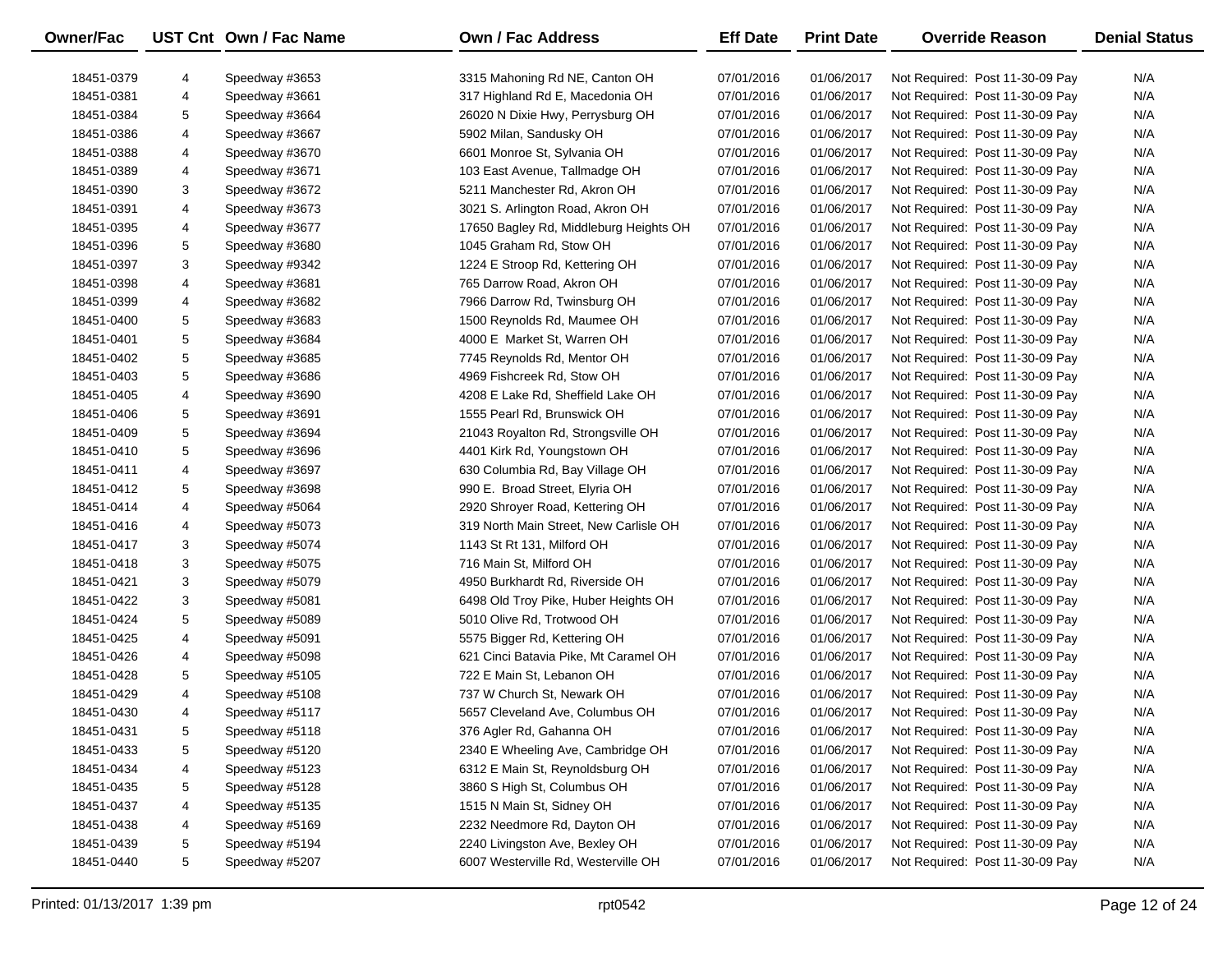| Owner/Fac                |        | UST Cnt Own / Fac Name           | Own / Fac Address                        | <b>Eff Date</b>          | <b>Print Date</b>        | <b>Override Reason</b>                                             | <b>Denial Status</b> |
|--------------------------|--------|----------------------------------|------------------------------------------|--------------------------|--------------------------|--------------------------------------------------------------------|----------------------|
| 18451-0441               | 6      | Speedway #5211                   | 625 Northland Rd, Forest Park OH         | 07/01/2016               | 01/06/2017               | Not Required: Post 11-30-09 Pay                                    | N/A                  |
| 18451-0443               | 6      | Speedway #5215                   | 213 N. Urbana Road, South Vienna OH      | 07/01/2016               | 01/06/2017               | Not Required: Post 11-30-09 Pay                                    | N/A                  |
| 18451-0444               | 4      | Speedway #5218                   | 2691 Springdale Rd, Cincinnati OH        | 07/01/2016               | 01/06/2017               | Not Required: Post 11-30-09 Pay                                    | N/A                  |
| 18451-0445               | 5      | Speedway #5222                   | 179 E Dayton Yellow Spr, Fairborn OH     | 07/01/2016               | 01/06/2017               | Not Required: Post 11-30-09 Pay                                    | N/A                  |
| 18451-0446               | 4      | Speedway #5224                   | 1136 E Main St, Chillicothe OH           | 07/01/2016               | 01/06/2017               | Not Required: Post 11-30-09 Pay                                    | N/A                  |
|                          |        |                                  | 635 Weber Rd, Columbus OH                |                          |                          |                                                                    | N/A                  |
| 18451-0447<br>18451-0448 | 4<br>5 | Speedway #5235<br>Speedway #5236 | 2995 St Johns Rd, Lima OH                | 07/01/2016<br>07/01/2016 | 01/06/2017<br>01/06/2017 | Not Required: Post 11-30-09 Pay<br>Not Required: Post 11-30-09 Pay | N/A                  |
| 18451-0449               | 5      | Speedway #9599                   | 900 S South St, Wilmington OH            | 07/01/2016               | 01/06/2017               | Not Required: Post 11-30-09 Pay                                    | N/A                  |
| 18451-0450               | 4      | Speedway #9605                   | 3201 Valley Pike, Dayton OH              | 07/01/2016               | 01/06/2017               | Not Required: Post 11-30-09 Pay                                    | N/A                  |
| 18451-0451               |        |                                  |                                          |                          |                          |                                                                    | N/A                  |
|                          | 5      | Speedway #9607                   | 657 E Dixie Wy, W Carrollton OH          | 07/01/2016               | 01/06/2017               | Not Required: Post 11-30-09 Pay                                    |                      |
| 18451-0452               | 4      | Speedway #9608                   | 1095 Eaton Avenue, Hamilton OH           | 07/01/2016               | 01/06/2017               | Not Required: Post 11-30-09 Pay                                    | N/A                  |
| 18451-0453               | 4      | Speedway #9609                   | 4511 Pleasant Ave, Fairfield OH          | 07/01/2016               | 01/06/2017               | Not Required: Post 11-30-09 Pay                                    | N/A                  |
| 18451-0454               | 4      | Speedway #9610                   | 8378 Winton Road, Cincinnati OH          | 07/01/2016               | 01/06/2017               | Not Required: Post 11-30-09 Pay                                    | N/A                  |
| 18451-0456               | 5      | Speedway #9616                   | 830 E National Rd, Vandalia OH           | 07/01/2016               | 01/06/2017               | Not Required: Post 11-30-09 Pay                                    | N/A                  |
| 18451-0459               | 4      | Speedway #9630                   | 3000 W Alex-Bell, Dayton OH              | 07/01/2016               | 01/06/2017               | Not Required: Post 11-30-09 Pay                                    | N/A                  |
| 18451-0460               | 5      | Speedway #9631                   | 595 West Plane St, Bethel OH             | 07/01/2016               | 01/06/2017               | Not Required: Post 11-30-09 Pay                                    | N/A                  |
| 18451-0461               | 5      | Speedway #9633                   | 10760 Reading Rd, Evendale OH            | 07/01/2016               | 01/06/2017               | Not Required: Post 11-30-09 Pay                                    | N/A                  |
| 18451-0463               | 5      | Speedway #9641                   | 570 W. Ohio Pike, Cincinnati OH          | 07/01/2016               | 01/06/2017               | Not Required: Post 11-30-09 Pay                                    | N/A                  |
| 18451-0464               | 4      | Speedway #9649                   | 9215 Plainfield, Cincinnati OH           | 07/01/2016               | 01/06/2017               | Not Required: Post 11-30-09 Pay                                    | N/A                  |
| 18451-0465               | 5      | Speedway #9654                   | 1350 Sweitzer, Greenville OH             | 07/01/2016               | 01/06/2017               | Not Required: Post 11-30-09 Pay                                    | N/A                  |
| 18451-0466               | 4      | Speedway #9659                   | 5030 Batavia Pike, Cincinnati OH         | 07/01/2016               | 01/06/2017               | Not Required: Post 11-30-09 Pay                                    | N/A                  |
| 18451-0467               | 4      | Speedway #9674                   | 1269 Old State Route, Batavia OH         | 07/01/2016               | 01/06/2017               | Not Required: Post 11-30-09 Pay                                    | N/A                  |
| 18451-0469               | 4      | Speedway #9781                   | 9850 62 Cincinnati Coulmbus Rd, Cincinna | 07/01/2016               | 01/06/2017               | Not Required: Post 11-30-09 Pay                                    | N/A                  |
| 18451-0470               | 4      | Speedway #9682                   | 6203 Wooster Pike US, Cincinnati OH      | 07/01/2016               | 01/06/2017               | Not Required: Post 11-30-09 Pay                                    | N/A                  |
| 18451-0472               | 3      | Speedway #9688                   | 1525 West Alexis Road, Toledo OH         | 07/01/2016               | 01/06/2017               | Not Required: Post 11-30-09 Pay                                    | N/A                  |
| 18451-0474               | 3      | Speedway #9690                   | 420 Main Street, Delta OH                | 07/01/2016               | 01/06/2017               | Not Required: Post 11-30-09 Pay                                    | N/A                  |
| 18451-0475               | 4      | Speedway #9691                   | 519-57 E State St, Fremont OH            | 07/01/2016               | 01/06/2017               | Not Required: Post 11-30-09 Pay                                    | N/A                  |
| 18451-0476               | 5      | Speedway #9693                   | 11620 Hamilton Ave, Cincinnati OH        | 07/01/2016               | 01/06/2017               | Not Required: Post 11-30-09 Pay                                    | N/A                  |
| 18451-0478               | 5      | Speedway #9697                   | 1261 E Central Ave, Miamisburg OH        | 07/01/2016               | 01/06/2017               | Not Required: Post 11-30-09 Pay                                    | N/A                  |
| 18451-0479               | 5      | Speedway #9903                   | 6000 Brandt Pike, Huber Heights OH       | 07/01/2016               | 01/06/2017               | Not Required: Post 11-30-09 Pay                                    | N/A                  |
| 18451-0480               | 5      | Speedway #9975                   | 712 North Leavitt Road, Amherst OH       | 07/01/2016               | 01/06/2017               | Not Required: Post 11-30-09 Pay                                    | N/A                  |
| 18451-0481               | 5      | Speedway #9279                   | 111 N Maysville Rd, S Zanesville OH      | 07/01/2016               | 01/06/2017               | Not Required: Post 11-30-09 Pay                                    | N/A                  |
| 18451-0482               | 5      | Speedway #9263                   | 6425 East Broad St, Columbus OH          | 07/01/2016               | 01/06/2017               | Not Required: Post 11-30-09 Pay                                    | N/A                  |
| 18451-0483               | 4      | Speedway #9270                   | 2775 Brice Rd, Reynoldsburg OH           | 07/01/2016               | 01/06/2017               | Not Required: Post 11-30-09 Pay                                    | N/A                  |
| 18451-0484               | 5      | Speedway #9281                   | 2510 North High Street, Columbus OH      | 07/01/2016               | 01/06/2017               | Not Required: Post 11-30-09 Pay                                    | N/A                  |
| 18451-0485               | 4      | Speedway #9283                   | 5984 Sawmill Rd, Columbus OH             | 07/01/2016               | 01/06/2017               | Not Required: Post 11-30-09 Pay                                    | N/A                  |
| 18451-0486               | 4      | Speedway #9284                   | 296 County Road 410, South Point OH      | 07/01/2016               | 01/06/2017               | Not Required: Post 11-30-09 Pay                                    | N/A                  |
| 18451-0488               | 4      | Speedway #9300                   | 2001 Shiloh Springs Road, Trotwood OH    | 07/01/2016               | 01/06/2017               | Not Required: Post 11-30-09 Pay                                    | N/A                  |
| 18451-0490               | 4      | Speedway #9319                   | 2619 Cleveland Ave SW, Canton OH         | 07/01/2016               | 01/06/2017               | Not Required: Post 11-30-09 Pay                                    | N/A                  |
| 18451-0491               | 4      | Speedway #9312                   | 117 E Main St, Newark OH                 | 07/01/2016               | 01/06/2017               | Not Required: Post 11-30-09 Pay                                    | N/A                  |
| 18451-0492               | 3      | Speedway #9313                   | 3616 Riverside Dr, Columbus OH           | 07/01/2016               | 01/06/2017               | Not Required: Post 11-30-09 Pay                                    | N/A                  |
| 18451-0493               | 5      | Speedway #9314                   | 4230 Erie Avenue S.W., Massillon OH      | 07/01/2016               | 01/06/2017               | Not Required: Post 11-30-09 Pay                                    | N/A                  |
| 18451-0494               | 6      | Speedway #9266                   | 202 Marion Pike, Coal Grove OH           | 07/01/2016               | 01/06/2017               | Not Required: Post 11-30-09 Pay                                    | N/A                  |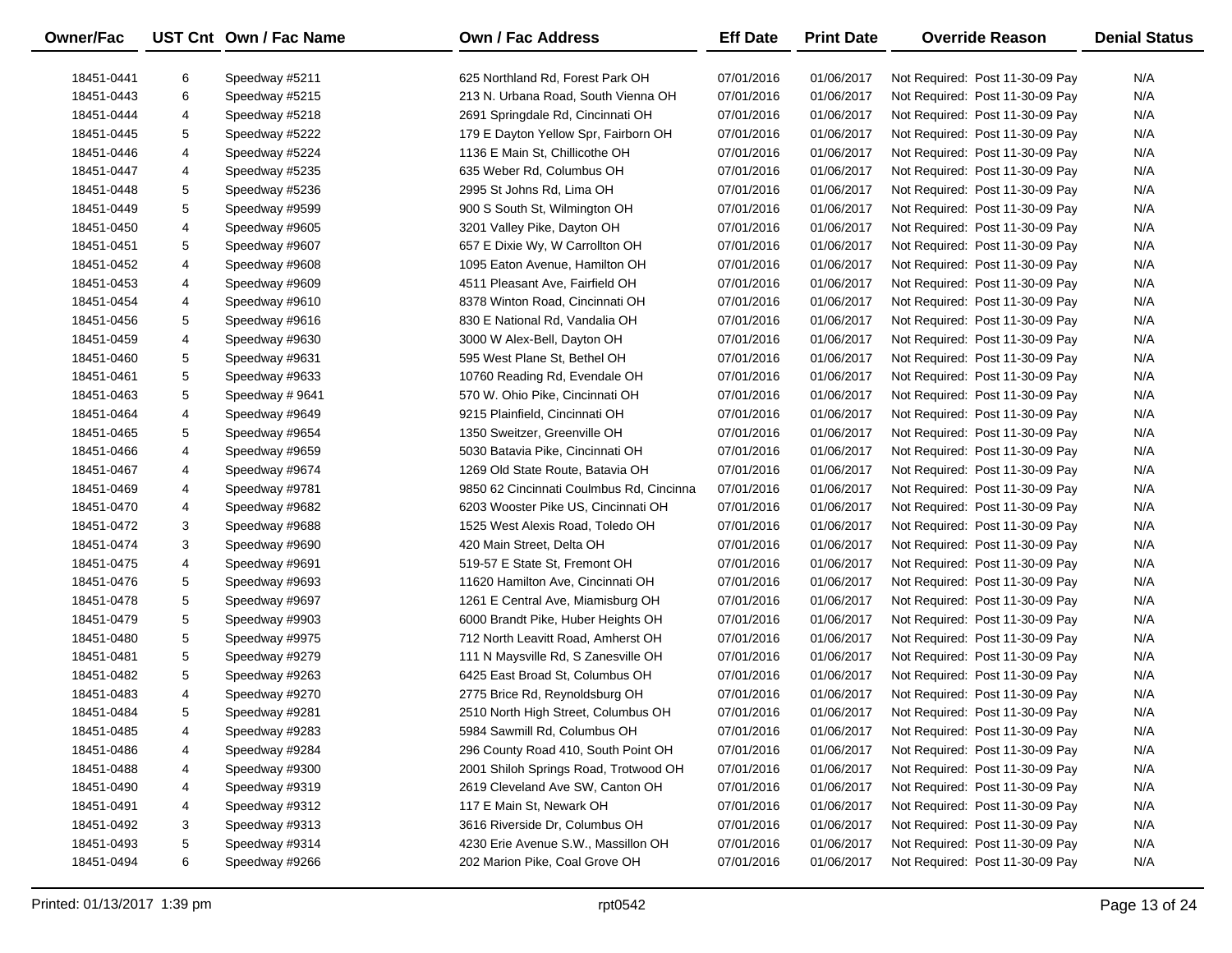| Owner/Fac  |   | UST Cnt Own / Fac Name | <b>Own / Fac Address</b>             | <b>Eff Date</b> | <b>Print Date</b> | <b>Override Reason</b>          | <b>Denial Status</b> |
|------------|---|------------------------|--------------------------------------|-----------------|-------------------|---------------------------------|----------------------|
| 18451-0495 | 4 | Speedway #9043         | 319 Solida Rd, South Point OH        | 07/01/2016      | 01/06/2017        | Not Required: Post 11-30-09 Pay | N/A                  |
| 18451-0496 | 4 | Speedway #9744         | 1055 Hamilton Rd, Columbus OH        | 07/01/2016      | 01/06/2017        | Not Required: Post 11-30-09 Pay | N/A                  |
| 18451-0497 | 3 | Speedway #9747         | 2401 Gallia Street, Portsmouth OH    | 07/01/2016      | 01/06/2017        | Not Required: Post 11-30-09 Pay | N/A                  |
| 18451-0498 | 4 | Speedway #9053         | 461 W Main St, Louisville OH         | 07/01/2016      | 01/06/2017        | Not Required: Post 11-30-09 Pay | N/A                  |
| 18451-0499 | 5 | Speedway #9756         | 5040 S Walnut St, Ashville OH        | 07/01/2016      | 01/06/2017        | Not Required: Post 11-30-09 Pay | N/A                  |
| 18451-0500 | 4 | Speedway #9758         | 3131 W Tuscarawas Ave, Canton OH     | 07/01/2016      | 01/06/2017        | Not Required: Post 11-30-09 Pay | N/A                  |
| 18451-0501 | 4 | Speedway #9760         | 808 Park Ave, Ironton OH             | 07/01/2016      | 01/06/2017        | Not Required: Post 11-30-09 Pay | N/A                  |
| 18451-0502 | 4 | Speedway #9769         | 497 General Hartinger, Middleport OH | 07/01/2016      | 01/06/2017        | <b>Registration Complete</b>    | N/A                  |
| 18451-0503 | 5 | Speedway #9770         | 1103 Morse Rd, Columbus OH           | 07/01/2016      | 01/06/2017        | Not Required: Post 11-30-09 Pay | N/A                  |
| 18451-0504 | 5 | Speedway #9773         | 508 N. Memorial Drive, Lancaster OH  | 07/01/2016      | 01/06/2017        | Not Required: Post 11-30-09 Pay | N/A                  |
| 18451-0506 | 5 | Speedway #9775         | 821 Granville Road, Columbus OH      | 07/01/2016      | 01/06/2017        | Not Required: Post 11-30-09 Pay | N/A                  |
| 18451-0507 | 4 | Speedway #9084         | 24046 Lorain Rd, North Olmsted OH    | 07/01/2016      | 01/06/2017        | Not Required: Post 11-30-09 Pay | N/A                  |
| 18451-0509 | 4 | Speedway #9795         | 3170 N Maple Ave, Zanesville OH      | 07/01/2016      | 01/06/2017        | Not Required: Post 11-30-09 Pay | N/A                  |
| 18451-0510 | 4 | Speedway #9147         | 1434 Bethel Road, Columbus OH        | 07/01/2016      | 01/06/2017        | Not Required: Post 11-30-09 Pay | N/A                  |
| 18451-0511 | 4 | Speedway #9148         | 2570 Easton Street, North Canton OH  | 07/01/2016      | 01/06/2017        | Not Required: Post 11-30-09 Pay | N/A                  |
| 18451-0512 | 4 | Speedway #9151         | 4901 E Main St, Columbus OH          | 07/01/2016      | 01/06/2017        | Not Required: Post 11-30-09 Pay | N/A                  |
| 18451-0513 | 5 | Speedway #9153         | 930 Blue Avenue, Zanesville OH       | 07/01/2016      | 01/06/2017        | Not Required: Post 11-30-09 Pay | N/A                  |
| 18451-0514 | 4 | Speedway #9155         | 2129 S Main St, Akron OH             | 07/01/2016      | 01/06/2017        | Not Required: Post 11-30-09 Pay | N/A                  |
| 18451-0515 | 4 | Speedway #9159         | 1790 Henderson Rd, Columbus OH       | 07/01/2016      | 01/06/2017        | Not Required: Post 11-30-09 Pay | N/A                  |
| 18451-0516 | 5 | Speedway #9733         | 1351 Delaware Avenue, Marion OH      | 07/01/2016      | 01/06/2017        | Not Required: Post 11-30-09 Pay | N/A                  |
| 18451-0517 | 4 | Speedway #9161         | 3980 Everhard & Whipp, Canton OH     | 07/01/2016      | 01/06/2017        | Not Required: Post 11-30-09 Pay | N/A                  |
| 18451-0518 | 4 | Speedway #9162         | 44 Canton Rd NW, Carrollton OH       | 07/01/2016      | 01/06/2017        | Not Required: Post 11-30-09 Pay | N/A                  |
| 18451-0519 | 4 | Speedway #9165         | 3233 Refugee Rd, Columbus OH         | 07/01/2016      | 01/06/2017        | Not Required: Post 11-30-09 Pay | N/A                  |
| 18451-0520 | 3 | Speedway #9166         | 3880 Noble St, Bellaire OH           | 07/01/2016      | 01/06/2017        | Not Required: Post 11-30-09 Pay | N/A                  |
| 18451-0521 | 4 | Speedway #9167         | 201 N. Third Street, Steubenville OH | 07/01/2016      | 01/06/2017        | Not Required: Post 11-30-09 Pay | N/A                  |
| 18451-0522 | 4 | Speedway #9168         | 601 State Route 7 N., Kanauga OH     | 07/01/2016      | 01/06/2017        | Not Required: Post 11-30-09 Pay | N/A                  |
| 18451-0524 | 4 | Speedway #9171         | 5619 Columbus Pike, Delaware OH      | 07/01/2016      | 01/06/2017        | Not Required: Post 11-30-09 Pay | N/A                  |
| 18451-0525 | 4 | Speedway #9172         | 7250 Brookpark Road, Cleveland OH    | 07/01/2016      | 01/06/2017        | Not Required: Post 11-30-09 Pay | N/A                  |
| 18451-0526 | 4 | Speedway #9175         | 4162 Lynn Road, Ravenna OH           | 07/01/2016      | 01/06/2017        | Not Required: Post 11-30-09 Pay | N/A                  |
| 18451-0527 | 4 | Speedway #9178         | 2026 Bailey Rd, Cuyahoga Falls OH    | 07/01/2016      | 01/06/2017        | Not Required: Post 11-30-09 Pay | N/A                  |
| 18451-0528 | 4 | Speedway #9179         | 1470 E. Main Street, Lancaster OH    | 07/01/2016      | 01/06/2017        | Not Required: Post 11-30-09 Pay | N/A                  |
| 18451-0529 | 5 | Speedway #9183         | 907 Springmill Rd, Mansfield OH      | 07/01/2016      | 01/06/2017        | Not Required: Post 11-30-09 Pay | N/A                  |
| 18451-0530 | 4 | Speedway #9185         | 400 Muskingum Dr, Marietta OH        | 07/01/2016      | 01/06/2017        | Not Required: Post 11-30-09 Pay | N/A                  |
| 18451-0531 | 4 | Speedway #9186         | 175 S. Mulberry Street, Logan OH     | 07/01/2016      | 01/06/2017        | Not Required: Post 11-30-09 Pay | N/A                  |
| 18451-0533 | 4 | Speedway #9189         | 590 W. Central Avenue, Delaware OH   | 07/01/2016      | 01/06/2017        | Not Required: Post 11-30-09 Pay | N/A                  |
| 18451-0534 | 4 | Speedway #9190         | 1394 E Ashland Rd, Mansfield OH      | 07/01/2016      | 01/06/2017        | Not Required: Post 11-30-09 Pay | N/A                  |
| 18451-0535 | 4 | Speedway #9193         | 1 Columbus Road, Mt Vernon OH        | 07/01/2016      | 01/06/2017        | Not Required: Post 11-30-09 Pay | N/A                  |
| 18451-0536 | 4 | Speedway #9194         | 1280 North 21st St, Newark OH        | 07/01/2016      | 01/06/2017        | Not Required: Post 11-30-09 Pay | N/A                  |
| 18451-0537 | 4 | Speedway #9196         | 7320 Pearl Rd, Middleburg Heights OH | 07/01/2016      | 01/06/2017        | Not Required: Post 11-30-09 Pay | N/A                  |
| 18451-0538 | 4 | Speedway #9213         | 439 County Road 406, South Point OH  | 07/01/2016      | 01/06/2017        | Not Required: Post 11-30-09 Pay | N/A                  |
| 18451-0539 | 4 | Speedway #9715         | 390 Exchange St, Akron OH            | 07/01/2016      | 01/06/2017        | Not Required: Post 11-30-09 Pay | N/A                  |
| 18451-0540 | 3 | Speedway #9219         | 110 S. Bever Street, Wooster OH      | 07/01/2016      | 01/06/2017        | Not Required: Post 11-30-09 Pay | N/A                  |
| 18451-0541 | 4 | Speedway #9224         | 1012 E Canal St, Nelsonville OH      | 07/01/2016      | 01/06/2017        | Not Required: Post 11-30-09 Pay | N/A                  |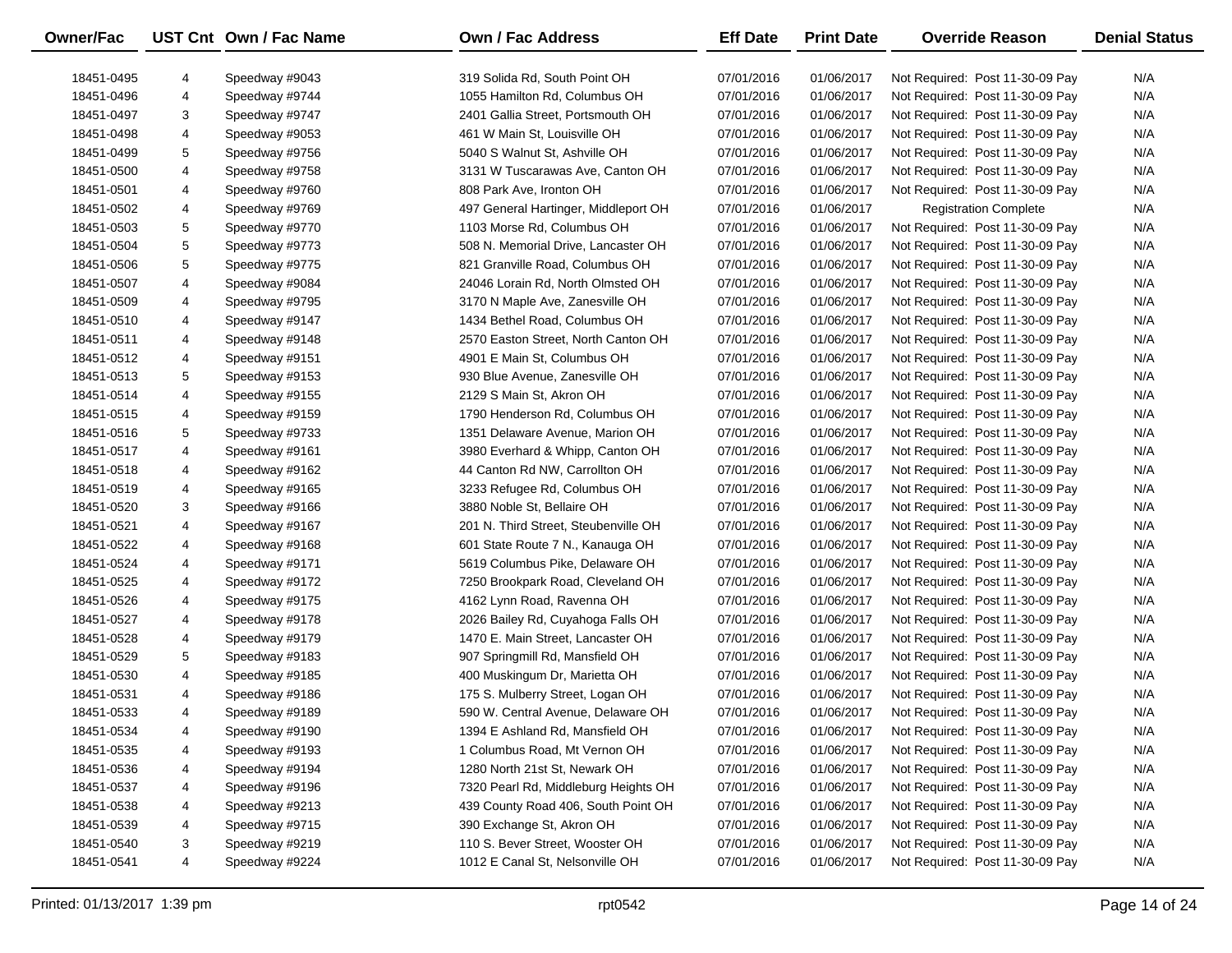| Owner/Fac  |        | UST Cnt Own / Fac Name           | <b>Own / Fac Address</b>                                     | <b>Eff Date</b>          | <b>Print Date</b>        | <b>Override Reason</b>                                             | <b>Denial Status</b> |
|------------|--------|----------------------------------|--------------------------------------------------------------|--------------------------|--------------------------|--------------------------------------------------------------------|----------------------|
| 18451-0542 |        |                                  |                                                              |                          |                          |                                                                    | N/A                  |
| 18451-0543 | 4<br>5 | Speedway #9925<br>Speedway #9226 | 1298 W Hunter St, Logan OH<br>6005 Winchester Rd, Carroll OH | 07/01/2016<br>07/01/2016 | 01/06/2017<br>01/06/2017 | Not Required: Post 11-30-09 Pay<br>Not Required: Post 11-30-09 Pay | N/A                  |
|            | 3      | Speedway #9230                   |                                                              |                          | 01/06/2017               |                                                                    | N/A                  |
| 18451-0544 |        |                                  | 17600 Brookpark Road, Cleveland OH                           | 07/01/2016               |                          | Not Required: Post 11-30-09 Pay                                    |                      |
| 18451-0545 | 4      | Speedway #9232                   | 1026 Jackson Pike, Gallipolis OH                             | 07/01/2016               | 01/06/2017               | Not Required: Post 11-30-09 Pay                                    | N/A                  |
| 18451-0546 | 4      | Speedway #9734                   | 10441 US 23, Lucasville OH                                   | 07/01/2016               | 01/06/2017               | Not Required: Post 11-30-09 Pay                                    | N/A                  |
| 18451-0547 | 5      | Speedway #9235                   | 319 E. State Street, Athens OH                               | 07/01/2016               | 01/06/2017               | Not Required: Post 11-30-09 Pay                                    | N/A                  |
| 18451-0548 | 4      | Speedway #9236                   | 100 7th St, Marietta OH                                      | 07/01/2016               | 01/06/2017               | Not Required: Post 11-30-09 Pay                                    | N/A                  |
| 18451-0549 | 4      | Speedway #9237                   | 433 Second St, Marietta OH                                   | 07/01/2016               | 01/06/2017               | Not Required: Post 11-30-09 Pay                                    | N/A                  |
| 18451-0550 | 5      | Speedway #9238                   | 219 E Emmit St, Waverly OH                                   | 07/01/2016               | 01/06/2017               | Not Required: Post 11-30-09 Pay                                    | N/A                  |
| 18451-0551 | 4      | Speedway #9239                   | 449 East Main St, Jackson OH                                 | 07/01/2016               | 01/06/2017               | Not Required: Post 11-30-09 Pay                                    | N/A                  |
| 18451-0552 | 4      | Speedway #9241                   | 801 2nd Avenue, Gallipolis OH                                | 09/19/2016               | 01/06/2017               | Not Required: Post 11-30-09 Pay                                    | N/A                  |
| 18451-0553 | 3      | Speedway #9242                   | 414 Richland Ave, Athens OH                                  | 07/01/2016               | 01/06/2017               | Not Required: Post 11-30-09 Pay                                    | N/A                  |
| 18451-0554 | 5      | Speedway #9743                   | St Rt 7 814 Parson Ave, Belpre OH                            | 07/01/2016               | 01/06/2017               | Not Required: Post 11-30-09 Pay                                    | N/A                  |
| 18451-0555 | 5      | Speedway #9247                   | 10330 N High St, Westerville OH                              | 07/01/2016               | 01/06/2017               | Not Required: Post 11-30-09 Pay                                    | N/A                  |
| 18451-0556 | 5      | Speedway #9248                   | 4455 Sunset Blvd, Steubenville OH                            | 07/01/2016               | 01/06/2017               | Not Required: Post 11-30-09 Pay                                    | N/A                  |
| 18451-0557 | 5      | Speedway #9249                   | 3974 Cleveland Ave, Columbus OH                              | 07/01/2016               | 01/06/2017               | Not Required: Post 11-30-09 Pay                                    | N/A                  |
| 18451-0558 | 5      | Speedway #9751                   | 1165 S High St, Columbus OH                                  | 07/01/2016               | 01/06/2017               | Not Required: Post 11-30-09 Pay                                    | N/A                  |
| 18451-0559 | 3      | Speedway #9260                   | 807 Washington Blvd, Belpre OH                               | 07/01/2016               | 01/06/2017               | Not Required: Post 11-30-09 Pay                                    | N/A                  |
| 18451-0560 | 5      | Speedway #9268                   | 1505 Harrisburg Pike, Columbus OH                            | 07/01/2016               | 01/06/2017               | Not Required: Post 11-30-09 Pay                                    | N/A                  |
| 18451-0561 | 5      | Speedway #9269                   | 290 Bowen Rd, Canal Winchester OH                            | 07/01/2016               | 01/06/2017               | Not Required: Post 11-30-09 Pay                                    | N/A                  |
| 18451-0562 | 4      | Speedway #9271                   | 1711 Hill Rd N, Pickerington OH                              | 07/01/2016               | 01/06/2017               | Not Required: Post 11-30-09 Pay                                    | N/A                  |
| 18451-0563 | 4      | Speedway #9632                   | 113 North Main Street, Centerville OH                        | 07/01/2016               | 01/06/2017               | Not Required: Post 11-30-09 Pay                                    | N/A                  |
| 18451-0565 | 3      | Speedway #9560                   | 74 W Main St, New Lebanon OH                                 | 07/01/2016               | 01/06/2017               | Not Required: Post 11-30-09 Pay                                    | N/A                  |
| 18451-0566 | 4      | Speedway #9565                   | 1020 E Dorothy Lane, Kettering OH                            | 07/01/2016               | 01/06/2017               | Not Required: Post 11-30-09 Pay                                    | N/A                  |
| 18451-0568 | 4      | Speedway #9573                   | 9251 Colerain Ave, Cincinnati OH                             | 07/01/2016               | 01/06/2017               | Not Required: Post 11-30-09 Pay                                    | N/A                  |
| 18451-0569 | 4      | Speedway #9574                   | 2857 River Road, Cincinnati OH                               | 07/01/2016               | 01/06/2017               | Not Required: Post 11-30-09 Pay                                    | N/A                  |
| 18451-0570 | 3      | Speedway #9575                   | 12006 Montgomery Rd, Cincinnati OH                           | 07/01/2016               | 01/06/2017               | Not Required: Post 11-30-09 Pay                                    | N/A                  |
| 18451-0571 | 3      | Speedway #9576                   | 4425 Montgomery Rd, Cincinnati OH                            | 07/01/2016               | 01/06/2017               | Not Required: Post 11-30-09 Pay                                    | N/A                  |
| 18451-0573 | 4      | Speedway #9579                   | 735 Ohio Pike, Cincinnati OH                                 | 07/01/2016               | 01/06/2017               | Not Required: Post 11-30-09 Pay                                    | N/A                  |
| 18451-0574 | 4      | Speedway #9581                   | 124 Galbraith Rd, Cincinnati OH                              | 07/01/2016               | 01/06/2017               | Not Required: Post 11-30-09 Pay                                    | N/A                  |
| 18451-0575 | 5      | Speedway #9582                   | 2713 Williams Ave, Cincinnati OH                             | 07/01/2016               | 01/06/2017               | Not Required: Post 11-30-09 Pay                                    | N/A                  |
| 18451-0576 | 5      | Speedway #9585                   | 7300 Hamilton Rd, Mt Healthy OH                              | 07/01/2016               | 01/06/2017               | Not Required: Post 11-30-09 Pay                                    | N/A                  |
| 18451-0577 | 5      | Speedway #9595                   | 520 Sycamore Court, New Richmond OH                          | 07/01/2016               | 01/06/2017               | Not Required: Post 11-30-09 Pay                                    | N/A                  |
| 18451-0578 | 5      | Speedway #9597                   | 525 E Main St, West Union OH                                 | 07/01/2016               | 01/06/2017               | Not Required: Post 11-30-09 Pay                                    | N/A                  |
| 18451-0579 | 3      | Speedway #9598                   | 5 W Central St, Springboro OH                                | 07/01/2016               | 01/06/2017               | Not Required: Post 11-30-09 Pay                                    | N/A                  |
| 18451-0580 | 4      | Speedway #5237                   | 1000 W Main St, Tipp City OH                                 | 07/01/2016               | 01/06/2017               | Not Required: Post 11-30-09 Pay                                    | N/A                  |
| 18451-0581 | 6      | Speedway #5241                   | 711 S Main St, Englewood OH                                  | 07/01/2016               | 01/06/2017               | Not Required: Post 11-30-09 Pay                                    | N/A                  |
| 18451-0582 | 5      | Speedway #5243                   | 900 Scott Dr, Piqua OH                                       | 07/01/2016               | 01/06/2017               | Not Required: Post 11-30-09 Pay                                    | N/A                  |
| 18451-0585 | 5      | Speedway #5253                   | 1650 E Wooster St, Bowling Green OH                          | 07/01/2016               | 01/06/2017               | Not Required: Post 11-30-09 Pay                                    | N/A                  |
| 18451-0586 | 4      | Speedway #5254                   | 240 S. Hamilton Road, Gahanna OH                             | 07/01/2016               | 01/06/2017               | Not Required: Post 11-30-09 Pay                                    | N/A                  |
| 18451-0588 | 4      | Speedway #5259                   | 7999 Springboro Pike, Miamisburg OH                          | 07/01/2016               | 01/06/2017               | Not Required: Post 11-30-09 Pay                                    | N/A                  |
| 18451-0590 | 6      | Speedway #5263                   | 2001 Tiffin Ave, Findlay OH                                  | 07/01/2016               | 01/06/2017               | Not Required: Post 11-30-09 Pay                                    | N/A                  |
| 18451-0591 | 5      | Speedway #5264                   | 2172 Arlington Ave, Toledo OH                                | 07/01/2016               | 01/06/2017               | Not Required: Post 11-30-09 Pay                                    | N/A                  |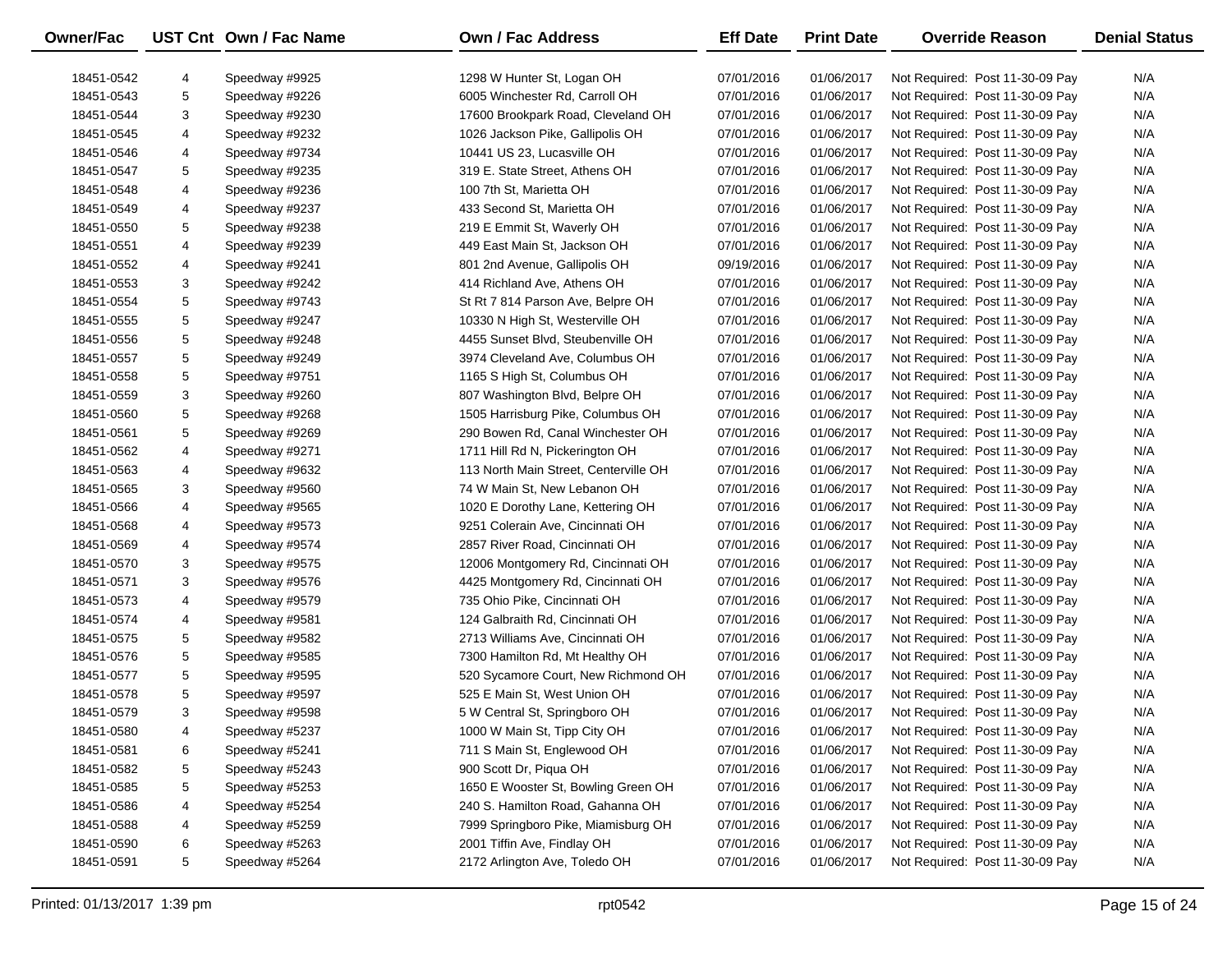| Owner/Fac  |   | UST Cnt Own / Fac Name | <b>Own / Fac Address</b>              | <b>Eff Date</b> | <b>Print Date</b> | <b>Override Reason</b>          | <b>Denial Status</b> |
|------------|---|------------------------|---------------------------------------|-----------------|-------------------|---------------------------------|----------------------|
| 18451-0592 | 4 | Speedway #5265         | 10270 Springfield Pk, Woodlawn OH     | 07/01/2016      | 01/06/2017        | Not Required: Post 11-30-09 Pay | N/A                  |
| 18451-0593 | 4 | Speedway #5266         | 5000 N Main St, Dayton OH             | 07/01/2016      | 01/06/2017        | Not Required: Post 11-30-09 Pay | N/A                  |
| 18451-0594 | 5 | Speedway #5268         | 595 Anderson Ferry, Cincinnati OH     | 07/01/2016      | 01/06/2017        | Not Required: Post 11-30-09 Pay | N/A                  |
| 18451-0595 | 5 | Speedway #5269         | 1922 W Laskey Rd, Toledo OH           | 07/01/2016      | 01/06/2017        | Not Required: Post 11-30-09 Pay | N/A                  |
| 18451-0596 | 3 | Speedway #5274         | 4232 Cemetery Road, Hilliard OH       | 07/01/2016      | 01/06/2017        | Not Required: Post 11-30-09 Pay | N/A                  |
| 18451-0597 | 3 | Speedway #5276         | 3104 Roosevelt Blvd, Middletown OH    | 07/01/2016      | 01/06/2017        | Not Required: Post 11-30-09 Pay | N/A                  |
| 18451-0598 | 5 | Speedway #5282         | 752 Trenton Avenue, Findlay OH        | 07/01/2016      | 01/06/2017        | Not Required: Post 11-30-09 Pay | N/A                  |
| 18451-0599 | 3 | Speedway #5284         | 799 N Wilson Rd, Columbus OH          | 07/01/2016      | 01/06/2017        | Not Required: Post 11-30-09 Pay | N/A                  |
| 18451-0601 | 5 | Speedway #5286         | 607 S. Smithville Road, Dayton OH     | 07/01/2016      | 01/06/2017        | Not Required: Post 11-30-09 Pay | N/A                  |
| 18451-0603 | 5 | Speedway #5289         | 3605 W Broad St, Columbus OH          | 07/01/2016      | 01/06/2017        | Not Required: Post 11-30-09 Pay | N/A                  |
| 18451-0604 | 5 | Speedway #5298         | 1894 W Main St, Troy OH               | 07/01/2016      | 01/06/2017        | Not Required: Post 11-30-09 Pay | N/A                  |
| 18451-0605 | 4 | Speedway #5299         | 6500 Central Ave W, Toledo OH         | 07/01/2016      | 01/06/2017        | Not Required: Post 11-30-09 Pay | N/A                  |
| 18451-0606 | 5 | Speedway #5332         | 2254 N Fairfield Rd, Beavercreek OH   | 07/01/2016      | 01/06/2017        | Not Required: Post 11-30-09 Pay | N/A                  |
| 18451-0610 | 3 | Speedway #5401         | 1551 Covington Ave, Piqua OH          | 07/01/2016      | 01/06/2017        | Not Required: Post 11-30-09 Pay | N/A                  |
| 18451-0611 | 5 | Speedway #5402         | 9369 Mentor Ave, Mentor OH            | 07/01/2016      | 01/06/2017        | Not Required: Post 11-30-09 Pay | N/A                  |
| 18451-0612 | 3 | Speedway #5404         | 30805 Detroit Rd, Westlake OH         | 07/01/2016      | 01/06/2017        | Not Required: Post 11-30-09 Pay | N/A                  |
| 18451-0613 | 4 | Speedway #5405         | 461 Oxford State Rd, Middletown OH    | 07/01/2016      | 01/06/2017        | Not Required: Post 11-30-09 Pay | N/A                  |
| 18451-0615 | 2 | Speedway #5409         | 5695 Rapid Run, Cincinnati OH         | 07/01/2016      | 01/06/2017        | Not Required: Post 11-30-09 Pay | N/A                  |
| 18451-0616 | 4 | Speedway #5413         | 1459 N High St, Hillsboro OH          | 07/01/2016      | 01/06/2017        | Not Required: Post 11-30-09 Pay | N/A                  |
| 18451-0618 | 4 | Speedway #5416         | 8352 Beechmont, Cincinnati OH         | 07/01/2016      | 01/06/2017        | Not Required: Post 11-30-09 Pay | N/A                  |
| 18451-0619 | 5 | Speedway #5417         | 10301 Brookpark Rd, Parma OH          | 07/01/2016      | 01/06/2017        | Not Required: Post 11-30-09 Pay | N/A                  |
| 18451-0621 | 4 | Speedway #5480         | 3750 Dublin Granville Rd, Dublin OH   | 07/01/2016      | 01/06/2017        | Not Required: Post 11-30-09 Pay | N/A                  |
| 18451-0623 | 6 | Speedway #6327         | 201 Wagner Avenue, Greenville OH      | 07/01/2016      | 01/06/2017        | Not Required: Post 11-30-09 Pay | N/A                  |
| 18451-0626 | 4 | Speedway #6336         | 6562 Manchester Rd, Middletown OH     | 07/01/2016      | 01/06/2017        | Not Required: Post 11-30-09 Pay | N/A                  |
| 18451-0630 | 4 | Speedway #6345         | 202 S Main St, Delphos OH             | 07/01/2016      | 01/06/2017        | Not Required: Post 11-30-09 Pay | N/A                  |
| 18451-0632 | 4 | Speedway #6348         | 120 N Miami Ave, Bradford OH          | 07/01/2016      | 01/06/2017        | Not Required: Post 11-30-09 Pay | N/A                  |
| 18451-0634 | 6 | Speedway #7560         | 10915 New Haven Rd, Harrison OH       | 07/01/2016      | 01/06/2017        | Not Required: Post 11-30-09 Pay | N/A                  |
| 18451-0635 | 5 | Speedway #8241         | 8134 Old Troy Pike, Huber Heights OH  | 07/01/2016      | 01/06/2017        | Not Required: Post 11-30-09 Pay | N/A                  |
| 18451-0639 | 4 | Speedway #8339         | 1511 Warren Rd, Lakewood OH           | 07/01/2016      | 01/06/2017        | Not Required: Post 11-30-09 Pay | N/A                  |
| 18451-0641 | 5 | Speedway #8345         | 4830 N Hamilton Rd, Columbus OH       | 07/01/2016      | 01/06/2017        | Not Required: Post 11-30-09 Pay | N/A                  |
| 18451-0642 | 3 | Speedway #8481         | 153 Benedict Ave, Norwalk OH          | 07/01/2016      | 01/06/2017        | Not Required: Post 11-30-09 Pay | N/A                  |
| 18451-0643 | 4 | Speedway #8493         | 400 N Sandusky, Bucyrus OH            | 07/01/2016      | 01/06/2017        | Not Required: Post 11-30-09 Pay | N/A                  |
| 18451-0645 | 3 | Speedway #8520         | 220 S Main St, Ada OH                 | 07/01/2016      | 01/06/2017        | Not Required: Post 11-30-09 Pay | N/A                  |
| 18451-0648 | 4 | Speedway #8574         | 90 N. Xenia Drive, Enon OH            | 10/14/2016      | 01/06/2017        | Not Required: Post 11-30-09 Pay | N/A                  |
| 18451-0649 | 5 | Speedway #8584         | 333 W Main St, Xenia OH               | 07/01/2016      | 01/06/2017        | Not Required: Post 11-30-09 Pay | N/A                  |
| 18451-0650 | 4 | Speedway #5071         | 8210 Pippin Rd, North College Hill OH | 07/01/2016      | 01/06/2017        | Not Required: Post 11-30-09 Pay | N/A                  |
| 18451-0651 | 5 | Speedway #8605         | 5122 Turney Rd, Garfield Heights OH   | 07/01/2016      | 01/06/2017        | Not Required: Post 11-30-09 Pay | N/A                  |
| 18451-0652 | 4 | Speedway #8626         | 596 Columbus Ave, Lebanon OH          | 07/01/2016      | 01/06/2017        | Not Required: Post 11-30-09 Pay | N/A                  |
| 18451-0863 | 4 | Speedway #5249         | 818 N Market, Troy OH                 | 07/01/2016      | 01/06/2017        | Not Required: Post 11-30-09 Pay | N/A                  |
| 18451-5609 | 5 | Speedway #8641         | 4280 W. 150th Street, Cleveland OH    | 07/01/2016      | 01/06/2017        | Not Required: Post 11-30-09 Pay | N/A                  |
| 18451-5611 | 5 | Speedway #8916         | 1241 W. North Street, Springfield OH  | 07/01/2016      | 01/06/2017        | Not Required: Post 11-30-09 Pay | N/A                  |
| 18451-5612 | 4 | Speedway #5410         | 31 SE Catawaba Rd, Port Clinton OH    | 07/01/2016      | 01/06/2017        | Not Required: Post 11-30-09 Pay | N/A                  |
| 18451-5614 | 5 | Speedway #9390         | 3450 Tylersville Rd, Hamilton OH      | 07/01/2016      | 01/06/2017        | Not Required: Post 11-30-09 Pay | N/A                  |
|            |   |                        |                                       |                 |                   |                                 |                      |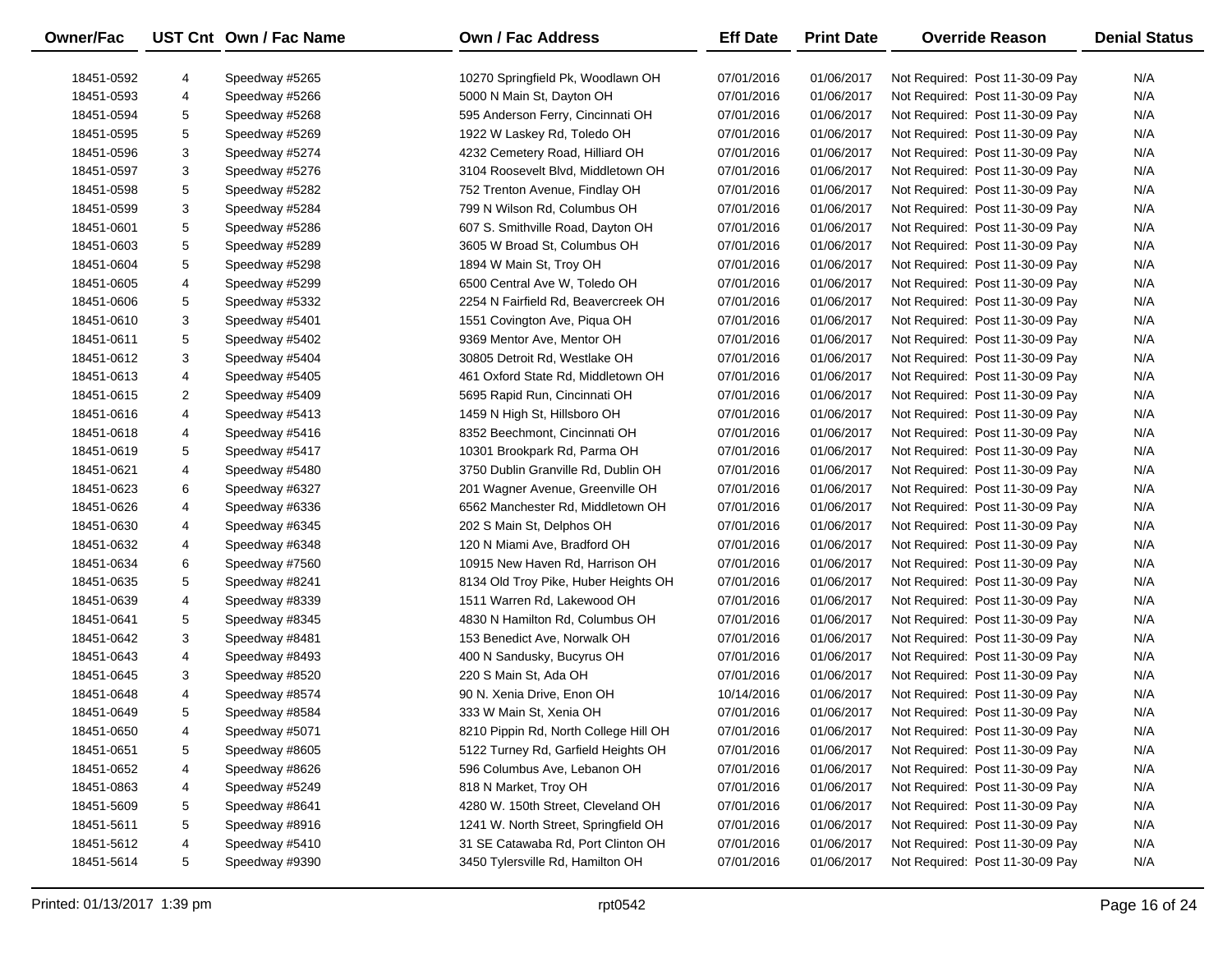| <b>Owner/Fac</b> |                | UST Cnt Own / Fac Name | <b>Own / Fac Address</b>                  | <b>Eff Date</b> | <b>Print Date</b> | <b>Override Reason</b>          | <b>Denial Status</b> |
|------------------|----------------|------------------------|-------------------------------------------|-----------------|-------------------|---------------------------------|----------------------|
| 18451-5616       | 5              | Speedway #8610         | 2502 West Alexis Road, Toledo OH          | 07/01/2016      | 01/06/2017        | Not Required: Post 11-30-09 Pay | N/A                  |
| 18451-5618       | 5              | Speedway #1547         | 5571 Colerain Ave, Cincinnati OH          | 07/01/2016      | 01/06/2017        | Not Required: Post 11-30-09 Pay | N/A                  |
| 18451-5623       | 5              | Speedway #3384         | 825 Worthington Woods Blvd, Columbus O    | 07/01/2016      | 01/06/2017        | Not Required: Post 11-30-09 Pay | N/A                  |
| 18451-5624       | 5              | Speedway #8600         | 9749 Hazelton Etna Rd, Pataskala OH       | 07/01/2016      | 01/06/2017        | Not Required: Post 11-30-09 Pay | N/A                  |
| 18451-5625       | 2              | Speedway #4043         | 22251 Euclid Blvd, Euclid OH              | 07/01/2016      | 01/06/2017        | Not Required: Post 11-30-09 Pay | N/A                  |
| 18451-5626       | 3              | Speedway #4044         | 4549 Mayfield Rd, South Euclid OH         | 07/01/2016      | 01/06/2017        | Not Required: Post 11-30-09 Pay | N/A                  |
| 18451-5627       | 3              | Speedway #4046         | 16400 Rockside Road, Maple Heights OH     | 07/01/2016      | 01/06/2017        | Not Required: Post 11-30-09 Pay | N/A                  |
| 18451-5628       | 5              | Speedway #2356         | 2735 Columbus-Lanchester Rd, Lancaster (  | 07/01/2016      | 01/06/2017        | Not Required: Post 11-30-09 Pay | N/A                  |
| 18451-5629       | 4              | Speedway #8556         | 895 Lorain Blvd, Elyria OH                | 07/01/2016      | 01/06/2017        | Not Required: Post 11-30-09 Pay | N/A                  |
| 18451-5630       | 3              | Speedway #3368         | 976 Scioto St, Urbana OH                  | 07/01/2016      | 01/06/2017        | Not Required: Post 11-30-09 Pay | N/A                  |
| 18451-5631       | 3              | Speedway #3369         | 5050 Urbana Rd, Springfield OH            | 07/01/2016      | 01/06/2017        | Not Required: Post 11-30-09 Pay | N/A                  |
| 18451-5632       | 5              | Speedway #3367         | 6861 S Cleveland Ave, Columbus OH         | 07/01/2016      | 01/06/2017        | Not Required: Post 11-30-09 Pay | N/A                  |
| 18451-5633       | 4              | Speedway #3081         | 11790 Lebanon Road, Sharonville OH        | 07/01/2016      | 01/06/2017        | Not Required: Post 11-30-09 Pay | N/A                  |
| 18451-5634       | 4              | Speedway #5360         | 720 US Route 42, London OH                | 07/01/2016      | 01/06/2017        | Not Required: Post 11-30-09 Pay | N/A                  |
| 18451-5635       | 8              | Speedway #3547         | 7837 E. Lincoln Highway, Lima OH          | 07/01/2016      | 01/06/2017        | Not Required: Post 11-30-09 Pay | N/A                  |
| 18451-5636       | 6              | Speedway #3405         | 8350 Cincinnati Dayton Road, West Chest   | 07/01/2016      | 01/06/2017        | Not Required: Post 11-30-09 Pay | N/A                  |
| 18451-5637       | 6              | Speedway #8502         | 3730 Speedway Drive, Findlay OH           | 07/01/2016      | 01/06/2017        | Not Required: Post 11-30-09 Pay | N/A                  |
| 18451-5638       | 4              | Speedway #4527         | 522 N. Erie Street, Massillon OH          | 07/01/2016      | 01/06/2017        | Not Required: Post 11-30-09 Pay | N/A                  |
| 18451-5639       | 4              | Speedway #6219         | 6501 Miller Lane, Dayton OH               | 07/01/2016      | 01/06/2017        | Not Required: Post 11-30-09 Pay | N/A                  |
| 18451-5640       | 4              | Speedway #3401         | 1488 Austin Pike, Centerville OH          | 07/01/2016      | 01/06/2017        | Not Required: Post 11-30-09 Pay | N/A                  |
| 18451-5641       | 4              | Speedway #4487         | 7881 E. Main Street, Reynoldsburg OH      | 07/01/2016      | 01/06/2017        | Not Required: Post 11-30-09 Pay | N/A                  |
| 18451-5642       | 4              | Speedway #3389         | 7300 Dixie Highway, Fairfield OH          | 07/01/2016      | 01/06/2017        | Not Required: Post 11-30-09 Pay | N/A                  |
| 18451-5643       | 3              | Speedway #6237         | 7960 Cleveland Avenue N.W., Canton OH     | 07/01/2016      | 01/06/2017        | Not Required: Post 11-30-09 Pay | N/A                  |
| 18451-5644       | 6              | Speedway #6242         | 243 N. Broadway Street, New Philadelphia  | 07/01/2016      | 01/06/2017        | Not Required: Post 11-30-09 Pay | N/A                  |
| 18451-5645       | $\overline{2}$ | Speedway #6244         | 1042 N. Tuscarawas Avenue, Dover OH       | 07/01/2016      | 01/06/2017        | Not Required: Post 11-30-09 Pay | N/A                  |
| 18451-5646       | 3              | Speedway #6236         | 4985 Navarre Road, Canton OH              | 07/01/2016      | 01/06/2017        | Not Required: Post 11-30-09 Pay | N/A                  |
| 18451-5647       | 3              | Speedway #6243         | 225 S. Wooster Avenue, Dover OH           | 07/01/2016      | 01/06/2017        | Not Required: Post 11-30-09 Pay | N/A                  |
| 18451-5648       | 2              | Speedway #6240         | 100 Morris Xing, Newcomerstown OH         | 07/01/2016      | 01/06/2017        | Not Required: Post 11-30-09 Pay | N/A                  |
| 18451-5649       | 2              | Speedway #6235         | 404 W. Main Street, Wilmot OH             | 07/01/2016      | 01/06/2017        | Not Required: Post 11-30-09 Pay | N/A                  |
| 18451-5650       | 2              | Speedway #6239         | 8720 Waynesburg Drive S.E., Waynesburg    | 07/01/2016      | 01/06/2017        | Not Required: Post 11-30-09 Pay | N/A                  |
| 18451-5651       | 4              | Speedway #6245         | 1120 Canton Road N.W., Carrollton OH      | 07/01/2016      | 01/06/2017        | Not Required: Post 11-30-09 Pay | N/A                  |
| 18451-5652       | 2              | Speedway #6234         | 2331 Faircrest Road S.W., Canton OH       | 07/01/2016      | 01/06/2017        | Not Required: Post 11-30-09 Pay | N/A                  |
| 18451-5653       | $\overline{c}$ | Speedway #6238         | 861 Dover Road N.E., Sugarcreek OH        | 07/01/2016      | 01/06/2017        | Not Required: Post 11-30-09 Pay | N/A                  |
| 18451-5654       | 3              | Speedway #6247         | 1618 S. Washington Street, Millersburg OH | 07/01/2016      | 01/06/2017        | Not Required: Post 11-30-09 Pay | N/A                  |
| 18451-5655       | $\overline{c}$ | Speedway #6246         | 1260 W. High Avenue, New Philadelphia O   | 07/01/2016      | 01/06/2017        | Not Required: Post 11-30-09 Pay | N/A                  |
| 18451-5656       | 4              | Speedway #6241         | 11099 State Route 212 N.E., Bolivar OH    | 07/01/2016      | 01/06/2017        | Not Required: Post 11-30-09 Pay | N/A                  |
| 18451-5657       | 4              | Speedway #2866         | 11141 Fremont Pike, Perrysburg OH         | 07/01/2016      | 01/06/2017        | Not Required: Post 11-30-09 Pay | N/A                  |
| 18451-5658       | 4              | Speedway #8640         | 1000 Cherry Valley Road, Newark OH        | 07/01/2016      | 01/06/2017        | Not Required: Post 11-30-09 Pay | N/A                  |
| 18451-5659       | 5              | Speedway #1848         | 757 Aurora Road, Macedonia OH             | 07/01/2016      | 01/06/2017        | Not Required: Post 11-30-09 Pay | N/A                  |
| 18451-5660       | 5              | Speedway #3323         | 1442 N. Cassidy Avenue, Columbus OH       | 07/01/2016      | 01/06/2017        | Not Required: Post 11-30-09 Pay | N/A                  |
| 18451-5661       | 4              | Speedway #3428         | 3088 Creekside Drive, Hamilton OH         | 07/01/2016      | 01/06/2017        | Not Required: Post 11-30-09 Pay | N/A                  |
| 18451-5662       | 5              | Speedway #8594         | 6700 Sylvania Avenue, Sylvania OH         | 07/01/2016      | 01/06/2017        | Not Required: Post 11-30-09 Pay | N/A                  |
| 18451-5663       | 4              | Speedway #5110         | 12184 Mason Road, Cincinnati OH           | 07/01/2016      | 01/06/2017        | Not Required: Post 11-30-09 Pay | N/A                  |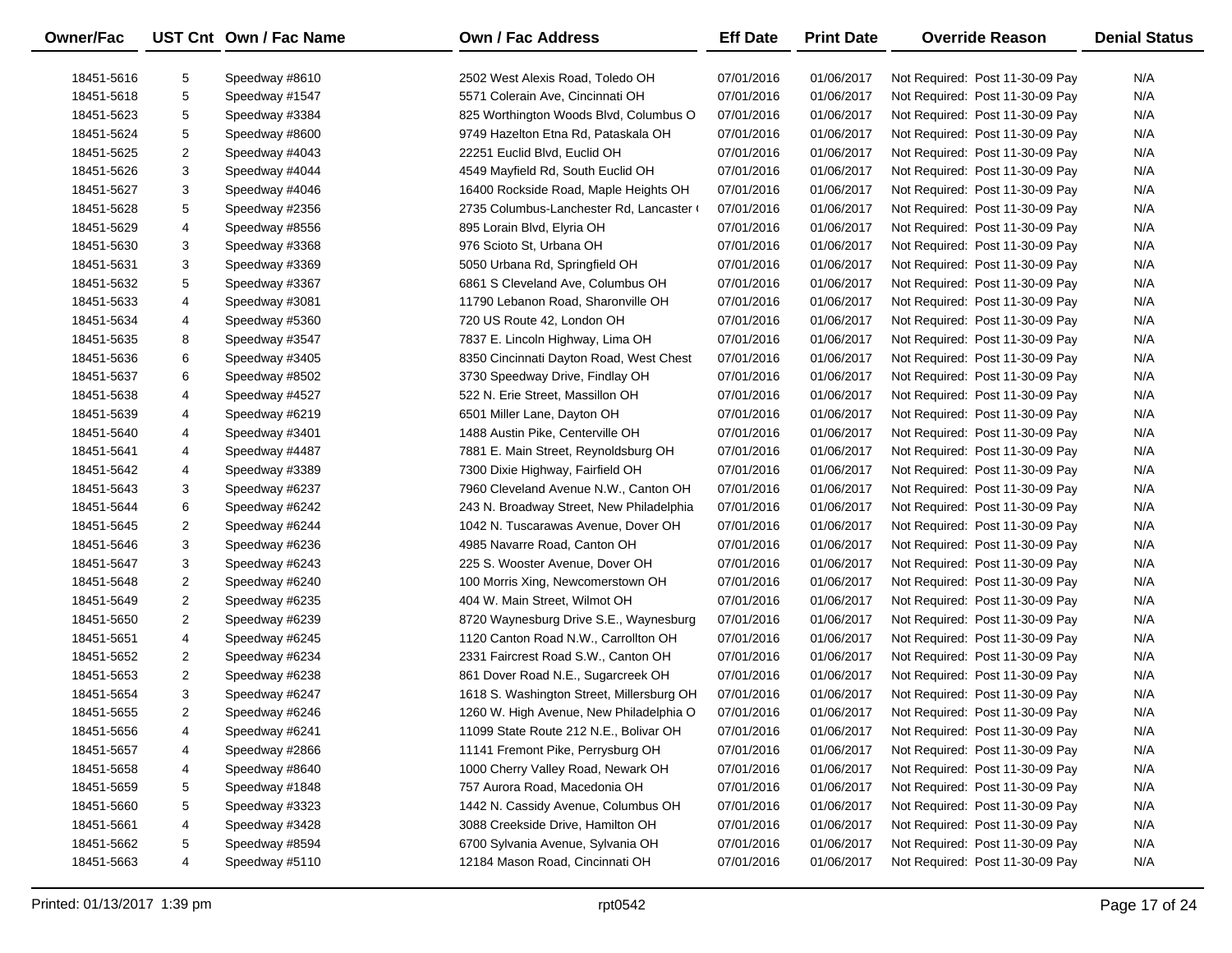| Owner/Fac  |                | UST Cnt Own / Fac Name  | <b>Own / Fac Address</b>                   | <b>Eff Date</b> | <b>Print Date</b> | <b>Override Reason</b>          | <b>Denial Status</b> |
|------------|----------------|-------------------------|--------------------------------------------|-----------------|-------------------|---------------------------------|----------------------|
| 18451-5664 | 5              | Speedway #5333          | 1367 E. Dayton Yellow Springs Road, Fair   | 07/01/2016      | 01/06/2017        | Not Required: Post 11-30-09 Pay | N/A                  |
| 18451-5665 | 5              | Speedway #7048          | 1500 Roden Park Drive, Monroe OH           | 07/01/2016      | 01/06/2017        | Not Required: Post 11-30-09 Pay | N/A                  |
| 18451-5666 | 5              | Speedway #1199          | 711 Reading Road, Mason OH                 | 07/01/2016      | 01/06/2017        | Not Required: Post 11-30-09 Pay | N/A                  |
| 18451-5667 | 4              | Speedway #5839          | 1455 Brush Row Rd., Wilberforce OH         | 07/01/2016      | 01/06/2017        | Not Required: Post 11-30-09 Pay | N/A                  |
| 18451-5668 | 5              | Speedway #2034          | 2875 Stelzer Road, Columbus OH             | 07/01/2016      | 01/06/2017        | Not Required: Post 11-30-09 Pay | N/A                  |
| 18451-5669 | 5              | Speedway #4131          | 2040 N. Bechtle Avenue, Springfield OH     | 07/01/2016      | 01/06/2017        | Not Required: Post 11-30-09 Pay | N/A                  |
| 18451-5670 | 5              | Speedway #4275          | 7860 E. Broad Street, Columbus OH          | 07/01/2016      | 01/06/2017        | Not Required: Post 11-30-09 Pay | N/A                  |
| 18451-5671 | 7              | Speedway #3424          | 1475 W. Market Street, Troy OH             | 07/01/2016      | 01/06/2017        | Not Required: Post 11-30-09 Pay | N/A                  |
| 18451-5672 | 4              | Speedway #1009          | 10440 Loveland Madiera Pike, Loveland O    | 07/01/2016      | 01/06/2017        | Not Required: Post 11-30-09 Pay | N/A                  |
| 18451-5673 | 4              | Speedway #5010          | 5161 Dixie Highway, Fairfield OH           | 07/01/2016      | 01/06/2017        | Not Required: Post 11-30-09 Pay | N/A                  |
| 18451-5674 | 5              | Speedway #3999          | 3220 Center Ridge Road, Brunswick OH       | 07/01/2016      | 01/06/2017        | Not Required: Post 11-30-09 Pay | N/A                  |
| 18451-5675 | 4              | Speedway #3998          | 4189 State Route 306, Willoughby OH        | 07/01/2016      | 01/06/2017        | Not Required: Post 11-30-09 Pay | N/A                  |
| 18451-5676 | 3              | Speedway #3187          | 746 Harding Way W., Galion OH              | 07/01/2016      | 01/06/2017        | Not Required: Post 11-30-09 Pay | N/A                  |
| 18451-5677 | 5              | Speedway #5238          | 955 Galloway Road, Columbus OH             | 07/01/2016      | 01/06/2017        | Not Required: Post 11-30-09 Pay | N/A                  |
| 18451-5678 | 3              | Speedway #6202          | 744 W. Fifth Avenue, Columbus OH           | 07/01/2016      | 01/06/2017        | Not Required: Post 11-30-09 Pay | N/A                  |
| 18451-5679 | 5              | Speedway #7690          | 2726 Dover Center Road, Westlake OH        | 07/01/2016      | 01/06/2017        | Not Required: Post 11-30-09 Pay | N/A                  |
| 18451-5680 | $\overline{7}$ | Speedway #8013          | 926 Arlington Road, Brookville OH          | 07/01/2016      | 01/06/2017        | Not Required: Post 11-30-09 Pay | N/A                  |
| 18451-5681 | 3              | Speedway #8014          | 2383 Dayton Pike, Germantown OH            | 07/01/2016      | 01/06/2017        | Not Required: Post 11-30-09 Pay | N/A                  |
| 18451-5682 | 4              | Speedway #8016          | 3501 Roosevelt Boulevard, Middletown OH    | 07/01/2016      | 01/06/2017        | Not Required: Post 11-30-09 Pay | N/A                  |
| 18451-5683 | 6              | Speedway #8017          | 2631 W. Alex-Bell Road, Dayton OH          | 07/01/2016      | 01/06/2017        | Not Required: Post 11-30-09 Pay | N/A                  |
| 18451-5684 | 4              | Speedway #8019          | 987 W. State Street, Trenton OH            | 07/01/2016      | 01/06/2017        | Not Required: Post 11-30-09 Pay | N/A                  |
| 18451-5685 | 4              | Speedway #8021          | 393 E. Locust Street, Wilmington OH        | 07/01/2016      | 01/06/2017        | Not Required: Post 11-30-09 Pay | N/A                  |
| 18451-5686 | 6              | Speedway #8012          | 607 E. Main Street, Anna OH                | 07/01/2016      | 01/06/2017        | Not Required: Post 11-30-09 Pay | N/A                  |
| 18451-5687 | 5              | Speedway #8018          | 1501 Saint Marys Road, Sidney OH           | 07/01/2016      | 01/06/2017        | Not Required: Post 11-30-09 Pay | N/A                  |
| 18451-5688 | 5              | Speedway #8020          | 1605 E. Wyandot Avenue, Upper Sandusk      | 07/01/2016      | 01/06/2017        | Not Required: Post 11-30-09 Pay | N/A                  |
| 18451-5689 | 3              | Speedway #8022          | 600 East Sandusky Avenue, Bellefontaine (  | 07/01/2016      | 01/06/2017        | Not Required: Post 11-30-09 Pay | N/A                  |
| 18451-5693 | 3              | Speedway #8015          | 759 Hebron Road, Heath OH                  | 07/01/2016      | 01/06/2017        | Not Required: Post 11-30-09 Pay | N/A                  |
| 18451-5694 | 3              | Speedway #7409          | 1295 E. 2nd Street, Franklin OH            | 07/01/2016      | 01/06/2017        | Not Required: Post 11-30-09 Pay | N/A                  |
| 18451-5695 | 6              | Speedway #1804          | 3070 Morse Road, Columbus OH               | 07/01/2016      | 01/06/2017        | Not Required: Post 11-30-09 Pay | N/A                  |
| 18451-5696 | 5              | Speedway #1232          | 10921 Miamisburg-Springboro Pike, Miami    | 07/01/2016      | 01/06/2017        | Not Required: Post 11-30-09 Pay | N/A                  |
| 18451-5697 | 6              | Speedway #1017          | 64279 Wintergreen Road, Old Washington     | 07/01/2016      | 01/06/2017        | Not Required: Post 11-30-09 Pay | N/A                  |
| 18451-5698 | 6              | Speedway #7611          | 11584 Allen Road, Jeffersonville OH        | 07/01/2016      | 01/06/2017        | Not Required: Post 11-30-09 Pay | N/A                  |
| 18451-5699 | 6              | Speedway #6395          | 8645 Waterville-Swanton Road, Waterville ( | 07/01/2016      | 01/06/2017        | Not Required: Post 11-30-09 Pay | N/A                  |
| 18451-5701 | 2              | Speedway #9110          | 4332 Hills And Dales Road NW, Canton O     | 07/01/2016      | 01/06/2017        | Not Required: Post 11-30-09 Pay | N/A                  |
| 18451-5702 | 5              | Speedway #7330          | 2227 Campbell Street, Sandusky OH          | 09/23/2016      | 01/06/2017        | Not Required: Post 11-30-09 Pay | N/A                  |
| 18451-5703 | 4              | Speedway #1829          | 705 Corwin Nixon Blvd, Lebanon OH          | 07/01/2016      | 01/06/2017        | Not Required: Post 11-30-09 Pay | N/A                  |
| 18451-5704 | 4              | Speedway #9706          | 3304 East Broad Street, Columbus OH        | 07/01/2016      | 01/06/2017        | Not Required: Post 11-30-09 Pay | N/A                  |
| 18451-5705 | 6              | Speedway #8133          | 880 N. Rocky River Drive, Berea OH         | 07/01/2016      | 01/06/2017        | Not Required: Post 11-30-09 Pay | N/A                  |
| 18887-0109 | 3              | GetGo #3358             | 6479 S. Raccoon Road, Canfield OH          | 11/10/2016      | 12/09/2016        | Not Required: Post 11-30-09 Pay | N/A                  |
| 18954-0001 | 3              | Kroger Fuel Center #808 | 1428 Marion Waldo, Marion OH               | 07/01/2016      | 01/06/2017        | Not Required: Post 11-30-09 Pay | N/A                  |
| 18954-0002 | 2              | Kroger Fuel Center #542 | 31550 Chieftan Drive, Logan OH             | 07/01/2016      | 01/06/2017        | Not Required: Post 11-30-09 Pay | N/A                  |
| 18954-0003 | 2              | Kroger Fuel Center 923  | 245 Deo Drive, Newark OH                   | 07/01/2016      | 01/06/2017        | Not Required: Post 11-30-09 Pay | N/A                  |
| 18954-0004 | 3              | Kroger Fuel Center #538 | 1045 Hill Road North, Pickerington OH      | 07/01/2016      | 01/06/2017        | Not Required: Post 11-30-09 Pay | N/A                  |
|            |                |                         |                                            |                 |                   |                                 |                      |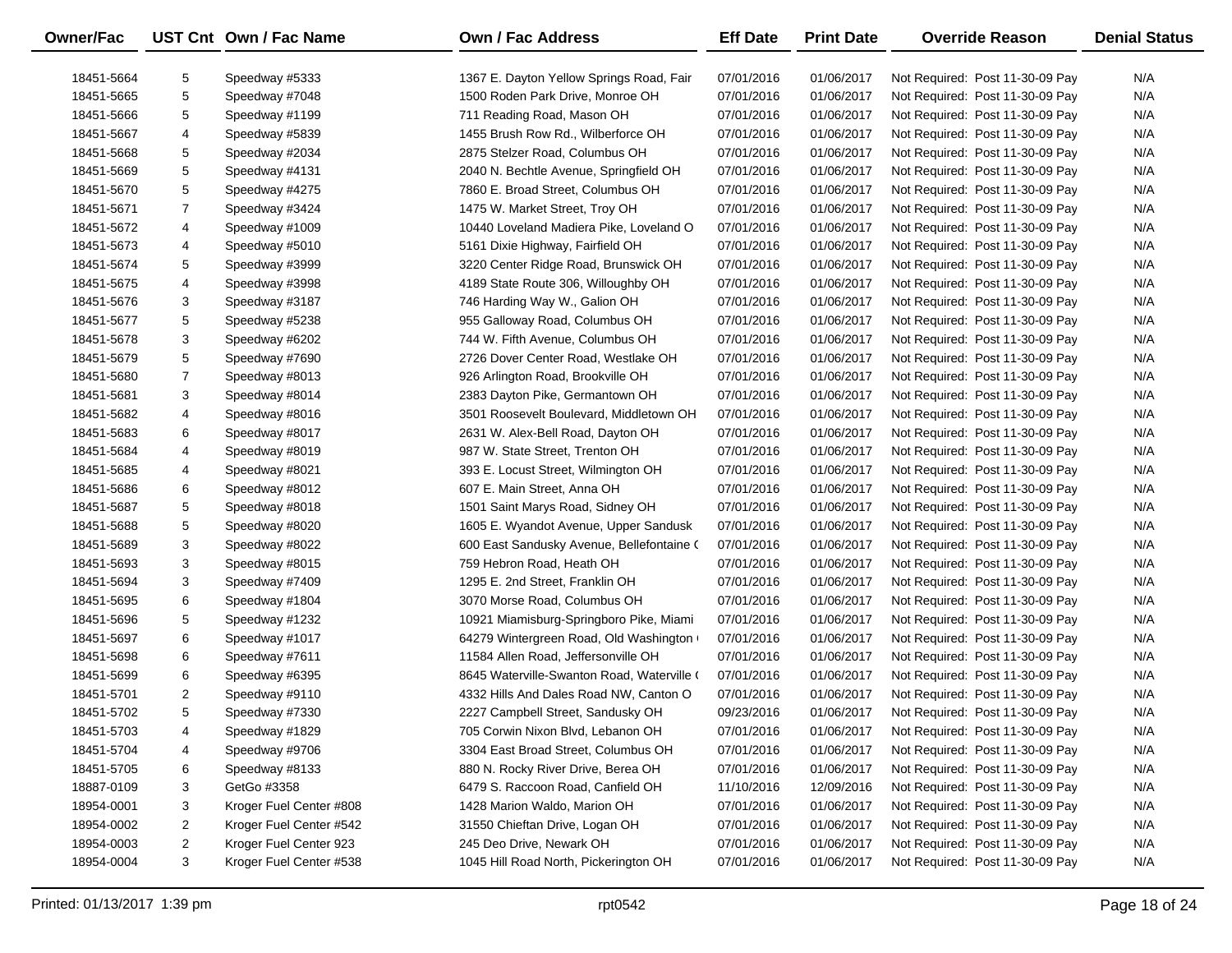| Owner/Fac  |                     | UST Cnt Own / Fac Name                 | Own / Fac Address                       | <b>Eff Date</b> | <b>Print Date</b> | <b>Override Reason</b>          | <b>Denial Status</b> |
|------------|---------------------|----------------------------------------|-----------------------------------------|-----------------|-------------------|---------------------------------|----------------------|
| 18954-0005 | -1                  | Kroger Fuel Center #548                | 27386 Carronade Drive, Perrysburg OH    | 08/08/2016      | 01/06/2017        | Not Required: Post 11-30-09 Pay | N/A                  |
| 18954-0005 | 3                   | Kroger Fuel Center #548                | 27386 Carronade Drive, Perrysburg OH    | 07/01/2016      | 01/06/2017        | Not Required: Post 11-30-09 Pay | N/A                  |
| 18954-0006 | $\overline{2}$      | Kroger Fuel Center #891                | 3387 Maple Ave, Zanesville OH           | 07/01/2016      | 01/06/2017        | Not Required: Post 11-30-09 Pay | N/A                  |
| 18954-0007 | $\overline{2}$      | Kroger Fuel Center #938                | 3301 Navarre Avenue, Oregon OH          | 07/01/2016      | 01/06/2017        | Not Required: Post 11-30-09 Pay | N/A                  |
| 18954-0008 | 3                   | Kroger Fuel Center #511                | 4925 Jackman Road, Toledo OH            | 07/01/2016      | 01/06/2017        | Not Required: Post 11-30-09 Pay | N/A                  |
| 18954-0009 | $\overline{2}$      | Kroger Fuel Center #327                | 1996 E. Tiffin Avenue, Findlay OH       | 07/01/2016      | 01/06/2017        | Not Required: Post 11-30-09 Pay | N/A                  |
| 18954-0010 | 3                   | Kroger Fuel Center #895                | 7545 Sylvania Avenue, Sylvania OH       | 07/01/2016      | 01/06/2017        | Not Required: Post 11-30-09 Pay | N/A                  |
| 18954-0011 | $\overline{2}$      | Kroger Fuel Center #557                | 1060 Ashland Road, Mansfield OH         | 07/01/2016      | 01/06/2017        | Not Required: Post 11-30-09 Pay | N/A                  |
| 18954-0012 | 3                   | Kroger Fuel Center #842                | 5965 Hoover Road, Grove City OH         | 07/01/2016      | 01/06/2017        | Not Required: Post 11-30-09 Pay | N/A                  |
|            | $\overline{2}$      |                                        | 350 E. Broad Street, Pataskala OH       |                 | 01/06/2017        |                                 | N/A                  |
| 18954-0013 | $\overline{2}$      | Kroger Fuel Center #591                |                                         | 07/01/2016      | 01/06/2017        | Not Required: Post 11-30-09 Pay | N/A                  |
| 18954-0014 |                     | Kroger Fuel Center #878                | 1094 N. Main Street, Bowling Green OH   | 07/01/2016      |                   | Not Required: Post 11-30-09 Pay |                      |
| 18954-0015 | $\overline{2}$<br>3 | Kroger Fuel Center #804                | 801 N. Houk Road, Delaware OH           | 07/01/2016      | 01/06/2017        | Not Required: Post 11-30-09 Pay | N/A                  |
| 18954-0016 |                     | Kroger Fuel Center #519                | 1585 Georgesville Square Drive, Columbu | 07/01/2016      | 01/06/2017        | Not Required: Post 11-30-09 Pay | N/A                  |
| 18954-0017 | $\overline{2}$      | Kroger Fuel Center #822                | 548 Clinton Avenue, Washington Court Ho | 07/01/2016      | 01/06/2017        | Not Required: Post 11-30-09 Pay | N/A                  |
| 18954-0018 | $\overline{2}$      | Kroger Fuel Center #836                | 1500 Lexington Avenue, Mansfield OH     | 07/01/2016      | 01/06/2017        | Not Required: Post 11-30-09 Pay | N/A                  |
| 18954-0019 | $\overline{2}$      | Kroger Fuel Center #299                | 4485 Refugee Road, Columbus OH          | 07/01/2016      | 01/06/2017        | Not Required: Post 11-30-09 Pay | N/A                  |
| 18954-0020 | 3                   | Kroger Fuel Center #641                | 2028 E. Harbor Road, Port Clinton OH    | 07/01/2016      | 01/06/2017        | Not Required: Post 11-30-09 Pay | N/A                  |
| 18954-0021 | $\overline{2}$      | Kroger Fuel Center #312                | 1165 Western Avenue, Chillicothe OH     | 07/01/2016      | 01/06/2017        | Not Required: Post 11-30-09 Pay | N/A                  |
| 18954-0022 | $\overline{2}$      | Kroger Fuel Center #575                | 811 Gay Street, Portsmouth OH           | 07/01/2016      | 01/06/2017        | Not Required: Post 11-30-09 Pay | N/A                  |
| 18954-0023 | $\overline{2}$      | Kroger Fuel Center #623                | 5750 W. Broad Street, Galloway OH       | 07/01/2016      | 01/06/2017        | Not Required: Post 11-30-09 Pay | N/A                  |
| 18954-0024 | $\overline{2}$      | Kroger Fuel Center #861                | 6011 Groveport Road, Groveport OH       | 07/01/2016      | 01/06/2017        | Not Required: Post 11-30-09 Pay | N/A                  |
| 18954-0025 | $\overline{2}$      | Kroger Fuel Center #898                | 3975 W. Powell Road, Powell OH          | 07/01/2016      | 01/06/2017        | Not Required: Post 11-30-09 Pay | N/A                  |
| 18954-0026 | $\overline{2}$      | Kroger Fuel Center #558                | 400 28th Street, Bellaire OH            | 07/01/2016      | 01/06/2017        | Not Required: Post 11-30-09 Pay | N/A                  |
| 18954-0027 | $\overline{2}$      | Kroger Fuel Center #621                | 600 E. Main Street, Hebron OH           | 07/01/2016      | 01/06/2017        | Not Required: Post 11-30-09 Pay | N/A                  |
| 18954-0028 | $\overline{2}$      | Kroger Fuel Center #388                | 230 Lafayette Street, London OH         | 07/01/2016      | 01/06/2017        | Not Required: Post 11-30-09 Pay | N/A                  |
| 18954-0029 | $\overline{2}$      | Kroger Fuel Center #315                | 2000 E. Main Street, Columbus OH        | 07/01/2016      | 01/06/2017        | Not Required: Post 11-30-09 Pay | N/A                  |
| 18954-0030 | 4                   | Kroger Fuel Center #853                | 7000 E. Broad Street, Columbus OH       | 07/01/2016      | 01/06/2017        | Not Required: Post 11-30-09 Pay | N/A                  |
| 18954-0031 | 3                   | Kroger Fuel Center #867                | 2525 Hilliard-Rome Road, Hilliard OH    | 07/01/2016      | 01/06/2017        | Not Required: Post 11-30-09 Pay | N/A                  |
| 18954-0032 | $\overline{2}$      | Kroger Fuel Center #851                | 6095 Gender Road, Canal Winchester OH   | 07/01/2016      | 01/06/2017        | Not Required: Post 11-30-09 Pay | N/A                  |
| 18954-0033 | $\overline{2}$      | Kroger Fuel Center #313                | 610 Carrol Street, New Lexington OH     | 07/01/2016      | 01/06/2017        | Not Required: Post 11-30-09 Pay | N/A                  |
| 18954-0034 | $\overline{2}$      | Kroger Fuel Center #664                | 9190 Ohio River Road, Wheelersburg OH   | 07/01/2016      | 01/06/2017        | Not Required: Post 11-30-09 Pay | N/A                  |
| 18954-0035 | $\overline{2}$      | Kroger Fuel Center #514                | 3598 Gender Road, Columbus OH           | 07/01/2016      | 01/06/2017        | Not Required: Post 11-30-09 Pay | N/A                  |
| 18954-0036 | 3                   | Kroger Fuel Center #844                | 175 Lancaster Pike, Circleville OH      | 07/01/2016      | 01/06/2017        | Not Required: Post 11-30-09 Pay | N/A                  |
| 18954-0037 | 3                   | Kroger Fuel Center #858                | 508 W. Perkins Avenue, Sandusky OH      | 07/01/2016      | 01/06/2017        | Not Required: Post 11-30-09 Pay | N/A                  |
| 18954-0038 | 3                   | Kroger Fuel Center #815                | 3637 S. High Street, Columbus OH        | 07/01/2016      | 01/06/2017        | Not Required: Post 11-30-09 Pay | N/A                  |
| 18954-0039 | 2                   | Kroger Fuel Center #532                | 7833 Refugee Road NW, Pickerington OH   | 07/01/2016      | 01/06/2017        | Not Required: Post 11-30-09 Pay | N/A                  |
| 18954-0040 | $\overline{c}$      | Kroger Fuel Center #879                | 1425 Worthington Centre, Worthington OH | 07/01/2016      | 01/06/2017        | Not Required: Post 11-30-09 Pay | N/A                  |
| 18954-0041 | 3                   | Kroger Fuel Center #518                | 1240 Park Avenue West, Mansfield OH     | 07/01/2016      | 01/06/2017        | Not Required: Post 11-30-09 Pay | N/A                  |
| 18954-0042 | 3                   | Kroger Fuel Center #800                | 555 W. Marion Road, Mt. Gilead OH       | 07/01/2016      | 01/06/2017        | Not Required: Post 11-30-09 Pay | N/A                  |
| 18954-0043 | $\overline{a}$      | Kroger Great Lakes Distribution Center | 2000 Nutter Farms Center Lane, Delaware | 07/01/2016      | 01/06/2017        | Not Required: Post 11-30-09 Pay | N/A                  |
| 18954-0044 | 3                   | Kroger Fuel Center #901                | 919 E. State Street, Athens OH          | 07/01/2016      | 01/06/2017        | Not Required: Post 11-30-09 Pay | N/A                  |
| 18954-0045 | $\overline{2}$      | Kroger Fuel Center #221                | 2913 Olengangy River Road, Columbus O   | 07/01/2016      | 01/06/2017        | Not Required: Post 11-30-09 Pay | N/A                  |
| 18954-0046 | 3                   | Kroger Fuel Center #617                | 4633 Suder Avenue, Toledo OH            | 07/01/2016      | 01/06/2017        | Not Required: Post 11-30-09 Pay | N/A                  |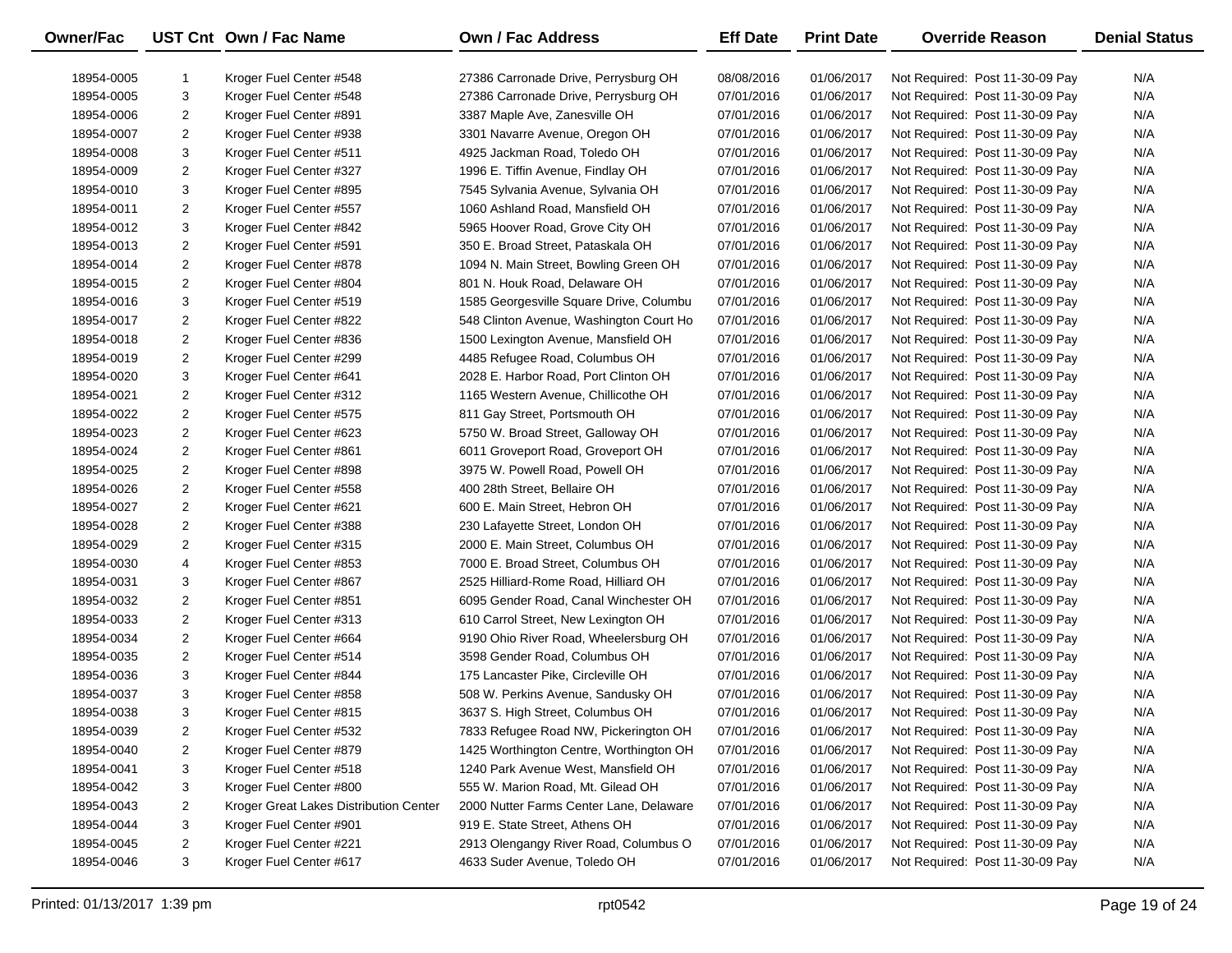| Owner/Fac  |                | UST Cnt Own / Fac Name  | Own / Fac Address                          | <b>Eff Date</b> | <b>Print Date</b> | <b>Override Reason</b>          | <b>Denial Status</b> |
|------------|----------------|-------------------------|--------------------------------------------|-----------------|-------------------|---------------------------------|----------------------|
| 18954-0047 | 3              | Kroger Fuel Center #581 | 7635 Sawmill Road, Dublin OH               | 07/01/2016      | 01/06/2017        | Not Required: Post 11-30-09 Pay | N/A                  |
| 18954-0048 | $\overline{2}$ | Kroger Fuel Center #856 | 126 N. High Street, Fostoria OH            | 07/01/2016      | 01/06/2017        | Not Required: Post 11-30-09 Pay | N/A                  |
| 18954-0049 | $\overline{2}$ | Kroger Fuel Center #940 | 6235 Monroe Street, Sylvania OH            | 07/01/2016      | 01/06/2017        | Not Required: Post 11-30-09 Pay | N/A                  |
| 18954-0050 | $\overline{2}$ | Kroger Fuel Center #941 | 3353 Cleveland Avenue, Columbus OH         | 07/01/2016      | 01/06/2017        | Not Required: Post 11-30-09 Pay | N/A                  |
| 18954-0051 | 3              | Kroger Fuel Center #832 | 2129 S. Main Street, Bellefontaine OH      | 07/01/2016      | 01/06/2017        | Not Required: Post 11-30-09 Pay | N/A                  |
| 18954-0053 | 3              | Kroger Fuel Center #543 | 8480 Main Street, Reynoldsburg OH          | 07/01/2016      | 01/06/2017        | Not Required: Post 11-30-09 Pay | N/A                  |
| 18954-0054 | $\overline{2}$ | Kroger Fuel Center #963 | 858 Main Street, Wintersville OH           | 07/01/2016      | 01/06/2017        | Not Required: Post 11-30-09 Pay | N/A                  |
| 18954-0055 | $\overline{2}$ | Kroger Fuel Center #500 | 1415 Bryne Avenue, Toledo OH               | 07/01/2016      | 01/06/2017        | Not Required: Post 11-30-09 Pay | N/A                  |
| 18954-0056 | 3              | Kroger Fuel Center #522 | 300 S. Hamilton Road, Gahanna OH           | 07/01/2016      | 01/06/2017        | Not Required: Post 11-30-09 Pay | N/A                  |
| 18954-0057 | 3              | Kroger Fuel Center #839 | 1169 Polaris Parkway, Columbus OH          | 07/01/2016      | 01/06/2017        | Not Required: Post 11-30-09 Pay | N/A                  |
| 18954-0058 | 3              | Kroger Fuel Center #363 | 220 Waverly Plaza, Waverly OH              | 07/01/2016      | 01/06/2017        | Not Required: Post 11-30-09 Pay | N/A                  |
| 18954-0059 | 3              | Kroger Fuel Center #965 | 5991 S. Sunbury Road, Westerville OH       | 07/01/2016      | 01/06/2017        | Not Required: Post 11-30-09 Pay | N/A                  |
| 18954-0060 | 3              | Kroger Fuel Center #818 | 2090 Crown Plaza Drive, Columbus OH        | 07/01/2016      | 01/06/2017        | Not Required: Post 11-30-09 Pay | N/A                  |
| 18954-0061 | 3              | Kroger Fuel Center #802 | 131 State Route 3, Sunbury OH              | 07/01/2016      | 01/06/2017        | Not Required: Post 11-30-09 Pay | N/A                  |
| 18954-0062 | 3              | Kroger Fuel Center #594 | 790 W. Market Steet, Tiffin OH             | 07/01/2016      | 01/06/2017        | Not Required: Post 11-30-09 Pay | N/A                  |
| 18954-0063 | 3              | Kroger Fuel Center #546 | 659 W. Coshocton Street, Johnstown OH      | 07/01/2016      | 01/06/2017        | Not Required: Post 11-30-09 Pay | N/A                  |
| 18954-0064 | 3              | Kroger Fuel Center #870 | 2257 N. Holland Sylvania Road, Toledo O    | 07/01/2016      | 01/06/2017        | Not Required: Post 11-30-09 Pay | N/A                  |
| 18954-0065 | $\overline{2}$ | Kroger Fuel Center #805 | 6417 Columbus Pike, Lewis Center OH        | 07/01/2016      | 01/06/2017        | Not Required: Post 11-30-09 Pay | N/A                  |
| 18954-0066 | 3              | Kroger Fuel Center #824 | 1637 US Highway 36 E., Urbana OH           | 07/01/2016      | 01/06/2017        | Not Required: Post 11-30-09 Pay | N/A                  |
| 18954-0068 | 3              | Kroger Fuel Center #555 | 981 E. Columbus Street, Kenton OH          | 07/01/2016      | 01/06/2017        | Not Required: Post 11-30-09 Pay | N/A                  |
| 18954-0070 | 3              | Kroger Fuel Center #810 | 841 W. Alexis Road, Toledo OH              | 07/01/2016      | 01/06/2017        | Not Required: Post 11-30-09 Pay | N/A                  |
| 18954-0073 | 3              | Kroger Fuel Center #920 | 55 W. Schrock Road, Westerville OH         | 07/01/2016      | 01/06/2017        | Not Required: Post 11-30-09 Pay | N/A                  |
| 18954-0074 | $\overline{2}$ | Kroger Fuel Center #881 | 5161 Hampstead Village Center Way, New     | 07/01/2016      | 01/06/2017        | Not Required: Post 11-30-09 Pay | N/A                  |
| 18954-0075 | 3              | Kroger Fuel Center #820 | 853 Coshocton Avenue, Mount Vernon OH      | 07/01/2016      | 01/06/2017        | Not Required: Post 11-30-09 Pay | N/A                  |
| 18954-0077 | 3              | Kroger Fuel Center #893 | 1441 Parsons Avenue, Columbus OH           | 07/01/2016      | 01/06/2017        | Not Required: Post 11-30-09 Pay | N/A                  |
| 18954-0078 | 3              | Kroger Fuel Center #942 | 1735 Northwest Boulevard, Columbus OH      | 07/01/2016      | 01/06/2017        | Not Required: Post 11-30-09 Pay | N/A                  |
| 18954-0079 | 3              | Kroger Fuel Center #531 | 8730 Waterville Swanton Road, Waterville ( | 07/01/2016      | 01/06/2017        | Not Required: Post 11-30-09 Pay | N/A                  |
| 18954-0080 | 3              | Kroger Fuel Center #512 | 264 S. Hollywood Boulevard, Steubenville ( | 07/01/2016      | 01/06/2017        | Not Required: Post 11-30-09 Pay | N/A                  |
| 18954-0081 | $\overline{2}$ | Kroger Fuel Center #990 | 1319 Harrisburg Pike, Columbus OH          | 07/01/2016      | 01/06/2017        | Not Required: Post 11-30-09 Pay | N/A                  |
| 18954-0082 | 3              | Kroger Fuel Center #506 | 334 N. Sandusky Avenue, Bucyrus OH         | 07/01/2016      | 01/06/2017        | Not Required: Post 11-30-09 Pay | N/A                  |
| 18954-0083 | 3              | Kroger Fuel Center #931 | 108 E. 6th Avenue, Lancaster OH            | 07/01/2016      | 01/06/2017        | Not Required: Post 11-30-09 Pay | N/A                  |
| 18954-0084 | 3              | Kroger Fuel Center #957 | 4630 Monroe Street, Toledo OH              | 07/01/2016      | 01/06/2017        | Not Required: Post 11-30-09 Pay | N/A                  |
| 18954-0085 | 3              | Kroger Fuel Center #922 | 1649 N. Memorial Drive, Lancaster OH       | 07/01/2016      | 01/06/2017        | Not Required: Post 11-30-09 Pay | N/A                  |
| 18954-0086 | 3              | Kroger Fuel Center #590 | 526 E. Main Street, Jackson OH             | 07/01/2016      | 01/06/2017        | Not Required: Post 11-30-09 Pay | N/A                  |
| 18954-0087 | 3              | Kroger Fuel Center #817 | 7100 Hospital Drive, Dublin OH             | 07/01/2016      | 01/06/2017        | Not Required: Post 11-30-09 Pay | N/A                  |
| 18954-0088 | 3              | Kroger Fuel Center #504 | 121 E. Airport Highway, Swanton OH         | 07/01/2016      | 01/06/2017        | Not Required: Post 11-30-09 Pay | N/A                  |
| 18954-0089 | 3              | Kroger Fuel Center #529 | 911 E. Canal Street, Nelsonville OH        | 07/01/2016      | 01/06/2017        | Not Required: Post 11-30-09 Pay | N/A                  |
| 18954-0090 | 3              | Kroger Fuel Center #422 | 524 East State, Fremont OH                 | 07/01/2016      | 01/06/2017        | Not Required: Post 11-30-09 Pay | N/A                  |
| 18954-0091 | 3              | Kroger Fuel Center #525 | 1429 South Reynolds Road, Maumee OH        | 07/01/2016      | 01/06/2017        | Not Required: Post 11-30-09 Pay | N/A                  |
| 18954-0092 | 3              | Kroger Fuel Center #907 | 7010 Orchard Centre Drive, Holland OH      | 07/01/2016      | 01/06/2017        | Not Required: Post 11-30-09 Pay | N/A                  |
| 18954-0093 | 3              | Kroger Fuel Center #982 | 1522 South Detroit Avenue, Toledo OH       | 07/01/2016      | 01/06/2017        | Not Required: Post 11-30-09 Pay | N/A                  |
| 18954-0094 | 3              | Kroger Fuel Center #341 | 2874 Stringtown Road, Grove City OH        | 07/01/2016      | 01/06/2017        | Not Required: Post 11-30-09 Pay | N/A                  |
| 18954-0095 | 3              | Kroger Fuel Center #348 | 887 North Bridge Street, Chillicothe OH    | 07/01/2016      | 01/06/2017        | Not Required: Post 11-30-09 Pay | N/A                  |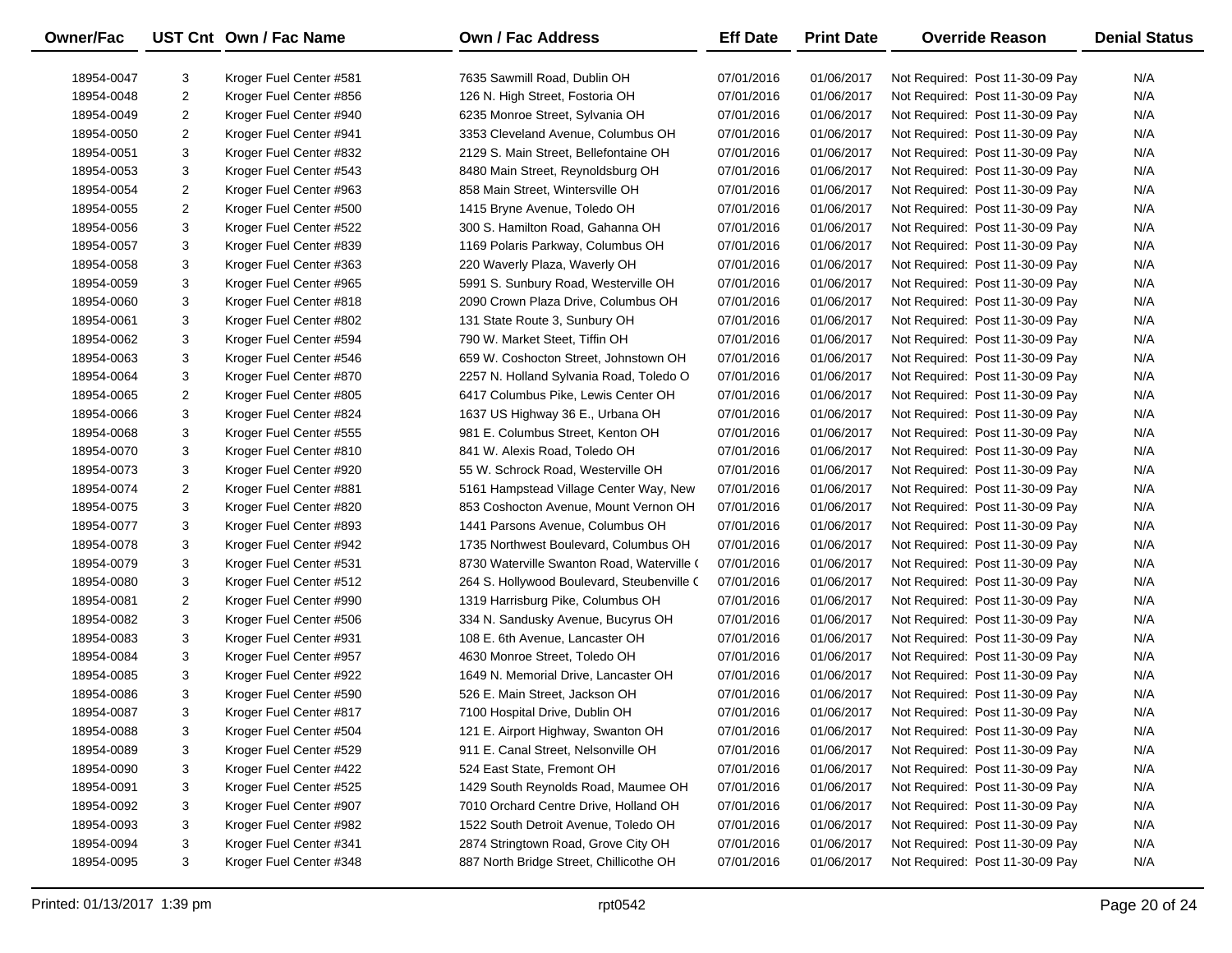| Owner/Fac  |                         | UST Cnt Own / Fac Name   | <b>Own / Fac Address</b>                     | <b>Eff Date</b> | <b>Print Date</b> | <b>Override Reason</b>          | <b>Denial Status</b> |
|------------|-------------------------|--------------------------|----------------------------------------------|-----------------|-------------------|---------------------------------|----------------------|
| 18954-0096 | 3                       | Kroger Fuel Center #776  | 40 Acme Street. Marietta OH                  | 07/01/2016      | 01/06/2017        | Not Required: Post 11-30-09 Pay | N/A                  |
| 18954-0097 | 3                       | Kroger Fuel Center #812  | 50840 Valley Frontage Road, St Clairsville ( | 07/01/2016      | 01/06/2017        | Not Required: Post 11-30-09 Pay | N/A                  |
| 18954-0098 | 3                       | Kroger Fuel Center N598  | 85 N. Wilson Road, Columbus OH               | 07/01/2016      | 01/06/2017        | Not Required: Post 11-30-09 Pay | N/A                  |
| 18954-0099 | 3                       | Kroger Fuel Center N549  | 1511 West 5th Street, Marysville OH          | 07/01/2016      | 01/06/2017        | Not Required: Post 11-30-09 Pay | N/A                  |
| 18954-0101 | 3                       | Kroger Fuel Center #N871 | 5420 N. Hamilton Road, Columbus OH           | 12/16/2016      | 01/06/2017        | Not Required: Post 11-30-09 Pay | N/A                  |
| 18971-0001 | 2                       | Kroger Store #411        | 824 Main Street, Milford OH                  | 07/18/2016      | 12/09/2016        | Not Required: Post 11-30-09 Pay | N/A                  |
| 18971-0002 | 2                       | Kroger Store #433        | 10595 Springfield Pike, Woodlawn OH          | 07/18/2016      | 12/09/2016        | Not Required: Post 11-30-09 Pay | N/A                  |
| 18971-0003 | 2                       | Kroger Store #920        | 210 Sterling Run Road, Mount Orab OH         | 07/18/2016      | 12/09/2016        | Not Required: Post 11-30-09 Pay | N/A                  |
| 18971-0004 | $\overline{c}$          | Kroger Store #833        | 200 Lease Avenue, Greensville OH             | 07/18/2016      | 12/09/2016        | Not Required: Post 11-30-09 Pay | N/A                  |
| 18971-0005 | $\overline{a}$          | Kroger Store #380        | 575 Harry Sauner Road, Hillsboro OH          | 07/18/2016      | 12/09/2016        | Not Required: Post 11-30-09 Pay | N/A                  |
| 18971-0006 | 2                       | Kroger Store #445        | 4001 State Route 128, Cleves OH              | 07/18/2016      | 12/09/2016        | Not Required: Post 11-30-09 Pay | N/A                  |
| 18971-0007 | 2                       | Kroger Store #836        | 3520 W. Siebenthaler Road, Dayton OH         | 07/18/2016      | 12/09/2016        | Not Required: Post 11-30-09 Pay | N/A                  |
| 18971-0008 | $\overline{\mathbf{c}}$ | Kroger Store #933        | 1934 Needmore Road, Dayton OH                | 07/18/2016      | 12/09/2016        | Not Required: Post 11-30-09 Pay | N/A                  |
| 18971-0009 | 2                       | Kroger Store #413        | 800 Loveland Madeira Road, Loveland OH       | 07/18/2016      | 12/09/2016        | Not Required: Post 11-30-09 Pay | N/A                  |
| 18971-0010 | 3                       | Kroger Store #754        | 4506 Brandt Pike, Dayton OH                  | 07/18/2016      | 12/09/2016        | Not Required: Post 11-30-09 Pay | N/A                  |
| 18971-0012 | 2                       | Kroger Store #408        | 5705 S. State Route 48, Maineville OH        | 07/18/2016      | 12/09/2016        | Not Required: Post 11-30-09 Pay | N/A                  |
| 18971-0013 | 3                       | Kroger Store #830        | 1161 E. Dayton Yellow Springs Road, Fair     | 07/18/2016      | 12/09/2016        | Not Required: Post 11-30-09 Pay | N/A                  |
| 18971-0014 | 2                       | Kroger Store #390        | 7132 Hamilton Avenue, Cincinnati OH          | 07/18/2016      | 12/09/2016        | Not Required: Post 11-30-09 Pay | N/A                  |
| 18971-0015 | 3                       | Kroger Store #747        | 780 Northwoods Road, Vandalia OH             | 07/18/2016      | 12/09/2016        | Not Required: Post 11-30-09 Pay | N/A                  |
| 18971-0016 | 3                       | Kroger Store #817        | 1230 Rombach Avenue, Wilmington OH           | 07/18/2016      | 12/09/2016        | Not Required: Post 11-30-09 Pay | N/A                  |
| 18971-0017 | 3                       | Kroger Store #436        | 5830 Harrison Avenue, Cincinnati OH          | 07/18/2016      | 12/09/2016        | Not Required: Post 11-30-09 Pay | N/A                  |
| 18971-0018 | 2                       | Kroger Store #405        | 8241 Vine Street, Cincinnati OH              | 07/18/2016      | 12/09/2016        | Not Required: Post 11-30-09 Pay | N/A                  |
| 18971-0019 | 3                       | Kroger Store #835        | 2728 E. Main Street, Springfield OH          | 07/18/2016      | 12/09/2016        | Not Required: Post 11-30-09 Pay | N/A                  |
| 18971-0021 | 3                       | Kroger Store #832        | 1053 N. Bechtle Avenue, Springfield OH       | 07/18/2016      | 12/09/2016        | Not Required: Post 11-30-09 Pay | N/A                  |
| 18971-0022 | 3                       | Kroger Store #914        | 751 W. Market Street, Troy OH                | 07/18/2016      | 12/09/2016        | Not Required: Post 11-30-09 Pay | N/A                  |
| 18971-0023 | 3                       | Kroger Store #355        | 3710 Paxton Avenue, Cincinnati OH            | 07/18/2016      | 12/09/2016        | Not Required: Post 11-30-09 Pay | N/A                  |
| 18971-0024 | 3                       | Kroger Store #448        | 5100 Terra Firma Drive, Mason OH             | 07/18/2016      | 12/09/2016        | Not Required: Post 11-30-09 Pay | N/A                  |
| 18971-0025 | 2                       | Kroger Store #943        | 1212 W. Kemper Road, Forest Park OH          | 07/18/2016      | 12/09/2016        | Not Required: Post 11-30-09 Pay | N/A                  |
| 18971-0026 | 3                       | Kroger Store #921        | 1093 State Route 28 By-Pass, Milford OH      | 07/18/2016      | 12/09/2016        | Not Required: Post 11-30-09 Pay | N/A                  |
| 18971-0028 | 2                       | Kroger Store #758        | 7747 Old Troy Pike, Dayton OH                | 07/18/2016      | 12/09/2016        | Not Required: Post 11-30-09 Pay | N/A                  |
| 18971-0029 | $\overline{c}$          | Kroger Store #447        | 1425 Columbus Avenue, Lebanon OH             | 07/18/2016      | 12/09/2016        | Not Required: Post 11-30-09 Pay | N/A                  |
| 18971-0030 | 3                       | Kroger Store #932        | 1510 Covington Avenue, Piqua OH              | 07/18/2016      | 12/09/2016        | Not Required: Post 11-30-09 Pay | N/A                  |
| 18971-0031 | $\overline{2}$          | Kroger Store #915        | 7580 Beechmont Avenue, Cincinnati OH         | 07/18/2016      | 12/09/2016        | Not Required: Post 11-30-09 Pay | N/A                  |
| 18971-0032 | 3                       | Kroger Store #384        | 8433 Winton Road, Cincinnati OH              | 07/18/2016      | 12/09/2016        | Not Required: Post 11-30-09 Pay | N/A                  |
| 18971-0033 | $\overline{2}$          | Kroger Store #948        | 6145 Glenway Avenue, Cincinnati OH           | 07/18/2016      | 12/09/2016        | Not Required: Post 11-30-09 Pay | N/A                  |
| 18971-0034 | 3                       | Kroger Store #336        | 3033 Heritage Green Drive, Monroe OH         | 07/18/2016      | 12/09/2016        | Not Required: Post 11-30-09 Pay | N/A                  |
| 18971-0035 | 3                       | Kroger Store #383        | 7296 Yankee Road, Middletown OH              | 07/18/2016      | 12/09/2016        | Not Required: Post 11-30-09 Pay | N/A                  |
| 18971-0036 | 3                       | Kroger Store #910        | 475 Fortman Drive, Saint Marys OH            | 07/18/2016      | 12/09/2016        | Not Required: Post 11-30-09 Pay | N/A                  |
| 18971-0037 | $\overline{a}$          | Kroger Store #938        | 875 Union Road, Englewood OH                 | 07/18/2016      | 12/09/2016        | Not Required: Post 11-30-09 Pay | N/A                  |
| 18971-0038 | 3                       | Kroger Store #934        | 1400 S. Erie Highway, Hamilton OH            | 07/18/2016      | 12/09/2016        | Not Required: Post 11-30-09 Pay | N/A                  |
| 18971-0039 | 4                       | Kroger Store #395        | 1003 Cherry Street, Blanchester OH           | 07/18/2016      | 12/09/2016        | Not Required: Post 11-30-09 Pay | N/A                  |
| 18971-0040 | 4                       | Kroger Store #435        | 6388 Branch Hill Guinea Pike, Loveland O     | 07/18/2016      | 12/09/2016        | Not Required: Post 11-30-09 Pay | N/A                  |
| 18971-0041 | 2                       | Kroger Store #909        | 1484 Main Street (Hamilton Richmond Rd),     | 07/18/2016      | 12/09/2016        | Not Required: Post 11-30-09 Pay | N/A                  |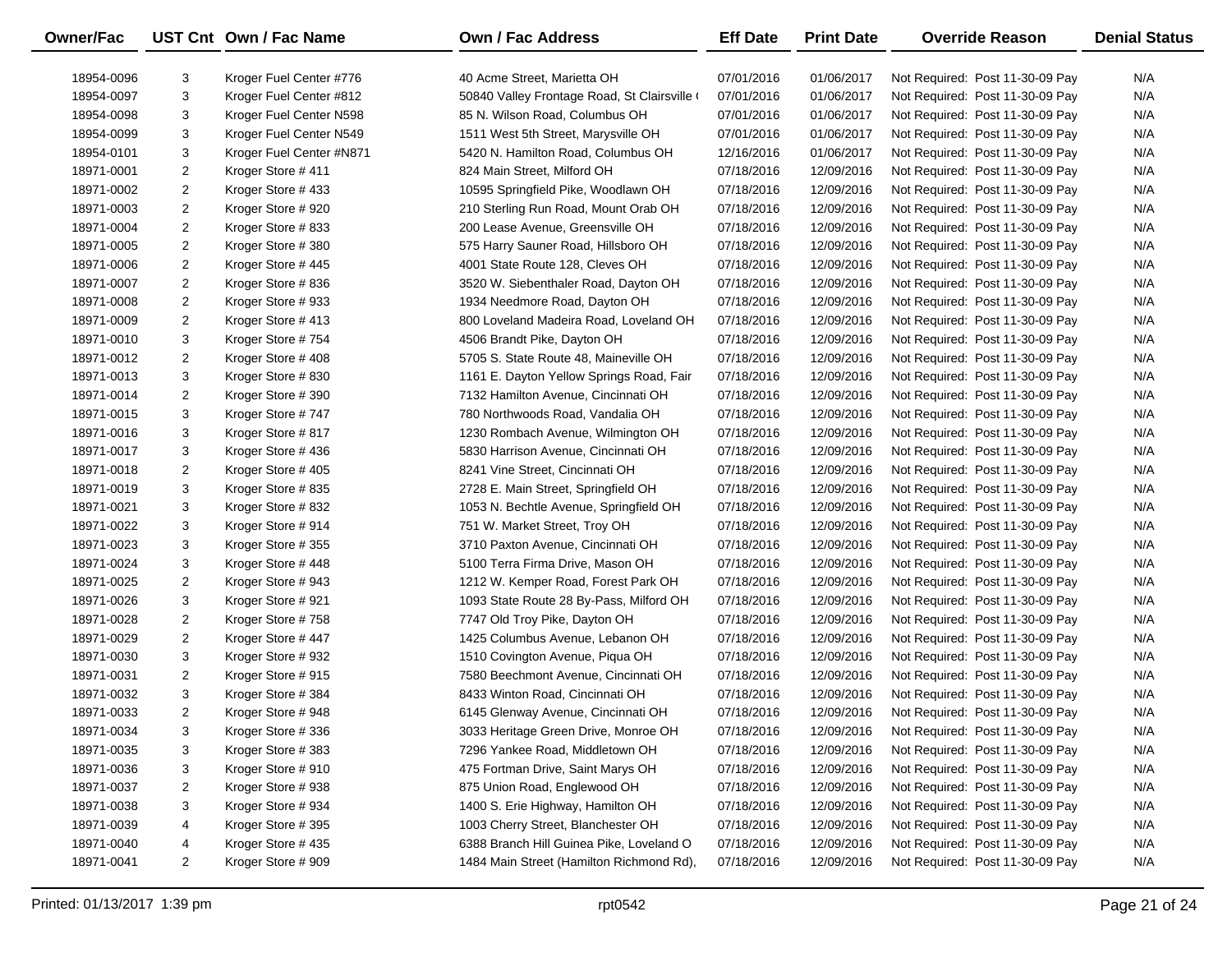| Owner/Fac  |                | UST Cnt Own / Fac Name                | <b>Own / Fac Address</b>                  | <b>Eff Date</b> | <b>Print Date</b> | <b>Override Reason</b>          | <b>Denial Status</b> |
|------------|----------------|---------------------------------------|-------------------------------------------|-----------------|-------------------|---------------------------------|----------------------|
| 18971-0042 | 3              | Kroger Fuel Center #907               | 10477 Harrison Avenue, Harrison OH        | 07/18/2016      | 12/09/2016        | Not Required: Post 11-30-09 Pay | N/A                  |
| 18971-0043 | $\overline{2}$ | Kroger Store #482                     | 3601 Warsaw Avenue, Cincinnati OH         | 07/18/2016      | 12/09/2016        | Not Required: Post 11-30-09 Pay | N/A                  |
| 18971-0044 | 3              | Kroger Fuel Center #944               | 5191 Delhi Pike, Cincinnati OH            | 07/18/2016      | 12/09/2016        | Not Required: Post 11-30-09 Pay | N/A                  |
| 18971-0045 | 3              | Kroger Fuel Center #902               | 4230 Eastgate Boulevard, #500, Cincinnati | 07/18/2016      | 12/09/2016        | Not Required: Post 11-30-09 Pay | N/A                  |
| 18971-0046 | 4              | Kroger Fuel Center #412               | 340 S. Locust Street, Oxford OH           | 07/18/2016      | 12/09/2016        | Not Required: Post 11-30-09 Pay | N/A                  |
| 18971-0047 | 3              | Kroger Fuel Center #441               | 3420 Towne Boulevard, Middletown OH       | 07/18/2016      | 12/09/2016        | Not Required: Post 11-30-09 Pay | N/A                  |
| 18971-0048 | 3              | Kroger Fuel Center #418               | 4229 Montgomery Road, Norwood OH          | 07/18/2016      | 12/09/2016        | Not Required: Post 11-30-09 Pay | N/A                  |
| 18971-0049 | 3              | Kroger Fuel Center #936               | 1856 E. Second Street, Defiance OH        | 07/18/2016      | 12/09/2016        | Not Required: Post 11-30-09 Pay | N/A                  |
| 18971-0050 | 3              | Kroger Fuel Center #432               | 2300 Ferguson Road, Cincinnati OH         | 07/18/2016      | 12/09/2016        | Not Required: Post 11-30-09 Pay | N/A                  |
| 18971-0051 | 3              | Kroger Fuel Center #825               | 2115 E. Dorothy Lane, Kettering OH        | 07/18/2016      | 12/09/2016        | Not Required: Post 11-30-09 Pay | N/A                  |
| 18971-0052 | 3              | Kroger Fuel Center #811               | 3167 Dayton Xenia Road, Dayton OH         | 07/18/2016      | 12/09/2016        | Not Required: Post 11-30-09 Pay | N/A                  |
| 18971-0053 | 3              | Kroger Fuel Center #335               | 430 Oxford State Road, Middletown OH      | 07/18/2016      | 12/09/2016        | Not Required: Post 11-30-09 Pay | N/A                  |
| 18971-0054 | 3              | Kroger Fuel Center #913               | 2110 Michigan Avenue, Sidney OH           | 07/18/2016      | 12/09/2016        | Not Required: Post 11-30-09 Pay | N/A                  |
| 18971-0055 | 3              | Kroger Fuel Center #923               | 1095 S. Main Street, Centerville OH       | 07/18/2016      | 12/09/2016        | Not Required: Post 11-30-09 Pay | N/A                  |
| 18971-0056 | 3              | Kroger Fuel Center #426               | 5210 Kings Mills Road, Mason OH           | 07/18/2016      | 12/09/2016        | Not Required: Post 11-30-09 Pay | N/A                  |
| 18971-0057 | 3              | Kroger Fuel Center #376               | 2900 W. Route 22, Maineville OH           | 07/18/2016      | 12/09/2016        | Not Required: Post 11-30-09 Pay | N/A                  |
| 18971-0058 | 3              | Kroger Fuel Center #421               | 7305 Wooster Pike, Cincinnati OH          | 07/18/2016      | 12/09/2016        | Not Required: Post 11-30-09 Pay | N/A                  |
| 18971-0059 | 3              | Kroger Fuel Center #722               | 10101 Landing Way, Miamisburg OH          | 07/18/2016      | 12/09/2016        | Not Required: Post 11-30-09 Pay | N/A                  |
| 18971-0060 | 3              | Kroger Fuel Center #468               | 240 W. Main Street, Amelia OH             | 07/18/2016      | 12/09/2016        | Not Required: Post 11-30-09 Pay | N/A                  |
| 18971-0061 | 3              | Kroger Fuel Center #A939              | 5214 Pleasant Avenue, Fairfield OH        | 07/18/2016      | 12/09/2016        | Not Required: Post 11-30-09 Pay | N/A                  |
| 18971-0062 | 3              | Kroger Fuel Center #A353              | 12080 Montgomery Road, Symmes Townsh      | 07/18/2016      | 12/09/2016        | Not Required: Post 11-30-09 Pay | N/A                  |
| 18971-0063 | 3              | Kroger Fuel Center #A751              | 1024 South Smithville Road, Dayton OH     | 07/18/2016      | 12/09/2016        | Not Required: Post 11-30-09 Pay | N/A                  |
| 18971-0064 | 3              | Kroger Fuel Center #A829              | 1700 West Park Square, Xenia OH           | 07/18/2016      | 12/09/2016        | Not Required: Post 11-30-09 Pay | N/A                  |
| 18971-0065 | 3              | Kroger Fuel Center #A429              | 12041 Lebanon Road, Sharonville OH        | 07/18/2016      | 12/09/2016        | Not Required: Post 11-30-09 Pay | N/A                  |
| 18971-0066 | 3              | Kroger Fuel Center #A465              | 4613 Marburg Avenue, Cincinnati OH        | 07/18/2016      | 12/09/2016        | Not Required: Post 11-30-09 Pay | N/A                  |
| 18971-0067 | 3              | Kroger A-935                          | 6480 Wilmington Pike, Centerville OH      | 07/18/2016      | 12/09/2016        | Not Required: Post 11-30-09 Pay | N/A                  |
| 19013-0012 | 4              | Costco Gasoline #1226                 | 6720 Bass Pro Drive, Boston Heights OH    | 08/01/2016      | 01/06/2017        | Not Required: Post 11-30-09 Pay | N/A                  |
| 19341-0001 | $\overline{2}$ | Galbraith Rd Sunoco                   | 135 E Galbraith Rd, Cincinnati OH         | 11/28/2016      | 12/09/2016        | PD Response Accepted            | Accepted             |
| 19798-0003 | $\mathbf{1}$   | Holzer Medical Systems Ambulatory Sur | 90 Jackson Pike, Gallipolis OH            | 08/29/2016      | 01/06/2017        | Not Required: Post 11-30-09 Pay | N/A                  |
| 20155-0001 | 4              | North Ridge Marathon                  | 5411 Pearl Road, Lorain OH                | 07/01/2016      | 12/09/2016        | PD Response Accepted            | Accepted             |
| 20533-0002 | 3              | Farzade of Toledo Inc.                | 1719 Lagrange Street, Toledo OH           | 08/12/2016      | 01/06/2017        | Not Required: Post 11-30-09 Pay | N/A                  |
| 20533-0004 | 5              | Farzade of Toledo, Inc.               | 905 South Avenue, Toledo OH               | 08/12/2016      | 01/06/2017        | Not Required: Post 11-30-09 Pay | N/A                  |
| 20533-0006 | 3              | Sunoco                                | 2515 Laskey Road, Toledo OH               | 08/12/2016      | 01/06/2017        | Not Required: Post 11-30-09 Pay | N/A                  |
| 20533-0007 | 4              | Petro's Express Sunoco                | 3365 Monroe Street, Toledo OH             | 08/12/2016      | 01/06/2017        | Not Required: Post 11-30-09 Pay | N/A                  |
| 20533-0009 | 3              | Farzade of Toledo Inc.                | 95 Main Street, Toledo OH                 | 08/12/2016      | 01/06/2017        | Not Required: Post 11-30-09 Pay | N/A                  |
| 20533-0011 | 3              | Farzade of Toledo Inc.                | 6437 W. Central Avenue, Toledo OH         | 08/12/2016      | 01/06/2017        | Not Required: Post 11-30-09 Pay | N/A                  |
| 20533-0012 | 4              | Farzade of Toledo Inc.                | 2 N. Reynolds Road, Toledo OH             | 08/12/2016      | 01/06/2017        | Not Required: Post 11-30-09 Pay | N/A                  |
| 20533-0013 | 3              | Farzade of Toledo Inc.                | 3104 Cherry Street, Toledo OH             | 08/12/2016      | 01/06/2017        | Not Required: Post 11-30-09 Pay | N/A                  |
| 20533-0014 | 3              | Farzade of Toledo Inc.                | 1702 W. Laskey Road, Toledo OH            | 08/12/2016      | 01/06/2017        | Not Required: Post 11-30-09 Pay | N/A                  |
| 20533-0016 | 6              | Farzade of Toledo Inc.                | 2441 S. Reynolds Road, Toledo OH          | 08/12/2016      | 01/06/2017        | Not Required: Post 11-30-09 Pay | N/A                  |
| 20533-0017 | 3              | Farzade of Toledo Inc.                | 300 Farnsworth Road, Waterville OH        | 08/12/2016      | 01/06/2017        | Not Required: Post 11-30-09 Pay | N/A                  |
| 20533-0018 | 4              | Farzade of Toledo Inc.                | 801 S. Byrne Road, Toledo OH              | 08/12/2016      | 01/06/2017        | Not Required: Post 11-30-09 Pay | N/A                  |
| 20533-0019 | $\overline{2}$ | Farzade of Toledo, Inc.               | 7616 E. Main Street, Reynoldsburg OH      | 08/12/2016      | 01/06/2017        | Not Required: Post 11-30-09 Pay | N/A                  |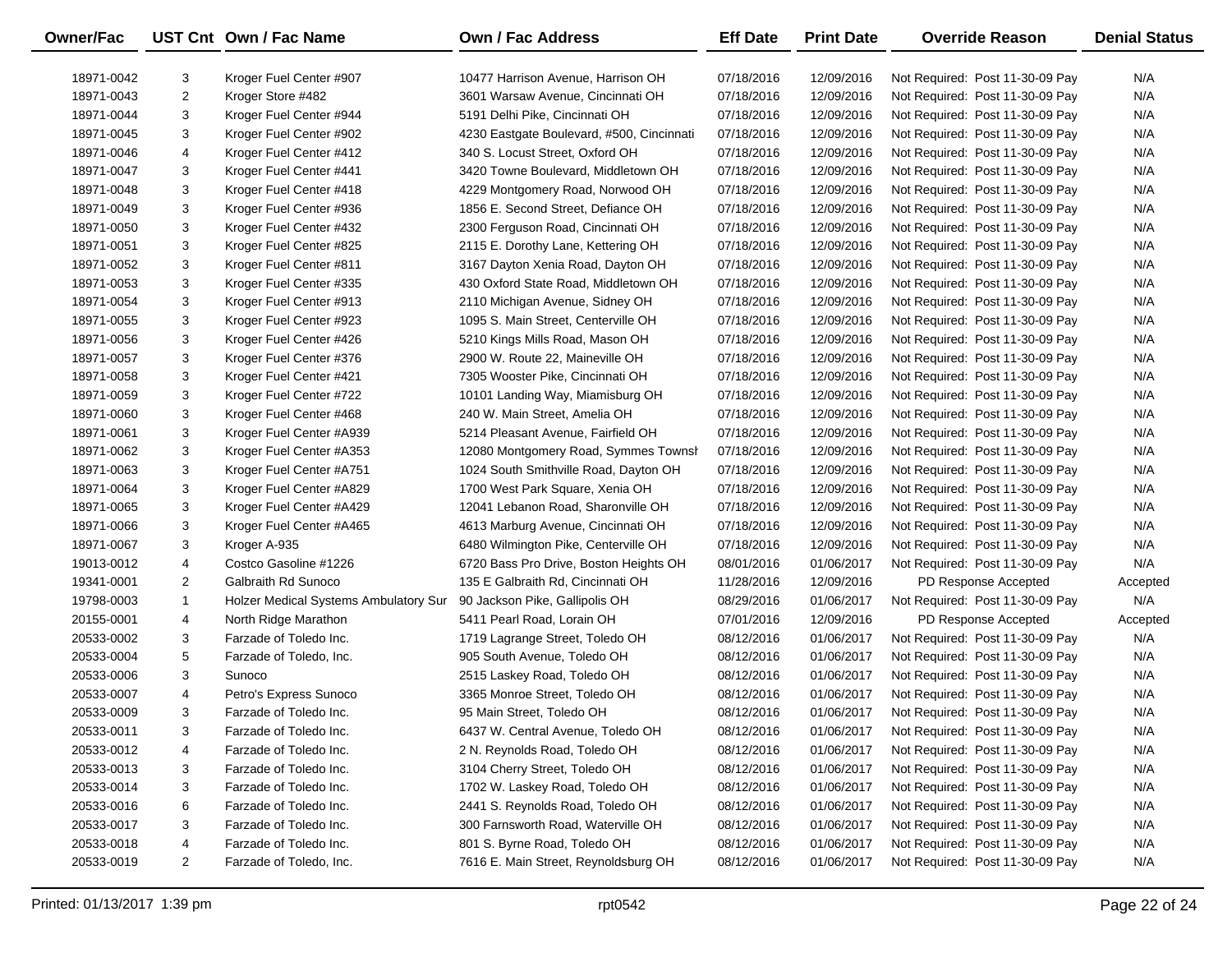| Owner/Fac  |                | UST Cnt Own / Fac Name                | <b>Own / Fac Address</b>                | <b>Eff Date</b> | <b>Print Date</b> | <b>Override Reason</b>          | <b>Denial Status</b> |
|------------|----------------|---------------------------------------|-----------------------------------------|-----------------|-------------------|---------------------------------|----------------------|
| 20533-0020 | 4              | Stop & Shop #303                      | 211 S. Hopley Street, Bucyrus OH        | 08/12/2016      | 01/06/2017        | Not Required: Post 11-30-09 Pay | N/A                  |
| 20533-0021 | 4              | Swifty Serv Station 159               | 809 E 2nd St, Franklin OH               | 08/12/2016      | 01/06/2017        | Not Required: Post 11-30-09 Pay | N/A                  |
| 20533-0022 | 4              | Swifty Serv Station 246               | 401 E. 5th Street, Marysville OH        | 08/12/2016      | 01/06/2017        | Not Required: Post 11-30-09 Pay | N/A                  |
| 20533-0023 | 4              | <b>Swifty Serv Station 272</b>        | 3036 Elida Road, Lima OH                | 08/12/2016      | 01/06/2017        | Not Required: Post 11-30-09 Pay | N/A                  |
| 20533-0024 | 4              | Swifty Serv Station 218               | 5023 N Walnut St, Ashville OH           | 08/12/2016      | 01/06/2017        | Not Required: Post 11-30-09 Pay | N/A                  |
| 21018-0006 | 1              | Kingsville Travel Center              | 5551 State Route 193, Kingsville OH     | 12/01/2016      | 12/09/2016        | Not Required: Post 11-30-09 Pay | N/A                  |
| 21825-0002 | 2              | F&D Gas, Ltd.                         | 15222 Waterloo Road, Cleveland OH       | 12/27/2016      | 01/06/2017        | PD Response Accepted            | Accepted             |
| 21825-0003 | $\overline{2}$ | F&D Gas, Ltd.                         | 3474 W. 25th Street, Cleveland OH       | 12/27/2016      | 01/06/2017        | PD Response Accepted            | Accepted             |
| 22082-0003 | 5              | Barney's Convenience Mart, Inc.       | 5821 N. Detroit Avenue, Toledo OH       | 07/01/2016      | 12/09/2016        | PD Response Accepted            | Accepted             |
| 22082-0004 | 4              | Barney's Convenience Mart, Inc.       | 7349 W. Central Avenue, Toledo OH       | 07/01/2016      | 12/09/2016        | PD Response Accepted            | Accepted             |
| 22082-0005 | 4              | Barney's Convenience Mart, Inc.       | 5104 Suder Avenue, Toledo OH            | 07/01/2016      | 12/09/2016        | PD Response Accepted            | Accepted             |
| 22082-0006 | 4              | Barney's Convenience Mart, Inc.       | 497 W. Dussel Drive, Maumee OH          | 07/01/2016      | 12/09/2016        | PD Response Accepted            | Accepted             |
| 22082-0007 | 4              | Barney's Convenience Mart, Inc.       | 28311 Crossroads Parkway, Rossford OH   | 07/01/2016      | 12/09/2016        | PD Response Accepted            | Accepted             |
| 22082-0008 | 4              | Barney's Convenience Mart, Inc.       | 4306 Sylvania Avenue, Toledo OH         | 07/01/2016      | 12/09/2016        | PD Response Accepted            | Accepted             |
| 22082-0009 | 4              | Barney's Convenience Mart, Inc.       | 1456 Holland Sylvania Road, Maumee OH   | 07/01/2016      | 12/09/2016        | PD Response Accepted            | Accepted             |
| 22082-0010 | 3              | Barney's Convenience Mart, Inc.       | 26475 Dixie Highway, Perrysburg OH      | 07/01/2016      | 12/09/2016        | PD Response Accepted            | Accepted             |
| 22082-0011 | 3              | Barney's Convenience Mart, Inc.       | 3532 Stickney Avenue, Toledo OH         | 07/01/2016      | 12/09/2016        | PD Response Accepted            | Accepted             |
| 22082-0012 | 4              | Barney's Convenience Mart, Inc.       | 3369 Navarre Road, Oregon OH            | 07/01/2016      | 12/09/2016        | PD Response Accepted            | Accepted             |
| 22082-0013 | 4              | Barney's Convenience Mart, Inc.       | 10730 Fremont Pike, Perrysburg OH       | 07/01/2016      | 12/09/2016        | PD Response Accepted            | Accepted             |
| 22082-0014 | 3              | Barney's Convenience Mart, Inc.       | 1670 E. Wooster Street, Bowling Green O | 07/01/2016      | 12/09/2016        | PD Response Accepted            | Accepted             |
| 22082-0015 | 3              | Barney's Convenience Mart, Inc.       | 3211 Briarfield Boulevard, Maumee OH    | 07/01/2016      | 12/09/2016        | PD Response Accepted            | Accepted             |
| 22082-0016 | 4              | Barney's Convenience Mart, Inc.       | 6127 Monroe Street, Sylvania OH         | 07/01/2016      | 12/09/2016        | PD Response Accepted            | Accepted             |
| 22082-0017 | 2              | Barney's Convenience Mart, Inc.       | 3126 Secor Road, Toledo OH              | 07/01/2016      | 12/09/2016        | PD Response Accepted            | Accepted             |
| 22082-0018 | 4              | Barney's Convenience Mart, Inc.       | 6986 Airport Highway, Holland OH        | 07/01/2016      | 12/09/2016        | PD Response Accepted            | Accepted             |
| 22248-0001 | 3              | Milford Food & Gas, Inc.              | 1279 State Route 28, Loveland OH        | 07/29/2016      | 01/06/2017        | Not Required: Post 11-30-09 Pay | N/A                  |
| 22285-0001 | $\mathbf{1}$   | Autowise Service and Tire Center, LLC | 490 N. Main Street, Marysville OH       | 07/01/2016      | 01/06/2017        | PD Response Accepted            | Accepted             |
| 22525-0001 | 3              | RKDJ Petroleum, LLC                   | 304 S. Main Street, Orrville OH         | 08/01/2016      | 01/06/2017        | Not Required: Post 11-30-09 Pay | N/A                  |
| 22525-0002 | 3              | RKDJ Petroleum, LLC                   | 2343 E. Wheeling Avenue, Cambridge OH   | 08/01/2016      | 01/06/2017        | Not Required: Post 11-30-09 Pay | N/A                  |
| 22525-0004 | 3              | RKDJ Petroleum, LLC                   | 210 Main Street, Byesville OH           | 08/01/2016      | 01/06/2017        | Not Required: Post 11-30-09 Pay | N/A                  |
| 22525-0005 | 4              | RKDJ Petroleum, LLC                   | 260 Jefferson Street, Greenfield OH     | 08/01/2016      | 01/06/2017        | Not Required: Post 11-30-09 Pay | N/A                  |
| 22588-0001 | 3              | Armit Blaze Oil, Inc.                 | 220 McCartney Road, Campbell OH         | 12/15/2016      | 01/06/2017        | PD Response Accepted            | Accepted             |
| 22631-0001 | $\overline{2}$ | Miller Bros. Grocery                  | 711 Wooster Street, Lodi OH             | 07/01/2016      | 01/06/2017        | Not Required: Post 11-30-09 Pay | N/A                  |
| 22633-0001 | 3              | Special Way #3 LLC                    | 232 County Road 50, Hammondsville OH    | 10/24/2016      | 12/09/2016        | PD Response Accepted            | Accepted             |
| 22937-0001 | 3              | Mo's Blue Ash Marathon                | 4116 Glendale Milford Road, Blue Ash OH | 07/01/2016      | 12/09/2016        | Not Required: Post 11-30-09 Pay | N/A                  |
| 22937-0002 | 3              | Jeffs Marathon                        | 6094 Bridgetown Ebenezer Road, Cincinna | 07/01/2016      | 12/09/2016        | Not Required: Post 11-30-09 Pay | N/A                  |
| 22937-0003 | 3              | <b>Forest Park Marathon</b>           | 1199 Smiley Avenue, Forest Park OH      | 07/01/2016      | 12/09/2016        | Not Required: Post 11-30-09 Pay | N/A                  |
| 22967-0002 | 5              | <b>USA Gas Mart</b>                   | 667 South Meridian Road, Youngstown OH  | 10/12/2016      | 12/09/2016        | Not Required: Post 11-30-09 Pay | N/A                  |
| 23299-0001 | 4              | American Mini Mart                    | 323 Main Street, College Corner OH      | 11/09/2016      | 12/09/2016        | Not Required: Post 11-30-09 Pay | N/A                  |
| 23842-0001 | 1              | Millberry's Market                    | 16988 State Route 103, Mt Blanchard OH  | 07/01/2016      | 12/09/2016        | Not Required: Post 11-30-09 Pay | Accepted             |
| 23895-0001 | 5              | <b>Canal Winchester Shell Gas</b>     | 3480 Gender Road, Canal Winchester OH   | 08/12/2016      | 01/06/2017        | Not Required: Post 11-30-09 Pay | N/A                  |
| 23924-0001 | 4              | L & M Oil Inc.                        | 202 S. 4th Street, Toronto OH           | 10/13/2016      | 12/09/2016        | Not Required: Post 11-30-09 Pay | N/A                  |
| 23931-0001 | 3              | Gopalbapa LLC                         | 77 S. Diamond Street, Mansfield OH      | 09/30/2016      | 12/09/2016        | Not Required: Post 11-30-09 Pay | N/A                  |
| 23943-0001 | 4              | Jamies Market                         | 2501 Millville Oxford Road, Hamilton OH | 01/03/2017      | 01/06/2017        | PD Response Accepted            | Accepted             |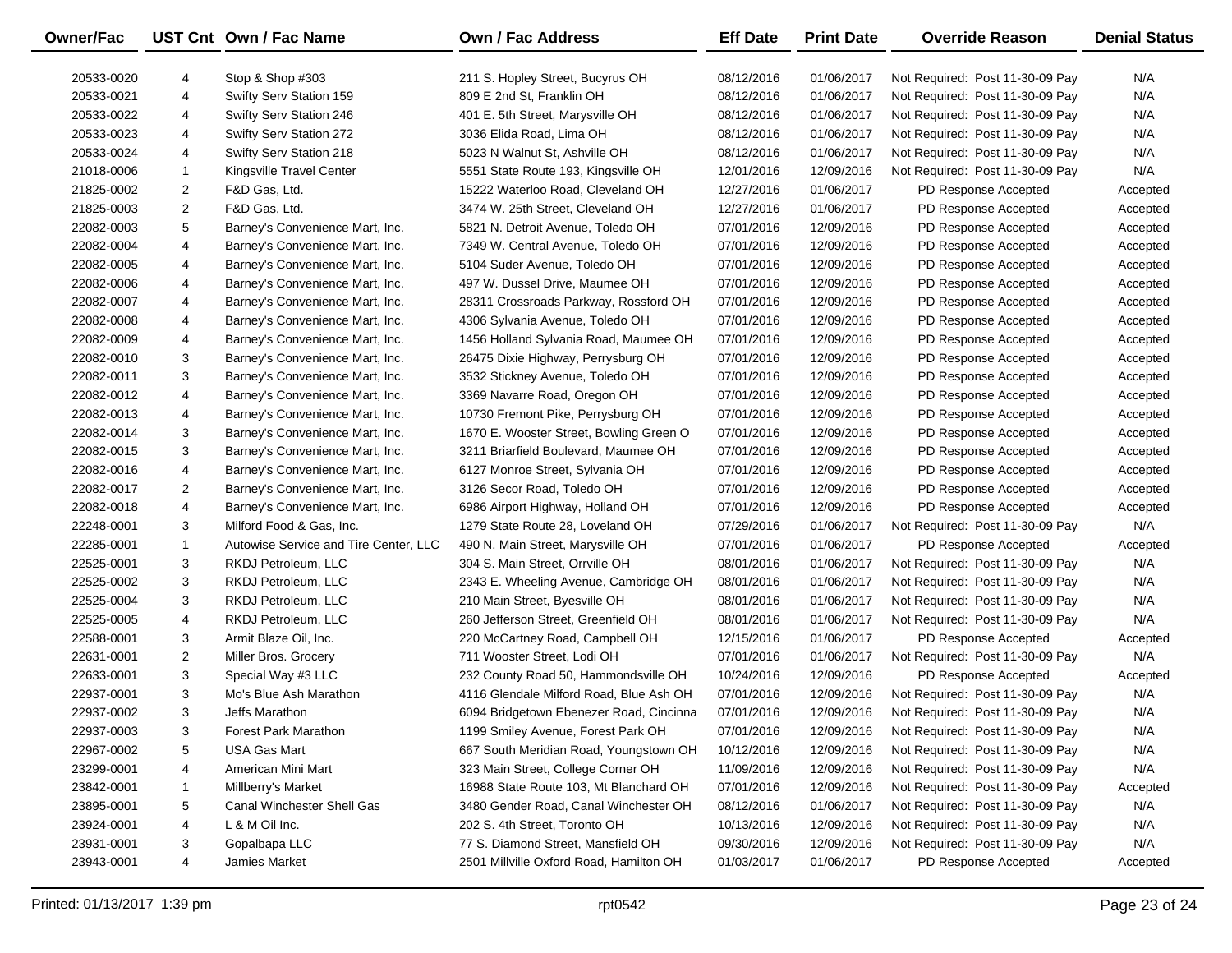| <b>Owner/Fac</b>            |       | UST Cnt Own / Fac Name | Own / Fac Address            | <b>Eff Date</b> | <b>Print Date</b> | <b>Override Reason</b>          | <b>Denial Status</b> |
|-----------------------------|-------|------------------------|------------------------------|-----------------|-------------------|---------------------------------|----------------------|
| 23953-0001                  |       | Permatex               | 6875 Parkland Blvd, Solon OH | 07/01/2016      | 01/06/2017        | Not Required: Post 11-30-09 Pay | N/A                  |
| <b>Total Owners</b>         | 44    |                        |                              |                 |                   |                                 |                      |
| <b>Total Facilities</b>     | 977   |                        |                              |                 |                   |                                 |                      |
| <b>Total USTs</b>           | 3,493 |                        |                              |                 |                   |                                 |                      |
| <b>Total Determinations</b> | 75    |                        |                              |                 |                   |                                 |                      |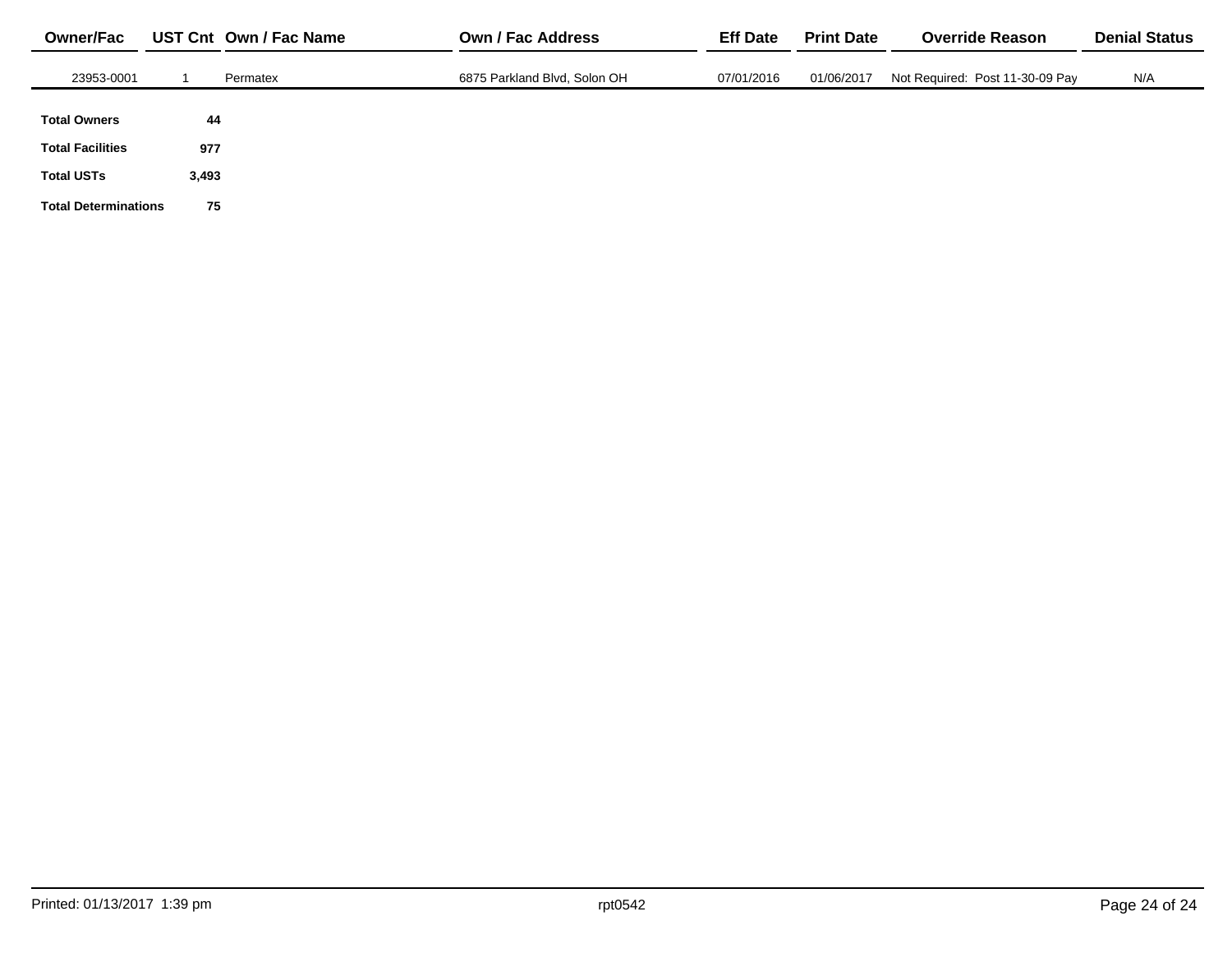**Facility Certificate Listing**

**Program Year 2016 COC Eff Date: No COC Print Date: No Denial Status: DETERMINATION**

#### **Date of Determination from 11/17/16 to 1/17/17**

| <b>Denial Status</b> |
|----------------------|
|                      |
| Determination        |
| Determination        |
| Determination        |
| Determination        |
| Determination        |
| Determination        |
| Determination        |
| Determination        |
| Determination        |
| Determination        |
| Determination        |
| Determination        |
| Determination        |
| Determination        |
| Determination        |
| Determination        |
| Determination        |
| Determination        |
| Determination        |
| Determination        |
| Determination        |
| Determination        |
| Determination        |
| Determination        |
| Determination        |
| Determination        |
| Determination        |
| Determination        |
| Determination        |
| Determination        |
| Determination        |
| Determination        |
| Determination        |
| Determination        |
|                      |